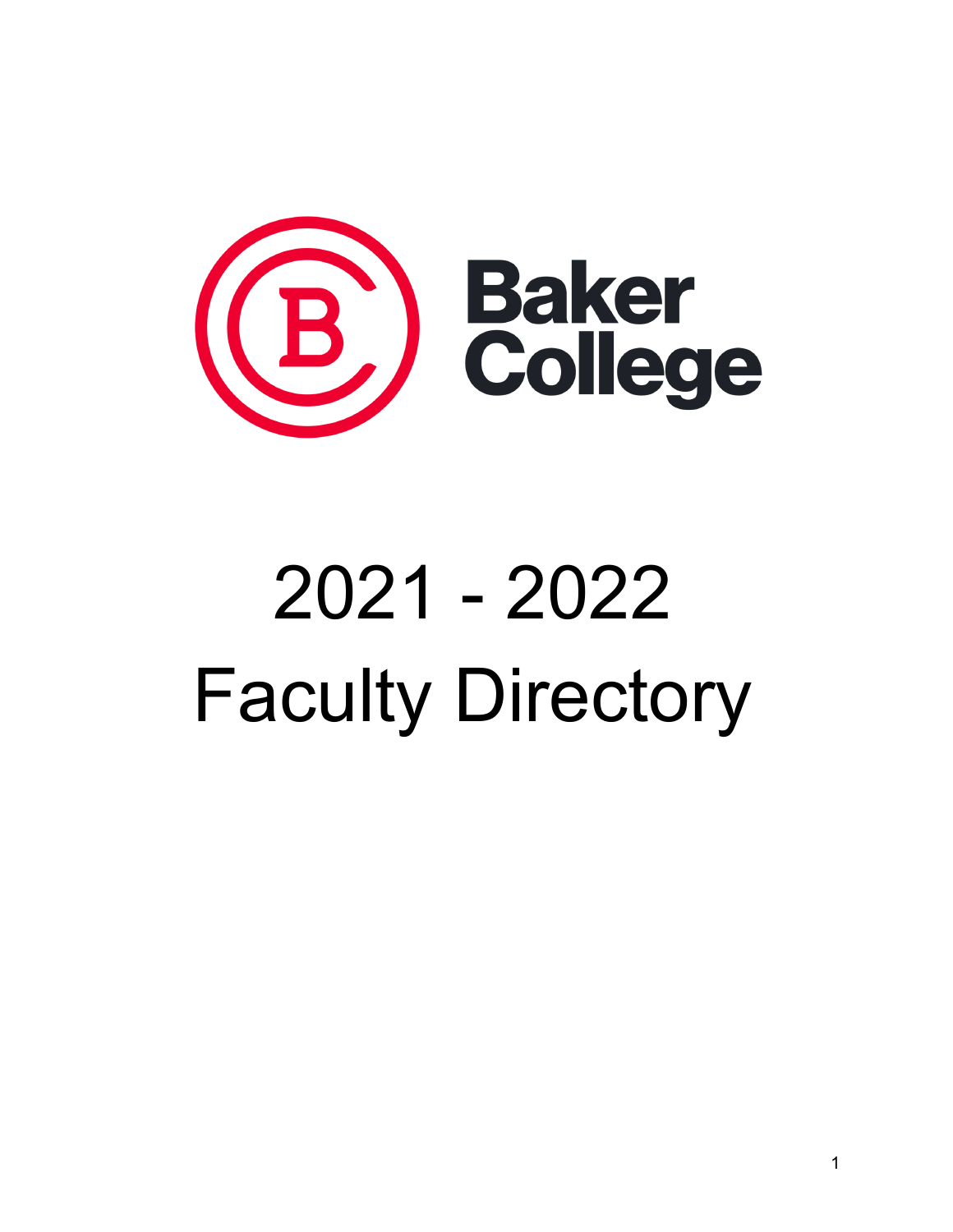#### **Auto Diesel Institute of Michigan**

| <b>Neal Bixby</b>                            | Lester Donelson Jr.                          |
|----------------------------------------------|----------------------------------------------|
| Auto Diesel Institute of Michigan (ADI)      | Auto Diesel Institute of Michigan (ADI)      |
| <b>AAS Ferris State University</b>           | <b>CER ASE Automotive Service Excellence</b> |
|                                              |                                              |
| <b>Kenneth Boyer</b>                         | Craig Hansen (DC)                            |
| Auto Diesel Institute of Michigan (ADI)      | Auto Diesel Institute of Michigan (ADI)      |
| <b>BTN Pittsburg State University</b>        | <b>CER ASE Automotive Service Excellence</b> |
| <b>MBA Aurora University</b>                 |                                              |
|                                              | Hugh McNichol IV                             |
| <b>Wayne Carpenter</b>                       | Auto Diesel Institute of Michigan (ADI)      |
| Auto Diesel Institute of Michigan (ADI)      | <b>CER ASE Automotive Service Excellence</b> |
| <b>CER ASE Automotive Service Excellence</b> |                                              |
|                                              | <b>Ricky Perrin</b>                          |
| <b>Bruce Cochrane Jr.</b>                    | Auto Diesel Institute of Michigan (ADI)      |
| Auto Diesel Institute of Michigan (ADI)      | <b>CER ASE Automotive Service Excellence</b> |
| <b>CER ASE Automotive Service Excellence</b> | <b>BBA Baker College</b>                     |
| DIP Univ of Northwestern Ohio                |                                              |
|                                              | <b>Jeffrey Reeves</b>                        |
|                                              | Auto Diesel Institute of Michigan (ADI)      |

2

**CER ASE Automotive Service Excellence**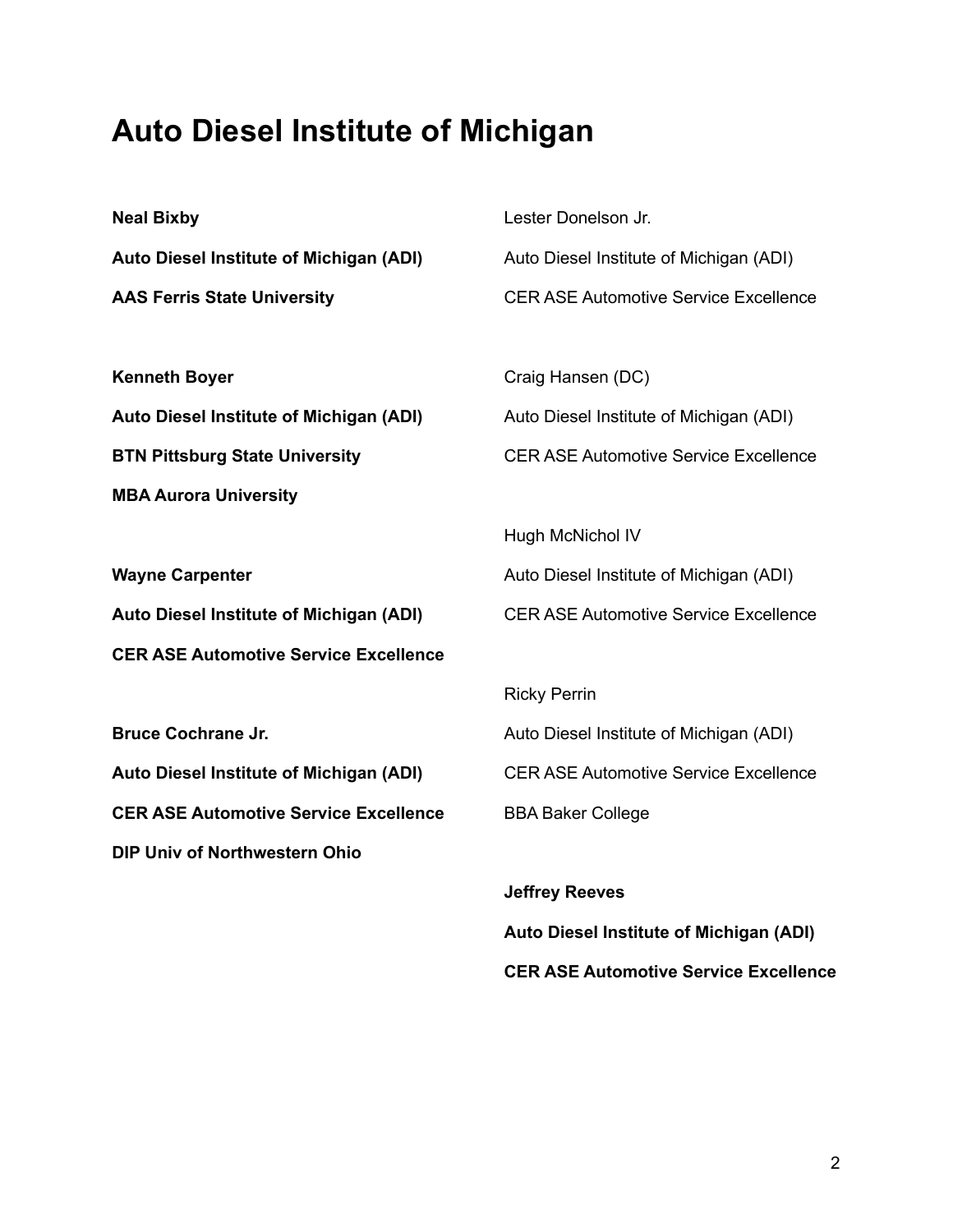## **College of Business**

| <b>Stanley Amaladas</b>                   | <b>Thomas Badley</b>                      |
|-------------------------------------------|-------------------------------------------|
| <b>College of Business</b>                | <b>College of Business</b>                |
| <b>BA University of Manitoba</b>          | <b>BS Wayne State Univ</b>                |
| MA University of Manitoba                 | MBA Wayne State Univ                      |
| <b>PHD Walden University</b>              | <b>MS Walsh College</b>                   |
|                                           | <b>DBA California Southern University</b> |
| <b>Randall Amos</b>                       |                                           |
| <b>College of Business</b>                | Angela Barone                             |
| <b>BA Wichita State University</b>        | <b>College of Business</b>                |
| <b>MBA Wichita State University</b>       | <b>BA Michigan State University</b>       |
|                                           | <b>MS Central Michigan University</b>     |
| Roy Armstrong                             |                                           |
| <b>College of Business</b>                | <b>Bob Barrett</b>                        |
| <b>BA Trevecca Nazarene University</b>    | <b>College of Business</b>                |
| <b>MBA California Southern University</b> | <b>BA Shepherd College</b>                |
| MDI Northwest Nazarene Univ               | <b>MBA Univ of District of Columb</b>     |
|                                           | <b>DED George Washington University</b>   |
| Lauren Arndt                              |                                           |
| <b>College of Business</b>                | <b>Polly Bashore</b>                      |
| <b>BCR DePaul University</b>              | <b>College of Business</b>                |
| MAF Keller Gradute School of MGT          | <b>BSE Central Michigan University</b>    |
|                                           | <b>MS Central Michigan University</b>     |
|                                           | <b>PHD Michigan State University</b>      |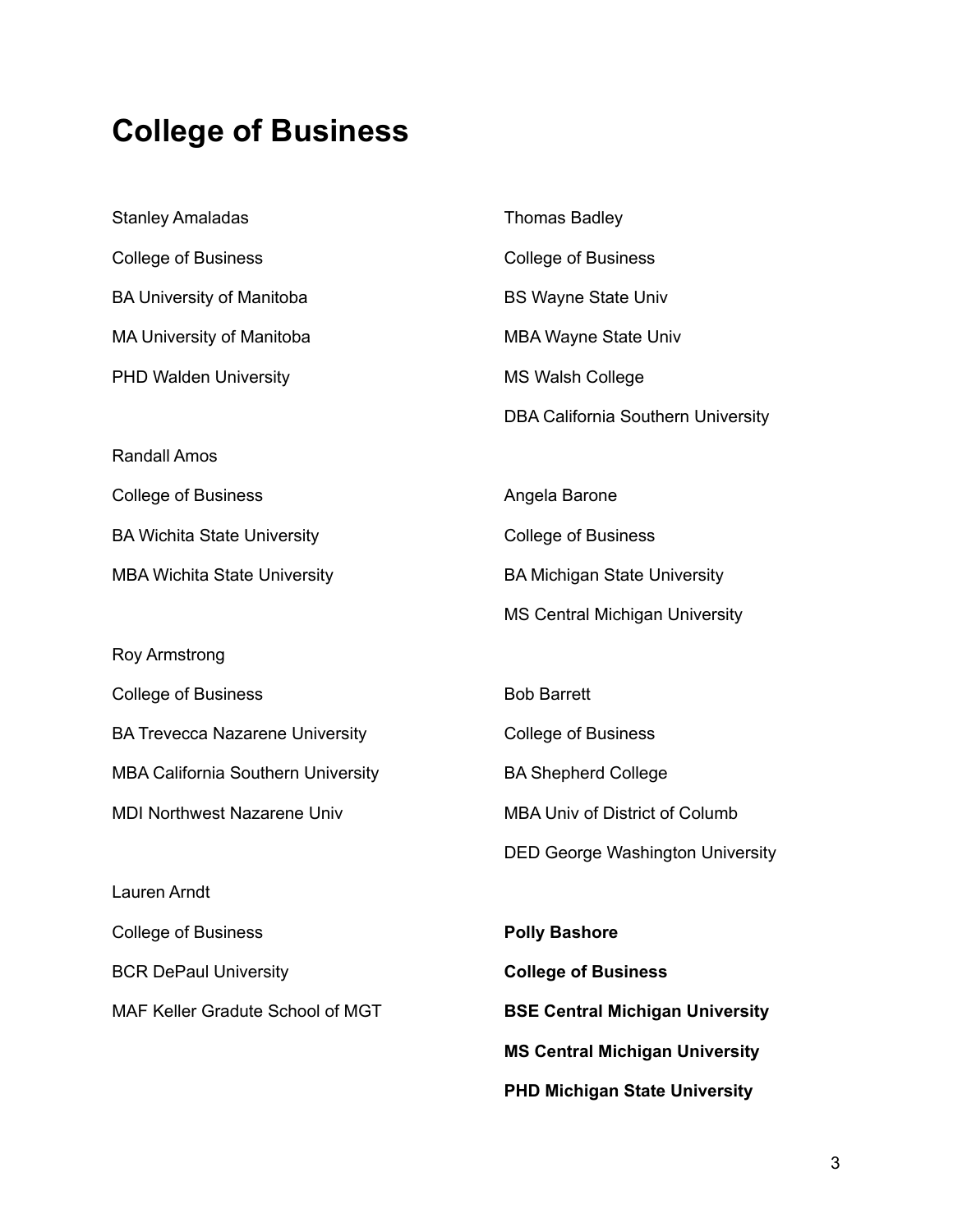| Jeffrey Bassett                        | Sheri Beasley                 |
|----------------------------------------|-------------------------------|
| <b>College of Business</b>             | <b>College of Business</b>    |
| <b>MBA Grand Canyon University</b>     | BA Univ of Phoenix- OL        |
|                                        | MA Univ of Phoenix- OL        |
| Eric Bateh                             | <b>PHD Tui University</b>     |
| <b>College of Business</b>             |                               |
| <b>ASR University of North Florida</b> | James Block                   |
| <b>BBA University of North Florida</b> | <b>College of Business</b>    |
| <b>MBA University of North Florida</b> | BA Univ of Michigan-Ann Arbor |
|                                        | JD Univ of Washington         |

| Justin Bateh                            |                                       |
|-----------------------------------------|---------------------------------------|
| <b>College of Business</b>              | Gary Bogner                           |
| AA Univ of North Florida                | <b>College of Business</b>            |
| <b>BBA Univ of North Florida</b>        | <b>BA Aquinas College</b>             |
| <b>MBA Nova Southeastern University</b> | <b>BS Aquinas College</b>             |
| D University of Sunderland              | MBA Baker College of Grad/Online      |
| <b>DBA Walden University</b>            |                                       |
|                                         | Helen Bojarczyk                       |
| Mark Bateh                              | <b>College of Business</b>            |
| <b>College of Business</b>              | <b>BS Central Michigan University</b> |
| BA University of North Florida          | <b>MA Central Michigan University</b> |

MOS University of North Florida

PHD Oakland University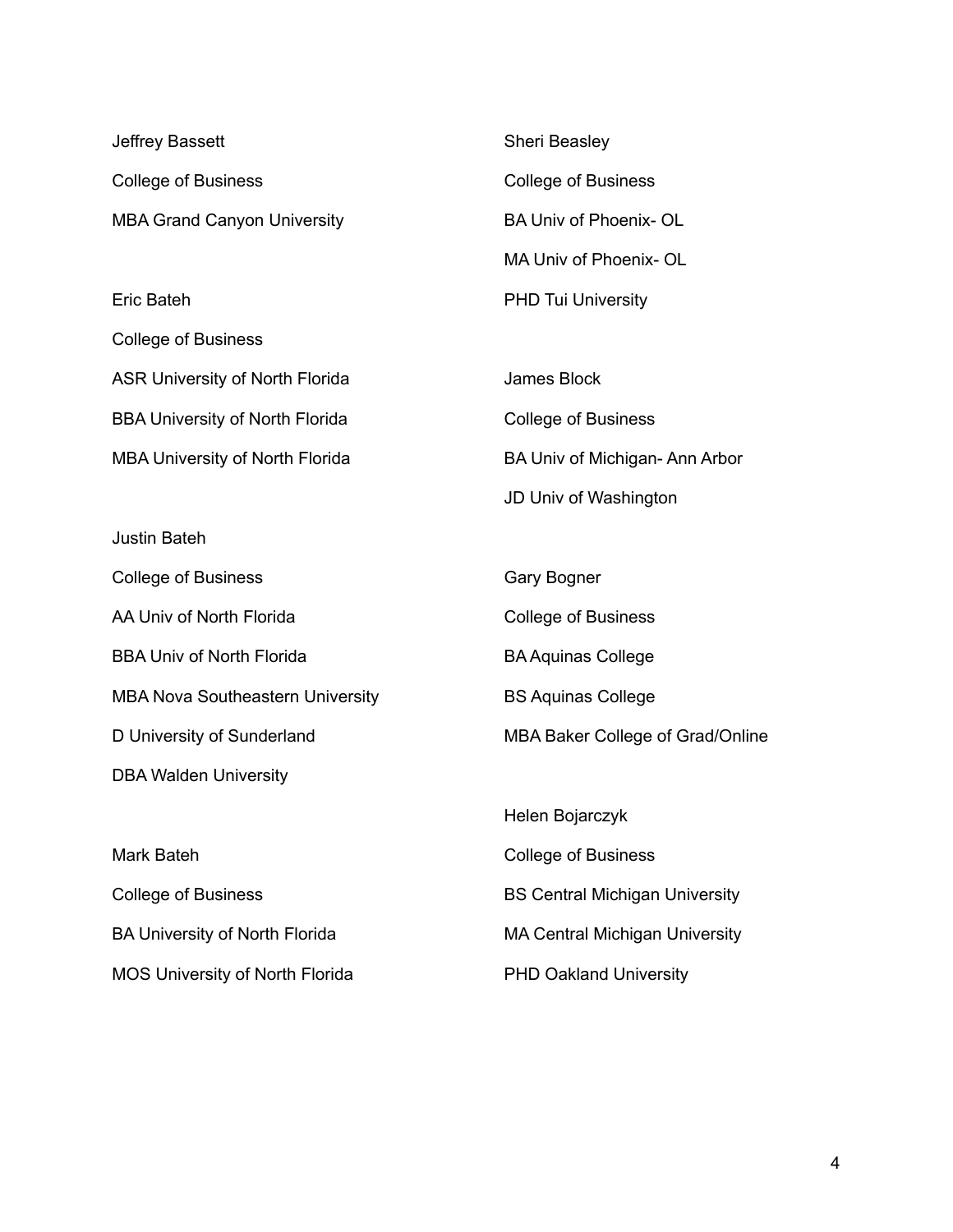Stacey Bonet College of Business BBA Baker College MBA Baker College MS Quinnipiac University Rodney Caruthers College of Business BID Wayne State Univ MA Univ of Phoenix- OL DBA Baker College of Grad/Online

Harold Brakhage College of Business BA Univ of Louisiana- Monroe BAS Art Institute of Michigan MBA Univ of Houston- Clear Lake DBA Baker College of Grad/Online Deborah Cash College of Business BA Univ of Michigan- Flint MBA Baker College Susan Cathcart

Frank Bucaria College of Business BA Queens College MBA Dowling College PHD Tui University

Adrianne Caldwell College of Business BA Clark Atlanta University MA Univ of Alabama

College of Business BA Michigan State University MS Walsh College PHD Capella University

Janene Chisek (CE) College of Business BSE Central Michigan University MBE Central Michigan University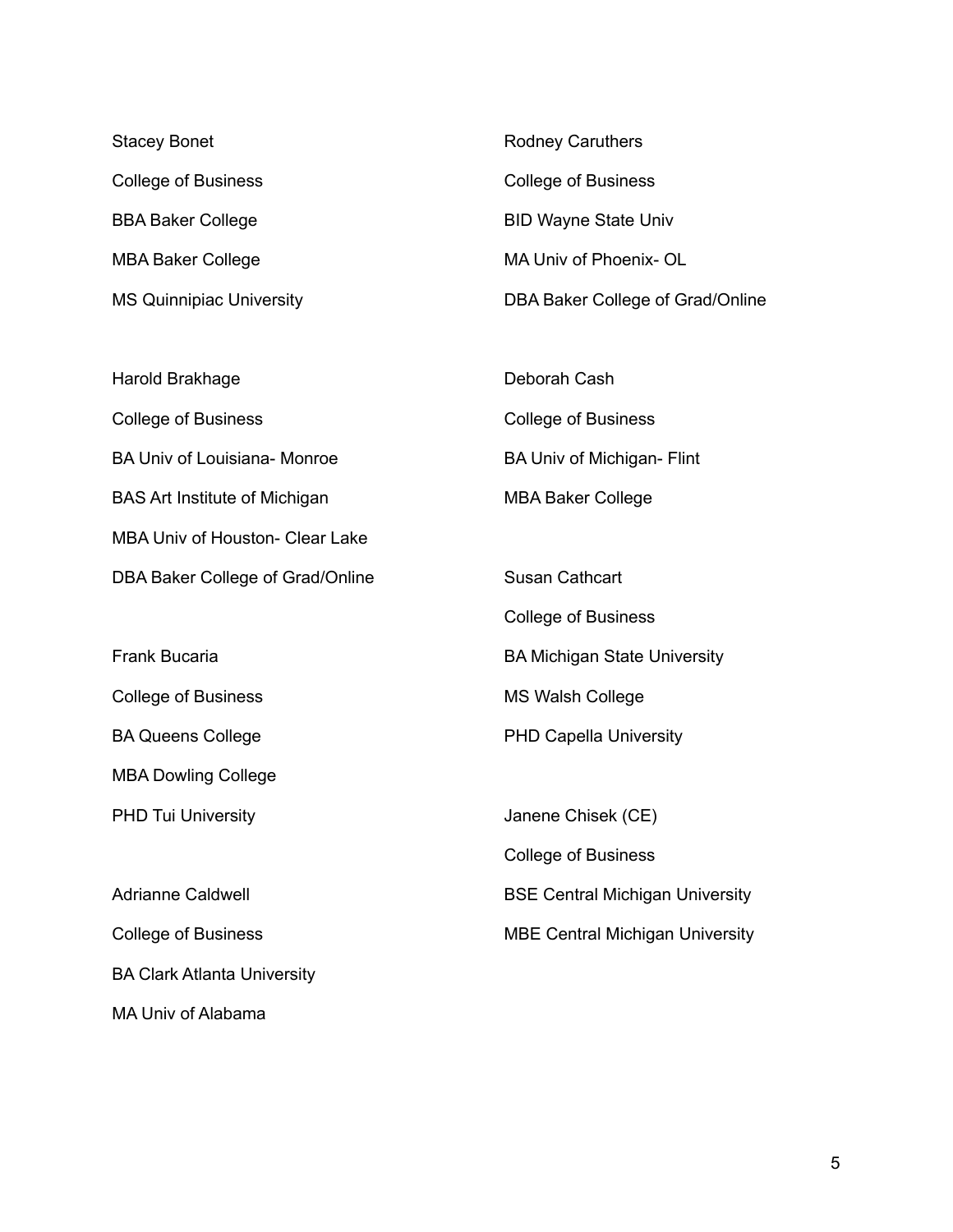George Ciesla College of Business BCR DePaul University MBA DePaul University

Josef Conrad College of Business BA Michigan State University BA Michigan State University JD Univ of Detroit Mercy- Law

MA Webster University

College of Business BS Boston University MBA Western New England College

Harry Derderian

Mary Dereshiwsky College of Business BS Southern Connecticut State Unv MS Univ of New Haven PHD Univ of Massachusetts

| Kristen Conte                           | Steve Donovan                       |
|-----------------------------------------|-------------------------------------|
| <b>College of Business</b>              | <b>College of Business</b>          |
| <b>BA Oakland University</b>            | <b>BAS Siena Heights University</b> |
| <b>MBA Baker College of Grad/Online</b> | <b>MBA Davenport University</b>     |

Thomas Crane College of Business BS Michigan State University MBA Univ of Phoenix Jeffrey Day College of Business BS Park University John Dorociak College of Business AA Univ of South Carolina BS Weber State University BS Univ of South Carolina MS Capella University PHD Capella University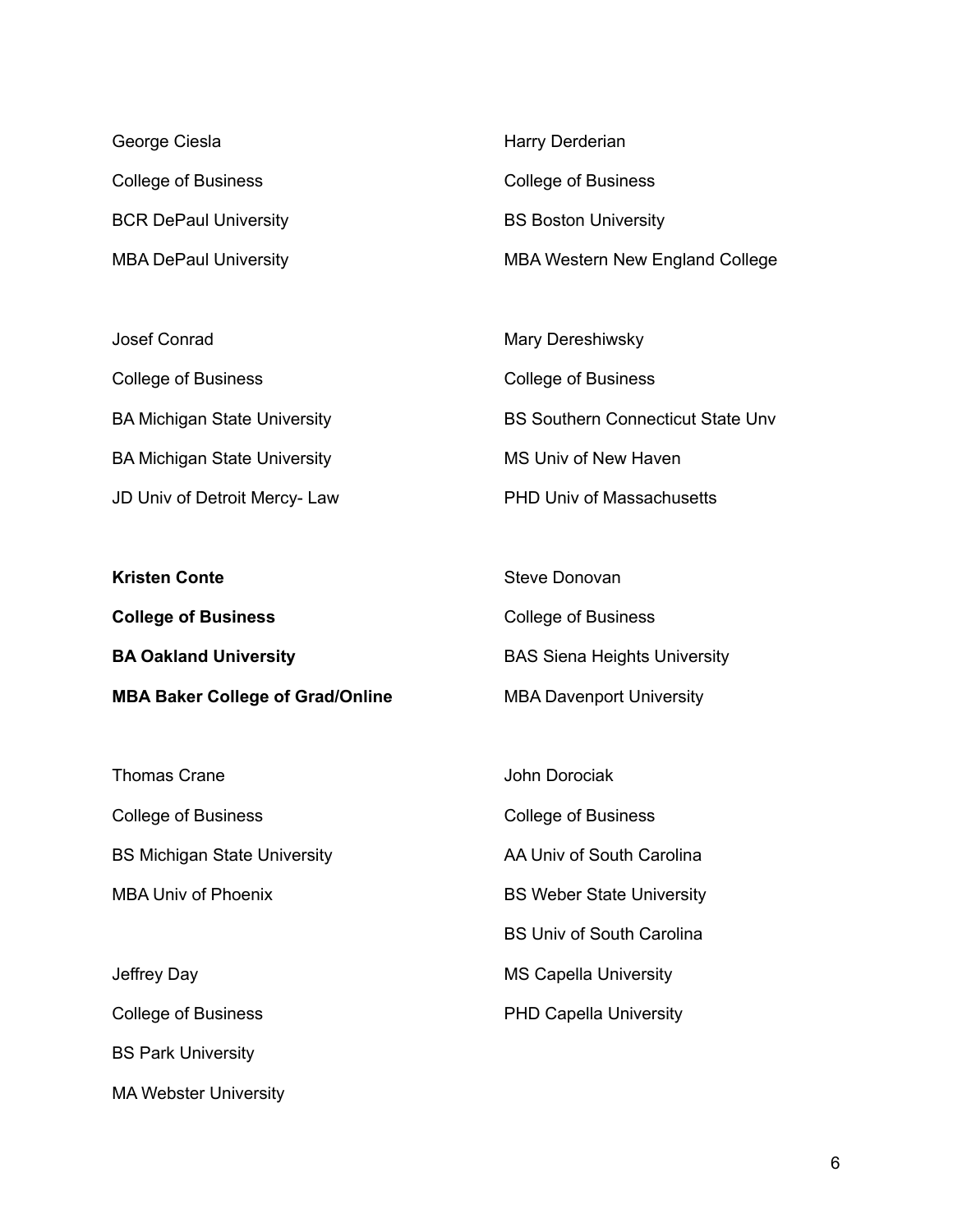| Barbara Duffy                           | <b>Bernice Folz</b>          |
|-----------------------------------------|------------------------------|
| College of Business                     | <b>College of Business</b>   |
| <b>BS Univ of Central Florida</b>       | <b>BBA Univ of Wisconsin</b> |
| <b>MPH American Public University</b>   | <b>MA Univ of Minnesota</b>  |
| <b>DHS Nova Southeastern University</b> | <b>PHD Univ of Minnesota</b> |

| David Eggle                            | <b>Brandon Foor</b>                   |
|----------------------------------------|---------------------------------------|
| <b>College of Business</b>             | <b>College of Business</b>            |
| <b>BSA Central Michigan University</b> | <b>BS Penn State University</b>       |
| <b>MS National Defense University</b>  | <b>MBA Shippensburg University</b>    |
| MS Univ of Southern California         | <b>DBA Argosy University- Phoenix</b> |

| Michael Elmore                       | Sheila Fry                       |
|--------------------------------------|----------------------------------|
| College of Business                  | <b>College of Business</b>       |
| ABA Baker College of Cadillac        | <b>AS Davenport University</b>   |
| <b>BBL Baker College of Cadillac</b> | <b>BBA Davenport University</b>  |
| MBA Baker College of Grad/Online     | MBA Baker College of Grad/Online |

Chris Emmons College of Business BS Wayne State Univ MA Wayne State Univ PHD Walden University Amy Garmo College of Business BS Wayne State Univ MST Walsh College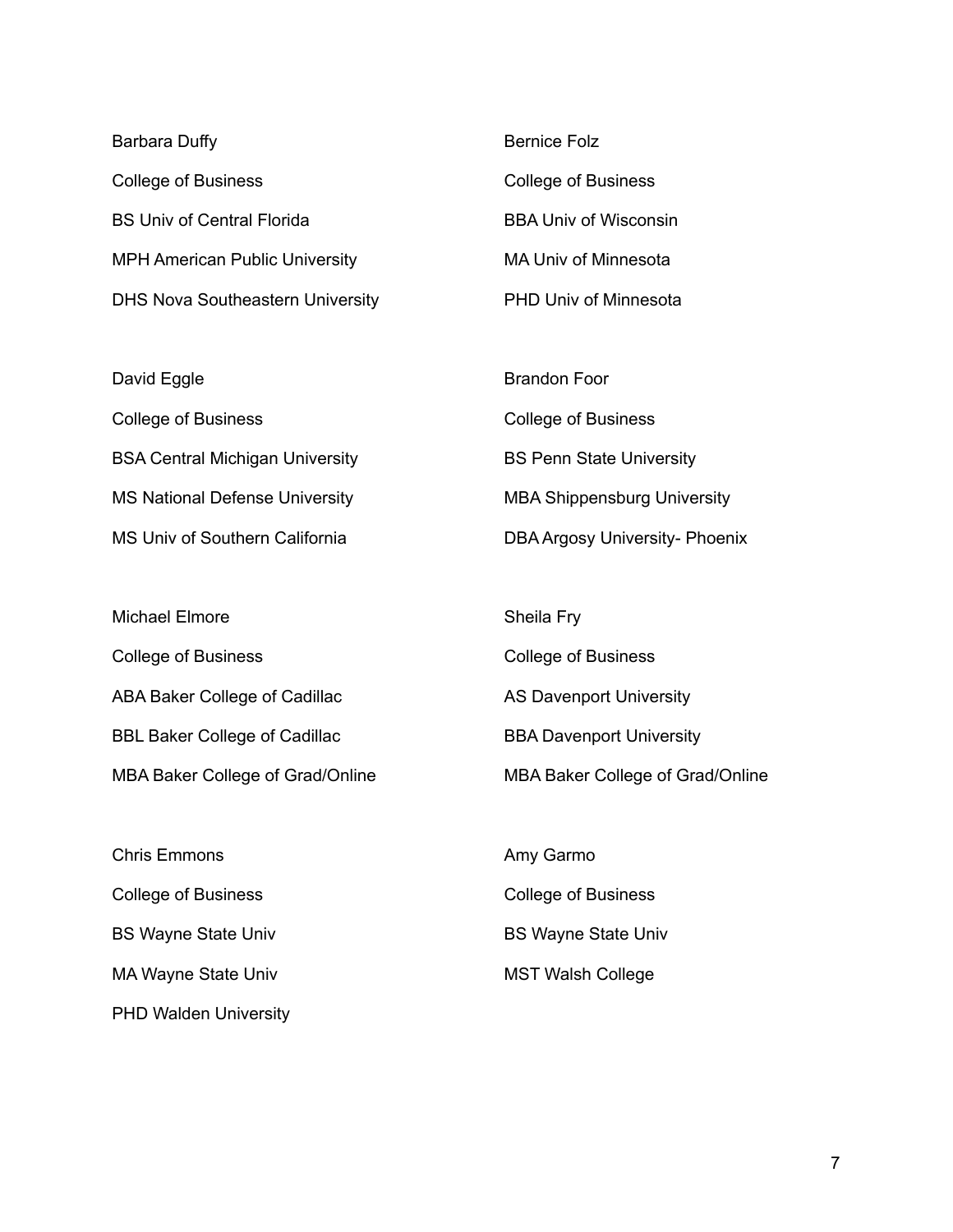| <b>Robert Gillan</b>                   | <b>Mark Griffin</b>                      |
|----------------------------------------|------------------------------------------|
| <b>College of Business</b>             | <b>College of Business</b>               |
| <b>MBA Miami University</b>            | <b>BS Park University</b>                |
|                                        | <b>MA Harvard University</b>             |
| <b>Christine Goehner</b>               | <b>MBA Trident Univ International</b>    |
| <b>College of Business</b>             | PHD Walden University                    |
| <b>BA Ottawa University</b>            |                                          |
| <b>MED Northern Arizona University</b> | Diane Hamilton                           |
|                                        | <b>College of Business</b>               |
| <b>Robert Goldwasser</b>               | <b>BS Arizona State University</b>       |
| <b>College of Business</b>             | <b>MA Univ of Phoenix</b>                |
| BA Univ of North Carolina- Chapel      | <b>PHD North Central University</b>      |
| <b>MBA Univ of Phoenix</b>             |                                          |
| DBA Grenoble Mgt Tech & Innovation     | John Hannon                              |
|                                        | <b>College of Business</b>               |
| Nikki Gralnick                         | <b>BGT Univ of Dayton</b>                |
| <b>College of Business</b>             | <b>MBA Univ of Dayton</b>                |
| BA Univ of California (UCLA)           | DBA Nova Southeastern University         |
| MPA Calif State Univ- Long Beach       |                                          |
| JD Ventura College of Law              | Jerri Harris                             |
|                                        | <b>College of Business</b>               |
| Alfred Greenfield Jr.                  | <b>BS Bowling Green State University</b> |
| <b>College of Business</b>             | MA Univ of Michigan-Ann Arbor            |
| <b>BS Virginia Commonwealth Univ</b>   | <b>DBA Walden University</b>             |
| PHD Virginia Commonwealth Univ         |                                          |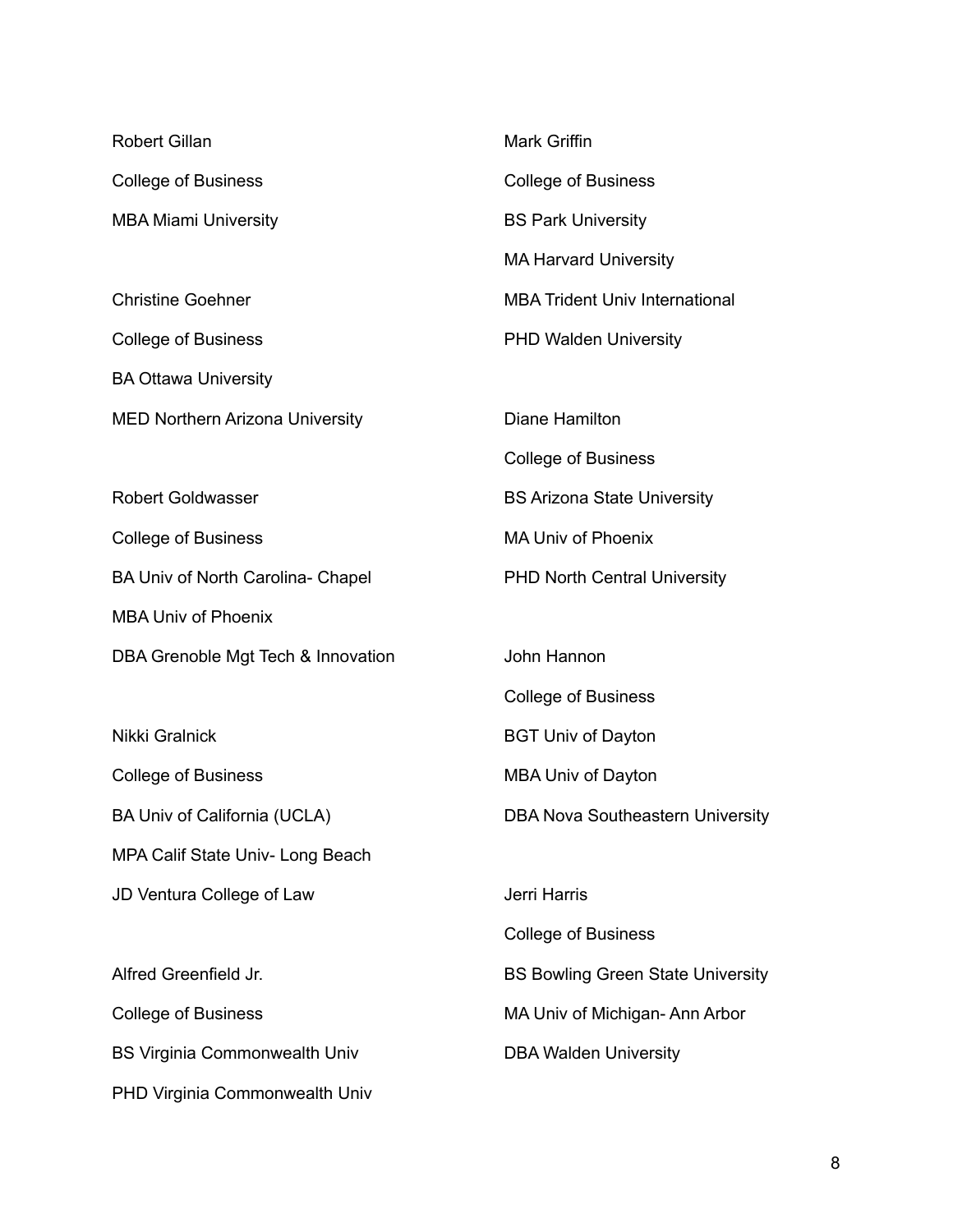Brandy Havens College of Business BS High Point University MBA High Point University

Michael Haws College of Business AS Univ of Cincinnati AS Univ of Cincinnati BS Univ of Cincinnati MBA Thomas More College

Rebecca Herman College of Business BSB Univ of Evansville MA Univ of Phoenix PHD Capella University

Todd Hildreth (DC) College of Business BA Alma College MS Univ of Texas- Austin David M. Hill College of Business BS Indiana State University MS Indiana State University

Scott Hipsher College of Business BS Univ of Maryland Univ College MBA Bangkok University PHD Capella University

Stephanie Hoon College of Business BA Ripon College MA Marquette University MED Northern Arizona University DMG Univ of Phoenix

Joseph Hoover College of Business BS Eastern Michigan University MA Central Michigan University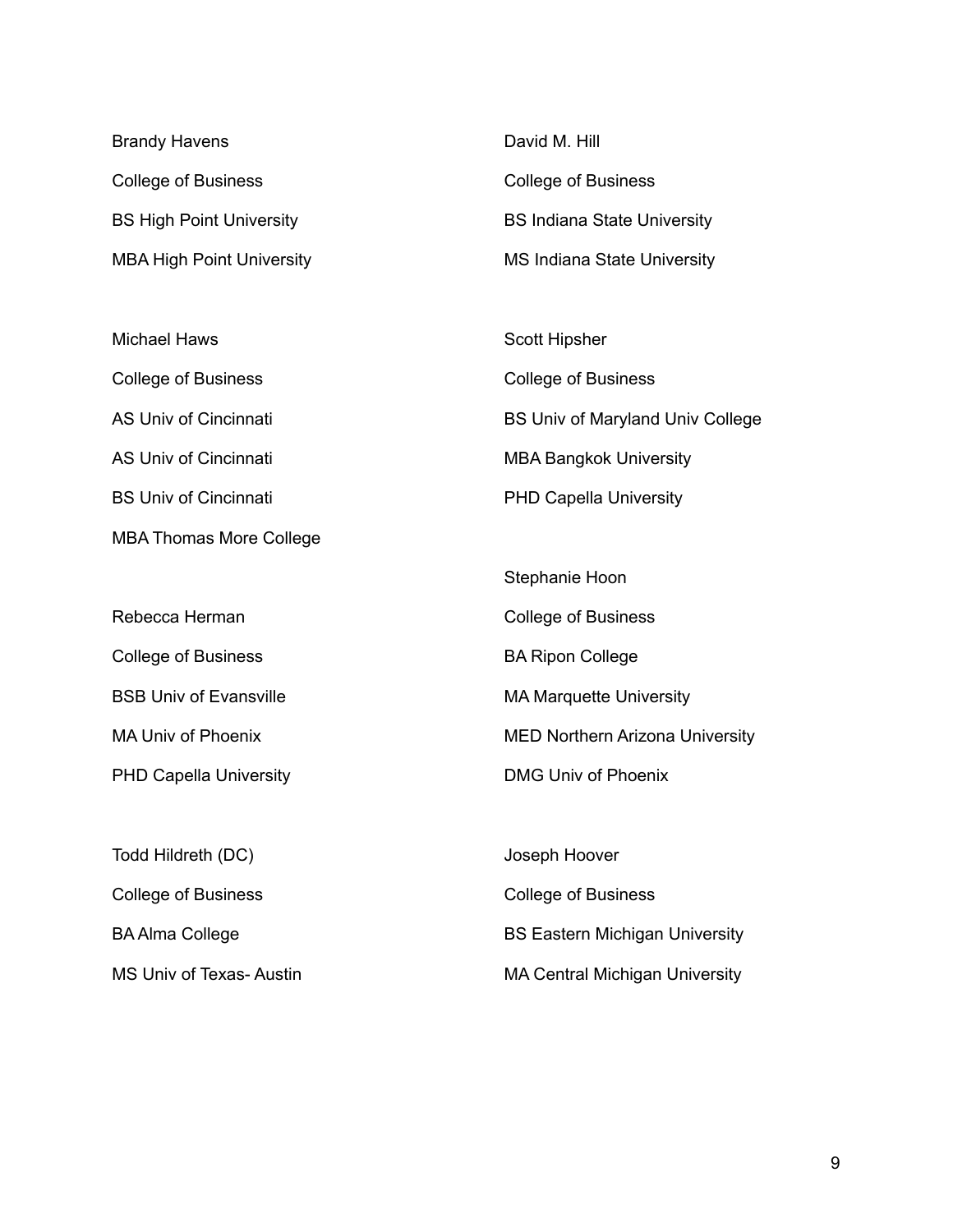| <b>Peggy Houghton</b>                  | <b>Bennett Johnson</b>        |
|----------------------------------------|-------------------------------|
| <b>College of Business</b>             | College of Business           |
| <b>BS Oakland University</b>           | <b>BS Belhaven University</b> |
| <b>MSA Central Michigan University</b> | <b>MBA Millsaps College</b>   |
| <b>PHD Walden University</b>           |                               |
|                                        | Brandon Judge                 |

| Diane Hughes                            |
|-----------------------------------------|
| <b>College of Business</b>              |
| <b>BSE Indiana Univ of Pennsylvania</b> |
| MA Univ of Pittsburgh                   |
| <b>DED Rowan University</b>             |

Petros Loannatos College of Business MA Univ of Windsor PHD Wayne State Univ

Michael James College of Business BSA Univ of Central Missouri MAF DeVry University MBA Univ of Central Missouri

College of Business BBA Univ of Michigan- Flint MSX Walsh College

Bonnie Kincaid College of Business BA Univ of Michigan- Flint MPA Univ of Michigan- Ann Arbor PHD Capella University

Eric Knight College of Business BS Louisiana State Unive- A & M MS Univ of North Texas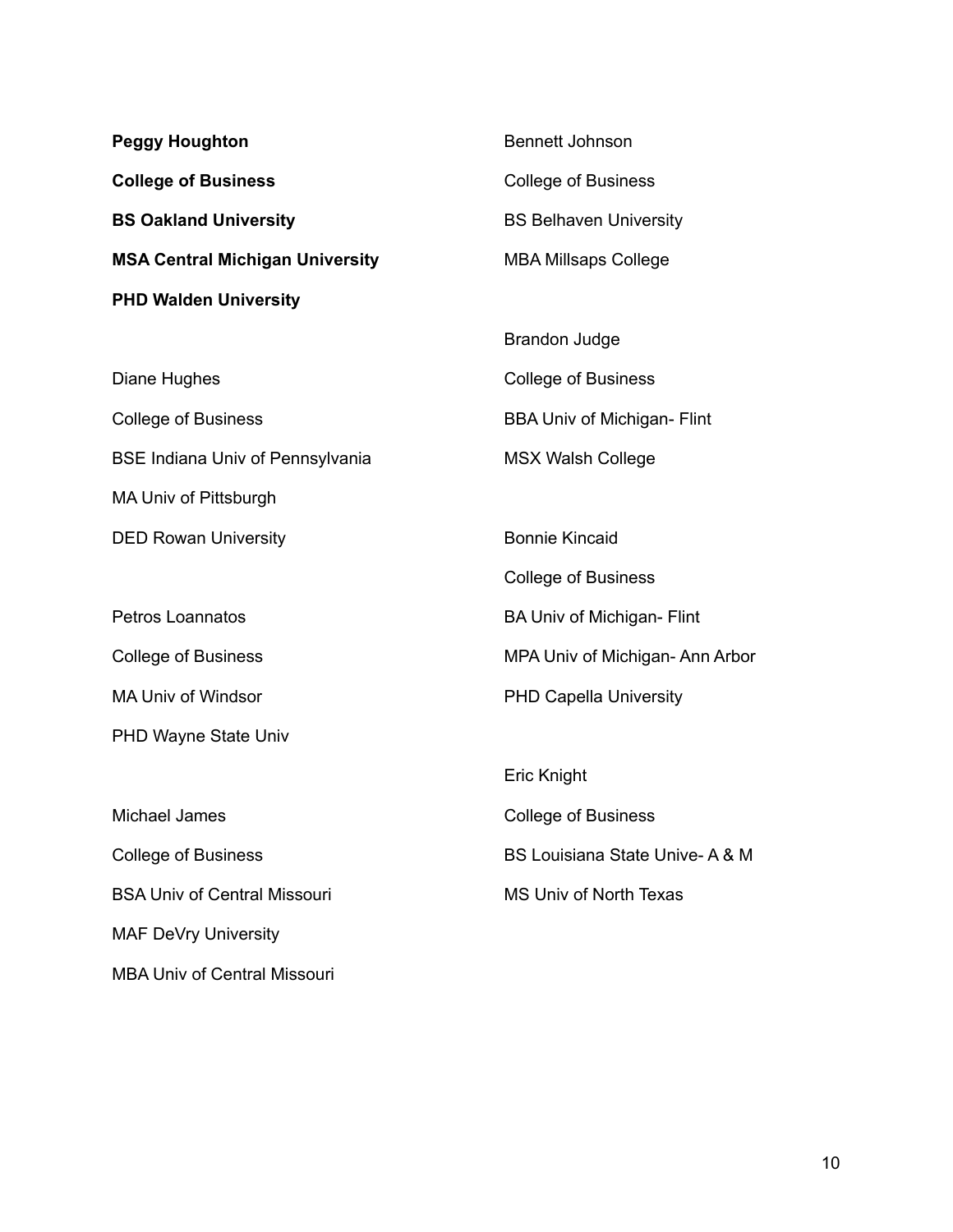| Joseph Koss                          | Susan Lang (DC)                 |
|--------------------------------------|---------------------------------|
| <b>College of Business</b>           | <b>College of Business</b>      |
| AB Baker College                     | <b>ABA Davenport University</b> |
| <b>BBA Baker College</b>             | <b>BBA Davenport University</b> |
| <b>MBA Hawaii Pacific University</b> | <b>MBA Baker College</b>        |

| Michael Kraley                     | Kerry Lanza                     |
|------------------------------------|---------------------------------|
| <b>College of Business</b>         | <b>College of Business</b>      |
| AA Muskegon Comm College           | <b>BS Penn State University</b> |
| <b>BSB Ferris State University</b> | <b>MBA DeVry University</b>     |
| <b>MED Ferris State University</b> | DBA Univ of Phoenix             |

| <b>Robert Krell</b>              | Felix Lao                      |
|----------------------------------|--------------------------------|
| <b>College of Business</b>       | <b>College of Business</b>     |
| <b>BS Syracuse University</b>    | BBM Univ of the City of Manila |
| MS Massachusetts Inst of Tech    | MBA Univ of the City of Manila |
| DBA George Washington University | PHD Univ of Santo Tomas        |

James Krolik College of Business BS Eastern Michigan University MA Eastern Michigan University PHD Univ of Michigan- Ann Arbor

Dana Leland College of Business BBA Univ of the Incarnate Word MBA Univ of Texas- San Antonio PBA Northcentral University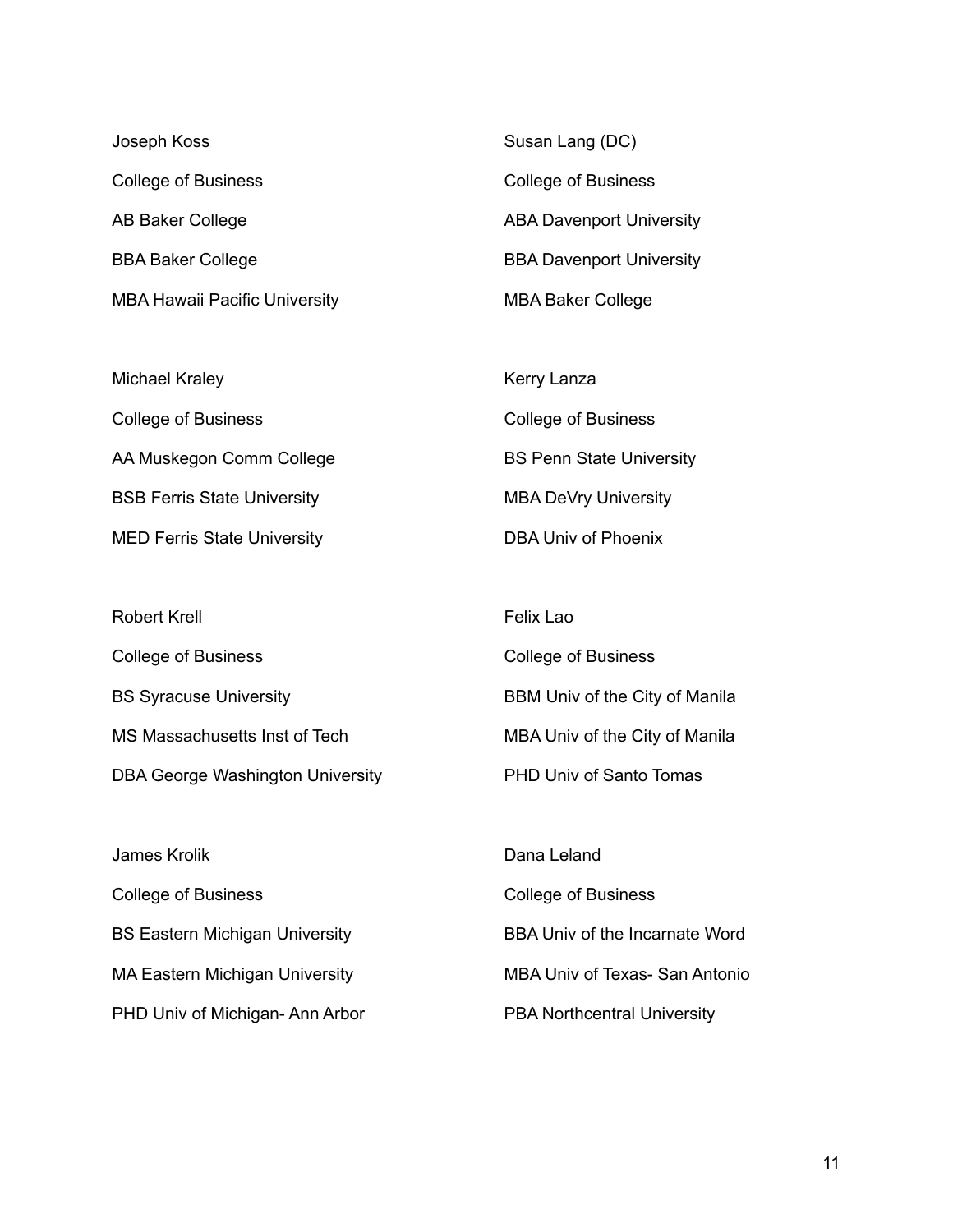| Na Li                                  | William Lyle                        |
|----------------------------------------|-------------------------------------|
| <b>College of Business</b>             | <b>College of Business</b>          |
| <b>BS Peking University</b>            | <b>BA Univ of Pittsburgh</b>        |
| <b>MGT Peking University</b>           | <b>MBA Robert Morris University</b> |
| <b>MP Syracuse University</b>          | <b>MS Robert Morris University</b>  |
| <b>PHD Syracuse University</b>         | D Univ of Florida                   |
|                                        |                                     |
| Jennifer LoGiudice                     | Melissa Manela                      |
| <b>College of Business</b>             | <b>College of Business</b>          |
| <b>BA Stony Brook University</b>       | <b>BS Wayne State Univ</b>          |
| <b>MBA Baker College</b>               | JD Wayne State Univ                 |
| D Baker College                        |                                     |
|                                        | <b>Corey Mathis</b>                 |
| Pamela Loyd                            | <b>College of Business</b>          |
| <b>College of Business</b>             | AA Northwood University             |
| AS Hawaii Pacific University           | <b>BBA Northwood University</b>     |
| <b>BBA Detroit College of Business</b> | <b>MA Dallas Baptist University</b> |
| <b>MS Central Michigan University</b>  |                                     |
| <b>PHD Capella University</b>          | Emily Kalai McHan                   |

College of Business

BBA Harding University

MBA Baker College of Grad/Online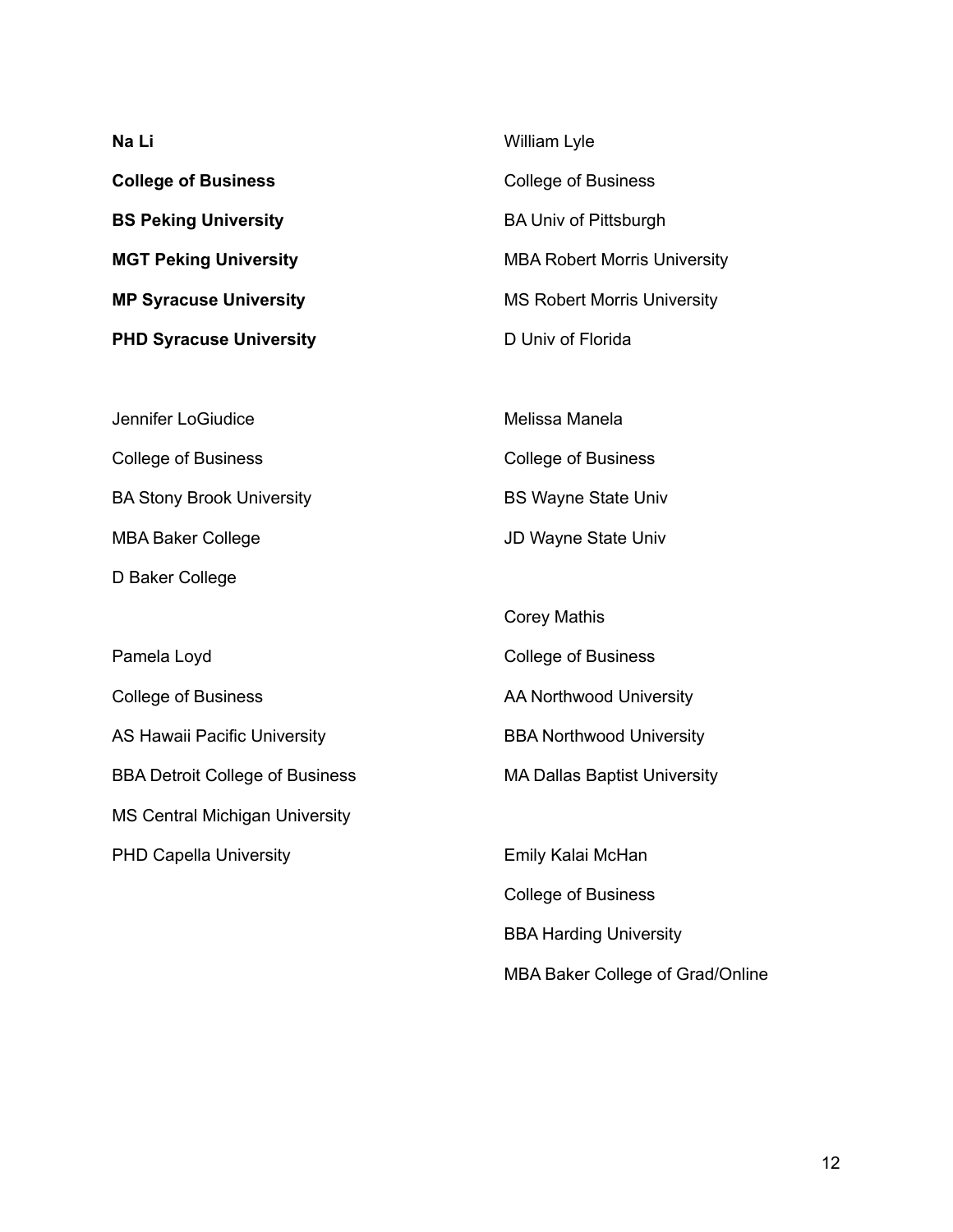Donald McLellan College of Business BS Wayne State Univ MA Univ of Detroit Mercy PHD Walden University

Brad Menard College of Business BS Univ of Phoenix MA Liberty University MBA Liberty University

Linda Meyers College of Business BBL Baker College of Muskegon MBA Baker College of Grad/Online

Stanley Mikalonis College of Business BSB Univ of Central Florida MA Univ of Phoenix PHD Capella University

Edward Miller College of Business BSB Ferris State University MBA Bowling Green State University MOD Bowling Green State University

Saleem Mirza College of Business MBA Univ of Phoenix PHD Capella University

Andrea Moak College of Business BS Florida State University MA Florida State University

David Morrison College of Business BS Brigham Young University MBA Virginia Commonwealth Univ

William Neiman College of Business BA Univ of Minnesota JD Univ of Minnesota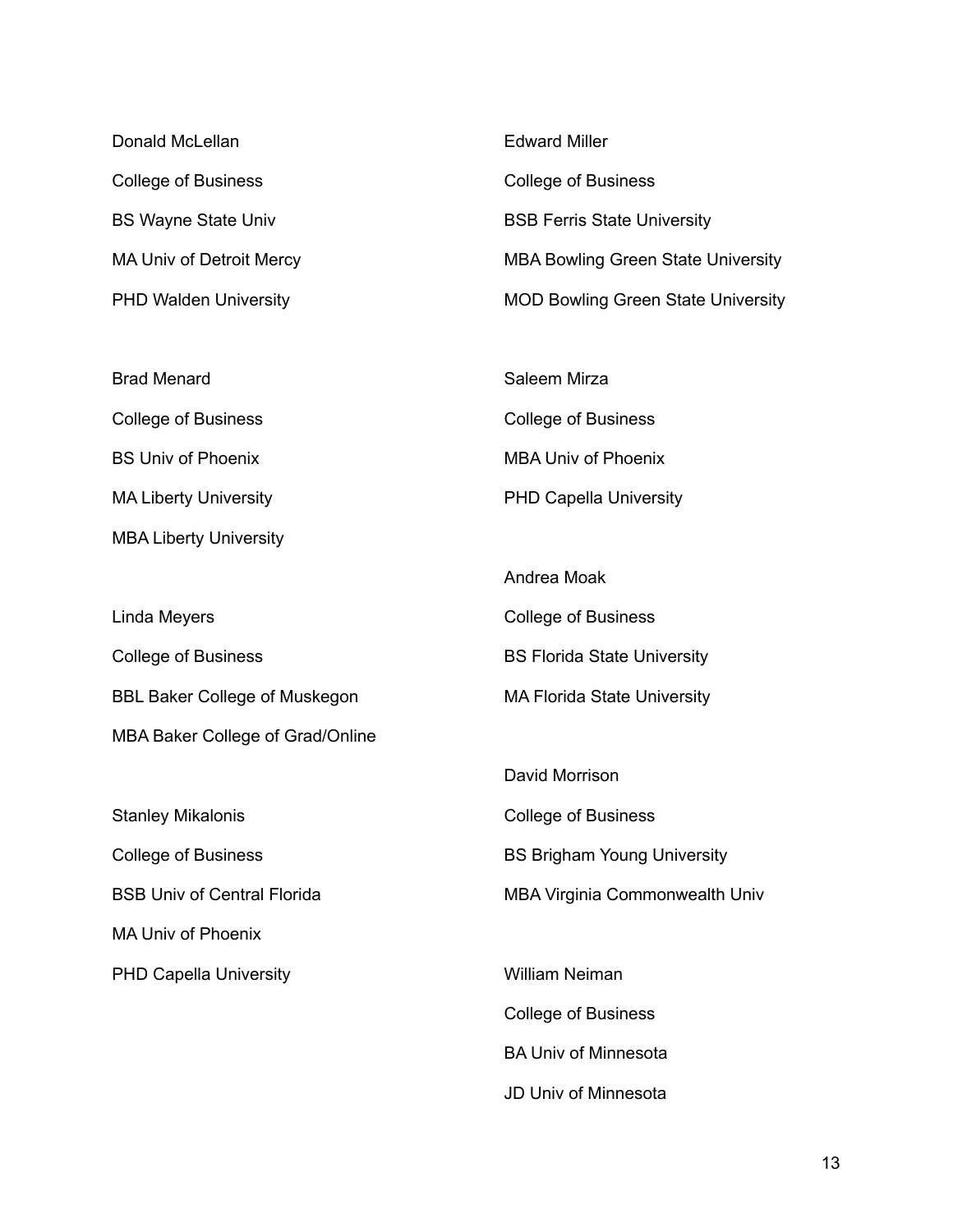| <b>Michael Nichols</b>                | <b>Theresa Pavone</b>                  |
|---------------------------------------|----------------------------------------|
| <b>College of Business</b>            | <b>College of Business</b>             |
| <b>BBA Baker College</b>              | <b>BS Eastern Michigan University</b>  |
| <b>MBA Baker College</b>              | <b>MA Univ of Phoenix</b>              |
|                                       | <b>PHD Capella University</b>          |
| <b>Aaron Nielsen</b>                  |                                        |
| <b>College of Business</b>            | <b>Robert Payne</b>                    |
| <b>BS Canisius College</b>            | <b>College of Business</b>             |
| <b>MBA Hawaii Pacific University</b>  | <b>BBA Walsh College</b>               |
|                                       | <b>MS Central Michigan University</b>  |
| <b>William O'Donnell</b>              |                                        |
| <b>College of Business</b>            | Joseph Pepoy                           |
| <b>BA American Public University</b>  | <b>College of Business</b>             |
| <b>MBA American Public University</b> | <b>BBA Walsh College</b>               |
|                                       | <b>MSA Central Michigan University</b> |
| Douglas Palmer                        |                                        |
| <b>College of Business</b>            | <b>Susan Perkins</b>                   |

BS Western Michigan University MBA Eastern Michigan University JD Wayne State Univ- Law

College of Business BFA Michigan State University MBA Baker College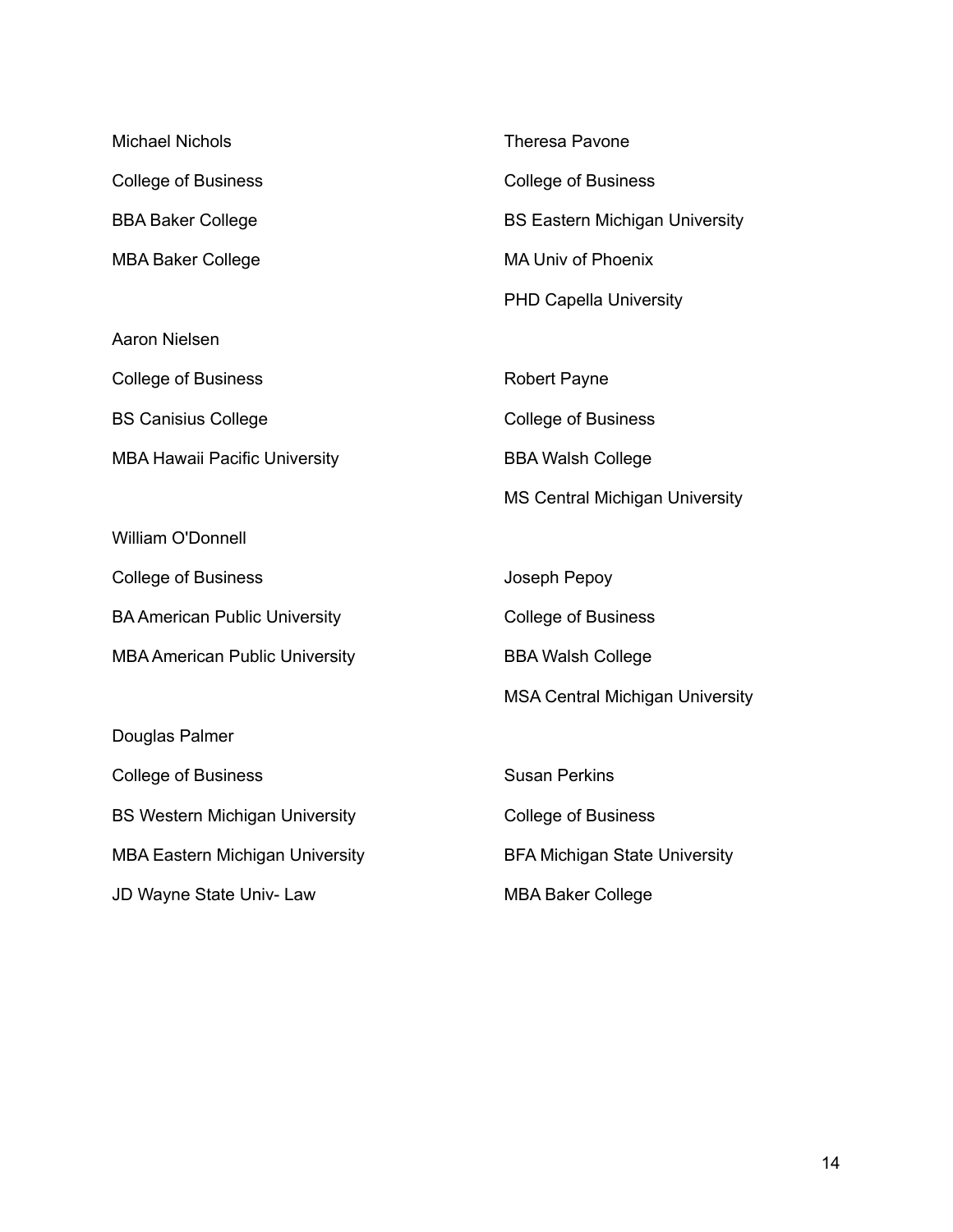| Eric Pica                           | Lorraine Priest              |
|-------------------------------------|------------------------------|
| <b>College of Business</b>          | <b>College of Business</b>   |
| <b>BBA Baker College</b>            | <b>BS Univ of Phoenix</b>    |
| <b>MBA Baker College</b>            | <b>MBA Univ of Phoenix</b>   |
|                                     | <b>PHD Walden University</b> |
| Cynthia Pike                        |                              |
| <b>College of Business</b>          | Andre Proia                  |
| <b>BA Michigan State University</b> | <b>College of Business</b>   |
| JD Wayne State Univ- Law            | <b>BBA Baker College</b>     |
|                                     | <b>MBA Baker College</b>     |
| Ramona Pollard                      |                              |
| <b>College of Business</b>          | Cheryl Ragland               |
| <b>BA Univ of Tenessee</b>          | <b>College of Business</b>   |
|                                     |                              |

MBA Norwich University D Argosy University BA Spring Arbor University MA Spring Arbor University

Patti Powell College of Business AA Detroit Institute of Tech BA Spring Arbor University MA Univ of Phoenix- OL

Jon Rarick II College of Business BS Wright State University MBA Louisiana State Univ- Shrevepo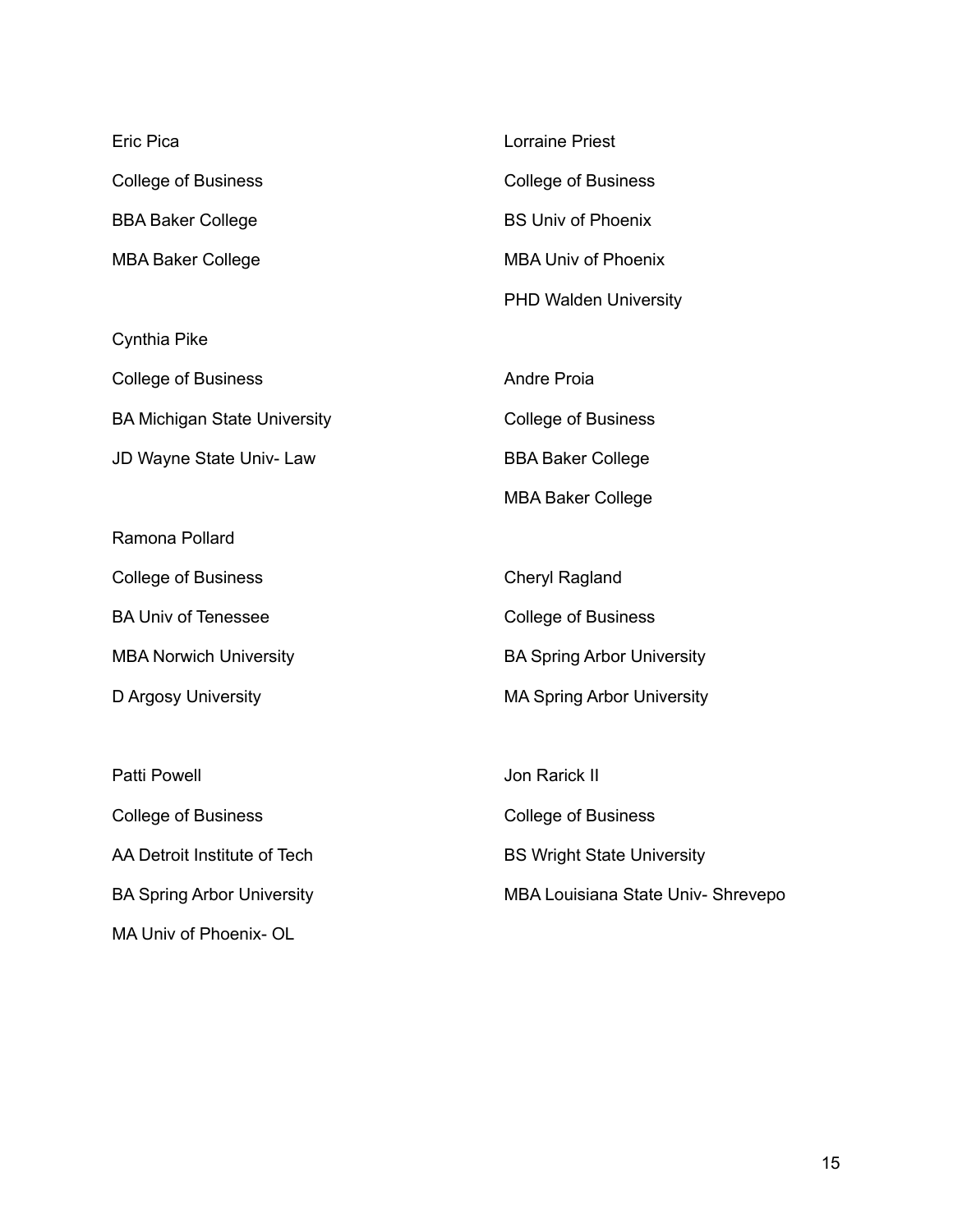| Lori Rassas                            |
|----------------------------------------|
| College of Business                    |
| <b>BA Tufts University</b>             |
| <b>JD George Washington University</b> |
| <b>LLM New York University</b>         |

Autum Rhoades College of Business BSB Univ of Phoenix MBA Univ of Phoenix

- Kevin Righter
- College of Business AS Franklin University BS Franklin University MA Univ of Phoenix DBA Northcentral University

Stephen Rosales College of Business BS Louisiana State Unive- A & M MS Louisiana State Unive- A & M Scott Sargent College of Business BBA Western Michigan University MBA Western Michigan University

Alisa Sattler College of Business BS Johnson and Wales University MAD National-Louis University MS Roosevelt University DED Argosy University- Chicago

Stephen Schroeder College of Business BGN Univ of Nebraska- Omaha MA Univ of Phoenix

Gary Shelton College of Business BS Towson University M Embry-Riddle Aeronautical Univ PHD Capella University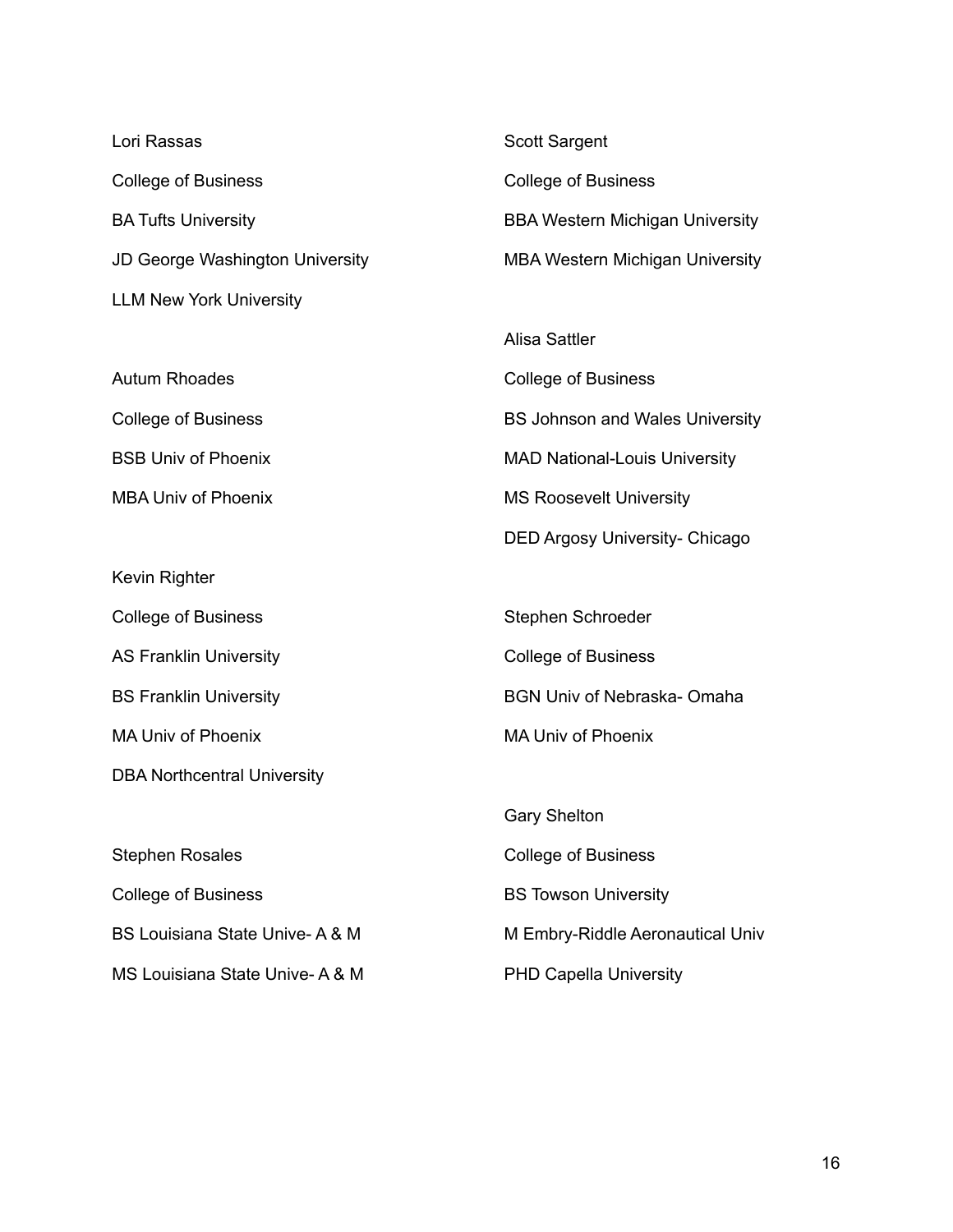Shirley Smith-Karenko College of Business BBA Saginaw Valley State Univ MSX Walsh College

Jeffrey Snider College of Business BA Univ of Puget Sound MA Pacific Lutheran University PBA Northcentral University

Yolanda Spooney College of Business BBA Clevland State University MAC University of North Florida PHD Capella University

Beverly Sprygada College of Business BBA Univ of Michigan- Flint MBA Davenport University

James Stahley College of Business BS New Bedford Inst of Technology MEG Univ of Alabama- Huntsville PHD Walden University

Wendy Streeter College of Business AB Baker College of Grad/Online BBA Baker College of Grad/Online MBA Baker College

Jonathan Sturtz College of Business BSB Univ of Phoenix MBA Baker College of Grad/Online PHD Capella University

Robyn Swinehart College of Business MBA Nova Southeastern University DMG Colorado Technical University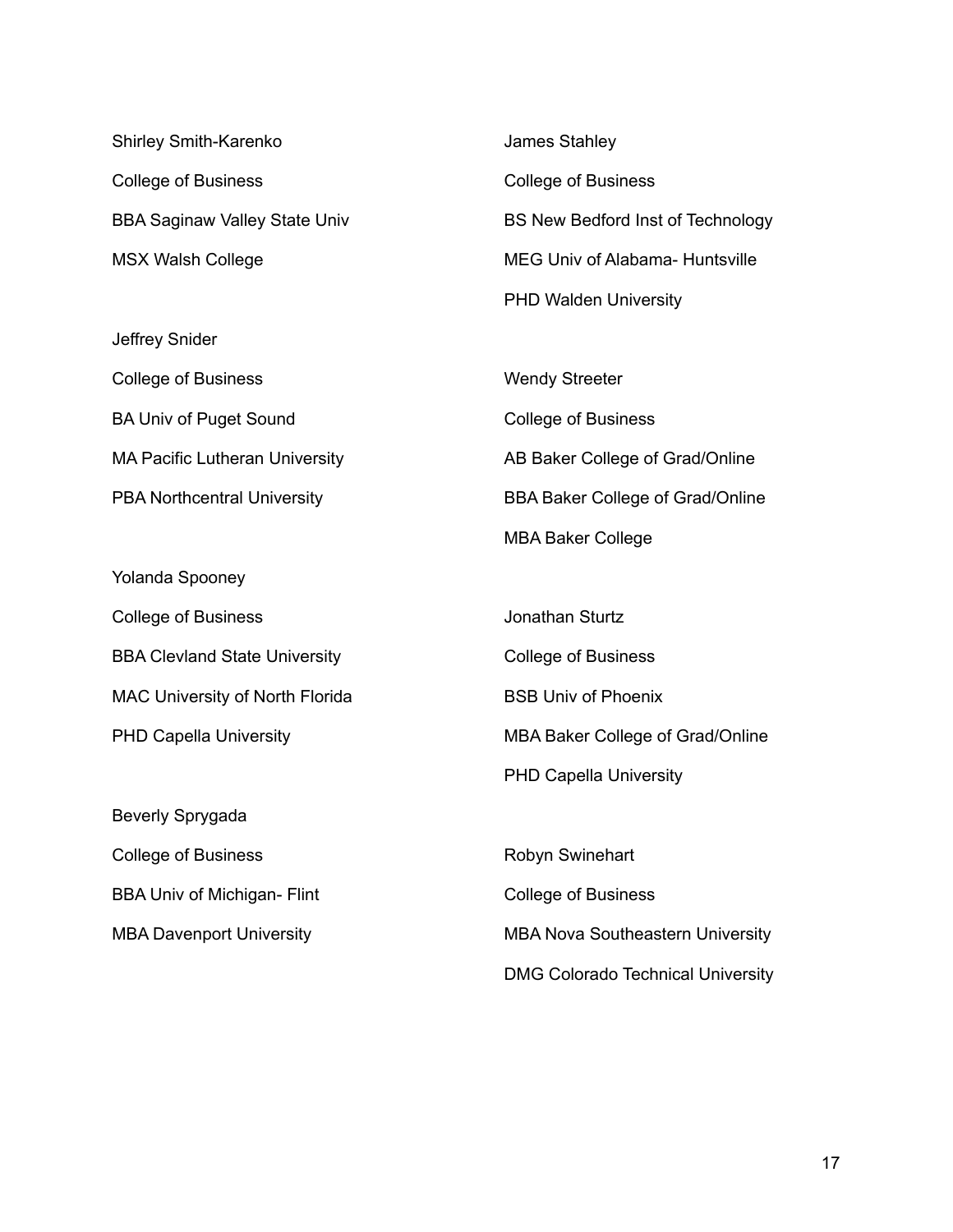| Lauren Thomas                           | <b>John Vinton</b>                   |
|-----------------------------------------|--------------------------------------|
| <b>College of Business</b>              | <b>College of Business</b>           |
| <b>BSA Ashland University</b>           | <b>BA Carleton College</b>           |
| <b>MBA Univ of Dayton</b>               | <b>MA Univ of Minnesota</b>          |
|                                         | <b>PHD Case Western Reserve Univ</b> |
| Karen Thompson-Hooks                    |                                      |
| <b>College of Business</b>              | Rebecca Voelker                      |
| BA Concordia Univ-Ann Arbor             | <b>College of Business</b>           |
| <b>MBA Oakland University</b>           | AAS Baker College of Cadillac        |
|                                         | <b>BHS Baker College of Cadillac</b> |
| Geoffrey VanderPal                      | MBA Baker College of Grad/Online     |
| <b>College of Business</b>              |                                      |
| <b>MBA Webster University</b>           | Hsu Dze Wang                         |
| D Nova Southeastern University          | <b>College of Business</b>           |
|                                         | <b>BA Univ of Richmond</b>           |
| Ann Vaughn                              | <b>MBA Univ of Detroit Mercy</b>     |
| <b>College of Business</b>              |                                      |
| AIB Baker College of Grad/Online        | Shatrela Washington-Hubbard          |
| <b>BBA Baker College of Grad/Online</b> | <b>College of Business</b>           |
| MBA Baker College of Grad/Online        | MHR University of South Carolina     |
|                                         | D University of Georgia              |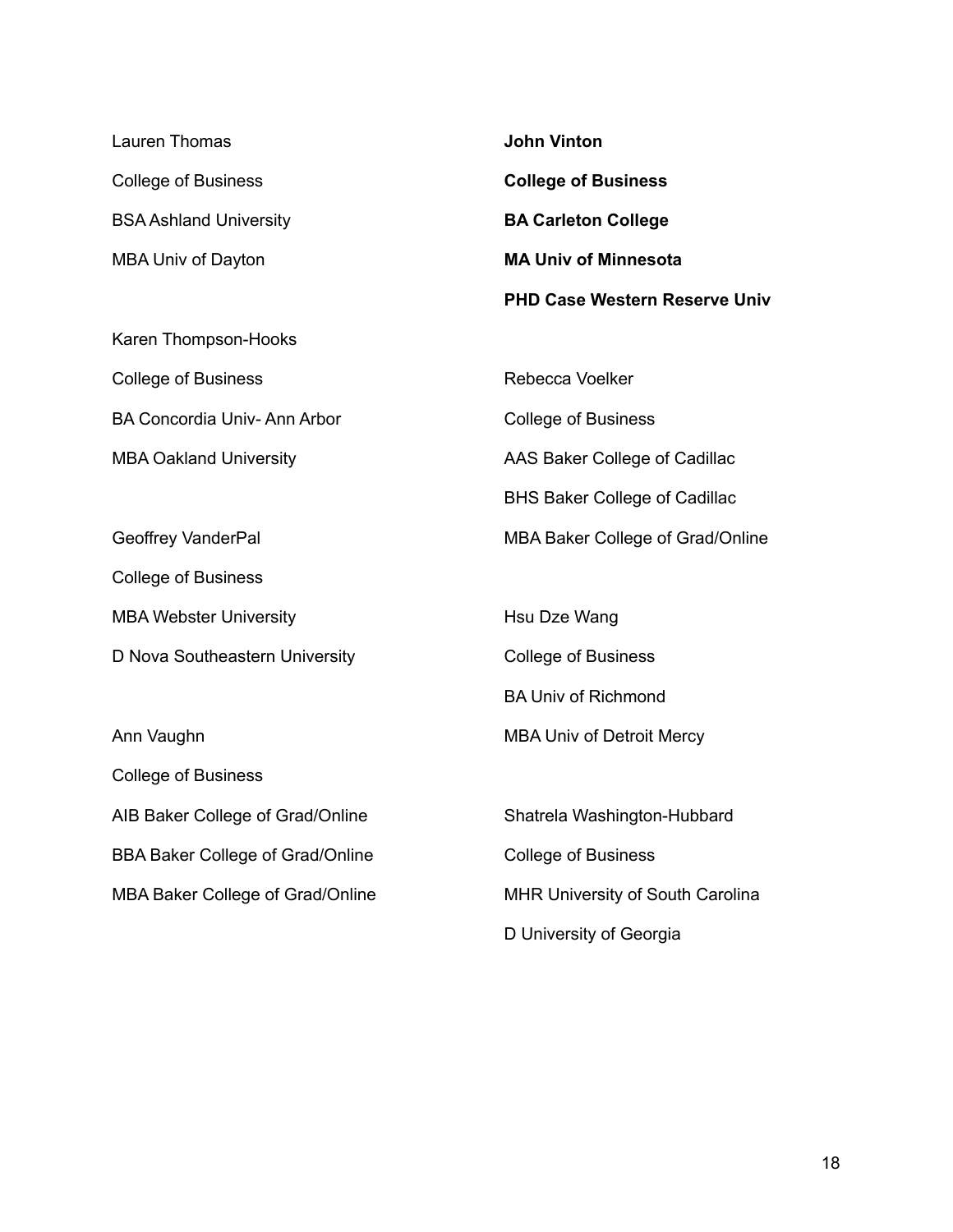| Tegra Watkins                | <b>William Whitley</b>                 |
|------------------------------|----------------------------------------|
| College of Business          | <b>College of Business</b>             |
| BA Clark Atlanta University  | <b>BSA Univ of Alabama- Huntsville</b> |
| MBA Clark Atlanta University | <b>MBA Univ of Houston</b>             |
| <b>JD Howard University</b>  | <b>DED Univ of Alabama</b>             |

| Stephen Weiss                         | <b>Tomeika Williams</b>                   |
|---------------------------------------|-------------------------------------------|
| College of Business                   | <b>College of Business</b>                |
| <b>BS Eastern Illinois University</b> | <b>BBA American Intercontinental Univ</b> |
| MBA Keller Gradute School of MGT      | <b>MBA American Intercontinental Univ</b> |
| <b>PHD Capella University</b>         | <b>PHD Capella University</b>             |

| Kevin Welch                     | Patrick Wong                      |
|---------------------------------|-----------------------------------|
| College of Business             | <b>College of Business</b>        |
| <b>BSA Wayne State Univ</b>     | <b>BS Oregon State University</b> |
| MPA Eastern Michigan University | MS Univ of Oregon                 |
|                                 | <b>DBA Argosy University</b>      |

Marvic Welch College of Business BSA Wayne State Univ MBA Wayne State Univ

Michelle Wright College of Business BS DeVry University MAF Keller Gradute School of MGT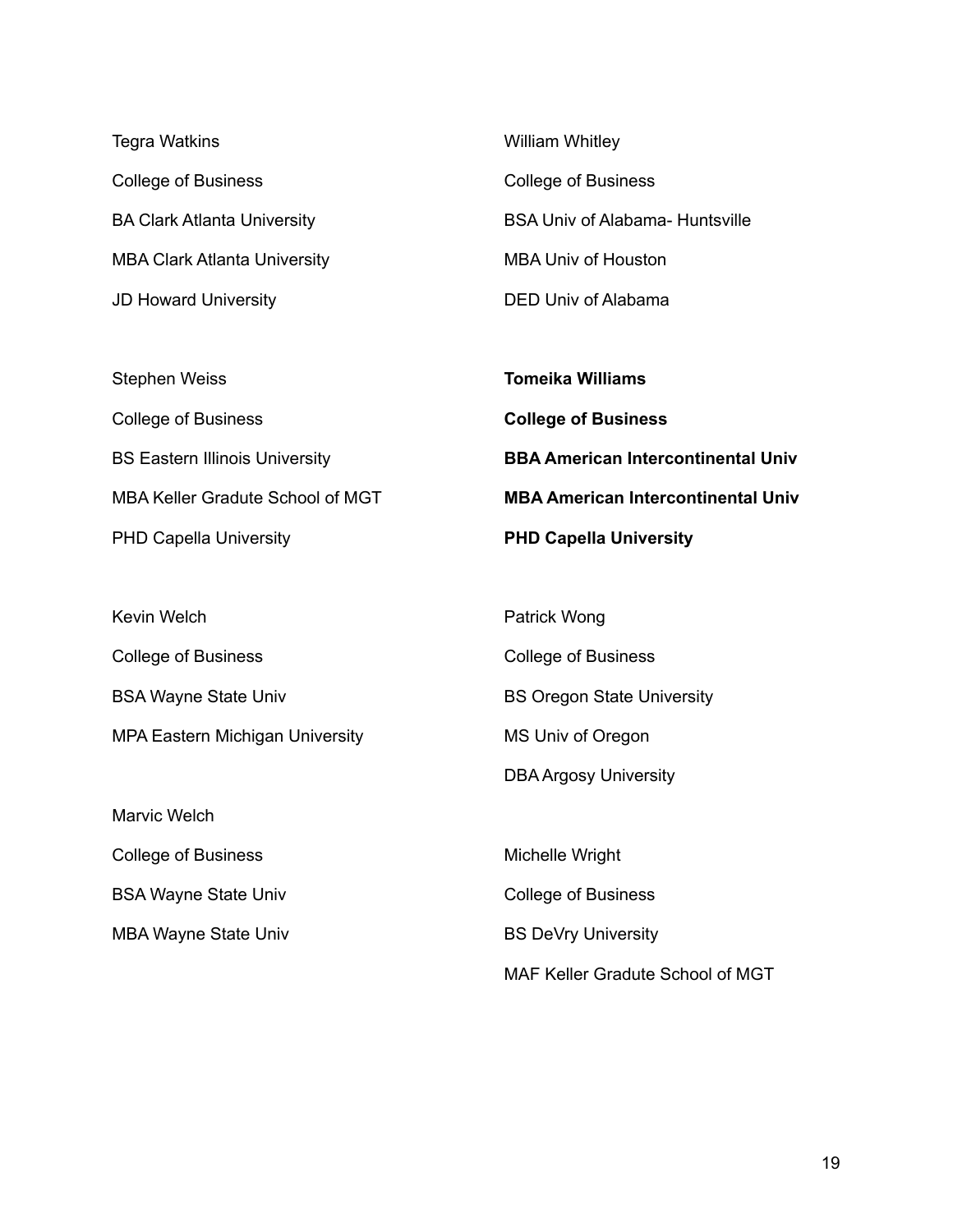| Charles Zajac                                            | <b>Judith Polipnick</b>                                     |
|----------------------------------------------------------|-------------------------------------------------------------|
| <b>College of Business</b>                               | College of Business, College of Liberal Arts                |
| <b>BSA Wayne State Univ</b>                              | and Science                                                 |
| <b>MBA Wayne State Univ</b><br>JD Detroit College of Law | BA College of St. Catherine                                 |
|                                                          | MS Palmer College of Chiropractic                           |
|                                                          | DC Northwestern Health Sci Univ                             |
| Kristine Ziola-Pardell                                   |                                                             |
| <b>College of Business</b>                               | Nicolas Pologeorgis                                         |
| <b>AB Baker College</b>                                  | College of Business, College of Liberal Arts<br>and Science |
| <b>BBA Baker College</b>                                 | <b>MBA Missouri State University</b>                        |
| <b>MBA Baker College</b>                                 | PHD Univ of Missouri                                        |
| <b>DBA Univ of Phoenix</b>                               |                                                             |
|                                                          | Ahmad Sabbagh                                               |
| <b>Matthew Farrar</b>                                    | College of Business, College of Social                      |
| College of Business, College of Liberal Arts             | Science                                                     |
| and Science                                              | <b>BS Central Michigan University</b>                       |
| <b>BBA Baker College of Grad/Online</b>                  | <b>MPA Central Michigan University</b>                      |
| MBA Baker College of Grad/Online                         | <b>PHD Walden University</b>                                |
| <b>PHD Northcentral University</b>                       |                                                             |
|                                                          | Laura Jacobus                                               |
|                                                          | College of Business, St. Francis School of<br>Law           |
|                                                          | <b>BA Univ of Santa Clara</b>                               |

JD Santa Clara University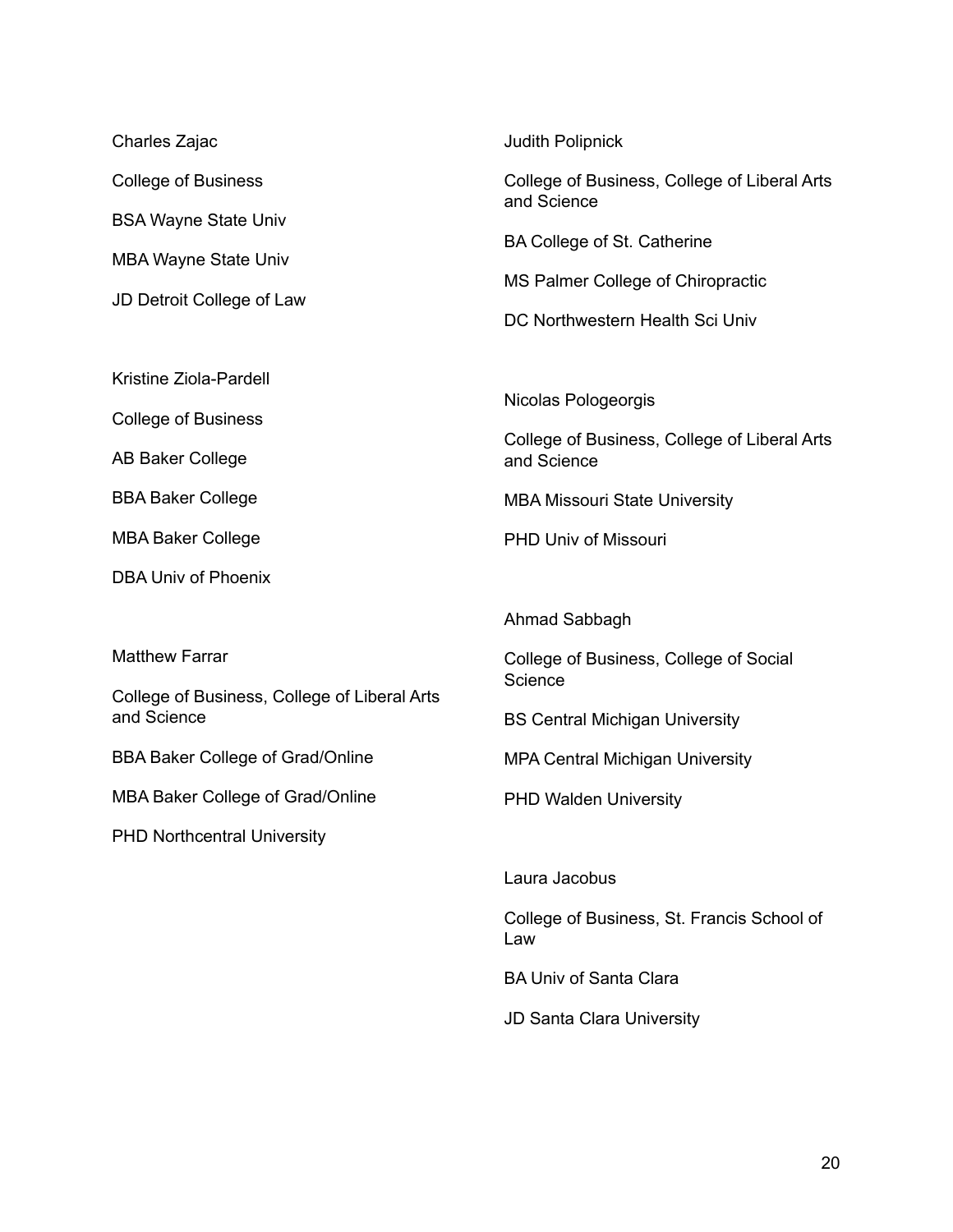## **College of Education**

| <b>Edward Bailey</b>                     | Grace Brandenburg                     |
|------------------------------------------|---------------------------------------|
| <b>College of Education</b>              | <b>College of Education</b>           |
| <b>BA Western Michigan University</b>    | <b>AAS Baker College</b>              |
| <b>MA Western Michigan University</b>    | <b>BSD Baker College</b>              |
|                                          | <b>MA Ashford University</b>          |
| <b>Judith Ball</b>                       |                                       |
| <b>College of Education</b>              | Jessica Cameron                       |
| <b>BSE Illinois State University</b>     | College of Education                  |
| <b>MED Grand Valley State University</b> | <b>BA Eastern Michigan University</b> |
|                                          | <b>MAT Oakland University</b>         |
| <b>Monique Beels</b>                     |                                       |
| <b>College of Education</b>              | Kathaleen Clapp                       |
| <b>BSE Wayne State Univ</b>              | <b>College of Education</b>           |
| <b>MED Wayne State Univ</b>              | <b>BS Central Michigan University</b> |
|                                          | <b>MA Eastern Michigan University</b> |
| <b>Betsy Bradley</b>                     |                                       |
| College of Education                     | <b>Danielle Couture</b>               |
| <b>BA Michigan State University</b>      | College of Education                  |
| <b>MED Grand Valley State University</b> | <b>BGS Univ of Michigan- Dearborn</b> |
|                                          | <b>MED Concordia University</b>       |
| Ann Branch                               |                                       |
| <b>College of Education</b>              |                                       |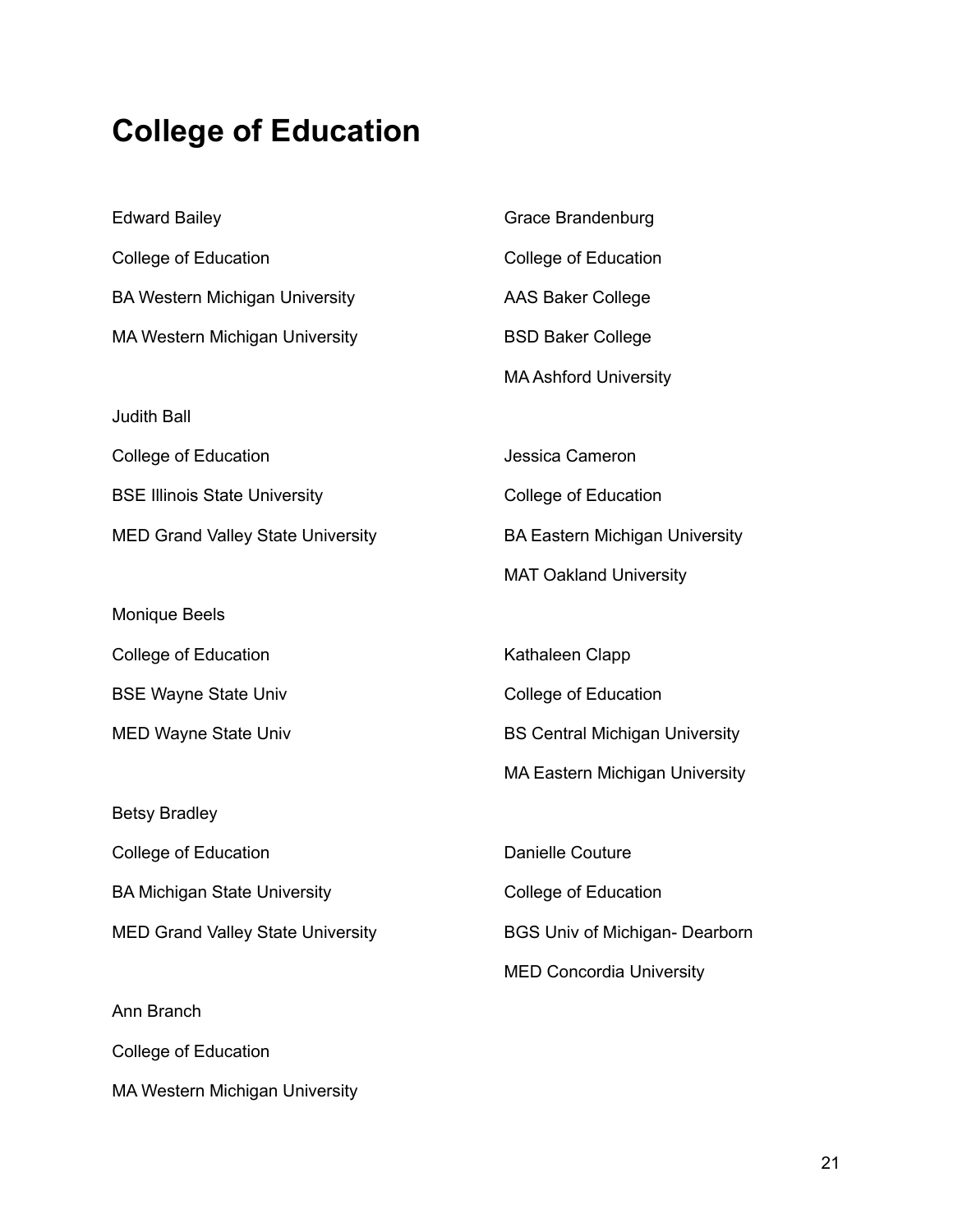Cynthia DeMan College of Education BBE Eastern Michigan University MBE Eastern Michigan University

Elizabeth Grimm College of Education BSE Central Michigan University MED Grand Valley State University PHD Northcentral University

Julie Grimmelsman College of Education BS Eastern Michigan University MA Eastern Michigan University

Nancy Hall College of Education BA Minnesota State Univ- Mankato MA Eastern Michigan University

Marcia Jahn College of Education BS Oakland University MAT Saginaw Valley State Univ Heide James College of Education BS Western Michigan University MED Ferris State University

Martha Kefgen College of Education BA Michigan State University MS Walden University

Anne Lansberry College of Education BS Western Michigan University MED Oakland University

Kathleen Leatzow College of Education BA Concordia College MED Grand Valley State University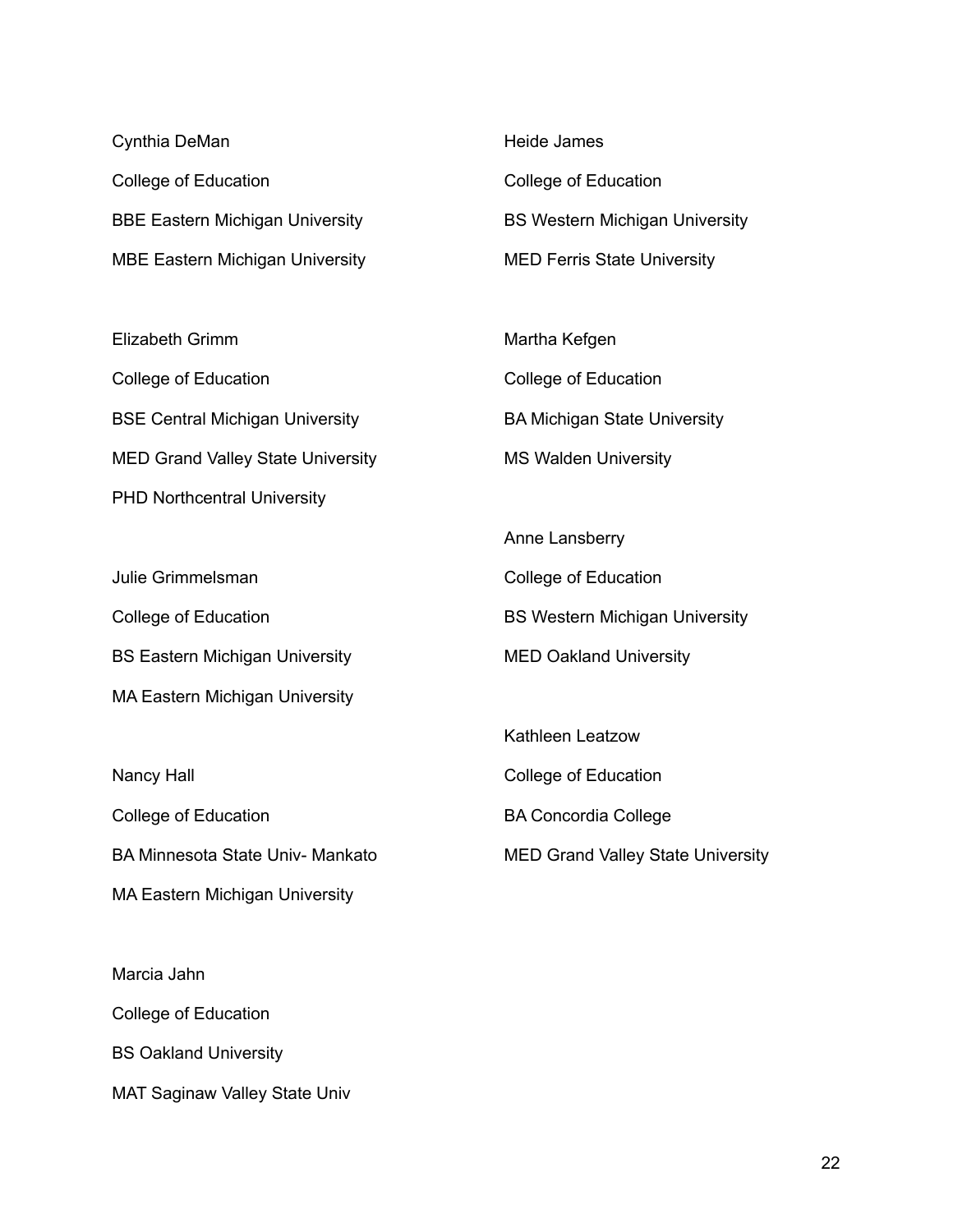| Angela Leuchtmann                        | <b>Michelle Mertic</b>                   |
|------------------------------------------|------------------------------------------|
| <b>College of Education</b>              | <b>College of Education</b>              |
| <b>BA Grand Valley State University</b>  | <b>BS Bowling Green State University</b> |
| <b>MED Grand Valley State University</b> | <b>MSW Wayne State Univ</b>              |
| <b>MSE Indiana University</b>            |                                          |
| <b>DED Indiana University</b>            | Patricia Murphy-Alderman                 |
|                                          | <b>College of Education</b>              |
| <b>Ruth Mavis</b>                        | <b>BA Alma College</b>                   |
| <b>College of Education</b>              | <b>MED Wayne State Univ</b>              |
| <b>BA Marygrove College</b>              |                                          |
| <b>MED Marygrove College</b>             | <b>Susan Palmer</b>                      |
|                                          | <b>College of Education</b>              |
| Victoria McClees                         | <b>BA Michigan State University</b>      |
| <b>College of Education</b>              | <b>MA Eastern Michigan University</b>    |
| <b>BS Grand Valley State University</b>  |                                          |
| <b>MED Grand Valley State University</b> | <b>Michelle Prince</b>                   |
|                                          | <b>College of Education</b>              |
| Mary Jane Merren                         | <b>BS Western Michigan University</b>    |
| <b>College of Education</b>              | <b>MA Western Michigan University</b>    |
| <b>BS Eastern Michigan University</b>    |                                          |
| <b>MA Western Michigan University</b>    | Maisah Robinson                          |
|                                          | College of Education                     |
|                                          | BA Univ of Michigan-Ann Arbor            |

MA Univ of Michigan- Ann Arbor

PHD Georgia State University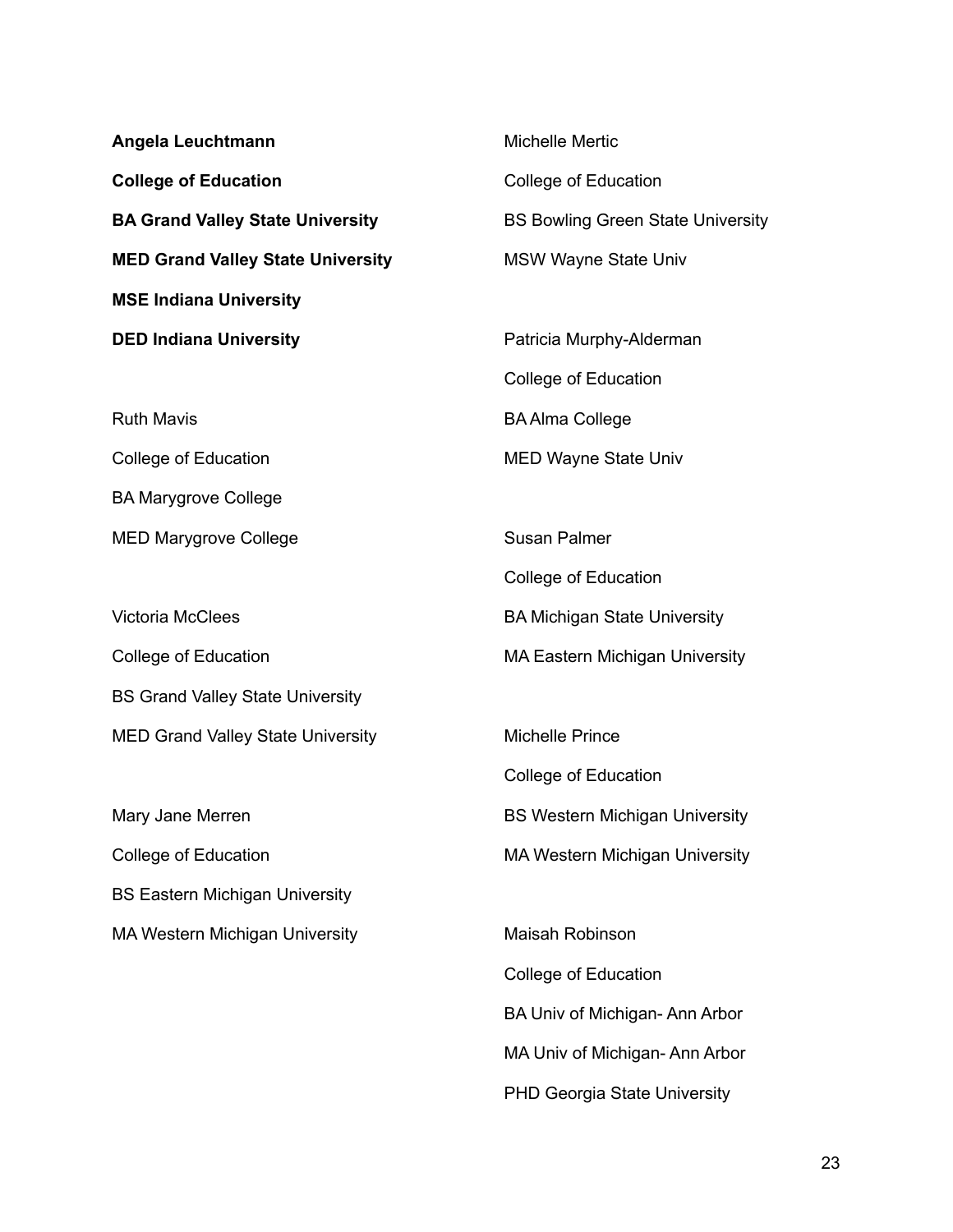| Joy Rutkowski                         | Rima Shuayto               |
|---------------------------------------|----------------------------|
| College of Education                  | College of Education       |
| <b>BS Western Michigan University</b> | <b>BS Wayne State Univ</b> |
| <b>MS Walden University</b>           | MED Wayne State Univ       |

| Janis Sanford                       | Laura Speegle              |
|-------------------------------------|----------------------------|
| College of Education                | College of Education       |
| <b>BS Michigan State University</b> | <b>BS Wayne State Univ</b> |
| <b>MA Michigan State University</b> | MED Wayne State Univ       |

| Florence Sarkissian           | Michelle Spencer                      |
|-------------------------------|---------------------------------------|
| College of Education          | College of Education                  |
| <b>BSE Wayne State Univ</b>   | <b>BS Eastern Michigan University</b> |
| <b>MAT Oakland University</b> | <b>MA Eastern Michigan University</b> |

| Mary Jane Scarlett                  | Erik Taylor                            |
|-------------------------------------|----------------------------------------|
| College of Education                | College of Education                   |
| <b>BA Michigan State University</b> | <b>BAA Central Michigan University</b> |
| <b>MA Michigan State University</b> | <b>MA Central Michigan University</b>  |

| Mark Sheler                       | <b>Elizabeth Thomas-Garman</b>        |
|-----------------------------------|---------------------------------------|
| College of Education              | <b>College of Education</b>           |
| BS Univ of Tennessee- Chattanooga | <b>BA Univ of Michigan-Ann Arbor</b>  |
| <b>MAT Marygrove College</b>      | <b>MA Western Michigan University</b> |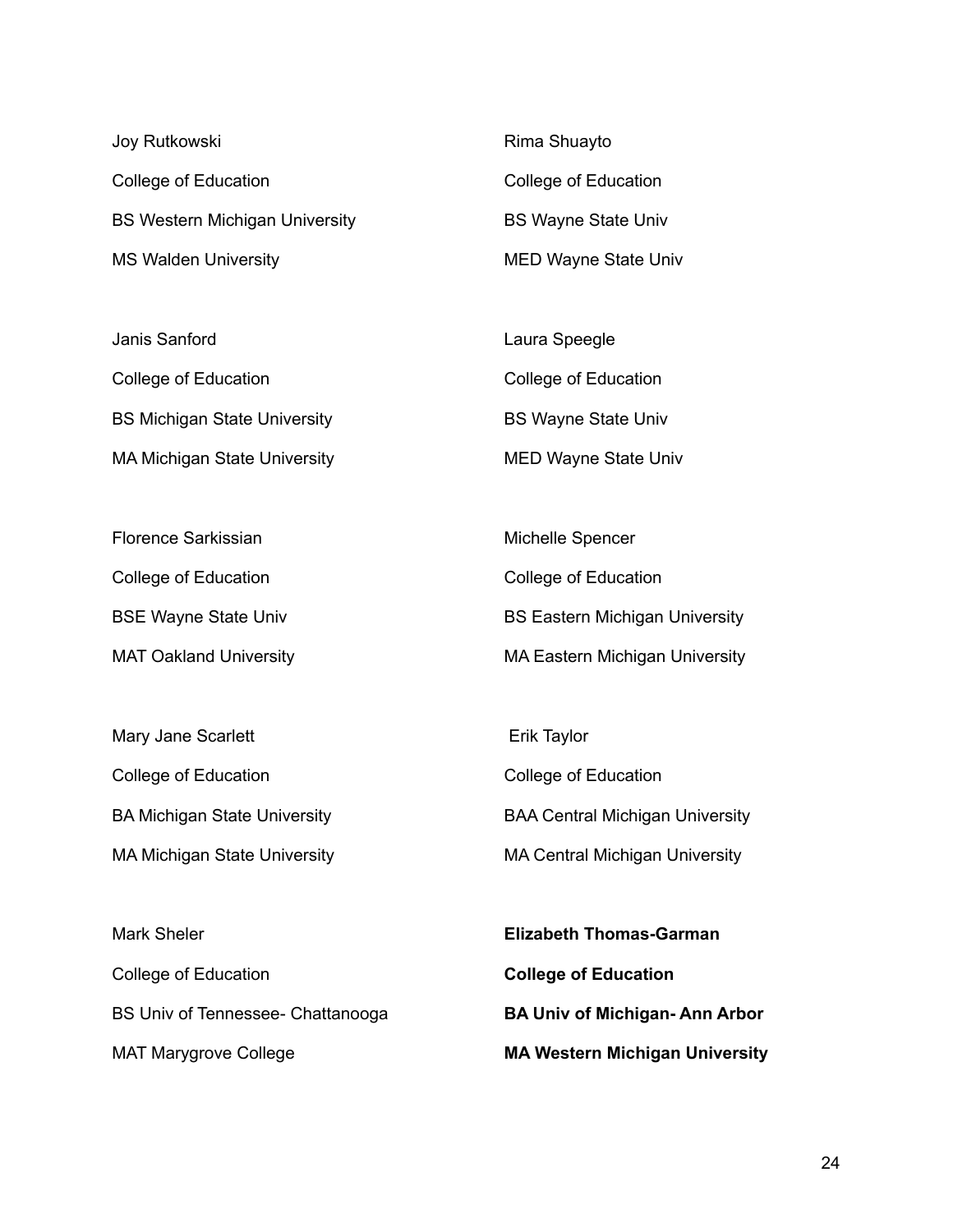| Anoopa Todd                            | Ashley Windnagle                               |
|----------------------------------------|------------------------------------------------|
| College of Education                   | <b>College of Education</b>                    |
| <b>BS Univ of Michigan- Flint</b>      | <b>AAS Baker College</b>                       |
| MA Univ of Michigan- Flint             | <b>BSE Baker College</b>                       |
|                                        | <b>MAT Marygrove College</b>                   |
| <b>Ritanne Trinklein</b>               |                                                |
| College of Education                   | Janet Yageman                                  |
| <b>BBA Univ of Michigan- Flint</b>     | College of Education                           |
| MA Univ of Michigan- Flint             | <b>BA Eastern Michigan University</b>          |
|                                        | <b>MAT Oakland University</b>                  |
| Donald Walrath                         |                                                |
| College of Education                   | Georgia Caver                                  |
| <b>BS SUNY- College at Oneonta</b>     | College of Education, College of Liberal Arts  |
| <b>MA Nova Southeastern University</b> | and Science                                    |
|                                        | <b>BA Univ of Tenessee</b>                     |
| <b>Tricia Walters</b>                  | <b>MA Univ of Tenessee</b>                     |
|                                        | <b>PHD Univ of Tenessee</b>                    |
| College of Education                   |                                                |
| <b>BS Univ of Michigan- Flint</b>      | <b>Michelle Reiter-Miller</b>                  |
| MA Univ of Michigan- Flint             | <b>College of Education, College of Social</b> |
|                                        | <b>Science</b>                                 |
|                                        | <b>BA Michigan State University</b>            |
|                                        | <b>MS Eastern Michigan University</b>          |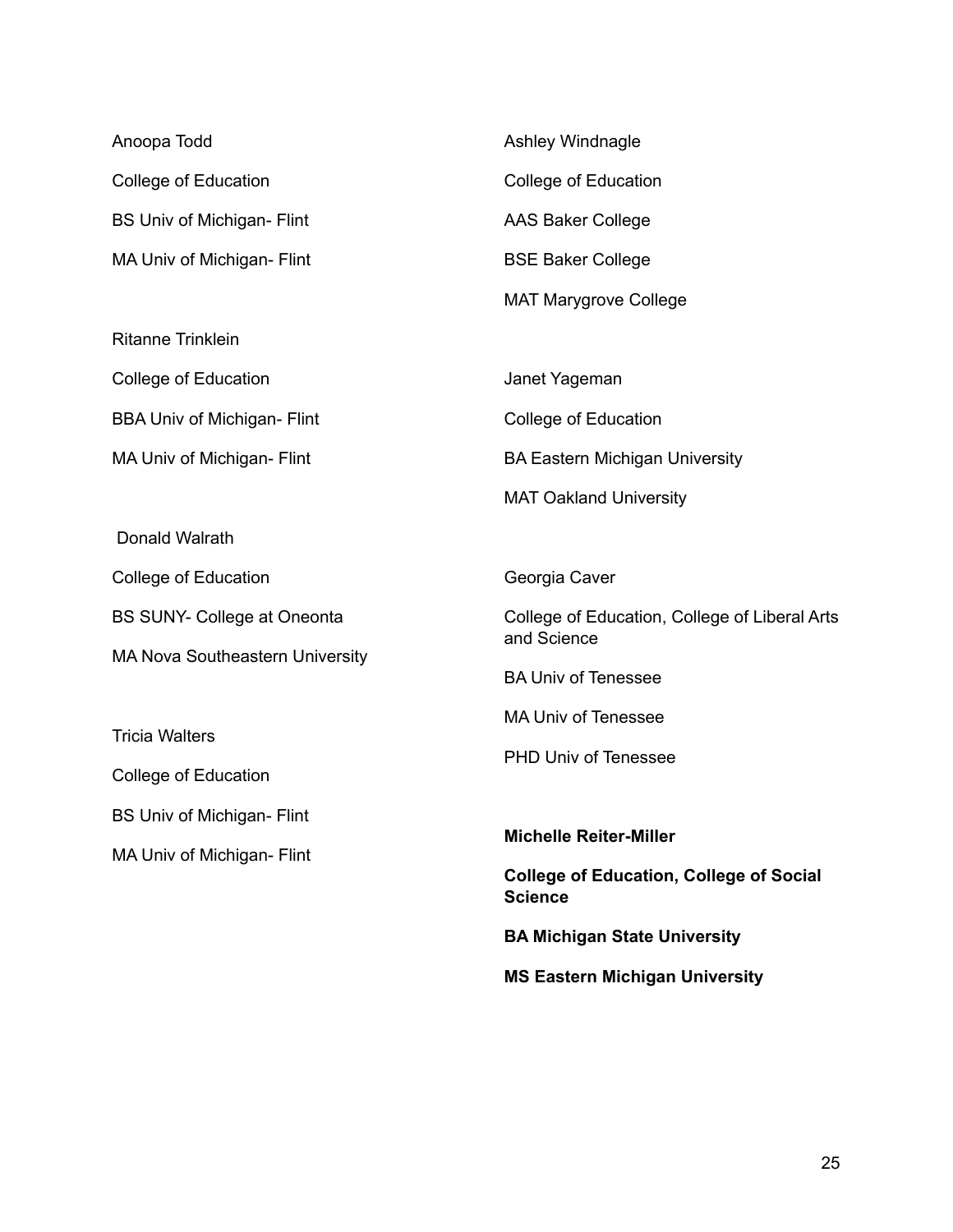#### **College of Engineering and Information Technology**

| Zeeshan Ahmed                       | Kurt Brandquist                       |
|-------------------------------------|---------------------------------------|
| College of Engineering and IT       | College of Engineering and IT         |
| MS Wayne State Univ                 | <b>BS United States Naval Academy</b> |
|                                     | MS Univ of Maryland Univ College      |
| <b>Shelley Allen</b>                |                                       |
| College of Engineering and IT       | <b>Ruth Cassidy</b>                   |
| <b>BBE East Carolina University</b> | College of Engineering and IT         |
| <b>MS East Carolina University</b>  | <b>BAS Univ of Michigan- Flint</b>    |
|                                     | MSY Baker College of Grad/Online      |
| <b>Patrick Baker</b>                |                                       |
| College of Engineering and IT       | David Chaulk                          |
| <b>BA Univ of Detroit Mercy</b>     | College of Engineering and IT         |
| <b>MS Univ of Detroit Mercy</b>     | <b>AAS Baker College</b>              |
| <b>MS Univ of Detroit Mercy</b>     | <b>BCI Baker College</b>              |
|                                     | <b>MBA Baker College</b>              |
| Ashton Bradley                      |                                       |
| College of Engineering and IT       | <b>Billy Chestnut</b>                 |
| <b>AAS Baker College</b>            | College of Engineering and IT         |
| <b>BCS Baker College</b>            | <b>BA Charter Oak State College</b>   |
| <b>MSY Baker College</b>            | <b>MA American Public University</b>  |
|                                     | PHS Capitol Technology University     |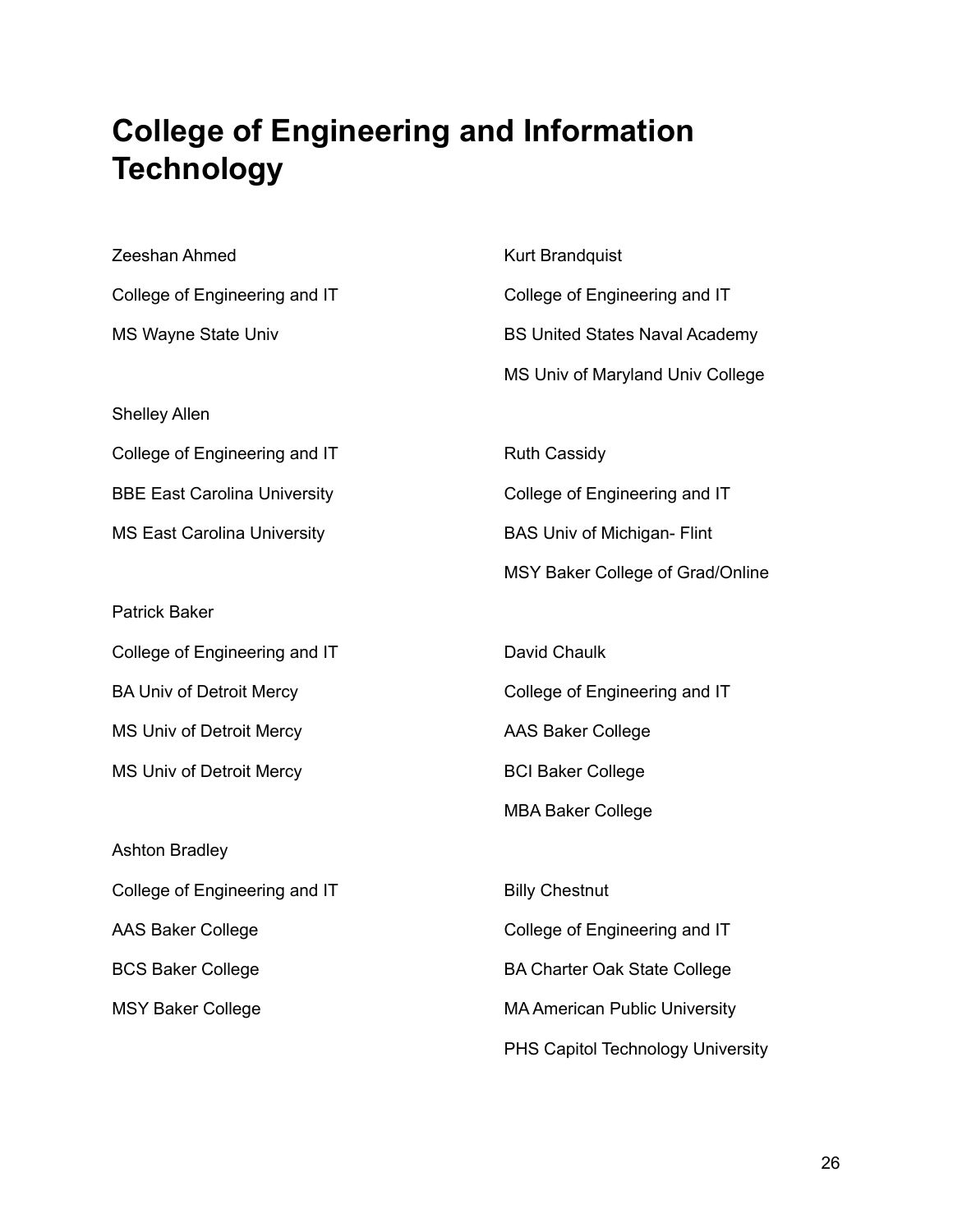Robert Chubbuck College of Engineering and IT BS Western Governors University MS Western Governors University

Glenn Cummings College of Engineering and IT BS Univ of Michigan- Ann Arbor BTG Wayne State Univ PHD Wayne State Univ

Joshua Eaton College of Engineering and IT BS United States Military Academy MS Massachusetts Inst of Tech PHD Rensselaer Polytechnic Inst

**Joshua Fenner College of Engineering and IT AAS Baker College of Cadillac BBA Baker College**

Chandler Gabara College of Engineering and IT BS Ferris State University

Mary Garrett College of Engineering and IT BA Wayne State Univ MED Wayne State Univ PHD Michigan State University

Jack Garrison College of Engineering and IT BBA Walsh College MSA Central Michigan University

Gregory Gilbert College of Engineering and IT CER American Welding Society

Sean Glasgow College of Engineering and IT BS Rutgers State Univ of New Jer MS Univ of Phoenix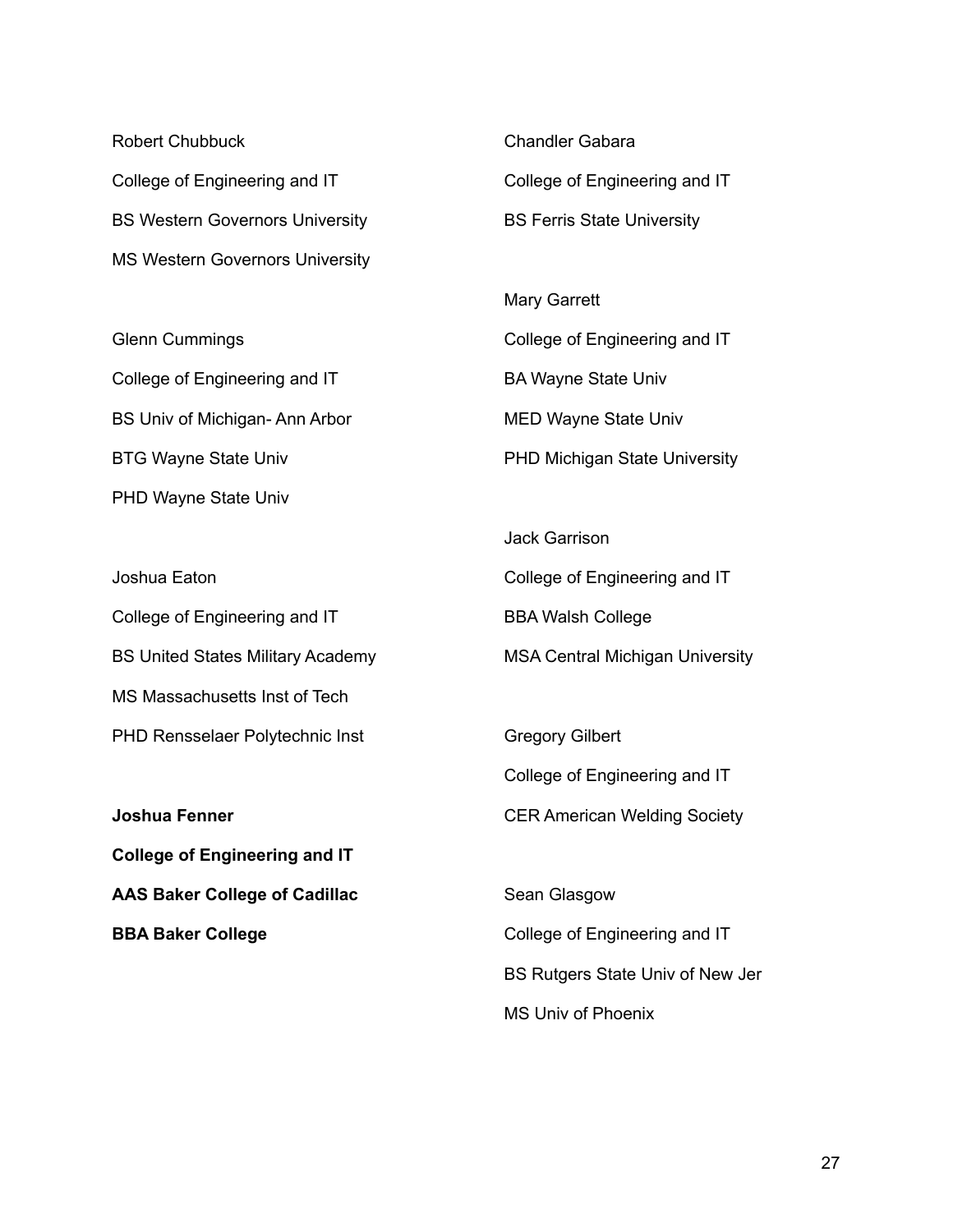Troy Goloversic College of Engineering and IT AAS Baker College of Grad/Online

Adolfo Gorriaran College of Engineering and IT BA Calif State Univ- Chico MA Webster University MIS Keller Gradute School of MGT MPA Troy University DBA Nova Southeastern University

Angela Greene College of Engineering and IT BCS Baker College MS Baker College

Nasser Halwani College of Engineering and IT BS Univ of Southern California MS Calif State Univ- Los Angeles Matthew Hansel College of Engineering and IT BTC Baker College of Grad/Online MSY Baker College

Don Harris College of Engineering and IT BFA Kendall College of Art and Des BMA Kettering University MS Carnegie Mellon University

Pamela Harris College of Engineering and IT BBA Eastern Michigan University MSA Central Michigan University PHD Capella University

Alfredo Herrera College of Engineering and IT AS Embry-Riddle Aeronautical Univ BS Embry-Riddle Aeronautical Univ M Embry-Riddle Aeronautical Univ DBA Nova Southeastern University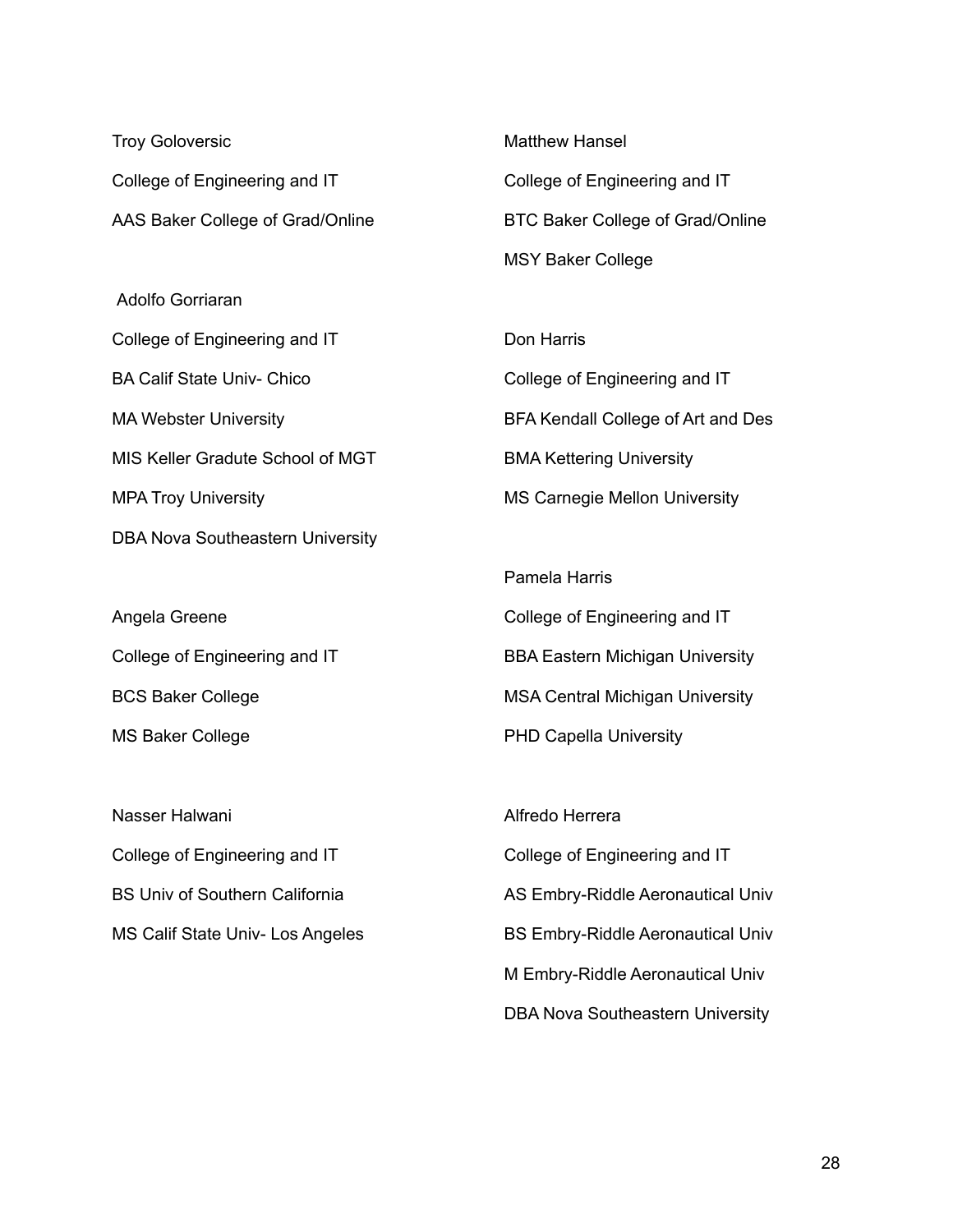Nicole Hickland College of Engineering and IT BGS Northern Illinois University MIS Keller Gradute School of MGT

Peter Hoffmann College of Engineering and IT BSA Lawrence Tech University MBA Wayne State Univ

David Horachek College of Engineering and IT BS McMaster University MBA Univ of Illinois at Chicago

Mark Jaeger College of Engineering and IT BS Michigan State University MS Syracuse University

Ayman Kana College of Engineering and IT BS Wayne State Univ MEG Univ of Michigan- Ann Arbor MEG Univ of Michigan- Ann Arbor

Amitava Karmaker College of Engineering and IT BS Bangladesh Univ of Eng/Tech PHD Univ of Texas- San Antonio

Fouad Kazma College of Engineering and IT BE Beirut Arab University MED Wayne State Univ

Darin Kearns College of Engineering and IT BS Ferris State University MED Grand Valley State University

Nick Leiby College of Engineering and IT BA Olivet College MIF Univ of Phoenix

Richard Lesh College of Engineering and IT BS Univ of Missouri MS Univ of Missouri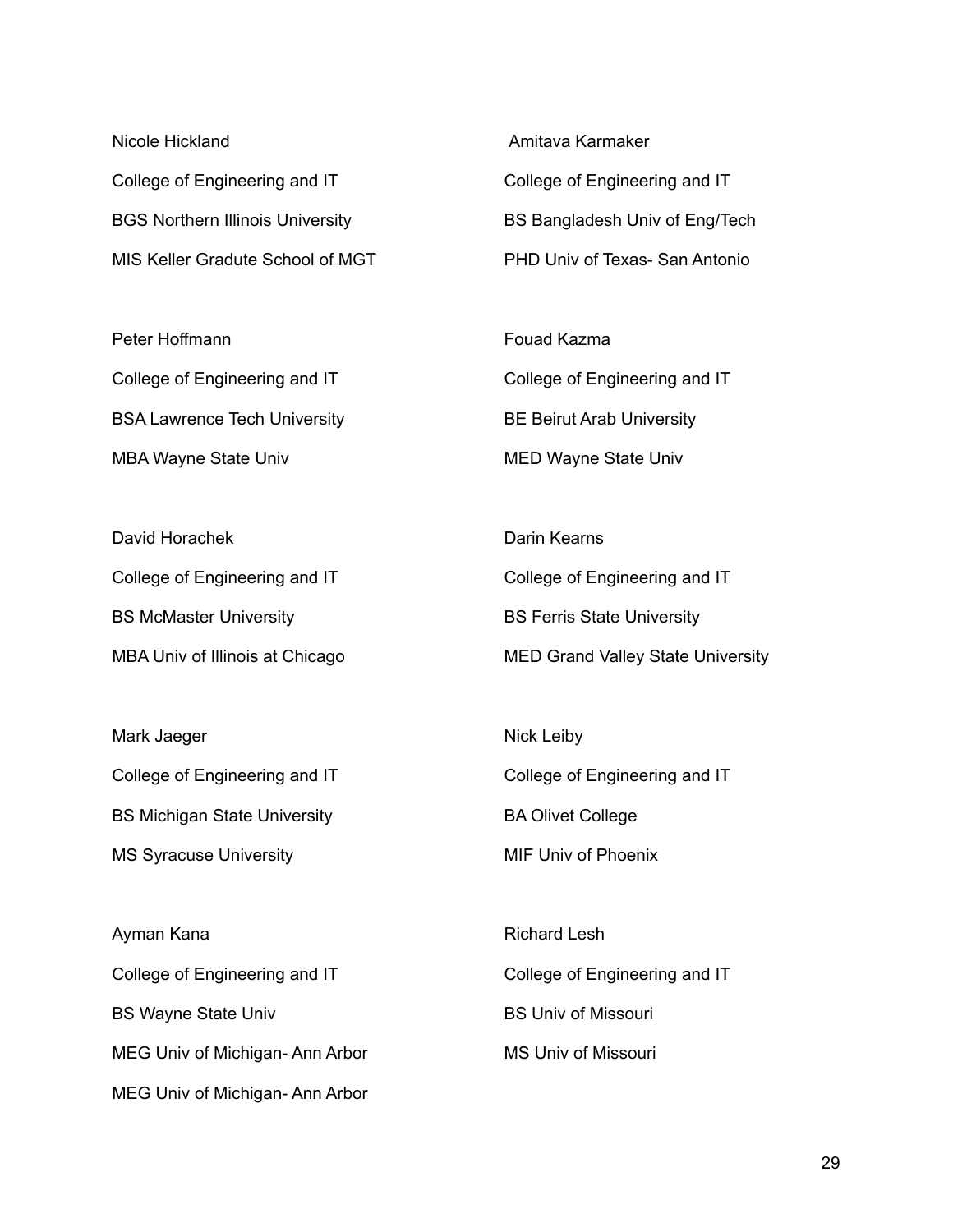James Lewis College of Engineering and IT BS Southern Illinois Univ- Carbon MA Eastern Michigan University

Romel Llarena College of Engineering and IT BAB Wayne State Univ MS Walsh College

Sherri Maciosek College of Engineering and IT BWD Baker College MAS Univ of Denver PHD Northcentral University

John Meinhardt College of Engineering and IT AAS Baker College AAS Baker College

Ted Mikell College of Engineering and IT BS Mississippi State University MBA Amberton University MGT Univ of Dallas PHD Nova Southeastern University

Ishmael Milton College of Engineering and IT AAS ITT Technical Institute BS ITT Technical Institute MS Ferris State University

Roland Morales College of Engineering and IT BA Univ of Texas- Austin BLC Univ of Texas- Austin MS St. Mary's University

Ken Orgill College of Engineering and IT BA Brigham Young University MS Brigham Young University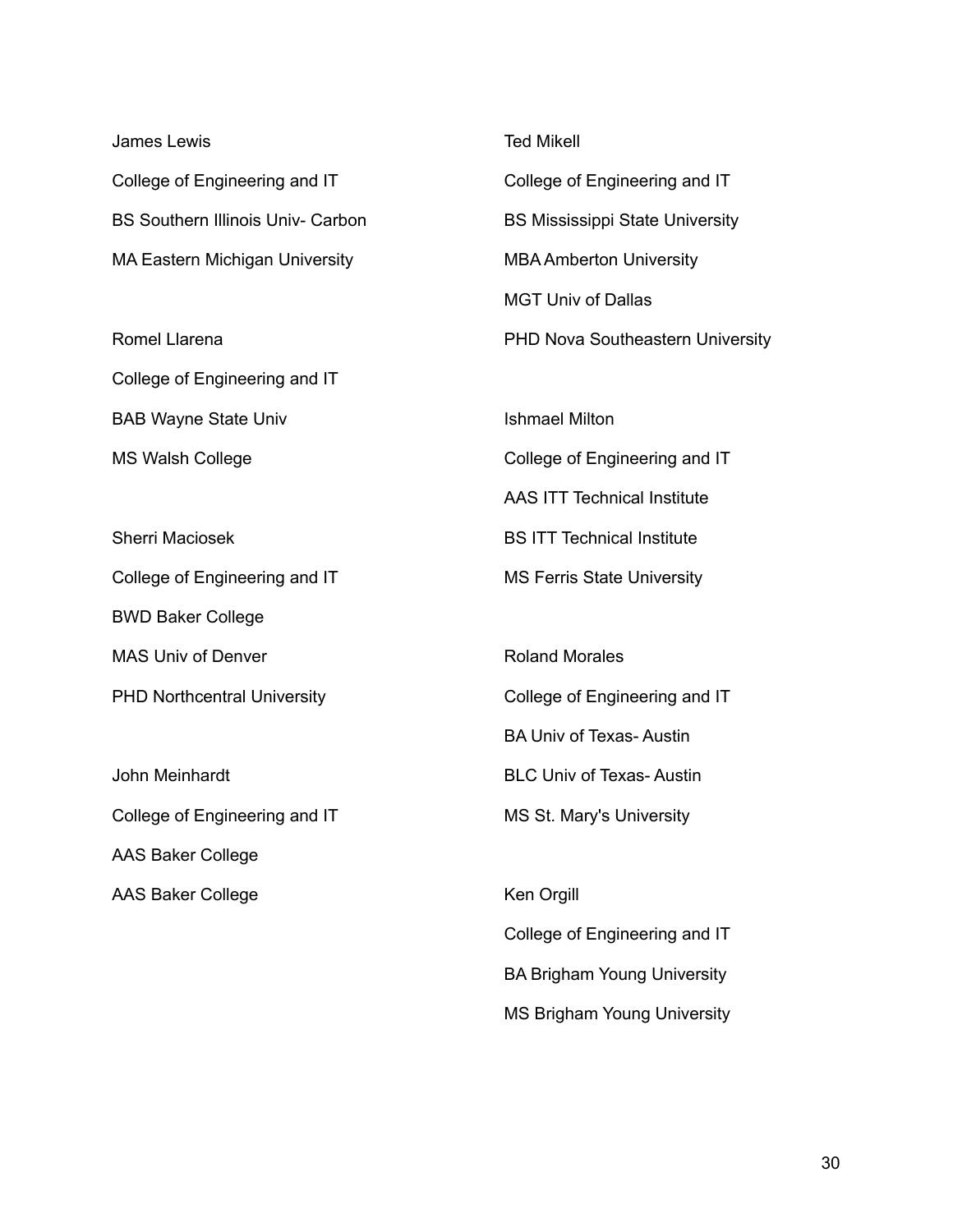Tetjana Ossowski College of Engineering and IT BS Vinnytsya Polytechnic Inst MS Vinnytsya Polytechnic Inst

Timothy Payne College of Engineering and IT AIB TriCounty Technical College BS Limestone College MBA Baker College

Bradley Peirson College of Engineering and IT BS Grand Valley State University MS Grand Valley State University

Travis Perdue College of Engineering and IT AB Baker College BBA Baker College MBA Baker College of Grad/Online Glenn Pfautsch College of Engineering and IT BBA Idaho State University MED Univ of Idaho

Gary Pierce College of Engineering and IT BBA Clayton State University MS Georgia State University

Mark Poberesky College of Engineering and IT BS Telecommunications College MS Binghamton University

Bary Pollack College of Engineering and IT BS Massachusetts Inst of Tech MS Stanford University PHD Stanford University

Kimberly Pollack College of Engineering and IT BA Univ of California- Berkley MS Univ of British Columbia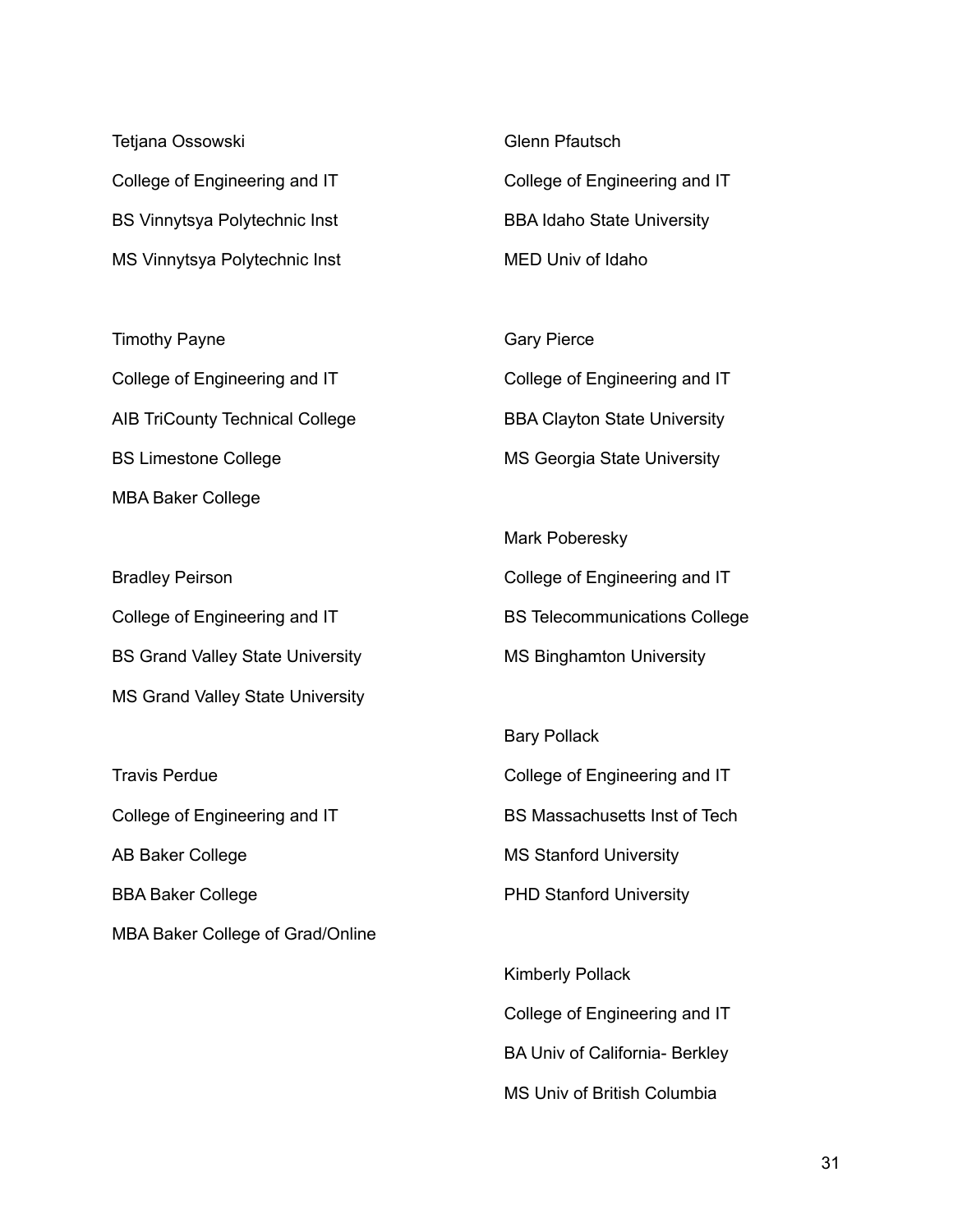Paul Renaldi College of Engineering and IT BBA Western Michigan University MS Carnegie Mellon University

Stephan Reynolds College of Engineering and IT BBA LaGrange College MS Walden University DED Nova Southeastern University

Domingo Salgado College of Engineering and IT MA University of Leicester PhD Trinity College & University

Eric Sawicki College of Engineering and IT BSB Ferris State University MBA Central Michigan University

**Pattabhi Sitaram College of Engineering and IT PHD Kansas State University**

Byron Smith College of Engineering and IT BS The Art Institute Pittsburgh MS Southern New Hampshire Univ

Wesley Sweetser College of Engineering and IT BA State University of New York MS SUNY at Albany

Herbert Taylor College of Engineering and IT AAS Baker College

Vincent Tran College of Engineering and IT BS Florida Atlantic University MS Florida Atlantic University

Stephen Vachon College of Engineering and IT BSR Univ of Michigan- Ann Arbor MS Lawrence Tech University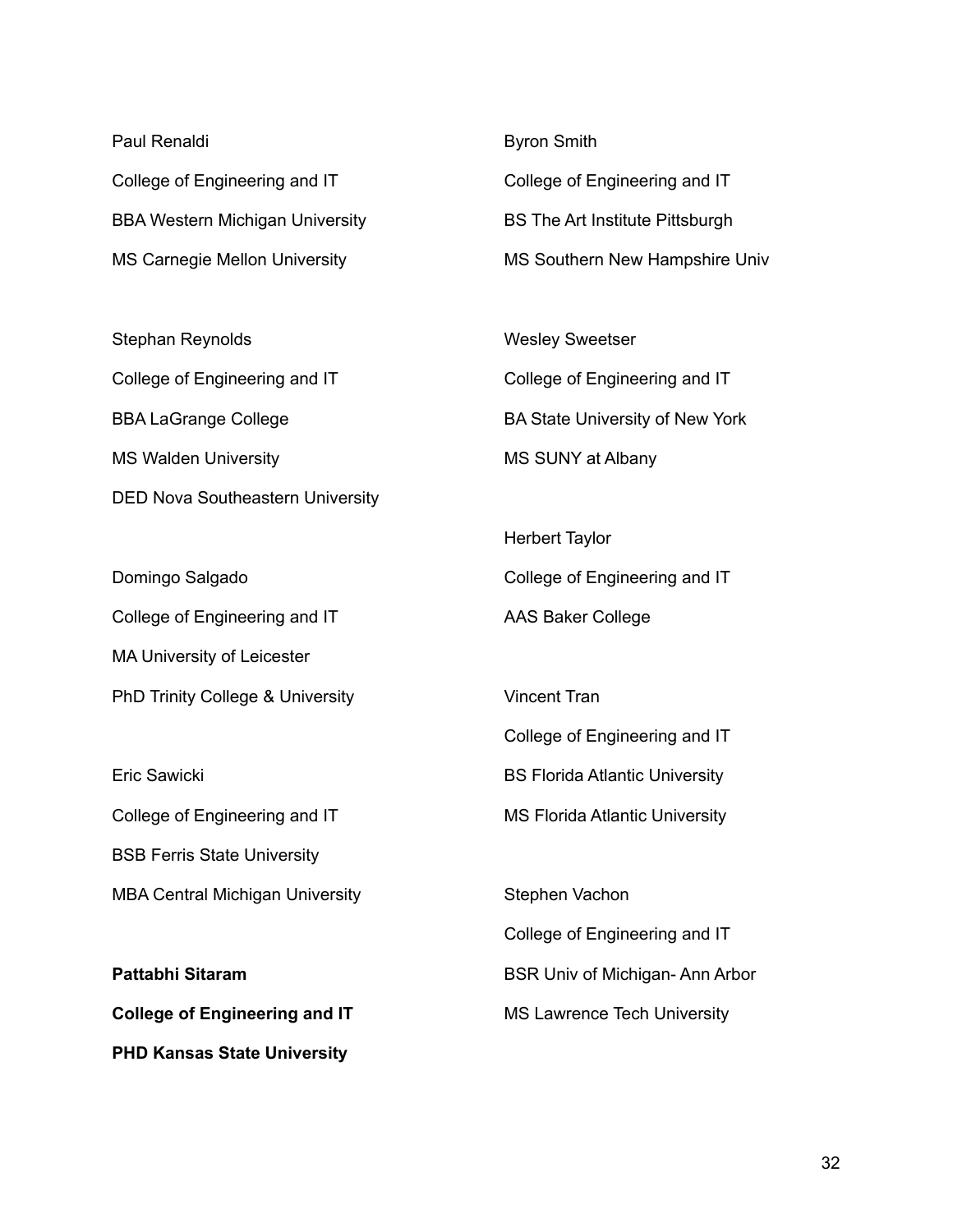Steven Vincent College of Engineering and IT BA Univ of Michigan- Ann Arbor MS Ferris State University

Jelena Vucetic College of Engineering and IT BS Univ of Belgrade MS Univ of Belgrade PHD Univ of Belgrade

Adrienne Vynne College of Engineering and IT BA Univ of North Carolina- Chapel MS Univ of Miami DED Nova Southeastern University

Maylon Walker College of Engineering and IT BS North Georgia College/St Univ MNT American Intercontinental Univ DED Univ of Phoenix

Timothy Warren College of Engineering and IT BSB Univ of Phoenix MS Univ of Phoenix

Robert Whale College of Engineering and IT BA Brigham Young University MBA Loyola Marymount University MS Brigham Young University

James Wilkinson (DC) College of Engineering and IT CER Montcalm Comm College

Anne Williams College of Engineering and IT BS Eastern Michigan University MS Eastern Michigan University

Craig Witter College of Engineering and IT BS American Intercontinental Univ MS Grand Valley State University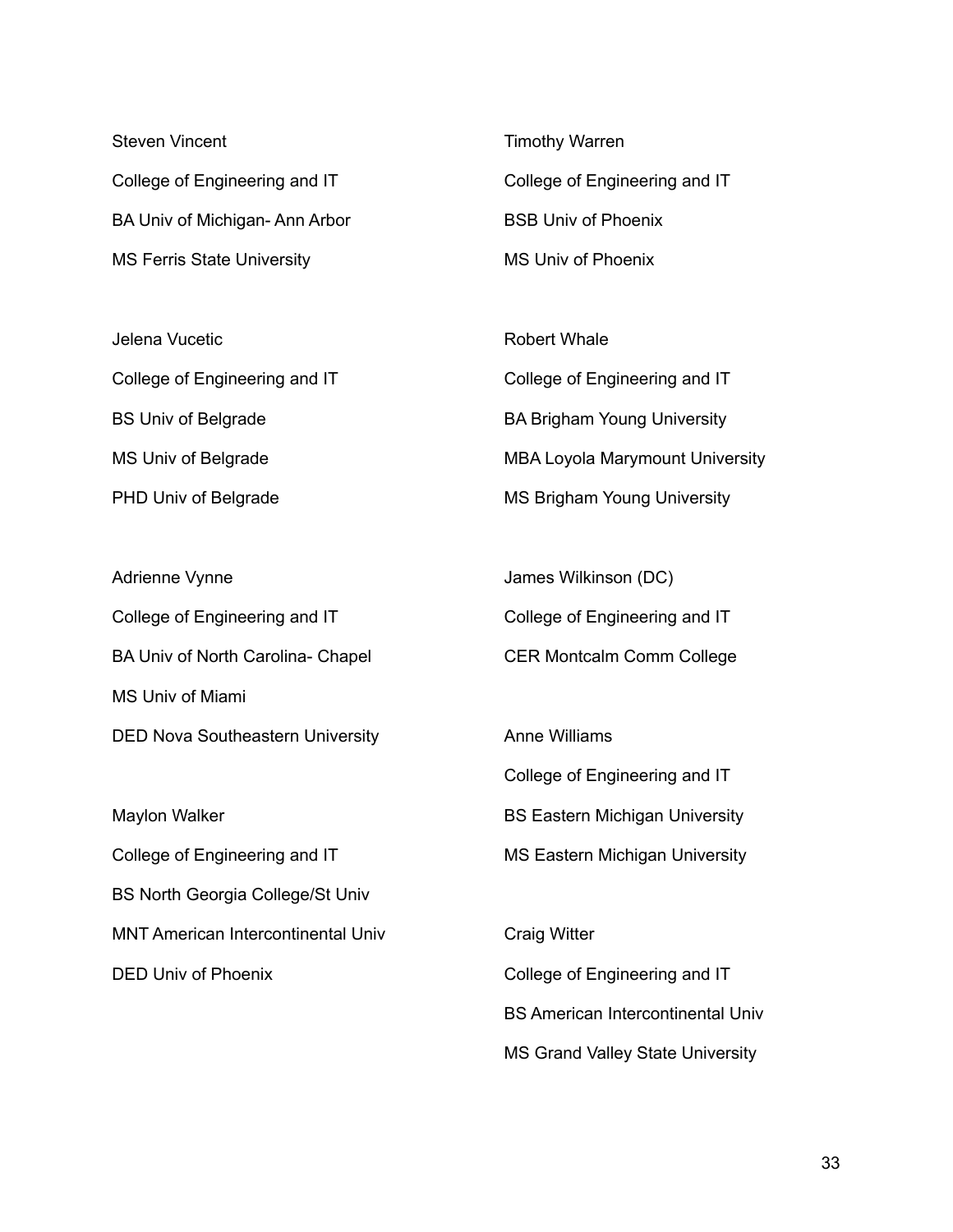Scott Wood College of Engineering and IT BS Univ of Michigan- Flint MSY Baker College of Grad/Online DBA Baker College

Julie Wright College of Engineering and IT BBA Eastern Michigan University MS Capella University

Daniel Zendell College of Engineering and IT MS Walsh College

Joan Zito College of Engineering and IT AAS Ferris State University BBA Baker College BCI Baker College MBA Baker College

Nabih Zourob College of Engineering and IT BS Lawrence Tech University MS Lawrence Tech University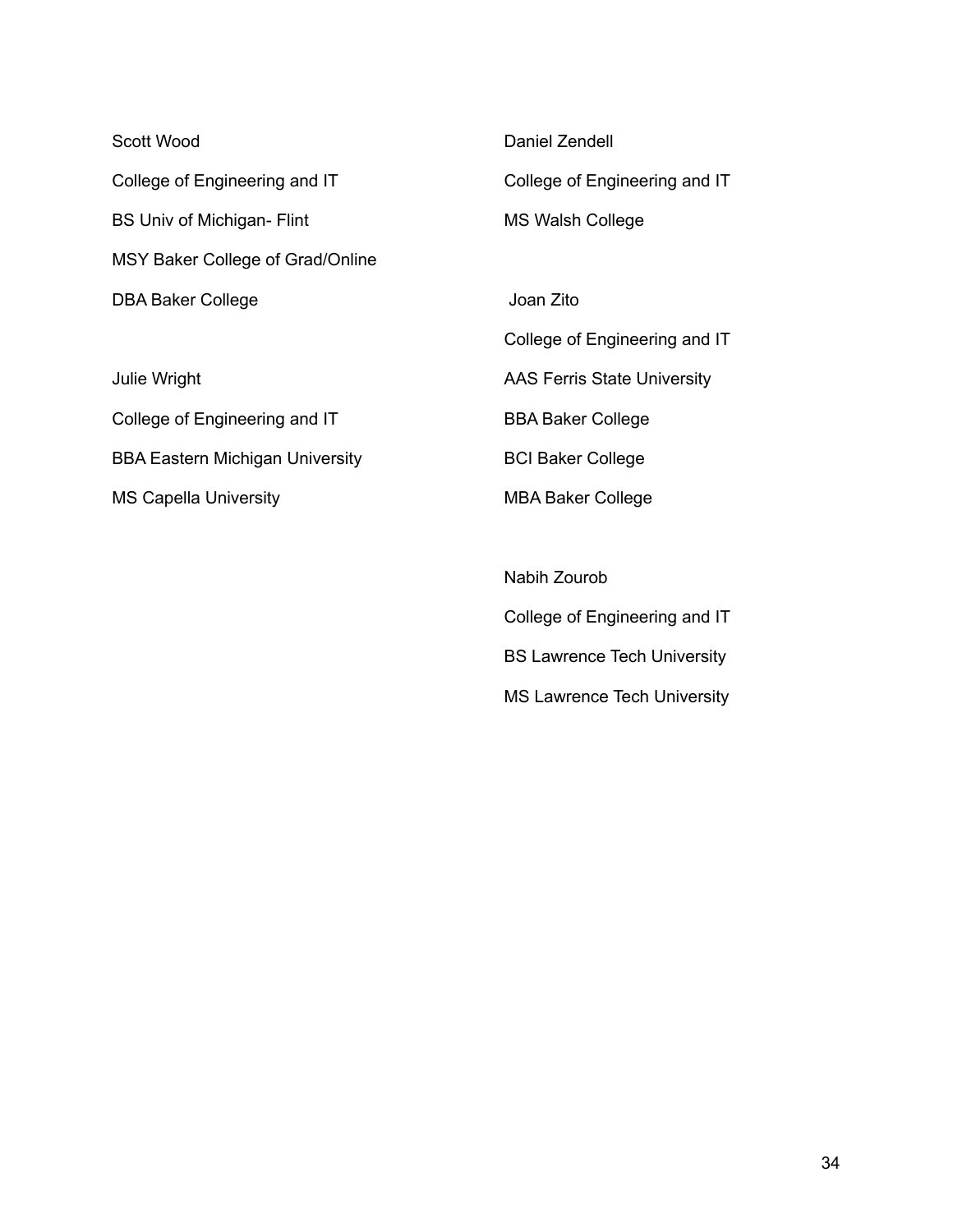## **College of Health Science**

MS Central Michigan University

| <b>Keren Allen</b>                    | <b>Danielle Belanger</b>                |
|---------------------------------------|-----------------------------------------|
| <b>College of Health Science</b>      | <b>College of Health Science</b>        |
| <b>AAS Baker College of Muskegon</b>  | <b>AAS Globe University</b>             |
| <b>BS Cornerstone University</b>      |                                         |
|                                       | Rebecca Bischoff                        |
| Areej Awad                            | <b>College of Health Science</b>        |
| <b>College of Health Science</b>      | AAS Jackson College                     |
| <b>BAS Siena Heights University</b>   |                                         |
|                                       | <b>Edward Bissett</b>                   |
| <b>Scott Babin</b>                    | <b>College of Health Science</b>        |
| <b>College of Health Science</b>      | <b>BS Univ of Michigan- Flint</b>       |
| BRT Baker College of Jackson          | <b>MBA Baker College of Grad/Online</b> |
|                                       |                                         |
| <b>MBA Baker College</b>              |                                         |
|                                       | Jodie Blake                             |
| <b>Blair Barker</b>                   | <b>College of Health Science</b>        |
| <b>College of Health Science</b>      | <b>BS Grand Valley State University</b> |
| <b>BA Calif State Univ- Fullerton</b> | <b>MS Grand Valley State University</b> |
| MPH Calif State Univ- Northridge      |                                         |
|                                       | <b>Katrina Bowers</b>                   |
| <b>Kristine Bassett</b>               | <b>College of Health Science</b>        |
| <b>College of Health Science</b>      | <b>AA Jackson College</b>               |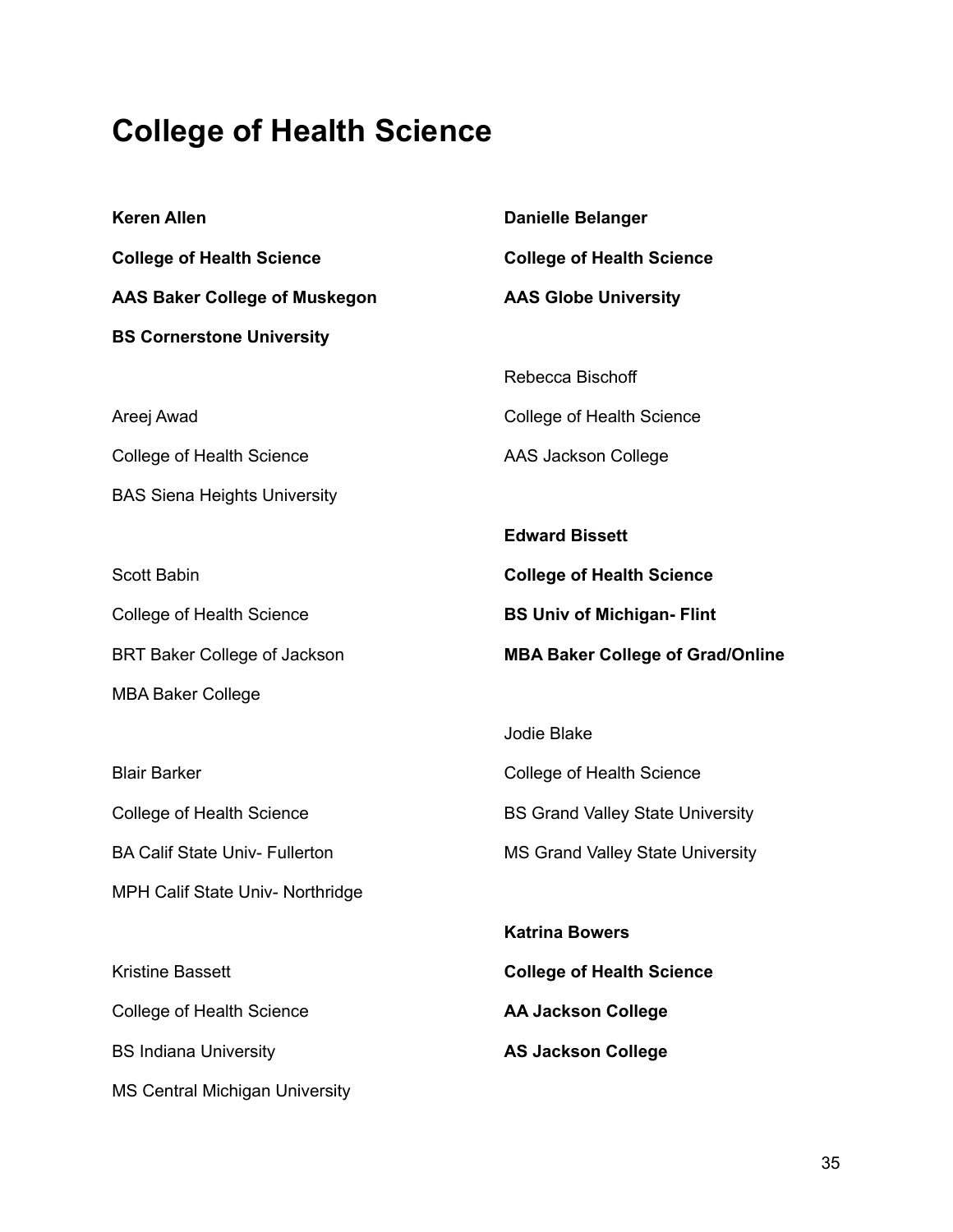| <b>Karen Bratus</b>                      | <b>Zandra Chard</b>              |
|------------------------------------------|----------------------------------|
| <b>College of Health Science</b>         | <b>College of Health Science</b> |
| <b>BS Michigan State University</b>      | AAS Baker College of Jackson     |
| <b>DDS Univ of Detroit Mercy- Dental</b> | <b>BHS Baker College</b>         |

Cardra Burns College of Health Science BS Georgia Southern University MBA Webster University MPA Walden University DBA Walden University

Joyce Buxton College of Health Science BA Johnson C Smith University MPA Univ of South Carolina DPH Univ of South Carolina

Sarah Card College of Health Science AAS Baker College BFA Wayne State Univ

Carol Lynn Chevalier College of Health Science BS College of Saint Rose MPH Univ of Massachusetts MS SUNY at Albany DHS Nova Southeastern University

**Jessica Christensen College of Health Science BS Michigan State University DVM Michigan State University**

Ryan Colburn College of Health Science BS Calvin College DVM Michigan State University

**Leigh Collier College of Health Science BS Western Michigan University**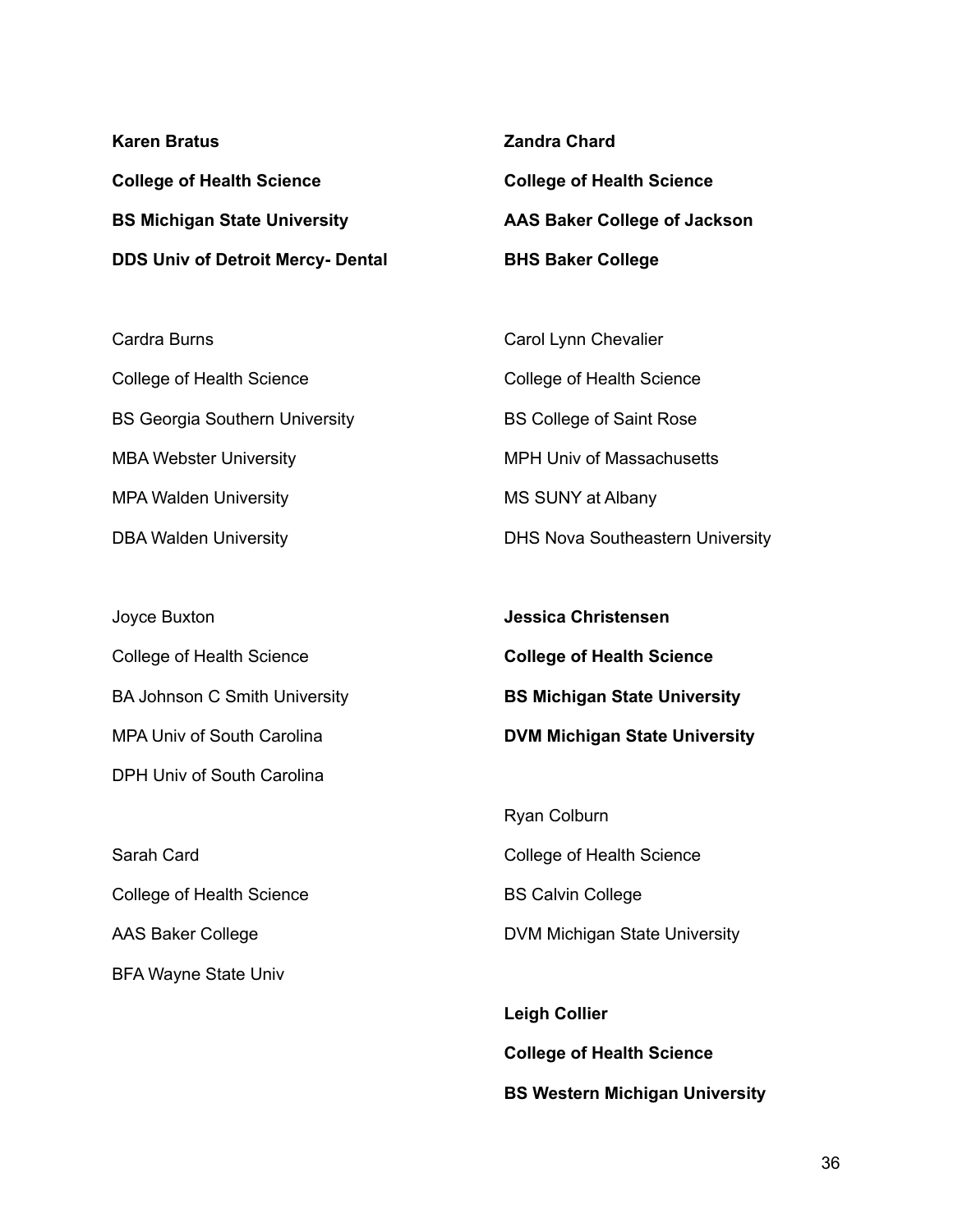Kelsey Cortright College of Health Science BRT Baker College of Jackson

Glenn Croxton College of Health Science AA Ferris State University BS Ferris State University MA Central Michigan University DHA Central Michigan University

Kyle DeDario College of Health Science AIA Baker College BS Baker College

Alyson Dersam College of Health Science AAS Baker College

Bert DeVries College of Health Science AAS Baker College

**Lisa Dobney College of Health Science BS Univ of Detroit Mercy**

Dana Durham College of Health Science BS Grand Valley State University MS Grand Valley State University

**Amber Durst College of Health Science AAS Baker College BHS Baker College of Grad/Online MS Ferris State University**

**Jufauri Ely College of Health Science BS Madonna University MBA Univ of Phoenix**

Amy Ensign College of Health Science AAS Baker College BHS Baker College MBA Baker College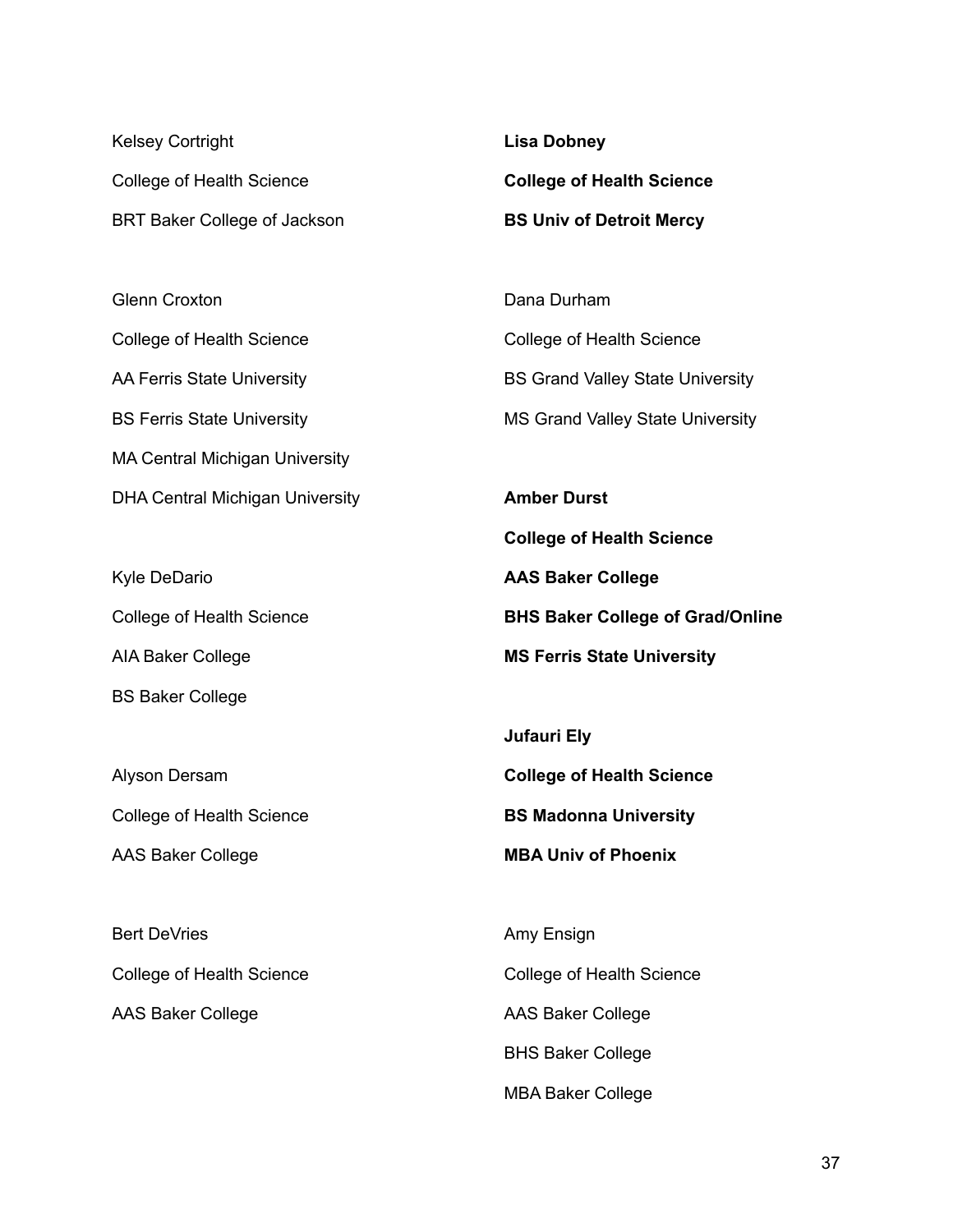| Katherine Erickson                     | <b>Albert Geukes</b>                  |
|----------------------------------------|---------------------------------------|
| College of Health Science              | College of Health Science             |
| <b>AAS Baker College</b>               | <b>AAS Lansing Comm College</b>       |
| <b>BS Old Dominion University</b>      |                                       |
|                                        | Juana Gissendanner                    |
| <b>Terilynn Fedchenko</b>              | <b>College of Health Science</b>      |
| <b>College of Health Science</b>       | BS Univ of Michigan-Ann Arbor         |
| <b>BS Univ of Michigan- Flint</b>      |                                       |
| <b>MSA Central Michigan University</b> | <b>Christine Grant</b>                |
|                                        | College of Health Science             |
| Michelle Forgie                        | <b>BSE Wayne State Univ</b>           |
| College of Health Science              | <b>MS Eastern Michigan University</b> |
| AAS Baker College of Grad/Online       |                                       |
|                                        | <b>Claire Greco</b>                   |
| <b>Rachel Frantz</b>                   | College of Health Science             |
| <b>College of Health Science</b>       | <b>BS Miami University</b>            |
| <b>AAS Baker College</b>               | <b>DDS Case Western Reserve Univ</b>  |
| BA Louisiana Baptist Univ & Sem        |                                       |
| MTS Louisiana Baptist Univ & Sem       | <b>Eric Haskins</b>                   |
|                                        | <b>College of Health Science</b>      |
| Joy Geeseman                           | <b>BS Central Michigan University</b> |
| <b>College of Health Science</b>       | <b>DDS Univ of Detroit Mercy</b>      |
| <b>AAS Baker College</b>               |                                       |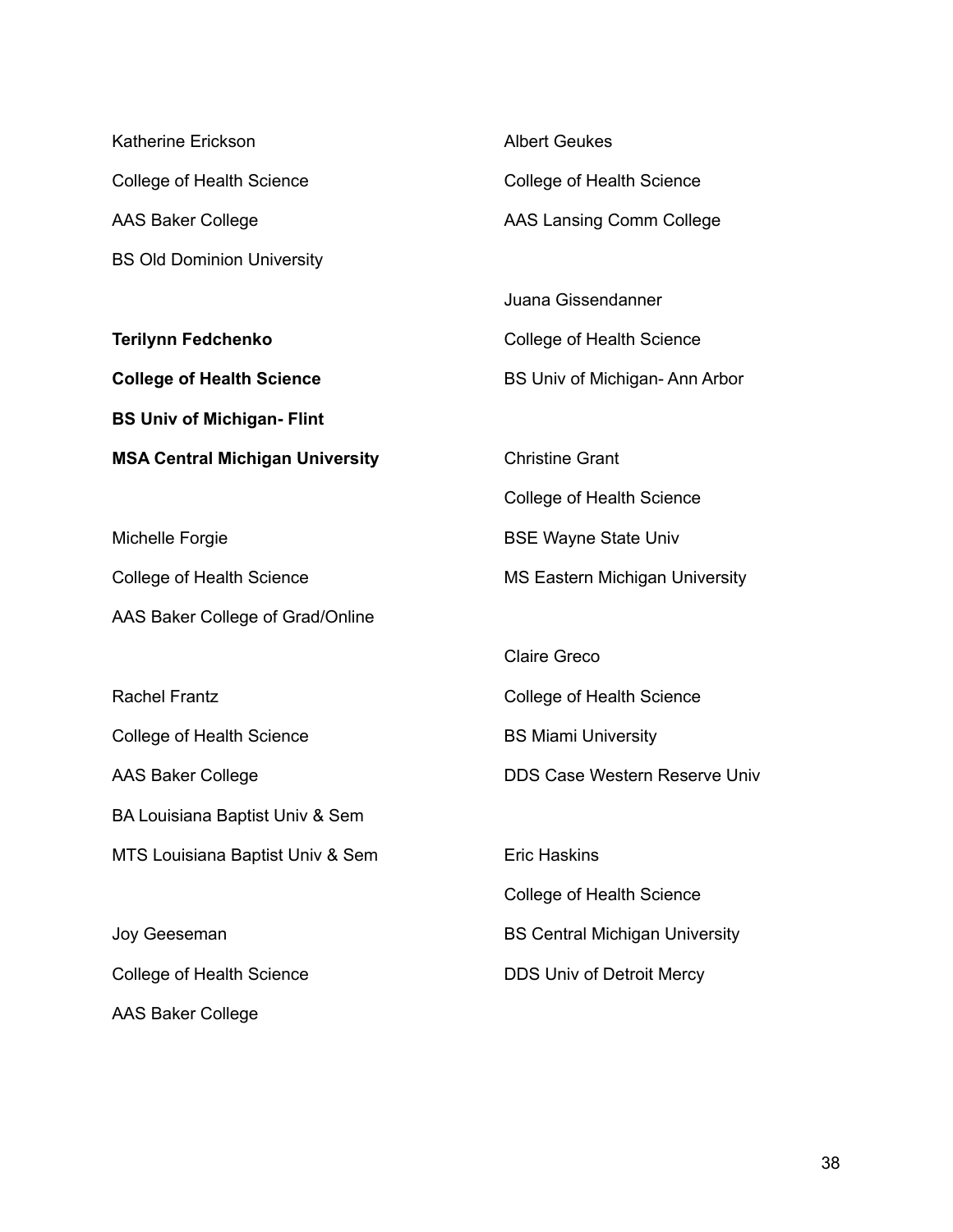| <b>Ashley Hawkins</b>                   | <b>Erin Howard</b>                   |
|-----------------------------------------|--------------------------------------|
| <b>College of Health Science</b>        | <b>College of Health Science</b>     |
| <b>AAS Baker College</b>                | <b>BS Michigan State University</b>  |
|                                         | <b>DVM Michigan State University</b> |
| <b>Peggy Heersema</b>                   |                                      |
| <b>College of Health Science</b>        | Amy Jury                             |
| <b>AAS Baker College</b>                | <b>College of Health Science</b>     |
|                                         | AAS Macomb Comm College              |
| <b>Scott Henderson</b>                  | BHS Baker College of Clinton Twp     |
| <b>College of Health Science</b>        |                                      |
| <b>BA Depauw University</b>             | Jennifer Kempa                       |
| <b>BS Grand Valley State University</b> | <b>College of Health Science</b>     |
| <b>DPT Arcadia University</b>           | <b>AAS Baker College</b>             |
|                                         | <b>BS Michigan State University</b>  |
| Lacey Holman                            |                                      |
| <b>College of Health Science</b>        | Kate Kennedy                         |
| <b>BS Central Michigan University</b>   | <b>College of Health Science</b>     |
|                                         | <b>BS Univ of Detroit Mercy</b>      |
| <b>John Houghtaling</b>                 |                                      |
| <b>College of Health Science</b>        | Holly Kholdani                       |
| <b>AAS Baker College</b>                | College of Health Science            |
| <b>BS Grand Valley State University</b> | <b>DDS Columbia University</b>       |
|                                         |                                      |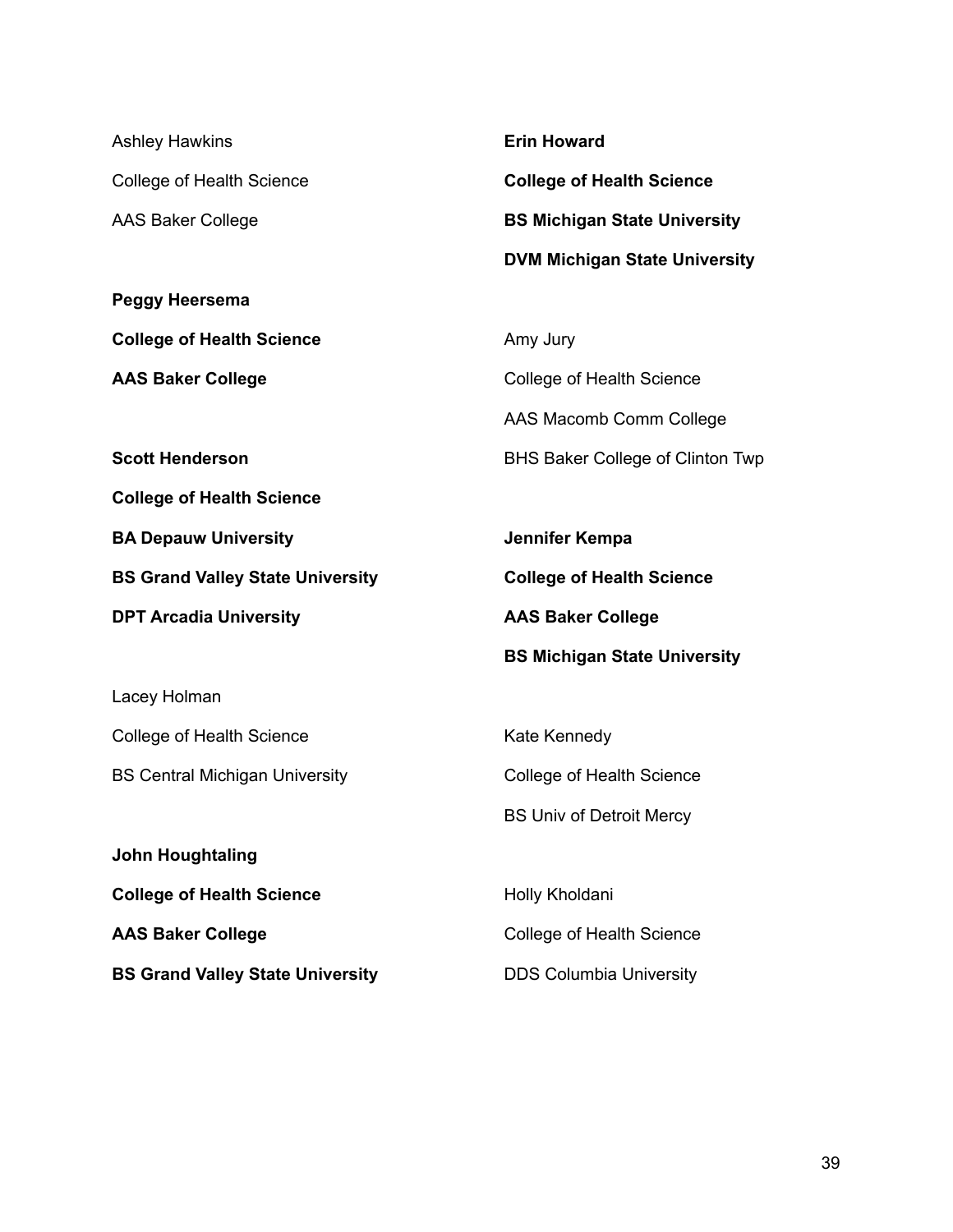| Jessica Kowalski                       | <b>Collin Louison</b>                  |
|----------------------------------------|----------------------------------------|
| <b>College of Health Science</b>       | <b>College of Health Science</b>       |
| <b>BS Michigan State University</b>    | <b>BPS Granite State College</b>       |
| <b>DPT Midwestern University</b>       | <b>MA Webster University</b>           |
|                                        | <b>DHA Univ of Phoenix</b>             |
| Tamara Labar                           |                                        |
| <b>College of Health Science</b>       | <b>Laura Lovasco</b>                   |
| DVM Michigan State University          | <b>College of Health Science</b>       |
|                                        | <b>BA Oakland University</b>           |
| Susan LeClair                          | <b>BS Univ of Michigan- Flint</b>      |
| College of Health Science              | <b>MPT Univ of Michigan- Flint</b>     |
| <b>AAS Ferris State University</b>     | DPT A.T. Still Univ of Health Science  |
|                                        | <b>PHS Oakland University</b>          |
| <b>Tanya Lewis</b>                     |                                        |
| <b>College of Health Science</b>       | Krystle Maddox                         |
| <b>BSN Madonna University</b>          | College of Health Science              |
| <b>MSN Eastern Michigan University</b> | <b>AAS Baker College</b>               |
|                                        |                                        |
| Melissa Longs                          | Roza Matevosian                        |
| College of Health Science              | <b>College of Health Science</b>       |
|                                        |                                        |
| <b>BLS Univ of Mary Washington</b>     | <b>BA Calif State Univ- Northridge</b> |

MBA Saint Leo University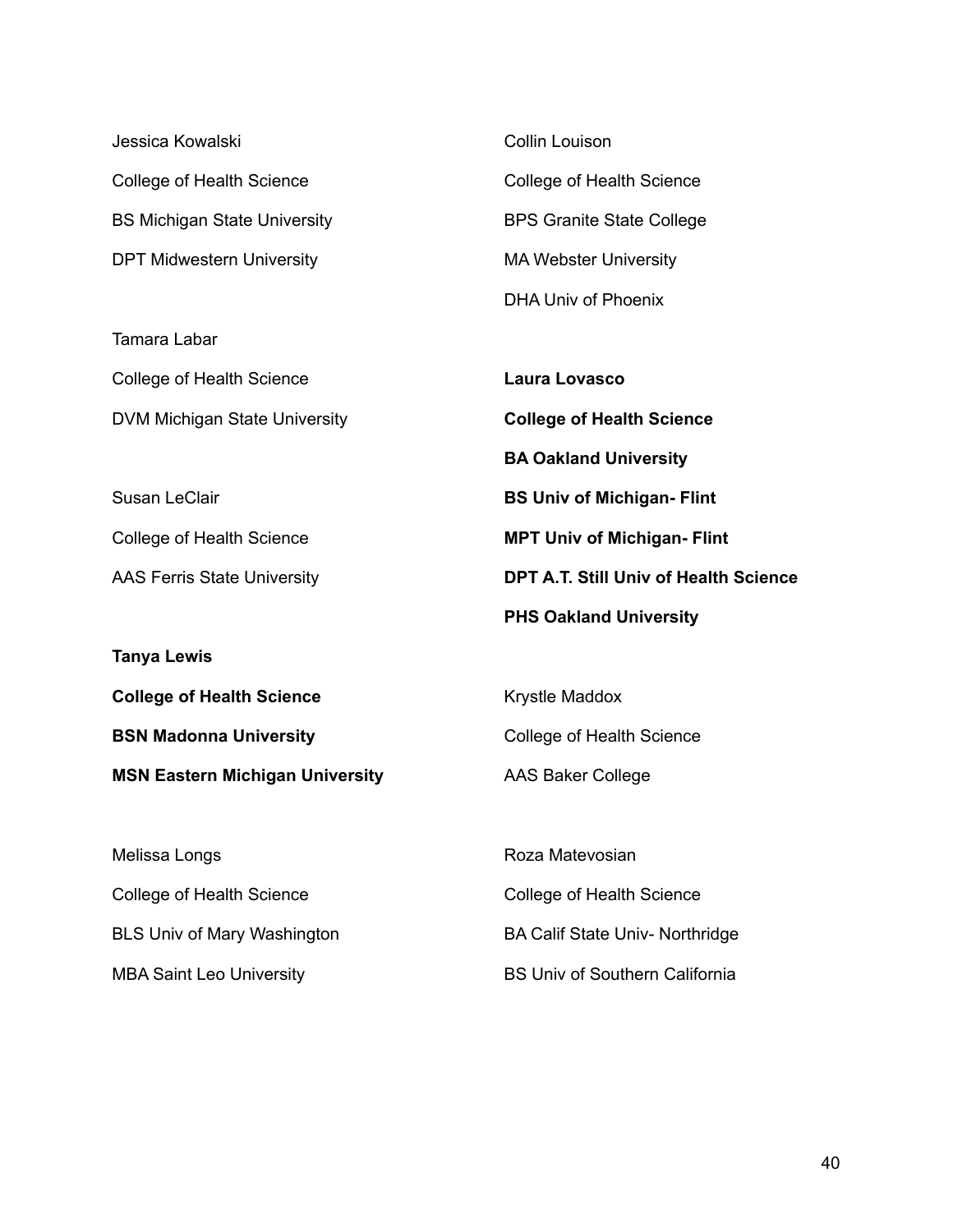| <b>Skye Mayberry</b>                   | Moses Nelapudi                           |
|----------------------------------------|------------------------------------------|
| <b>College of Health Science</b>       | <b>College of Health Science</b>         |
| <b>AAS Baker College</b>               | <b>MBA Southern Adventist University</b> |
|                                        |                                          |
| <b>Terri McCormick</b>                 | <b>Jason Newbill</b>                     |
| <b>College of Health Science</b>       | College of Health Science                |
| <b>BS Eastern Michigan University</b>  | <b>BS Oakland University</b>             |
| DVM Michigan State University          |                                          |
|                                        | <b>Sherry O'Donnell</b>                  |
| <b>Nicole McGuire</b>                  | <b>College of Health Science</b>         |
| <b>College of Health Science</b>       | <b>AAS Baker College</b>                 |
| <b>BS Michigan State University</b>    |                                          |
| <b>BSE Central Michigan University</b> | Eric Oestmann                            |
| <b>MAT Michigan State University</b>   | <b>College of Health Science</b>         |
|                                        | AS Black Hills State University          |
| <b>Nathanial McKee</b>                 | <b>BS Black Hills State University</b>   |
| College of Health Science              | MS Univ of South Dakota                  |
| <b>BA Albion College</b>               | <b>PHD Capella University</b>            |

Amber Morris-Sims College of Health Science BS Ferris State University

DC National Univ of Health Sci

**Megan Olmstead College of Health Science AAS Baker College**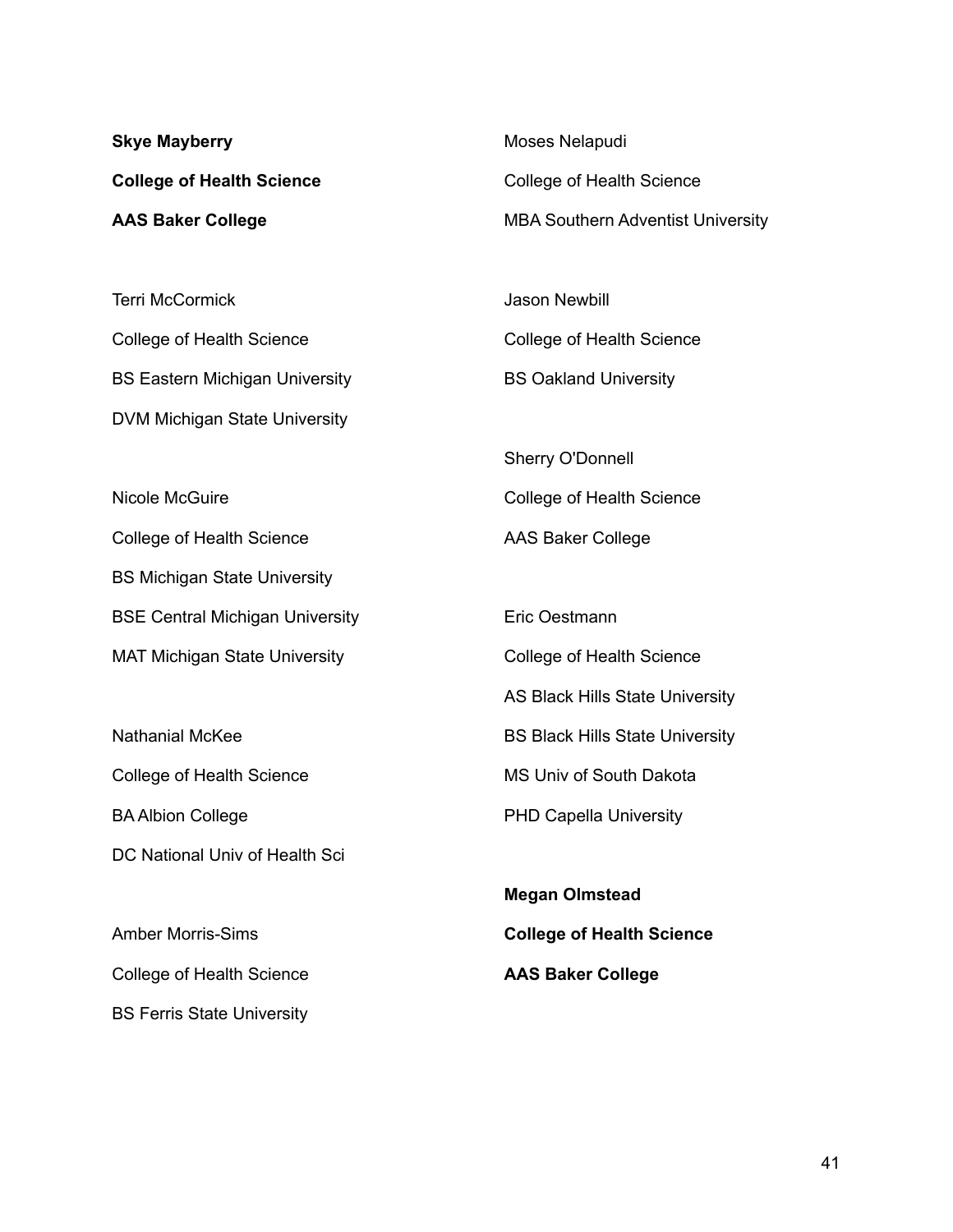| <b>Anya Petersen</b>              | Rebecca Richmond                         |
|-----------------------------------|------------------------------------------|
| <b>College of Health Science</b>  | <b>College of Health Science</b>         |
| <b>AAS Baker College</b>          | AAS Baker College of Owosso              |
|                                   | <b>BGS Baker College</b>                 |
| Amy Pierce                        | <b>MA Central Michigan University</b>    |
| <b>College of Health Science</b>  |                                          |
| <b>BS Univ of Portland</b>        | Alanna Rickelmann                        |
| MS San Jose State University      | <b>College of Health Science</b>         |
|                                   | <b>BRT Baker College</b>                 |
| <b>Brian Pierce</b>               |                                          |
| <b>College of Health Science</b>  | Carla Riemersma                          |
| <b>BCH Univ of Washington</b>     | <b>College of Health Science</b>         |
| MPY Univ of Nebraska- Medical Ctr | <b>BS Stephens College</b>               |
|                                   | <b>MPA Grand Valley State University</b> |
| <b>Kimberly Poag</b>              | PHD University of San Jose               |
| <b>College of Health Science</b>  |                                          |
| <b>AAS Baker College</b>          | <b>Amy Robbins</b>                       |
| <b>BBA Baker College</b>          | <b>College of Health Science</b>         |
|                                   | <b>AAS Ferris State University</b>       |
| Vonda Rann                        | <b>BS Univ of Detroit Mercy</b>          |
| <b>College of Health Science</b>  | <b>MHS Univ of Detroit Mercy</b>         |
| <b>ASCP Board Certified</b>       |                                          |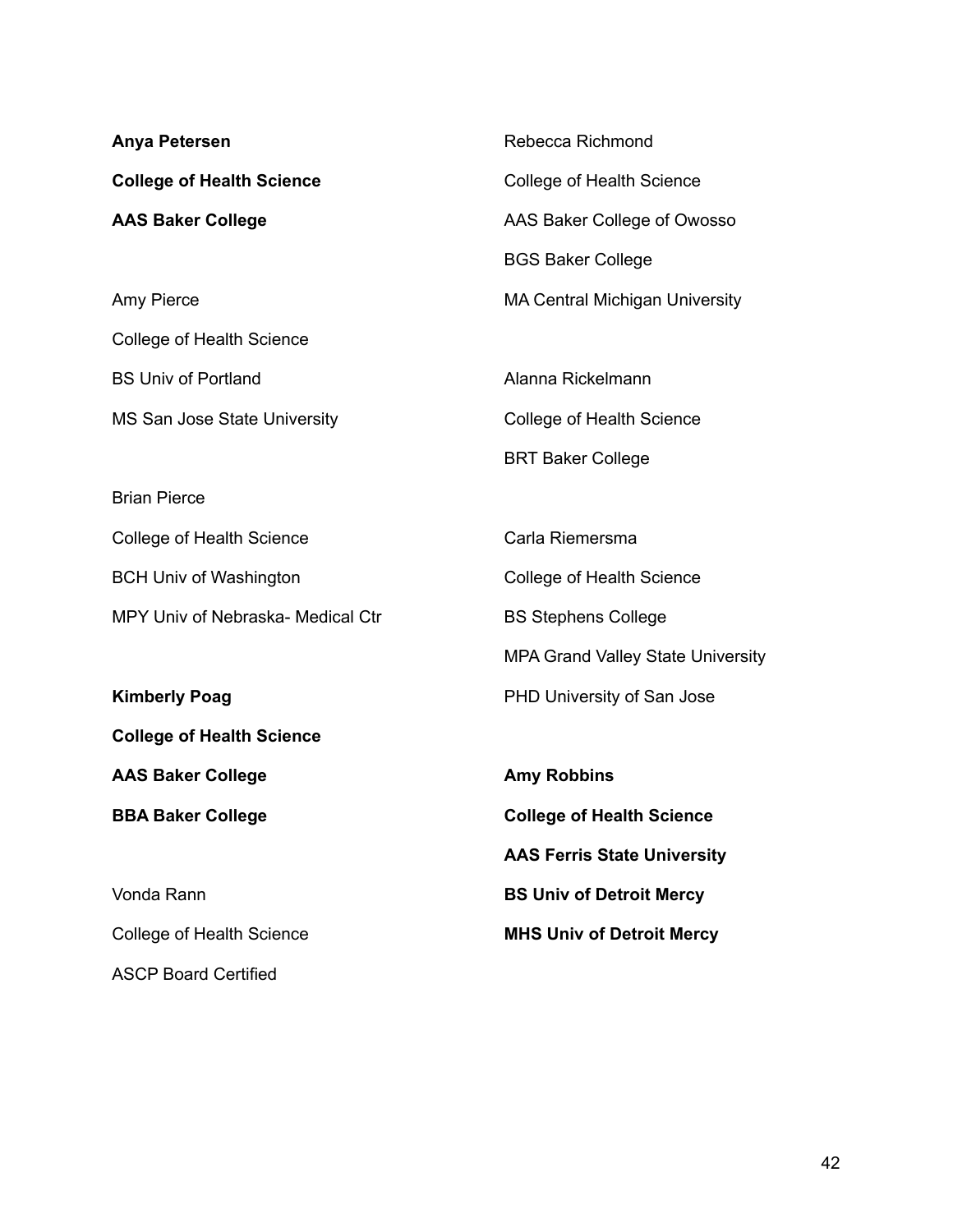| <b>Kenneth Roberts</b>                   | <b>Heather Schoen</b>                    |
|------------------------------------------|------------------------------------------|
| College of Health Science                | <b>College of Health Science</b>         |
| <b>BAS Siena Heights University</b>      | <b>BS Oakland University</b>             |
|                                          | <b>MPT Oakland University</b>            |
| Marissa Rochefort                        |                                          |
| College of Health Science                | Kristen Schoenborn                       |
| <b>ASC Baker College</b>                 | College of Health Science                |
|                                          | <b>BS Grand Valley State University</b>  |
| <b>Rachael Rucklos</b>                   | <b>DPT Grand Valley State University</b> |
| <b>College of Health Science</b>         |                                          |
| <b>AAS Baker College</b>                 | Megan Sechnick                           |
| <b>AAS Baker College</b>                 | College of Health Science                |
|                                          | <b>BS Michigan State University</b>      |
| <b>Dawn Sacks</b>                        | <b>DPT Central Michigan University</b>   |
| <b>College of Health Science</b>         |                                          |
| <b>AAS Ferris State University</b>       | Eileen Sedlecky                          |
| <b>BS Western Michigan University</b>    | College of Health Science                |
|                                          | <b>BS Western Michigan University</b>    |
| <b>Christopher Schmidt</b>               |                                          |
| <b>College of Health Science</b>         | <b>William Shelbourne</b>                |
| <b>AIA Grand Rapids Baptist Seminary</b> | College of Health Science                |
| <b>BDD Fort Hays State University</b>    | AAS Northern Virginia Comm College       |
|                                          | <b>BS Trident Univ International</b>     |
|                                          | <b>MS Trident Univ International</b>     |

43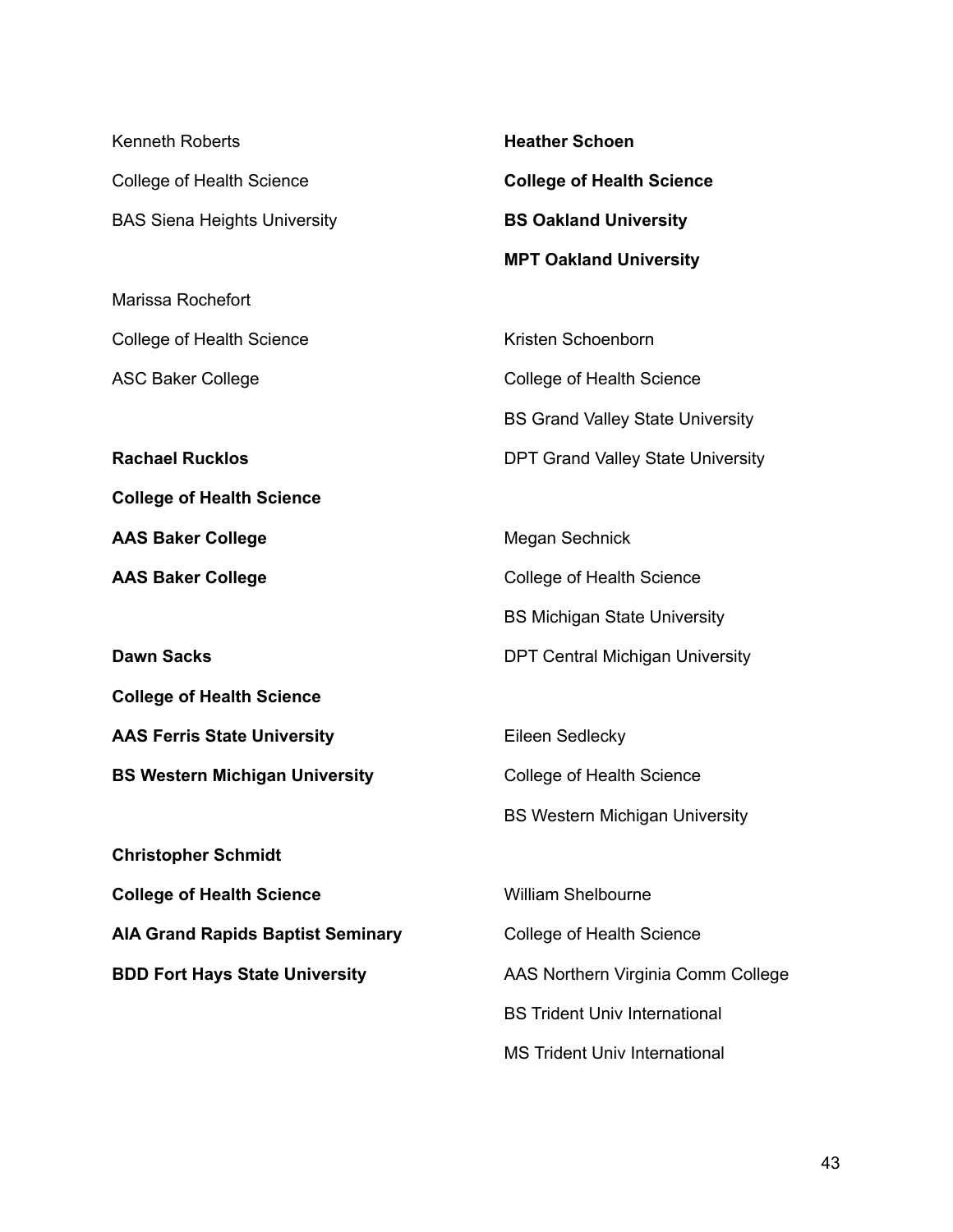| <b>Cynthia Shupe</b>                  | <b>Erin Smith</b>                    |
|---------------------------------------|--------------------------------------|
| <b>College of Health Science</b>      | <b>College of Health Science</b>     |
| <b>AS Ivy Tech Community College</b>  | <b>BS Oakland University</b>         |
|                                       | <b>MPT Oakland University</b>        |
| <b>Sabine Simmons</b>                 |                                      |
| <b>College of Health Science</b>      | Kristen Smith                        |
| <b>BHI Alabama State University</b>   | College of Health Science            |
| <b>MMG Troy University</b>            | <b>BS Michigan State University</b>  |
| <b>DED Argosy University- Phoenix</b> | <b>BS Michigan State University</b>  |
|                                       | <b>DVM Michigan State University</b> |

| College of Health Science       | <b>Kristin Sparks</b>     |
|---------------------------------|---------------------------|
| <b>BA Calvin College</b>        | College of Health Science |
| <b>MS Washington University</b> | <b>CER Baker College</b>  |

**Daniel Smith College of Health Science AAS Baker College BBL Baker College MBA Baker College**

Elizabeth Slack

Christopher Stanglewicz College of Health Science BS Wayne State Univ MSF Walsh College

Melissa Stefanski College of Health Science AAS Oakland Comm College-Blmfld Hl BAS Siena Heights University MA Siena Heights University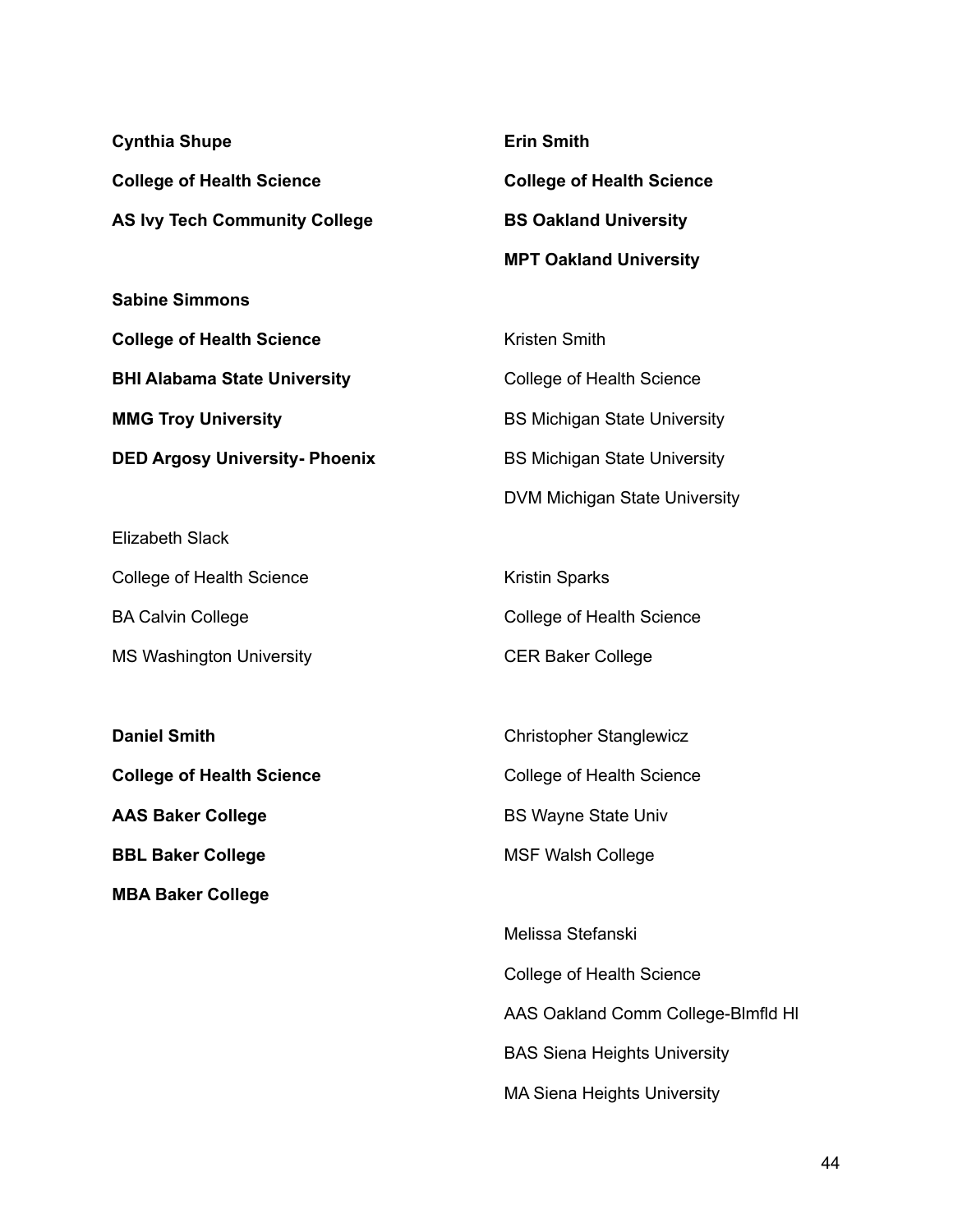| Terri Stephen             |  |
|---------------------------|--|
| College of Health Science |  |
| <b>AAS Baker College</b>  |  |

**Caroline Stevens College of Health Science BRT Baker College of Jackson**

Daniel Tatro College of Health Science AAS Community College of Denver

Leigh Tennant College of Health Science AAS Baker College of Auburn Hills

| <b>Chad Stevens</b>            | Liyor      |
|--------------------------------|------------|
| College of Health Science      | Colle      |
| BA Bloomsburg University of PA | BSH        |
| <b>PHD Marywood University</b> | <b>BSV</b> |
| <b>MHS Marywood University</b> | MPT        |

Anita Stolaruk College of Health Science BRT Baker College of Jackson MBA Univ of Toledo

Paula Surdu College of Health Science AAS Ferris State University AGS Macomb Comm College BS Ferris State University

Liyongo Tolin ege of Health Science Wayne State Univ Vayne State Univ Wayne State Univ DPT Wayne State Univ

**Susan Tomica College of Health Science BS Valparaiso University MS Washington University DPT Temple University**

Amber Tucker College of Health Science AAS Baker College of Grad/Online BS Baker College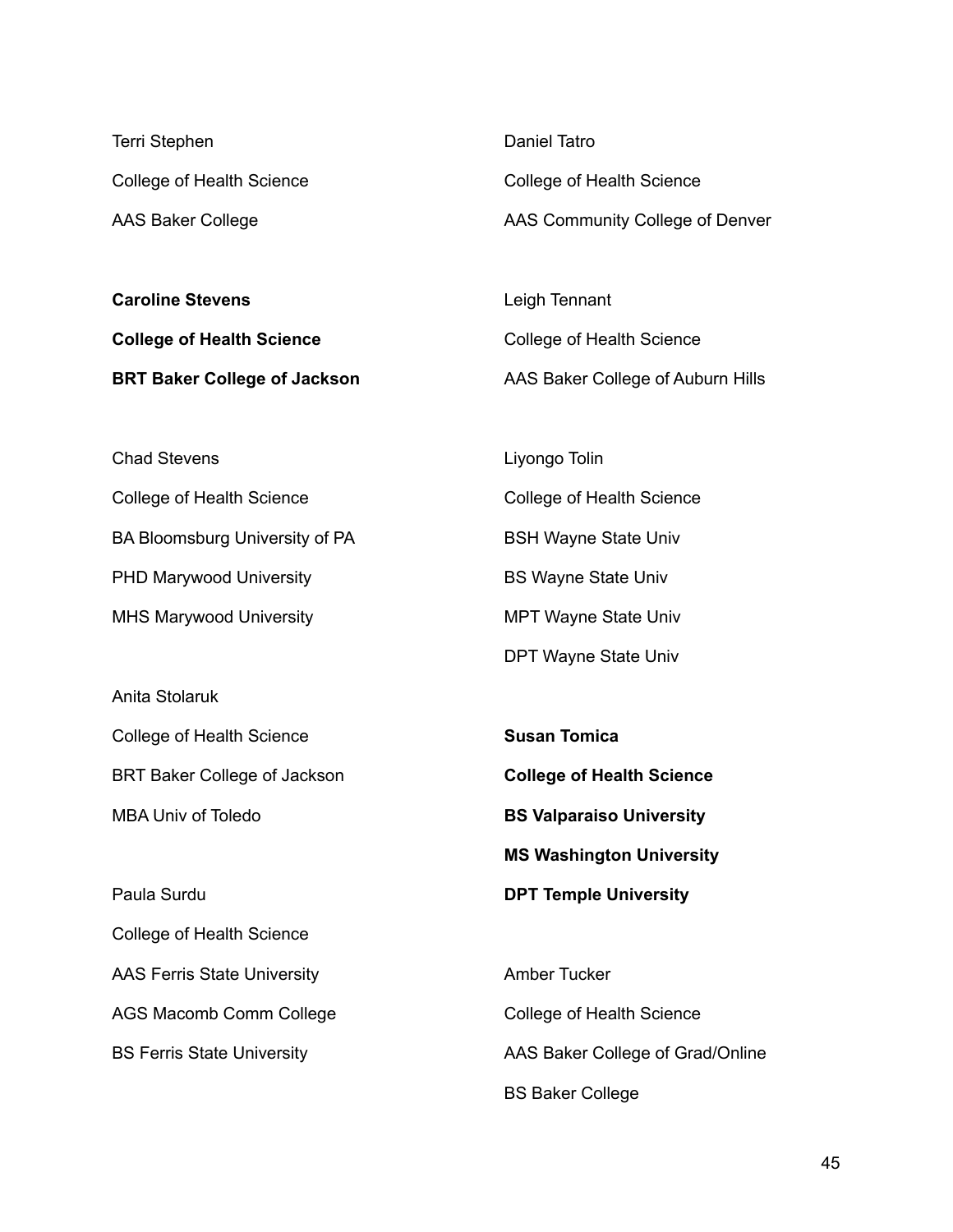| Jennifer Turner                   |
|-----------------------------------|
| College of Health Science         |
| AAS Baker College of Auburn Hills |
| <b>BA Oakland University</b>      |

**Elsie Velazquez College of Health Science BBA Baker College of Grad/Online MBA Baker College of Grad/Online**

**Jennifer Vuylsteke College of Health Science AAS Baker College of Auburn Hills BHS Baker College**

**Trevor Walling College of Health Science BS Michigan State University BS Michigan State University DVM Michigan State University** **Catherine Ward College of Health Science AAS Baker College BHI Baker College MBA Baker College**

Shalah Watkins-Bailey College of Health Science BS Ball State University MPH Indiana University PHD Texas Woman's University

Linda Wietecha College of Health Science AAS Baker College of Clinton Twp

**Laurene Wright College of Health Science MS Univ of Florida DVM Iowa State University**

Jeremy Zuba College of Health Science BS Central Michigan University DPT Midwestern University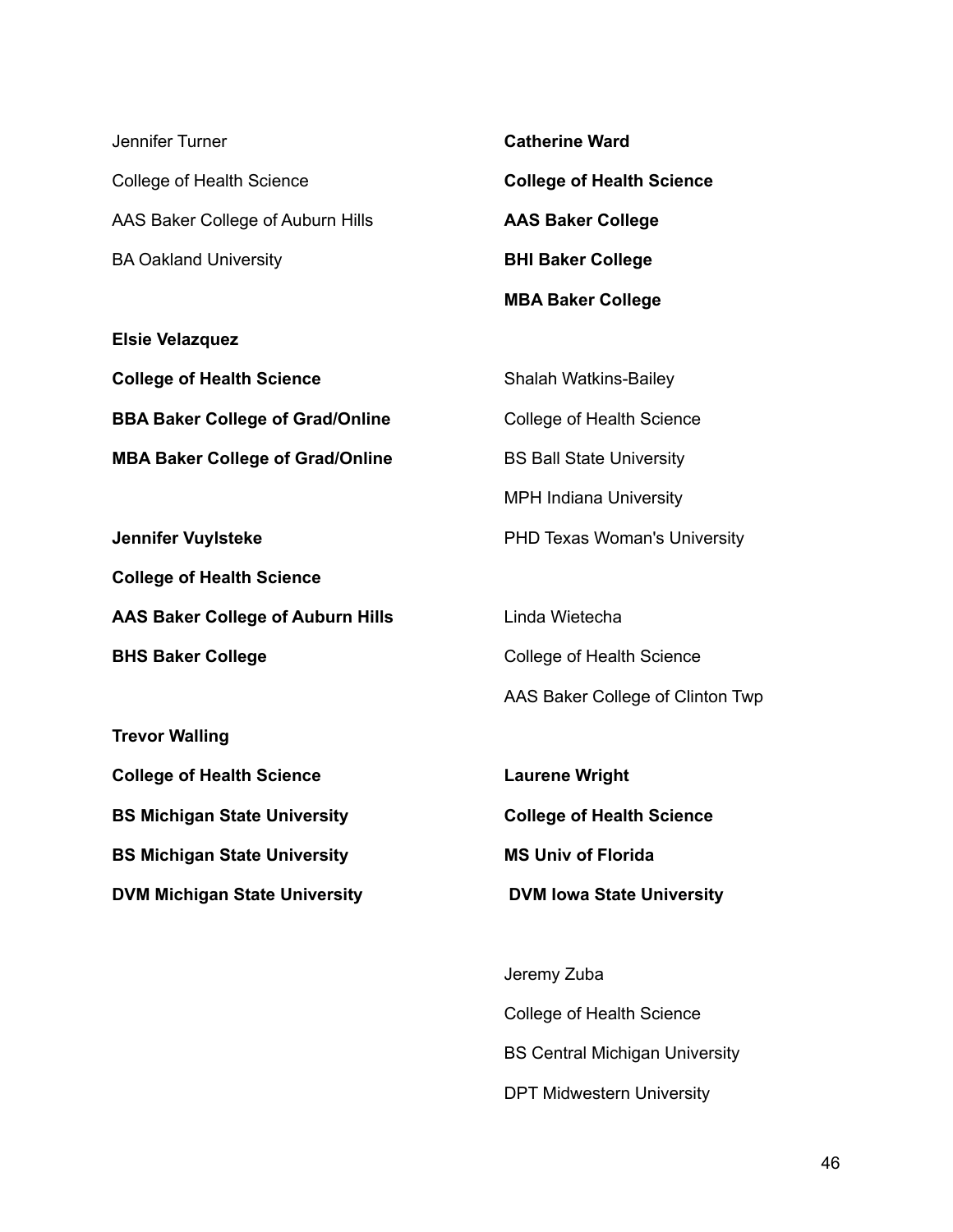**Jennifer Zuniga College of Health Science AAS Baker College of Owosso BBA Baker College of Owosso** Lucia (CE) Eisner-Smerage (CE)

College of Health Science, College of Liberal Arts and Science

BA Stanford University

MS Barry University

PHD University of Florida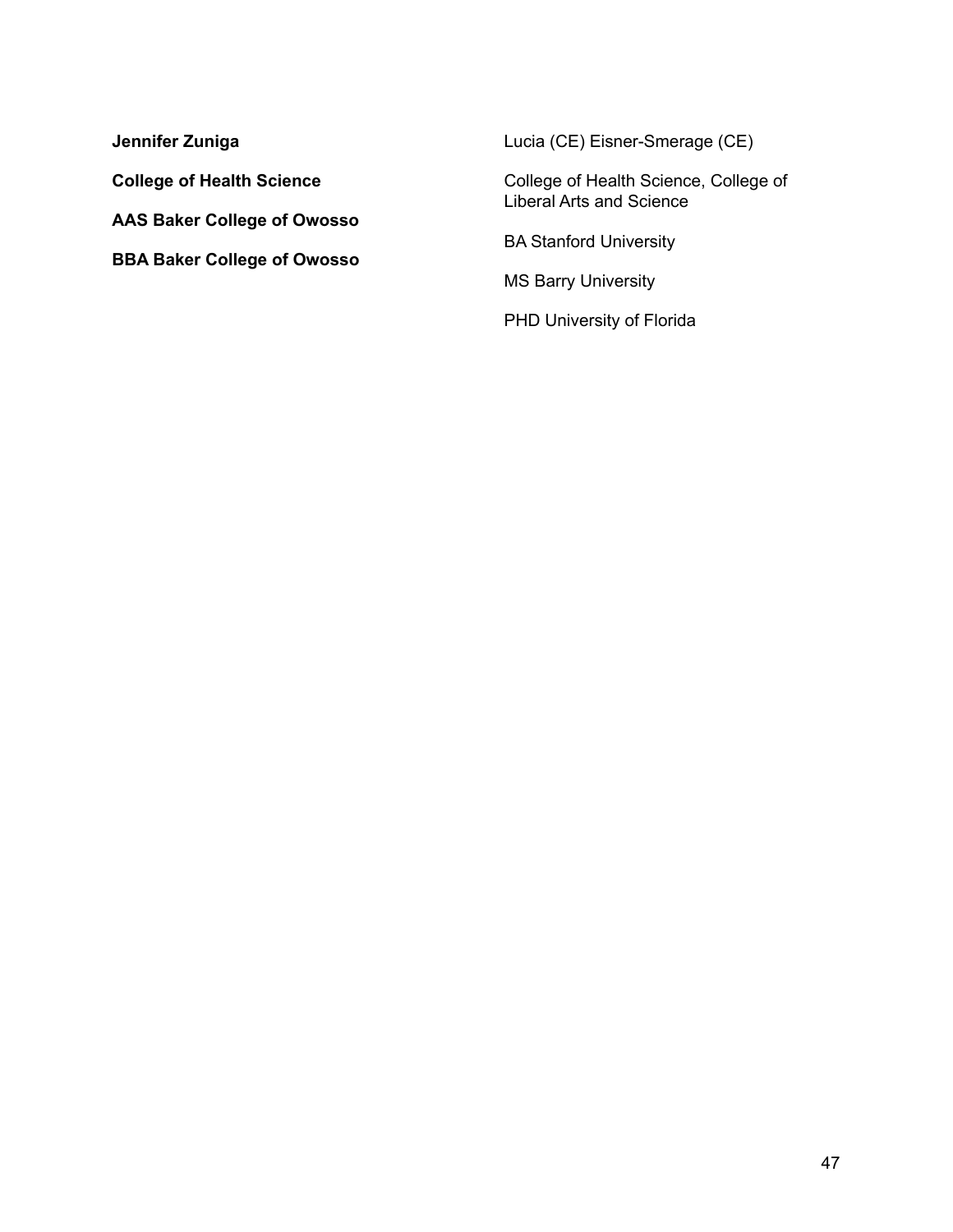## **College of Health Science-School of Nursing**

| Aydda Aguilar                         | <b>Treesa Antony</b>                  |
|---------------------------------------|---------------------------------------|
| School of Nursing                     | School of Nursing                     |
| AAS Kalamazoo Valley Comm College     | <b>BS Wayne State Univ</b>            |
| <b>BS Western Michigan University</b> | <b>BS Wayne State Univ</b>            |
| <b>MSN University of Mary</b>         | <b>BSN Wayne State Univ</b>           |
|                                       | <b>DNP Wayne State Univ</b>           |
| Laura Allard                          |                                       |
| School of Nursing                     | <b>Melissa Baird</b>                  |
| <b>AGS Macomb Comm College</b>        | <b>School of Nursing</b>              |
| <b>BSN Oakland University</b>         | <b>ASI Montcalm Comm College</b>      |
| <b>MSN Capella University</b>         | <b>BSN Davenport University</b>       |
|                                       | <b>MSN Grand Canyon University</b>    |
| Sara Allen                            |                                       |
| School of Nursing                     | Latoya Banks                          |
| AAS Oakland Comm College-Blmfld HI    | School of Nursing                     |
| <b>BSN Oakland University</b>         | <b>MSN Walden University</b>          |
|                                       |                                       |
| <b>Tshombe Allen</b>                  | <b>Barbara Barnes</b>                 |
| School of Nursing                     | <b>School of Nursing</b>              |
| AAS Wayne County Comm College         | <b>AAS Kirtland Comm College</b>      |
| <b>BSN Univ of Phoenix</b>            | <b>BSN Excelsior College</b>          |
| <b>MSN Univ of Phoenix</b>            | <b>MSN Univ of Michigan-Ann Arbor</b> |
| PHD Univ of Phoenix                   | <b>DNP Jacksonville University</b>    |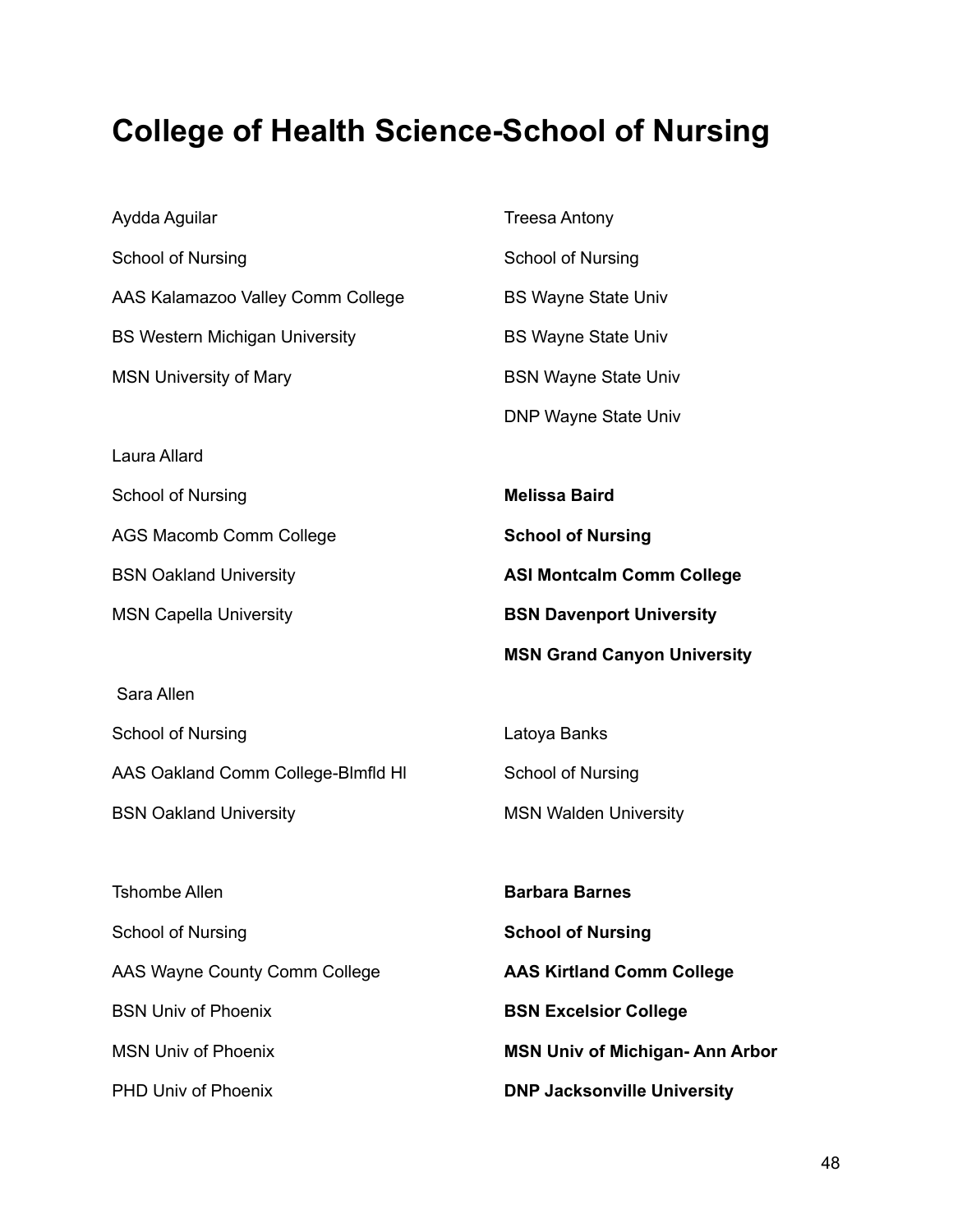Mary Beaudry School of Nursing AAS Brown Mackie College BS Chamberlain College of Nursing MS Chamberlain College of Nursing DNP Jacksonville University

Brittanee Beerens School of Nursing BS Valparaiso University

Drue Berry School of Nursing AD Baker College BS Baker College

Emily Bickel School of Nursing BA Univ of Michigan- Flint BSN Univ of Michigan- Flint MBA Spring Arbor University **Kathleen Bonthuis School of Nursing BS Grand Valley State University MSN Grand Valley State University DNP Jacksonville University**

Kerry Boomershine-Whitbeck School of Nursing AAS Lansing Comm College BSN Michigan State University MSN Walden University

Rodello Borillo School of Nursing BA Marygrove College BSN Wayne State Univ MED Wayne State Univ MSN Madonna University PHD Wayne State Univ

Tonda Brayfield School of Nursing AAS Lincoln Land Community College BSN Univ of Detroit Mercy MSN Grand Canyon University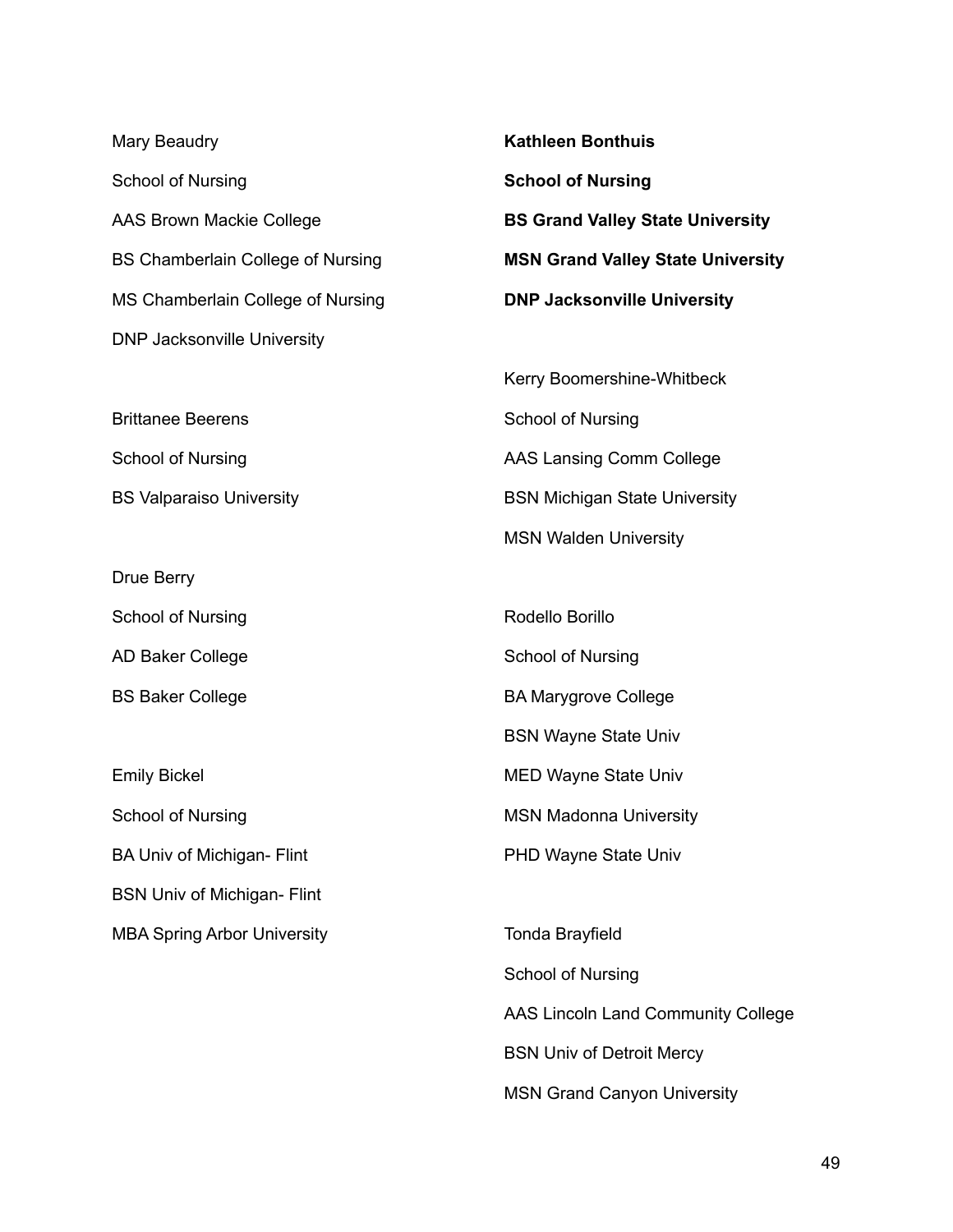| Kristine Broger                 | Elizabeth Chapman                       |
|---------------------------------|-----------------------------------------|
| School of Nursing               | School of Nursing                       |
| <b>BS Seton Hall University</b> | AA Columbus State University            |
| <b>MHA Webster University</b>   | <b>BSN Columbus State University</b>    |
| MS Univ of Phoenix              | <b>MSN Troy University</b>              |
| PHD Univ of Nevada- Las Vegas   | <b>DNP Georgia Health Sciences Univ</b> |

| Autumn Brown                       | <b>Racheal Cleland</b>             |
|------------------------------------|------------------------------------|
| School of Nursing                  | School of Nursing                  |
| AAS Lansing Comm College           | <b>ADN Baker College</b>           |
| <b>BSN Univ of Michigan- Flint</b> | <b>BSN Univ of Michigan- Flint</b> |
| <b>MSN Walden University</b>       | <b>MSN Capella University</b>      |

**Barbara Cady School of Nursing BSN Univ of Michigan- Ann Arbor MSN Grand Canyon University**

Victoria Cardwell School of Nursing BSN Univ of Phoenix MSN Univ of Phoenix

**Michelle Cobb School of Nursing AD Highland Park Comm College BSN Wayne State Univ MBA Univ of Phoenix MSN Wayne State Univ**

Jessica Comer School of Nursing GA Lansing Comm College AAS Lansing Comm College BS Chamberlain University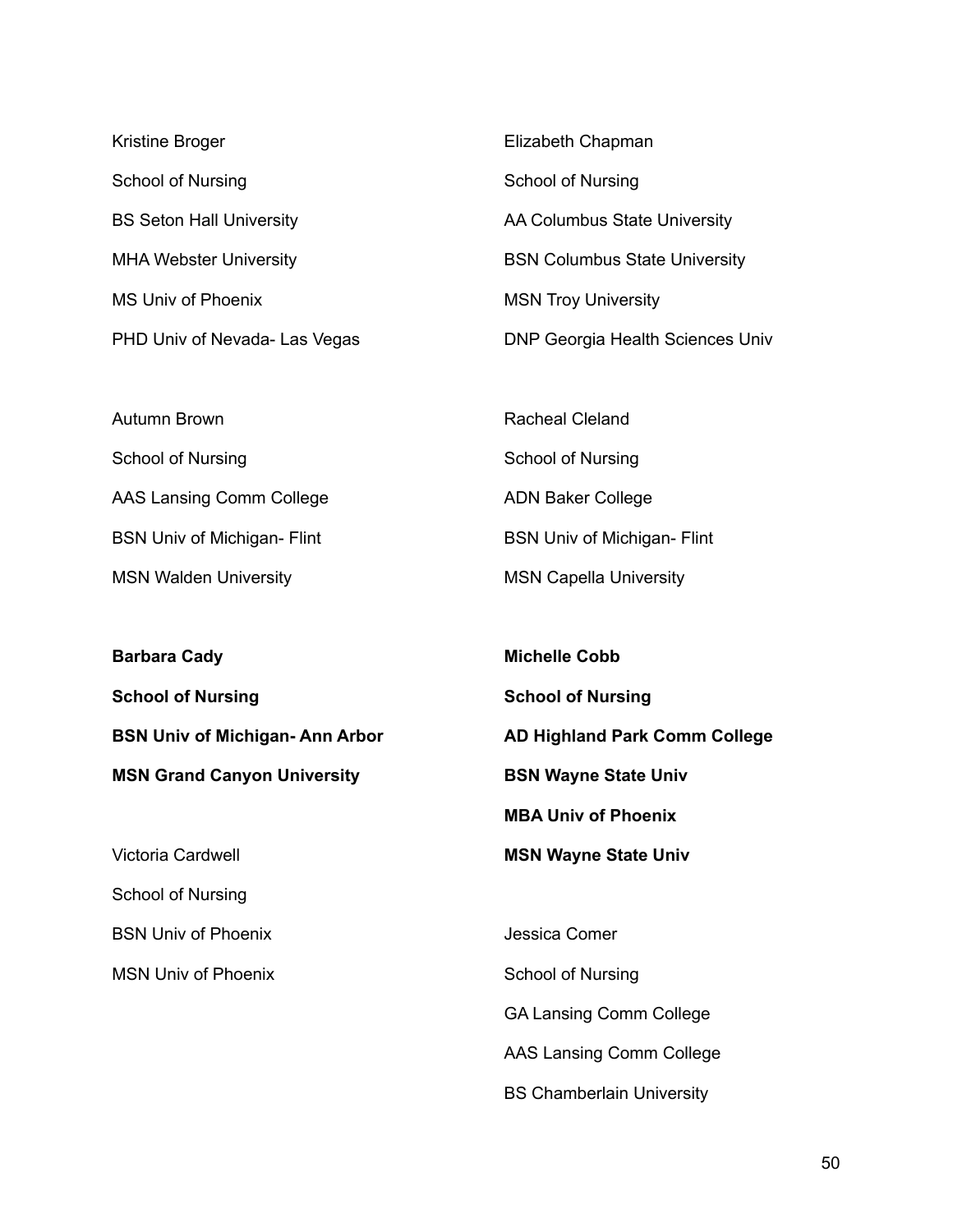| <b>Cynthia Coppage</b>                  | Sarah Degnan                            |
|-----------------------------------------|-----------------------------------------|
| <b>School of Nursing</b>                | School of Nursing                       |
| <b>BSN Eastern Michigan University</b>  | <b>BSN Michigan State University</b>    |
| <b>MBA Univ of Phoenix-OL</b>           | MS Univ of Michigan-Ann Arbor           |
| <b>MSN Univ of Phoenix-OL</b>           |                                         |
| <b>DHA Univ of Phoenix</b>              | Jessica DeJonge                         |
|                                         | School of Nursing                       |
| <b>Karen Crouch</b>                     | AS Northland Com & Tech College         |
| School of Nursing                       | <b>BS Ferris State University</b>       |
| <b>BS Grand Valley State University</b> |                                         |
|                                         | Kristin DeJonge                         |
| <b>Heather Crowe</b>                    | School of Nursing                       |
| <b>School of Nursing</b>                | <b>BSN Calvin University</b>            |
| <b>BSN Oakland University</b>           | <b>MSN Ferris State University</b>      |
| <b>MSN Baker College</b>                |                                         |
|                                         | <b>Lori Dewey</b>                       |
| Joseph Current                          | <b>School of Nursing</b>                |
| School of Nursing                       | ADN Northwestern Michigan College       |
| <b>AAS Mott Community College</b>       | <b>BHS Baker College of Cadillac</b>    |
| <b>BS Central Michigan University</b>   | <b>MSN American Sentinal University</b> |
| <b>BSN Oakland University</b>           | <b>DNP Jacksonville University</b>      |
| <b>MS Norwich University</b>            |                                         |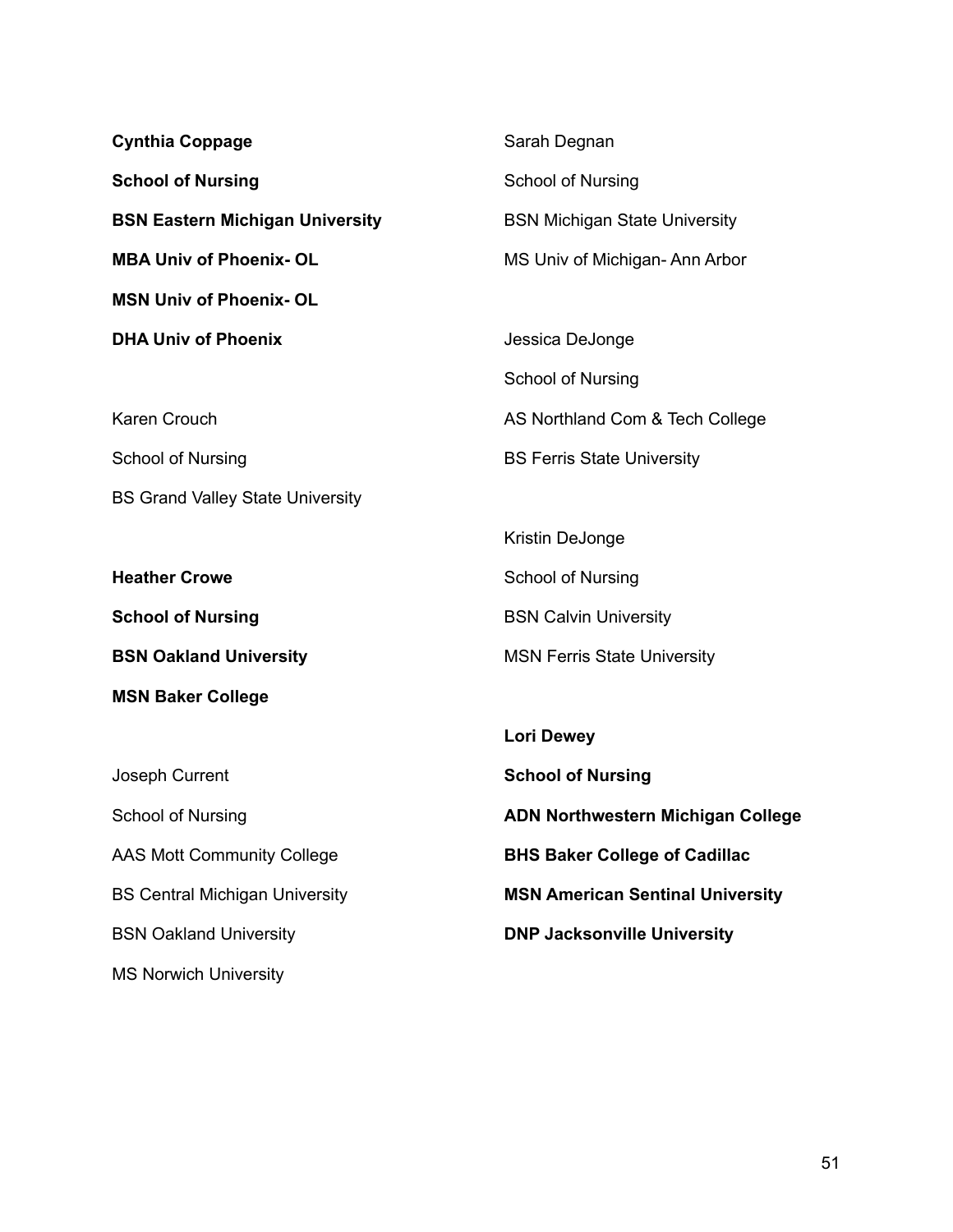| <b>Karen Diem</b>                      | Rebecca Ericson                    |
|----------------------------------------|------------------------------------|
| School of Nursing                      | School of Nursing                  |
| AAS Oakland Comm College-Blmfld HI     | AAS Jackson College                |
| <b>BS Wayne State Univ</b>             | AGS Jackson College                |
| <b>MSN Western Michigan University</b> | <b>BSN Spring Arbor University</b> |
|                                        | <b>MSN Baker College</b>           |
| Regina Eburuche                        |                                    |
| School of Nursing                      | Te Hua Fa                          |
| BA Univ of Michigan-Ann Arbor          | School of Nursing                  |
| <b>BSN Oakland University</b>          | <b>BSN Univ of Phoenix</b>         |
| <b>DNP Wayne State Univ</b>            | <b>MSN Univ of Phoenix</b>         |
|                                        |                                    |
| Julia Echols                           | Rachel Fajardo                     |
| School of Nursing                      | School of Nursing                  |
| AS Henry Ford Comm College             | <b>ADN Baker College</b>           |

BS Chamberlain University MS Chamberlain University

Janessa Engelhard School of Nursing BS Grand Valley State University MS Spring Arbor University

ADN Baker College BS Georgia Southern University BSN Colorado Technical University MSN Colorado Technical University

**Jennifer Fak School of Nursing BSN Oakland University MSN Grand Canyon University**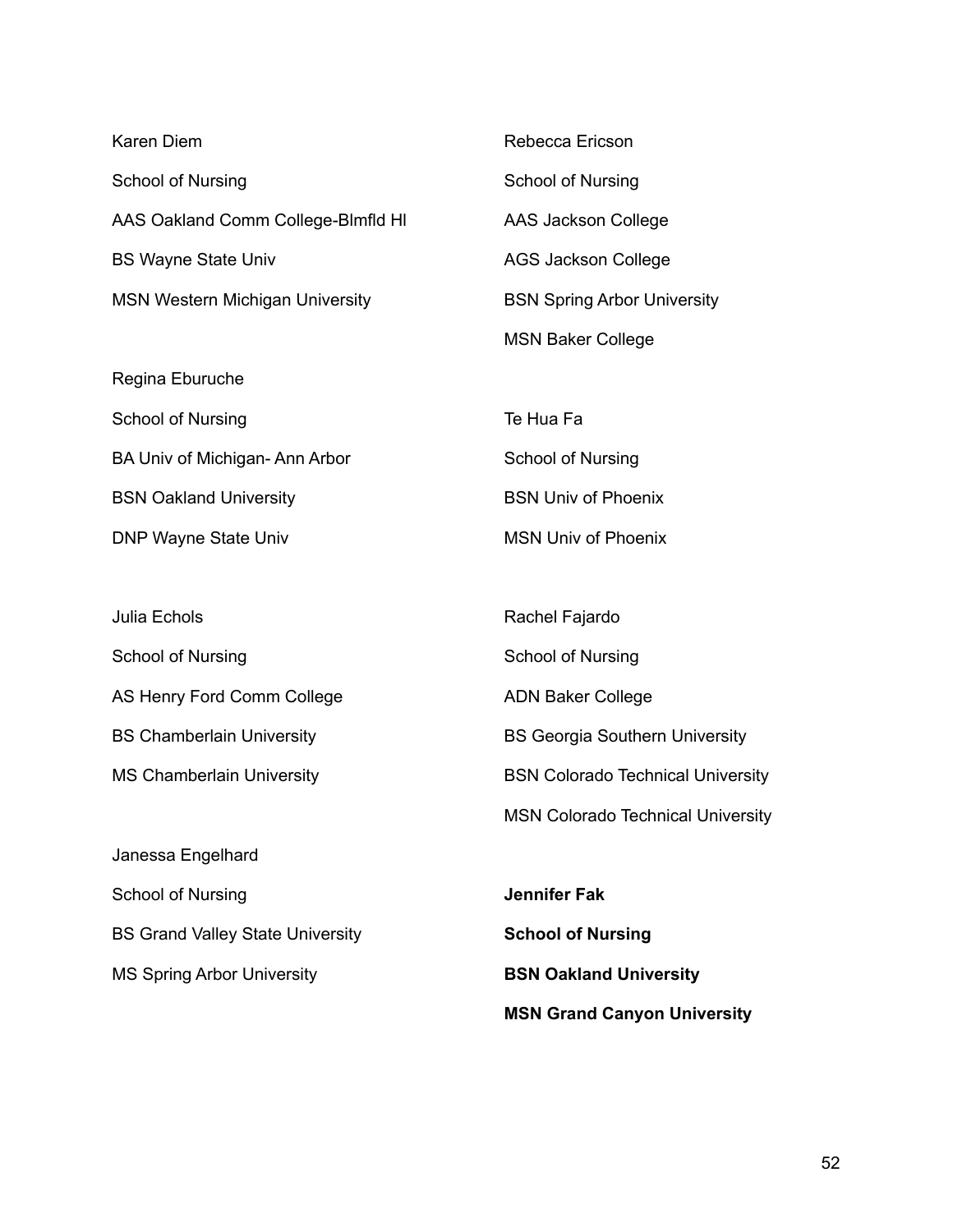| <b>Stephanie Feld</b>                    | <b>Stacey Garza</b>                      |
|------------------------------------------|------------------------------------------|
| <b>School of Nursing</b>                 | School of Nursing                        |
| <b>BA Rush University</b>                | AAS Oakland Comm College-Blmfld HI       |
| <b>MSN Lake Forest College</b>           | <b>BSN Ohio University</b>               |
| <b>DNP Chamberlain University</b>        |                                          |
|                                          | Anne Gembrowski                          |
| <b>Ma Heraldine Flores</b>               | School of Nursing                        |
| <b>School of Nursing</b>                 | <b>BSN Saginaw Valley State Univ</b>     |
| <b>BSN Central Philippine University</b> | <b>DNP Grand Valley State University</b> |
| <b>MSN Univ of Phoenix-OL</b>            |                                          |

|                               | <b>Renee Gilbert</b>                    |
|-------------------------------|-----------------------------------------|
| Lill Foley                    | <b>School of Nursing</b>                |
| School of Nursing             | <b>BA Adrian College</b>                |
| <b>BSN Oakland University</b> | <b>BSN Univ of Michigan- Flint</b>      |
| <b>MSN Walden University</b>  | <b>MSN Western Governors University</b> |

| <b>Shannon French</b>                    | Erin Gilbert-Eyres                     |
|------------------------------------------|----------------------------------------|
| <b>School of Nursing</b>                 | School of Nursing                      |
| <b>AAS Lansing Comm College</b>          | <b>BSN Michigan State University</b>   |
| <b>BSN Grand Valley State University</b> | <b>MS Western Governors University</b> |
| <b>MSN Walden University</b>             |                                        |
| <b>DNP Jacksonville University</b>       | Kimber Glenn                           |
|                                          | School of Nursing                      |

BSN Univ of Michigan- Ann Arbor

MSN Eastern Michigan University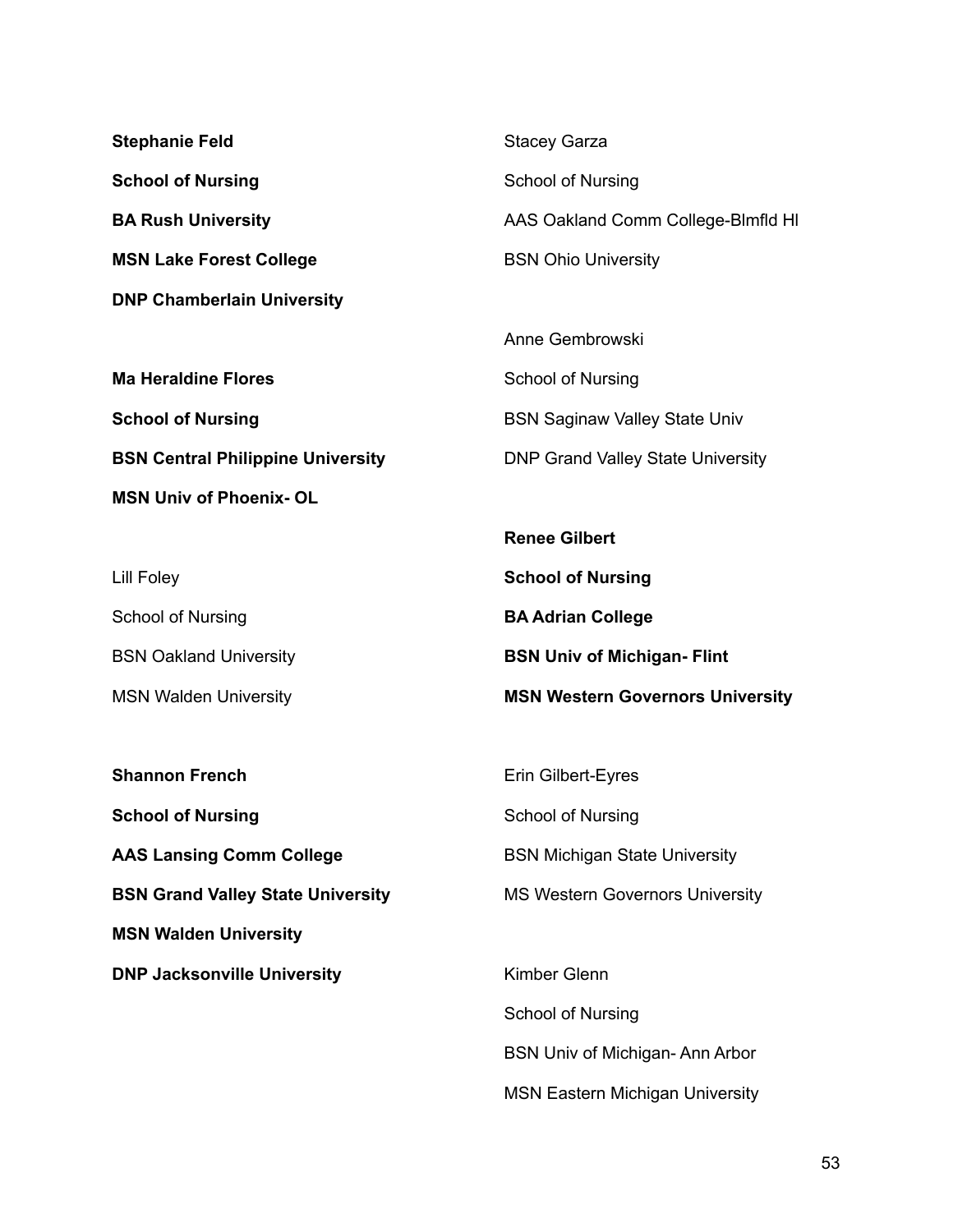**Roberta Gonzales School of Nursing BSN Wayne State Univ MSN Ferris State University**

**Erica Green School of Nursing AS Henry Ford Comm College BSN Eastern Michigan University MSN Eastern Michigan University DNP Univ of Detroit Mercy**

Destinee Griffin School of Nursing AAS Lansing Comm College AAS Lansing Comm College BSN Grand Canyon University

**Debra Hadfield School of Nursing BSN Anderson University MSN Michigan State University** Kimberly Hanley School of Nursing BSN Old Dominion University

Tamika Hawkins School of Nursing ASC Henry Ford Comm College AAS Henry Ford Comm College BSN Oakland University MSN Wayne State Univ

Jennifer Hegel School of Nursing MSN Indiana State University

Betty Houtman School of Nursing BSN Univ of Michigan- Ann Arbor MPA Western Michigan University

Jodie Huddleston School of Nursing AAS Jackson College BS Western Governors University MS Western Governors University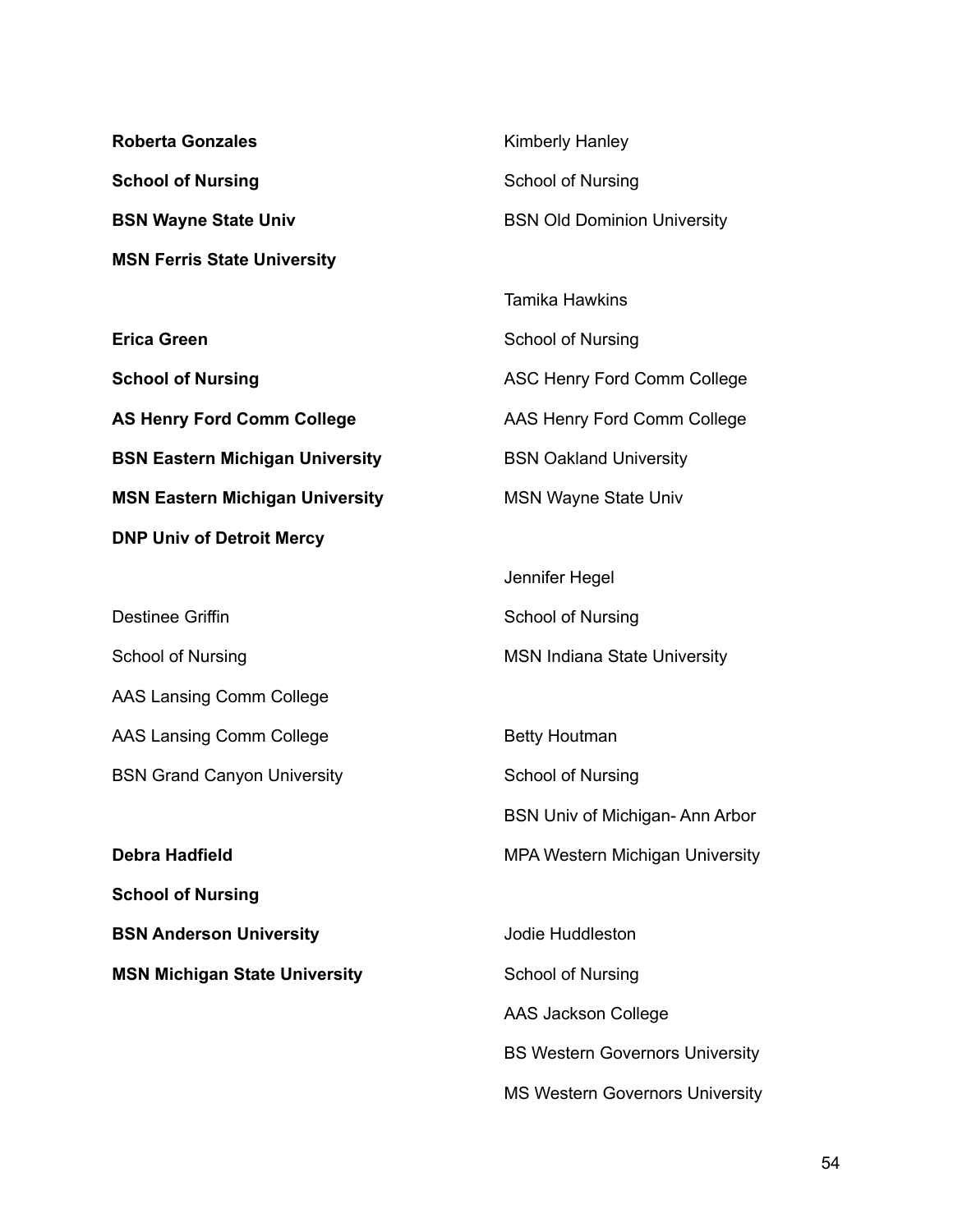DeAnne Hunt School of Nursing BSN Univ of Michigan- Flint MSN Jacksonville University

**Maryam Jannesari School of Nursing BSN Azad University MS Edgewood College DNP Univ of Michigan- Ann Arbor**

Amy Johns School of Nursing BS Ferris State University MSN University of Detroit Mercy

**Angela Johnson School of Nursing AAS Ferris State University BS Ferris State University MSN Ferris State University**

Tammy Jones School of Nursing AAS Mott Community College AAS Mott Community College BS Ferris State University MSN Walden University

**Amy Keiser-Magner School of Nursing AAS Muskegon Comm College BSN Univ of Detroit Mercy MSN Walden University**

Amy Kelley School of Nursing BSE Univ of Kansas BSN Washburn University MSN Kaplan University

**Tracy Kofflin School of Nursing AAS Jackson College BS Spring Arbor University MSN Spring Arbor University**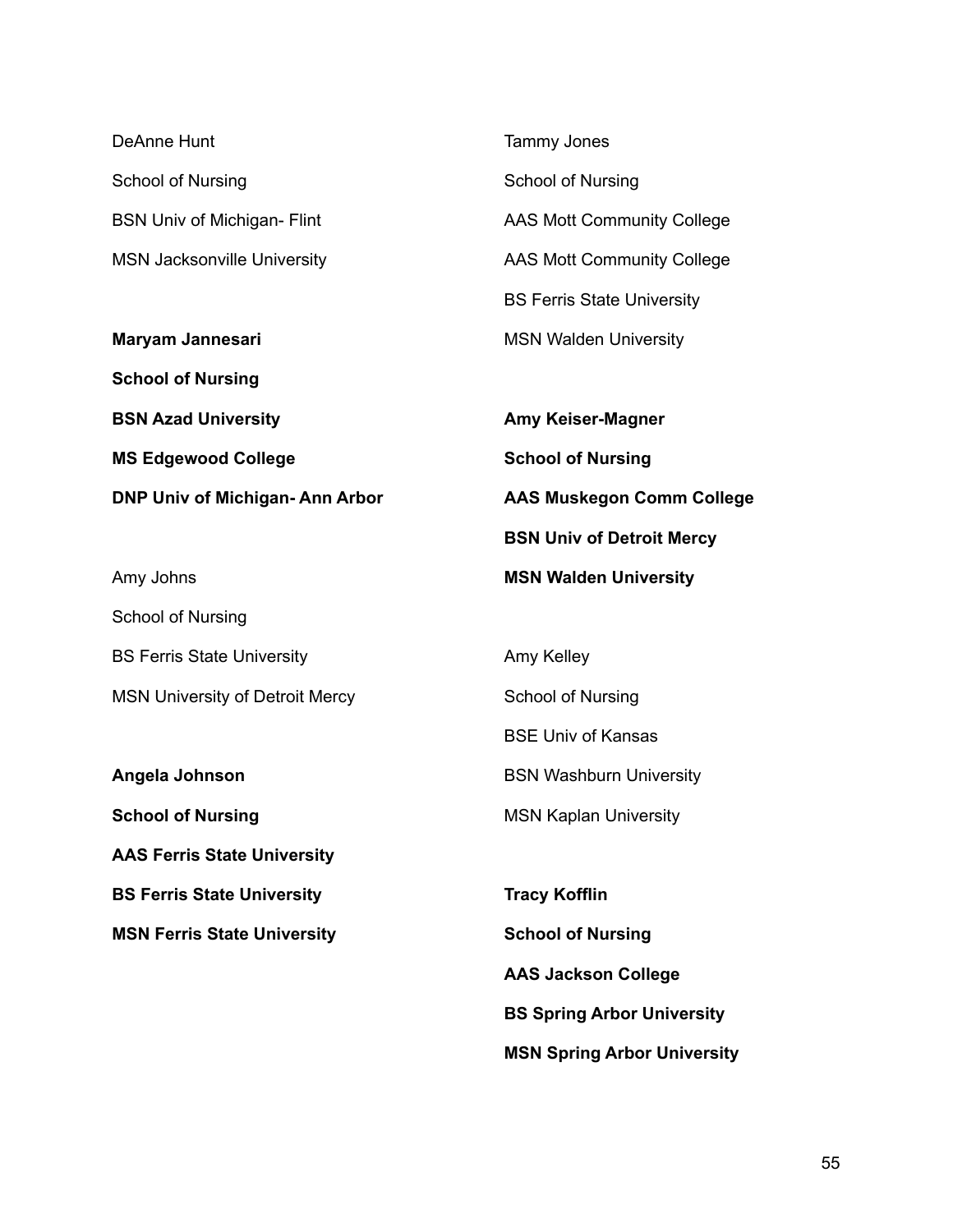Penelope Kresmery School of Nursing AAS Macomb Comm College BSN Oakland University MS Univ of Michigan- Ann Arbor

Kathleen Kyle School of Nursing BSN Oakland University MSN Baker College

Angela LaBay School of Nursing ADN Grand Rapids Comm College AS Grand Rapids Comm College BSN Ohio University

Ruxandra Lazar School of Nursing BS Wayne State Univ BSN MCPHS University DNP Wayne State Univ

Barbara Levy School of Nursing BSN Wayne State Univ MSN Wayne State Univ

April Liberty School of Nursing BSN Univ of Detroit Mercy

**Kristen Light School of Nursing BS Wayne State Univ BSN Oakland University DNP Wayne State Univ**

Heather Loznak School of Nursing BS Michigan State University BSN Michigan State University MSN Spring Arbor University

LaCinda Luke School of Nursing BSN Univ of Detroit Mercy MSN Walden University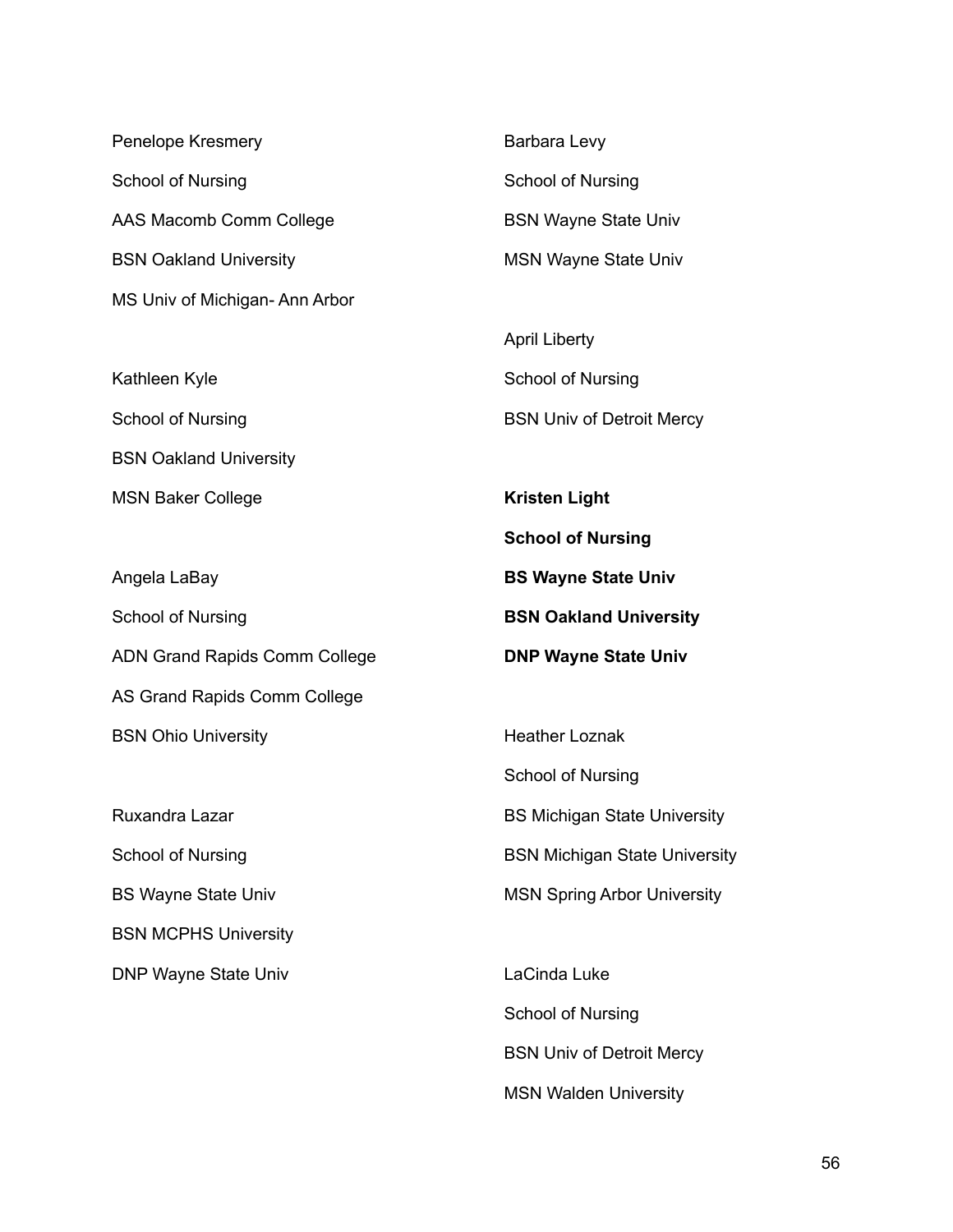| Amy Maas                                 | Lana Mesack                        |
|------------------------------------------|------------------------------------|
| School of Nursing                        | School of Nursing                  |
| AAS Kellogg Comm College                 | <b>MSN Aspen University</b>        |
| <b>BS Western Governors University</b>   |                                    |
| <b>MS Western Governors University</b>   | <b>Melissa Miller</b>              |
|                                          | <b>School of Nursing</b>           |
| Lisa Marcin                              | <b>BSN Lourdes University</b>      |
| School of Nursing                        | <b>DNP Walden University</b>       |
| <b>AAS Jackson College</b>               | <b>MSN Lourdes University</b>      |
| <b>BSN Eastern Michigan University</b>   |                                    |
| <b>MSN Michigan State University</b>     | <b>Melissa Mitchell</b>            |
| <b>DNP Michigan State University</b>     | <b>School of Nursing</b>           |
|                                          | <b>BSN Oakland University</b>      |
| <b>Kelly Martin</b>                      | <b>MSN Drexel University</b>       |
| <b>School of Nursing</b>                 |                                    |
| <b>ADN Baker College of Muskegon</b>     | Franca Mofor                       |
| <b>BSN Baker College of Muskegon</b>     | School of Nursing                  |
| <b>MS Chamberlain College of Nursing</b> | AAS Oakland Comm College-Blmfld HI |
| <b>DNP Jacksonville University</b>       | <b>BSN Oakland University</b>      |
|                                          | <b>DNP Wayne State Univ</b>        |

Demetria McDuffy School of Nursing BSN Univ of Michigan- Ann Arbor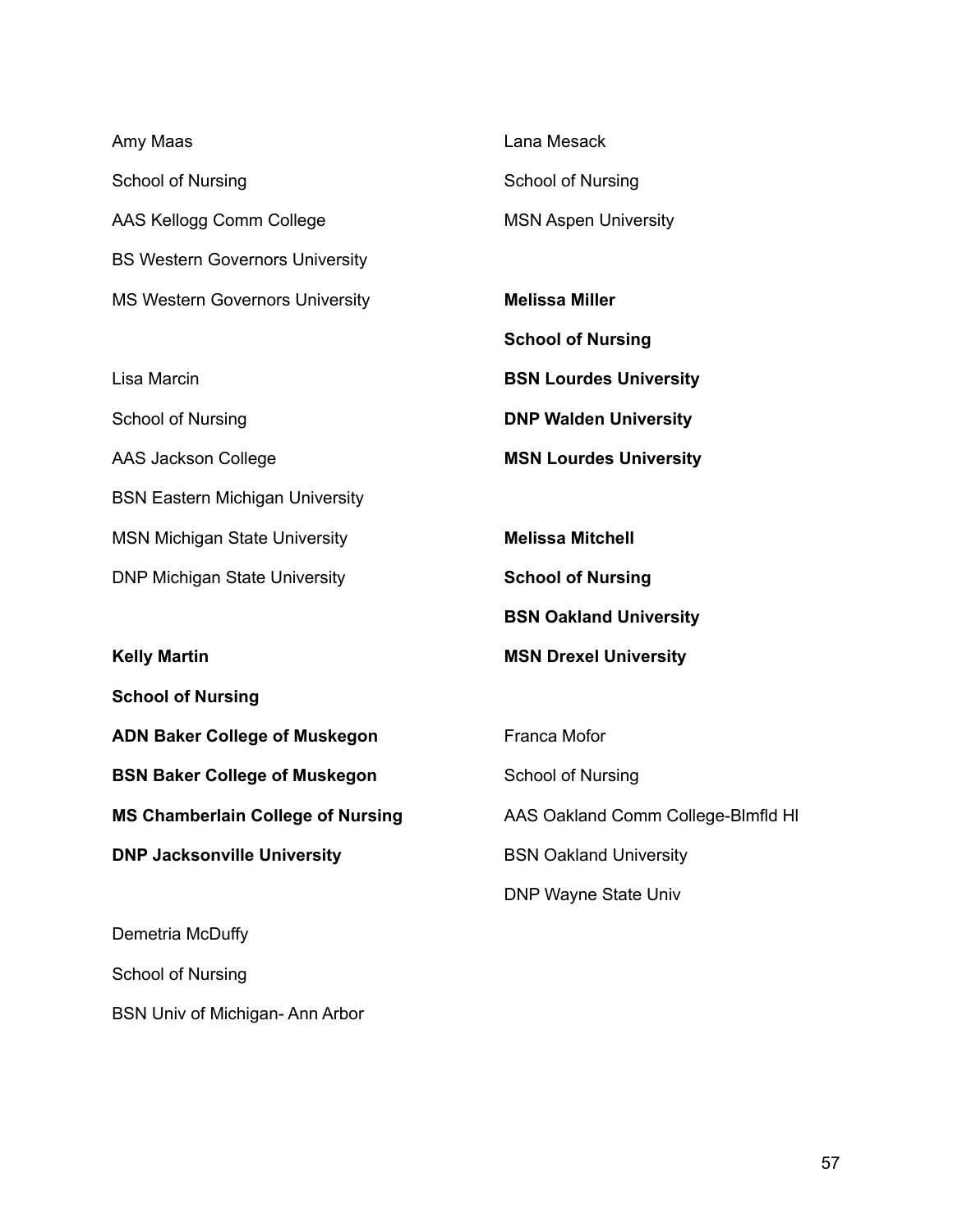| <b>Kimberly Moner</b>                | <b>Hilary Morgan</b>                     |
|--------------------------------------|------------------------------------------|
| School of Nursing                    | School of Nursing                        |
| AS Henry Ford Comm College           | <b>BSN Vanderbilt University</b>         |
| <b>BSN Univ of Phoenix</b>           | <b>MS Boston College</b>                 |
| <b>MSN Univ of Phoenix</b>           | PHD Univ of Florida                      |
| <b>DHA Univ of Phoenix</b>           |                                          |
|                                      | <b>Lesley Morgan</b>                     |
| <b>Ihsin Moo</b>                     | <b>School of Nursing</b>                 |
| School of Nursing                    | <b>BA Randolph-Macon Woman's College</b> |
| <b>BSN Case Western Reserve Univ</b> | <b>BSN Vanderbilt University</b>         |
| <b>MSN Johns Hopkins University</b>  | <b>MBA Univ of Miami</b>                 |
|                                      | <b>MSN Univ of Florida</b>               |
| <b>Traci Moore</b>                   | <b>PHD Univ of Florida</b>               |
| School of Nursing                    |                                          |
| <b>BS Baker College</b>              | <b>Marianne Niceley</b>                  |
|                                      | School of Nursing                        |
| Mary Moretto                         | <b>BSN University of Holy Cross</b>      |
| School of Nursing                    |                                          |
| <b>AAS Mott Community College</b>    | Gwendolyn Noggle                         |
| <b>BSN Univ of Michigan- Flint</b>   | School of Nursing                        |
|                                      | <b>ADN Baker College</b>                 |
|                                      | <b>BSN Baker College</b>                 |
|                                      | MSN Indiana Wesleyan University          |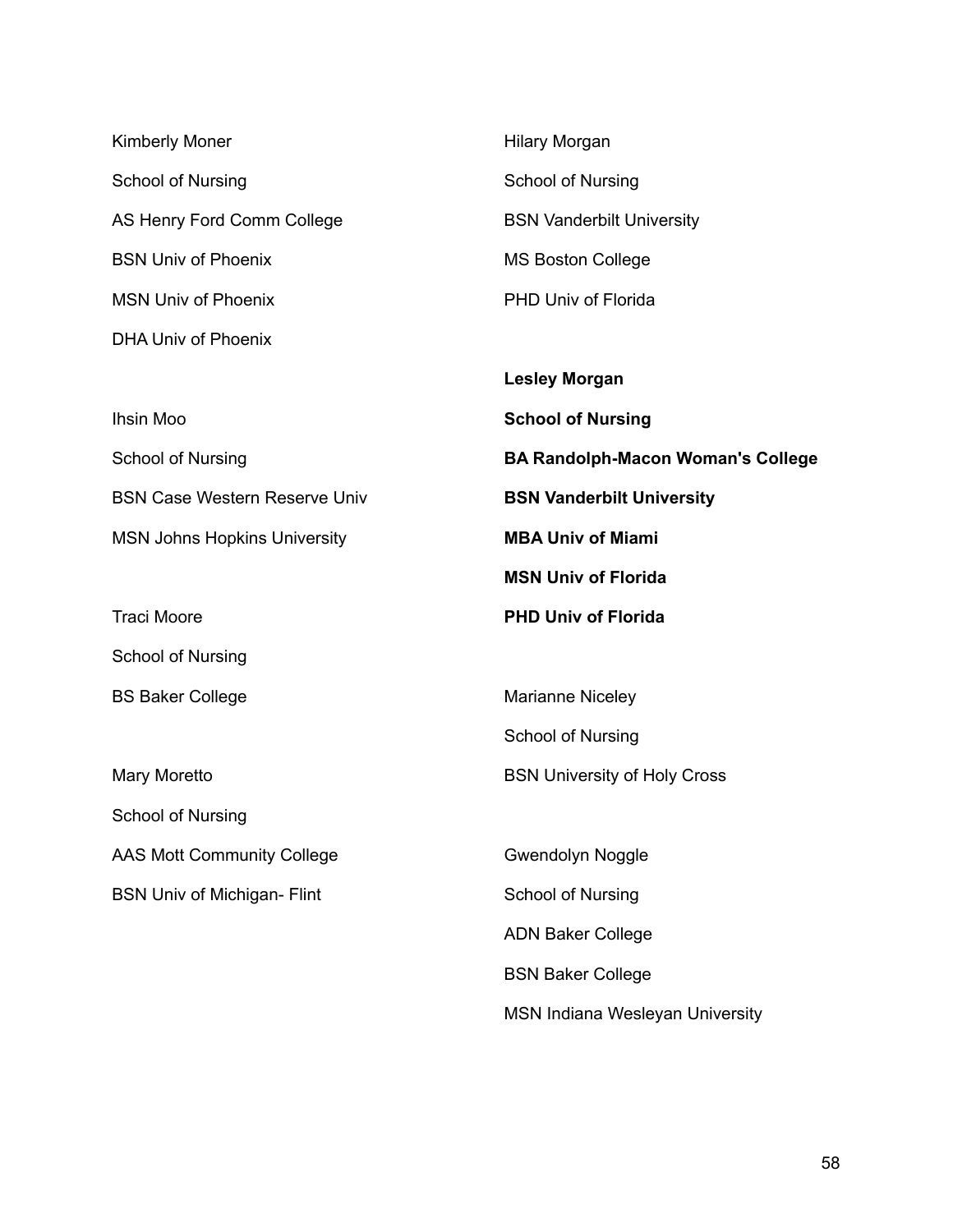Sharon Odum School of Nursing AAS Mott Community College BSN Univ of Michigan- Flint MSN Wayne State Univ

Nihinlolawa Oluwole School of Nursing BSN Oakland University MSN Univ of Phoenix

Kerry Orr School of Nursing BSN Harding University

Jessica Osborn School of Nursing BSN Davenport University MSN Walden University

**Jennifer Otmanowski School of Nursing ADN Lake Superior State University BS Lake Superior State University MS Spring Arbor University D Univ of Missouri**

Steven Pavloski School of Nursing BS Wayne State Univ BSN Wayne State Univ MSN Oakland University DNP Oakland University

Mattie Pearson School of Nursing MSN Walden University

Cheryl Perkins School of Nursing BS Howard University BSN Univ of Detroit Mercy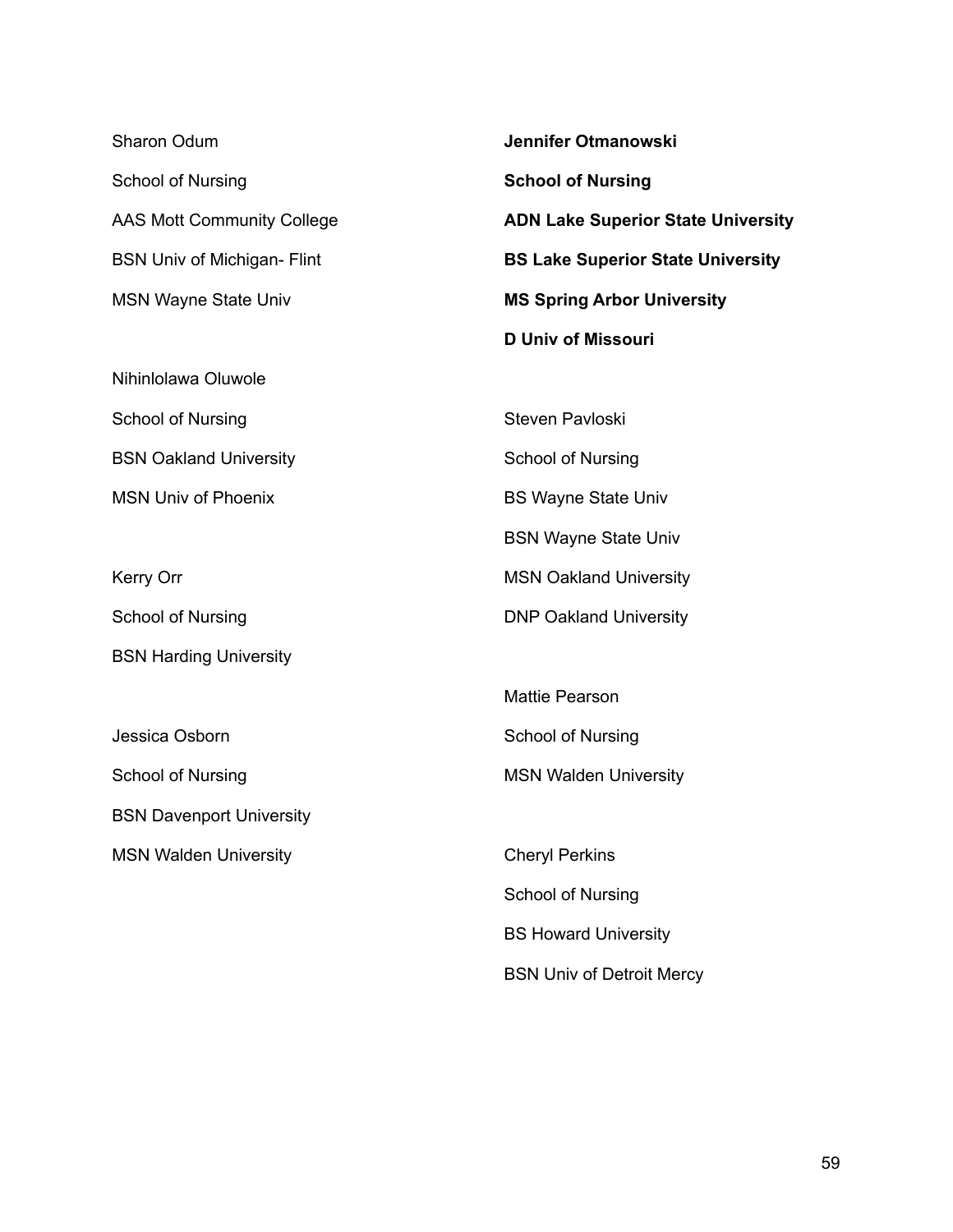| Krista Rachow                             |
|-------------------------------------------|
| School of Nursing                         |
| <b>BA Wayne State Univ</b>                |
|                                           |
| <b>Christy Rapoza</b>                     |
| <b>School of Nursing</b>                  |
| <b>AAS North Central Michigan College</b> |
| <b>BS Ferris State University</b>         |
| <b>MSN Baker College</b>                  |
| <b>DNP Northern Kentucky University</b>   |
|                                           |

| <b>Kristin Powals</b>              | Jennifer Robinson                        |
|------------------------------------|------------------------------------------|
| <b>School of Nursing</b>           | School of Nursing                        |
| <b>BSN Oakland University</b>      | <b>BSN Grand Valley State University</b> |
| <b>MSN Ferris State University</b> | <b>BSN Univ of Detroit Mercy</b>         |

James Pratt School of Nursing APS West Shore Comm College AA West Shore Comm College AS West Shore Comm College BS Chamberlain College of Nursing MS Chamberlain University

Antoinette Rodgers School of Nursing AAS Wayne County Comm College BS Purdue University Global MS Purdue University Global

MSN Wayne State Univ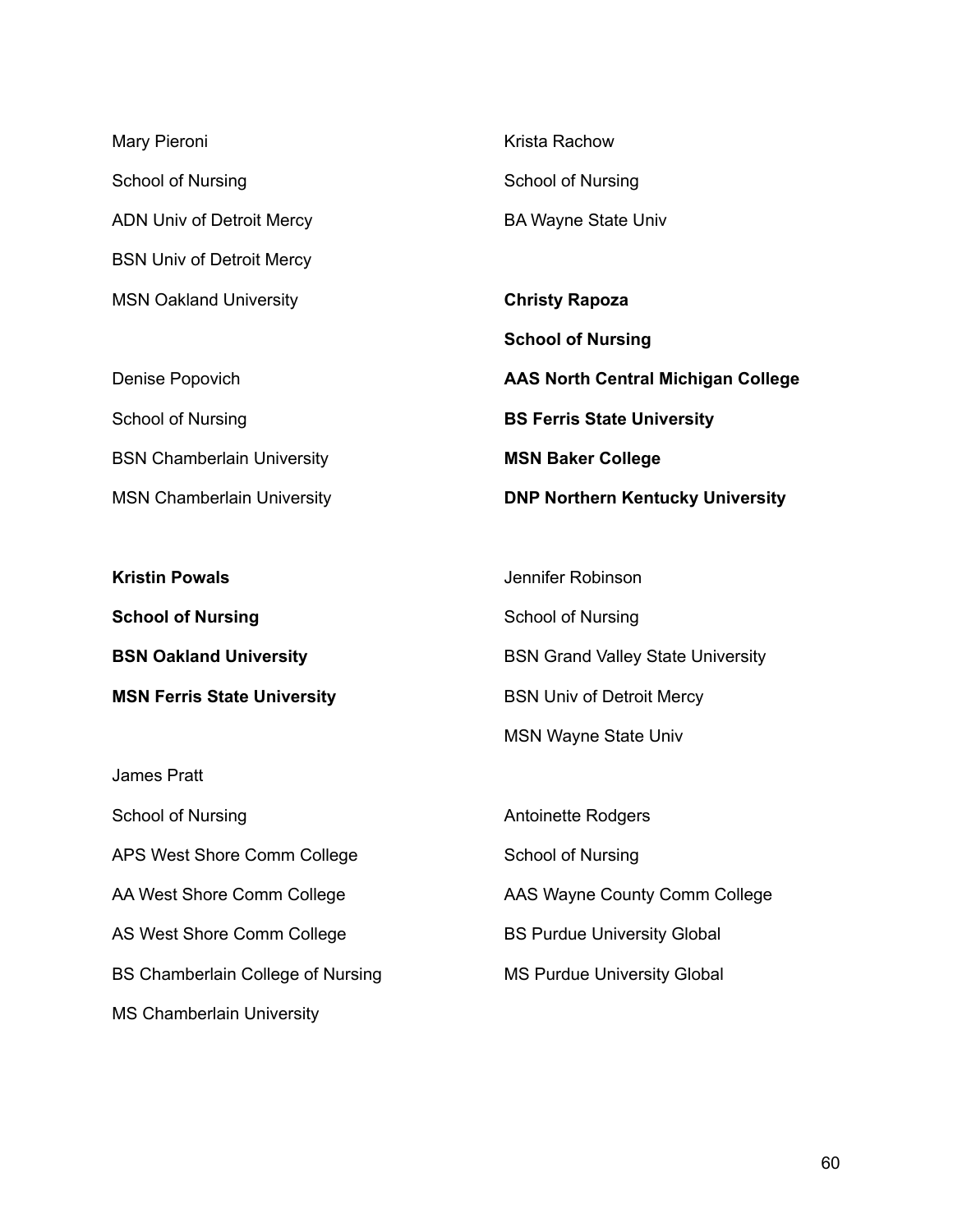Matthew Rojewski School of Nursing AAS Henry Ford Comm College BS Purdue University Global MS Purdue University Global

Cheryl Rose School of Nursing BSN Ferris State University MSN Michigan State University

**Jennifer Salander School of Nursing BSN Univ of Michigan- Ann Arbor MS Univ of Michigan- Ann Arbor**

Adriann Sanders School of Nursing GA Lansing Comm College AAS Lansing Comm College BS Ferris State University MSN Jacksonville University Nicholas Sauceda School of Nursing BSN Southeast Missouri State Univ

Thomas Schaefer School of Nursing BSN Univ of Michigan- Flint DNP Univ of Michigan- Flint

**Mary Schmidt School of Nursing ADN Baker College BSN Spring Arbor University MSN Spring Arbor University**

Andrea Scott School of Nursing AAS Ferris State University BS Ferris State University MS Baker College

Becky Seckler School of Nursing AAS Muskegon Comm College BSN Univ of Phoenix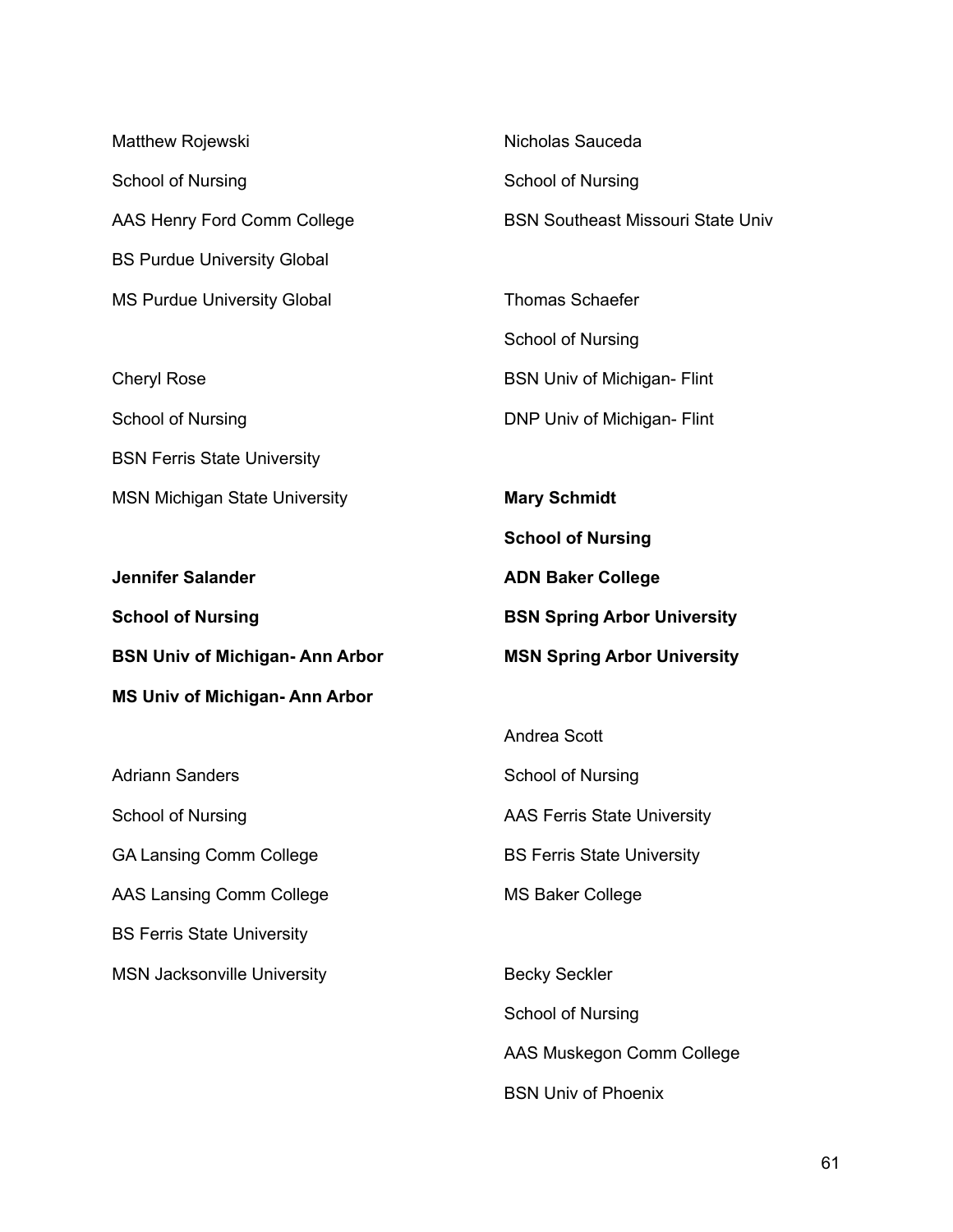Chris Shultz School of Nursing AAS Owens Comm College BSN Ohio University

**Stacy Slater School of Nursing BSB Ferris State University BSN Univ of Michigan- Ann Arbor MS Univ of Arizona**

Sheryl Sloan School of Nursing BSN Michigan State University MSN Ferris State University

Kimberly Smeyers School of Nursing BSN Eastern Michigan University

Marcy Snyder School of Nursing BSN Univ of Michigan- Flint MS Western Governors University

Christine Sykes School of Nursing ADN Northwestern Michigan College BS Southern Illinois Univ- Edward BSN Graceland University MSN Graceland University

Aleksandra Tasevski School of Nursing AAS Macomb Comm College BSN Univ of Detroit Mercy MSN Univ of Detroit Mercy

Torrie Taylor School of Nursing BSN Univ of Michigan- Ann Arbor MBA Spring Arbor University MSN Spring Arbor University

Lisa Tedrow School of Nursing BSN Wayne State Univ MSN Michigan State University DNP Chamberlain University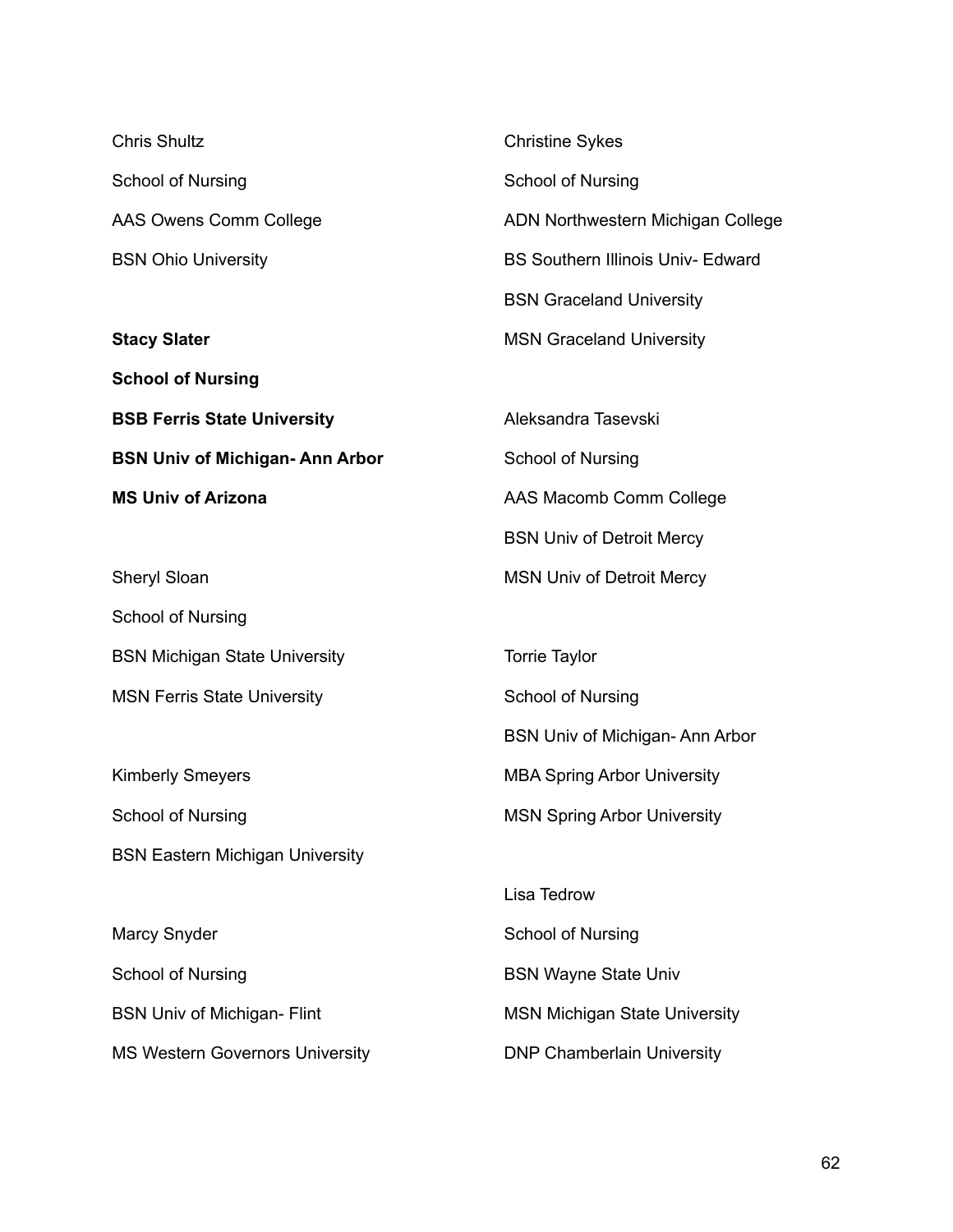| Emily Tersigni                     | Camille Torrey                     |
|------------------------------------|------------------------------------|
| School of Nursing                  | School of Nursing                  |
| <b>ADN Baker College</b>           | <b>AAS Ferris State University</b> |
| <b>BSN Univ of Michigan- Flint</b> | <b>BS Ferris State University</b>  |
| <b>MSN Capella University</b>      | <b>MSN Univ of Phoenix</b>         |

| Rebecca Thompson                 | Joanna Tou                           |
|----------------------------------|--------------------------------------|
| School of Nursing                | <b>School of Nursing</b>             |
| BA Univ of Michigan- Dearborn    | <b>BS Oakland University</b>         |
| <b>BSN Univ of Detroit Mercy</b> | <b>MS Univ of Michigan-Ann Arbor</b> |
| <b>MSN Madonna University</b>    |                                      |

Catherine Trammel

| <b>Heather Thornton</b>                | School of Nursing                     |
|----------------------------------------|---------------------------------------|
| <b>School of Nursing</b>               | AAS Oakland Comm College- Royl Oak    |
| <b>BSN Saginaw Valley State Univ</b>   | <b>MSN Baker College</b>              |
| <b>MSN Saginaw Valley State Univ</b>   |                                       |
| <b>DNP Capella University</b>          | Sarah Triglia                         |
|                                        | School of Nursing                     |
| Amorena Tompkins                       | BS Univ of Alaska-Anchorage           |
| School of Nursing                      |                                       |
| <b>AAS Mott Community College</b>      | Erica Ulrich                          |
| <b>BSN Eastern Michigan University</b> | School of Nursing                     |
| DNP Univ of Michigan- Flint            | <b>ADN Baker College</b>              |
|                                        | <b>BSN American Public University</b> |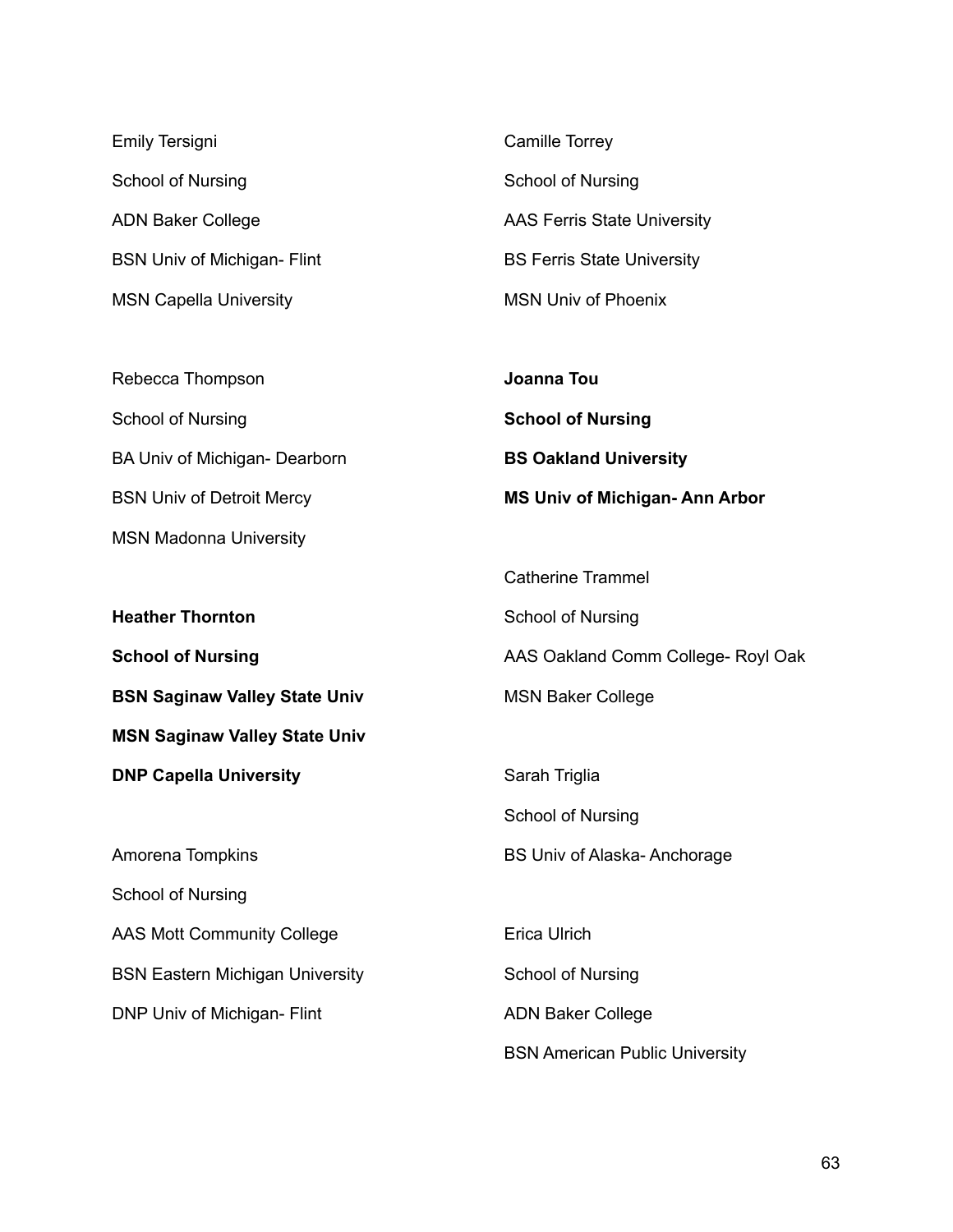| Suzana Vulaj                             | <b>Sara Wilk</b>                       |
|------------------------------------------|----------------------------------------|
| School of Nursing                        | <b>School of Nursing</b>               |
| <b>BSN Oakland University</b>            | <b>AAS Monroe County Comm College</b>  |
|                                          | <b>BS Ferris State University</b>      |
| Julie Walwyn-Tross                       | <b>MSN Univ of Phoenix-OL</b>          |
| School of Nursing                        | <b>DNP Jacksonville University</b>     |
| <b>BS Andrews University</b>             |                                        |
| <b>MSN Grand Valley State University</b> | <b>Jill Witzman</b>                    |
|                                          | <b>School of Nursing</b>               |
| Taniesha Warren                          | <b>BS Ferris State University</b>      |
| School of Nursing                        | <b>MSN Baker College</b>               |
| <b>BS Univ of Tenessee</b>               |                                        |
| <b>BSN Oakland University</b>            | Patrick Wozny                          |
|                                          | School of Nursing                      |
| Katie Watson                             | AAS Oakland Comm College-Auburn H      |
| School of Nursing                        | <b>BAA Central Michigan University</b> |
| AAS Jackson College                      | <b>BSN Wayne State Univ</b>            |
| <b>BSN Univ of Michigan- Flint</b>       | <b>MSN Eastern Michigan University</b> |
|                                          |                                        |
| Sarah White                              | Theresa Wyatt                          |
| School of Nursing                        | School of Nursing                      |
| <b>BS Wayne State Univ</b>               | <b>BSN Univ of Detroit Mercy</b>       |
| <b>MS Chamberlain University</b>         | <b>MS Fitchburg State University</b>   |
|                                          | PHD Medical Univ of South Carolina     |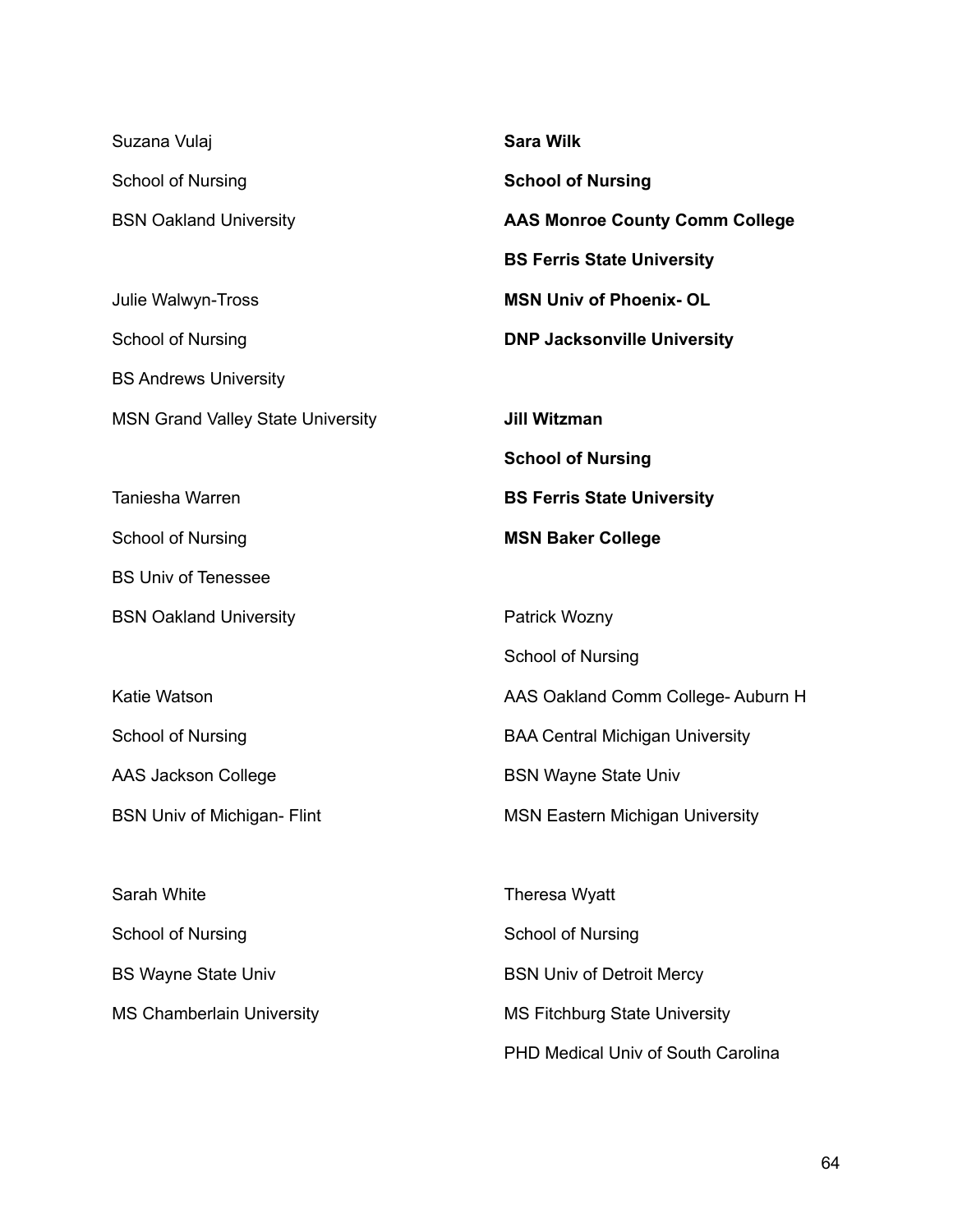| Michelle Yearling                     | Serena Young             |
|---------------------------------------|--------------------------|
| School of Nursing                     | School of Nursing        |
| AAS Jackson College                   | <b>ADN Baker College</b> |
| AAS Jackson College                   | <b>BSN Baker College</b> |
| <b>BS Western Michigan University</b> | <b>MS Baker College</b>  |
| <b>BS American Sentinal</b>           |                          |
| MA Eastern Michigan University        |                          |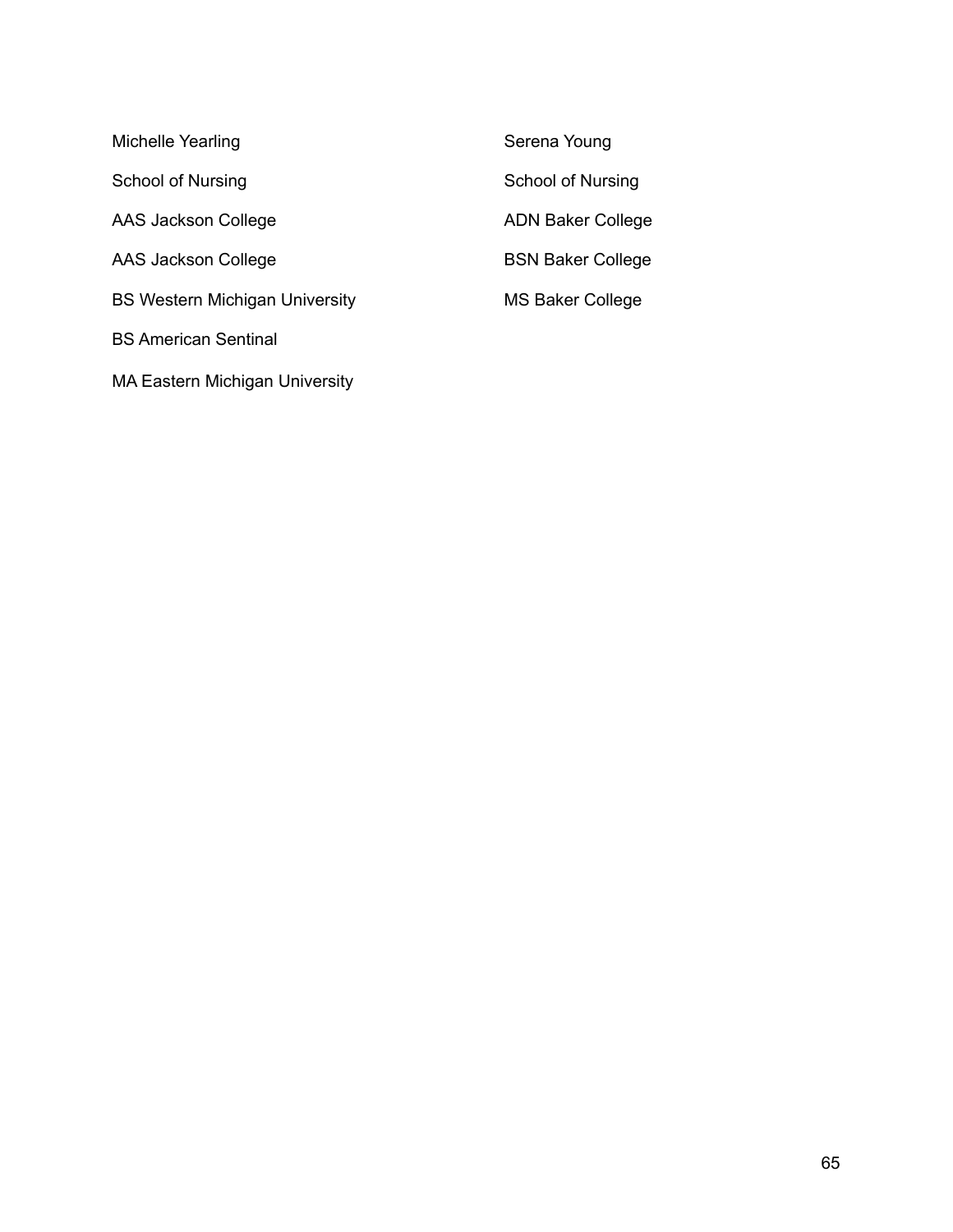## **College of Health Science-School of Occupational Therapy**

Alyssa Braida School of Occupational Therapy AAS Baker College Ouida Brown

School of Occupational Therapy BS Eastern Michigan University

**Jo Crain School of Occupational Therapy BS Eastern Michigan University MA Eastern Michigan University PHD Michigan State University**

**Lyndle Doyle School of Occupational Therapy AAS Baker College of Muskegon AAS Baker College of Muskegon BRH Baker College of Muskegon MS AT Still Univ of Health Science DHS AT Still Univ of Health Science** Sheila Guiao School of Occupational Therapy BOT Wayne State Univ BS Wayne State Univ MS Boston University

**Melissa Heglin School of Occupational Therapy BS Eastern Michigan University MOT Eastern Michigan University MPA Eastern Michigan University**

**Annette Horton School of Occupational Therapy BS Wayne State Univ MOT Eastern Michigan University PHD Capella University**

Cassandra Kregger School of Occupational Therapy AAS Baker College BA Hope College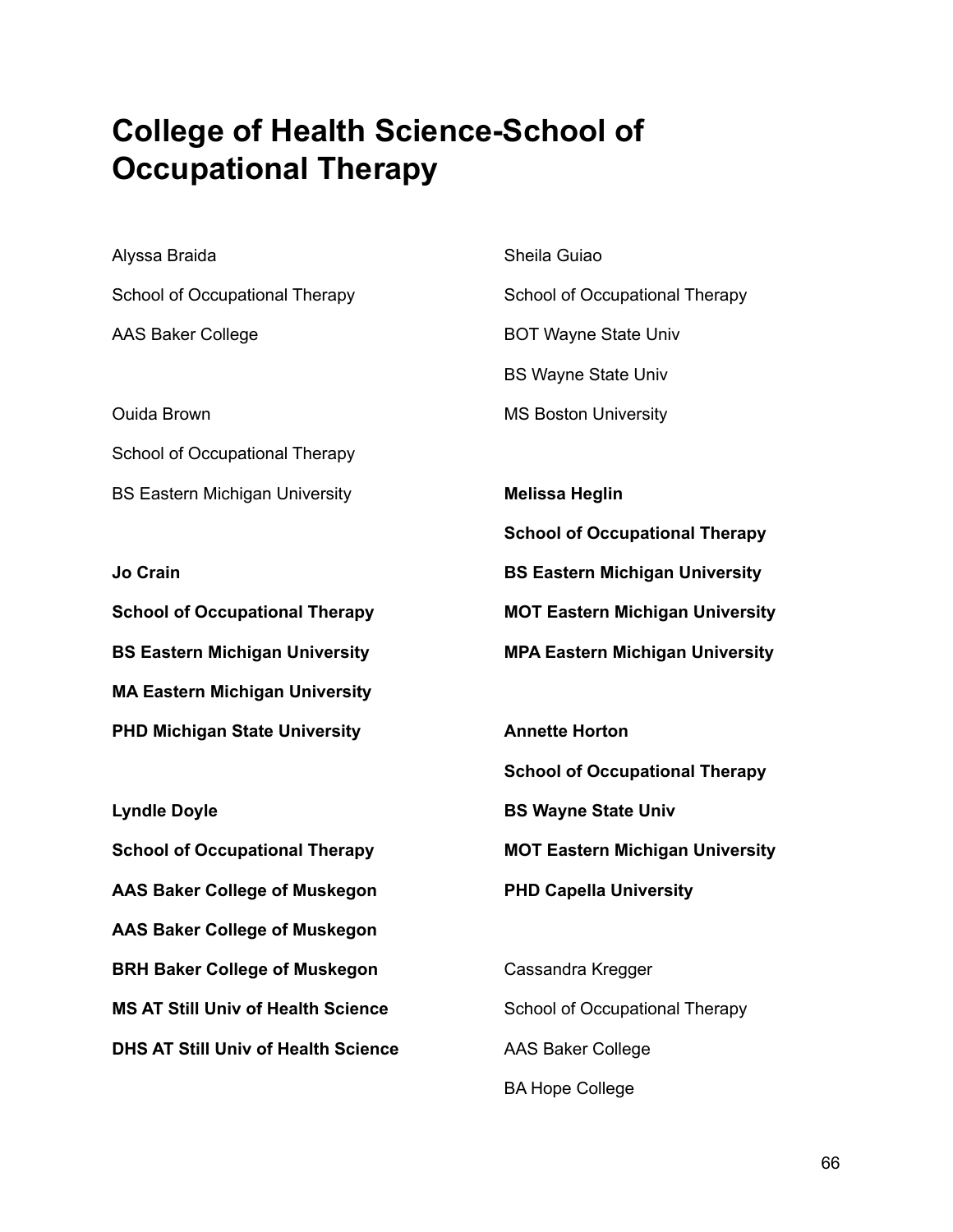Kelly Lukos School of Occupational Therapy AAS Baker College BHS Baker College

Jennifer Mellen School of Occupational Therapy BS Saginaw Valley State Univ

Karlee Phillips School of Occupational Therapy AAS Mott Community College

**Kathryn Potter School of Occupational Therapy BS Wayne State Univ MS Wayne State Univ**

**Cathy Rozanski School of Occupational Therapy BOC Wayne State Univ DOT Chatham University**

Traci Savoie School of Occupational Therapy BS Central Michigan University MS Grand Valley State University

Angela Smith School of Occupational Therapy DOT University of St Augustine

Jeffery Smith School of Occupational Therapy BS Saginaw Valley State Univ MOT Saginaw Valley State Univ DOT Univ of South Dakota

Amy Stygles School of Occupational Therapy BS Western Michigan University

**Susan Tons School of Occupational Therapy BS Utica College MA Michigan State University PHD Michigan State University**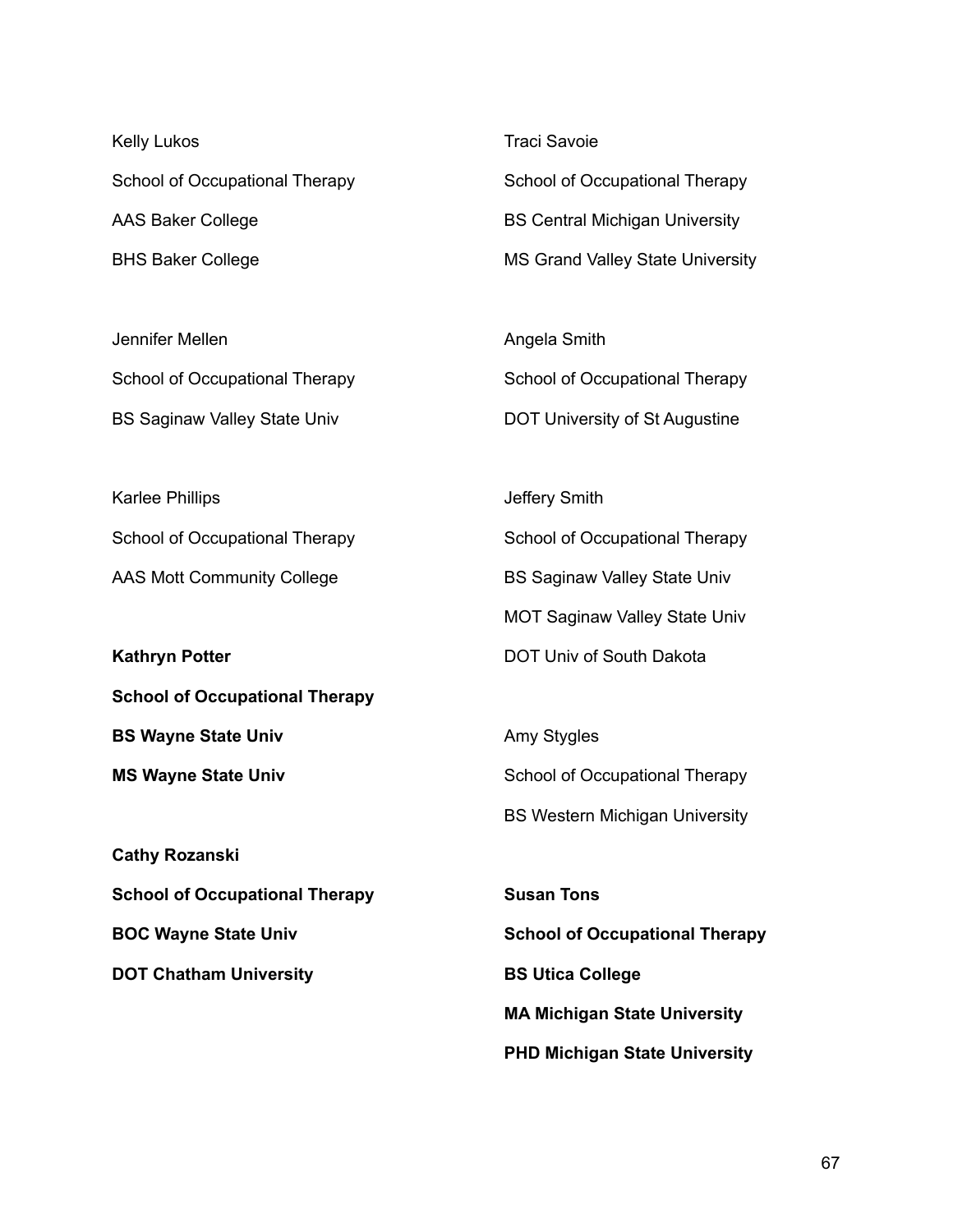| Jennifer Vogtmann                     | $s_{0}$ |
|---------------------------------------|---------|
| <b>School of Occupational Therapy</b> | S٥      |
| <b>BOT Baker College</b>              | B.      |
| <b>OTM Saginaw Valley State Univ</b>  | М       |
| <b>DOT Chatham University</b>         |         |

**Susan Williams**

**School of Occupational Therapy**

**BS Western Michigan University**

**MS Western Michigan University**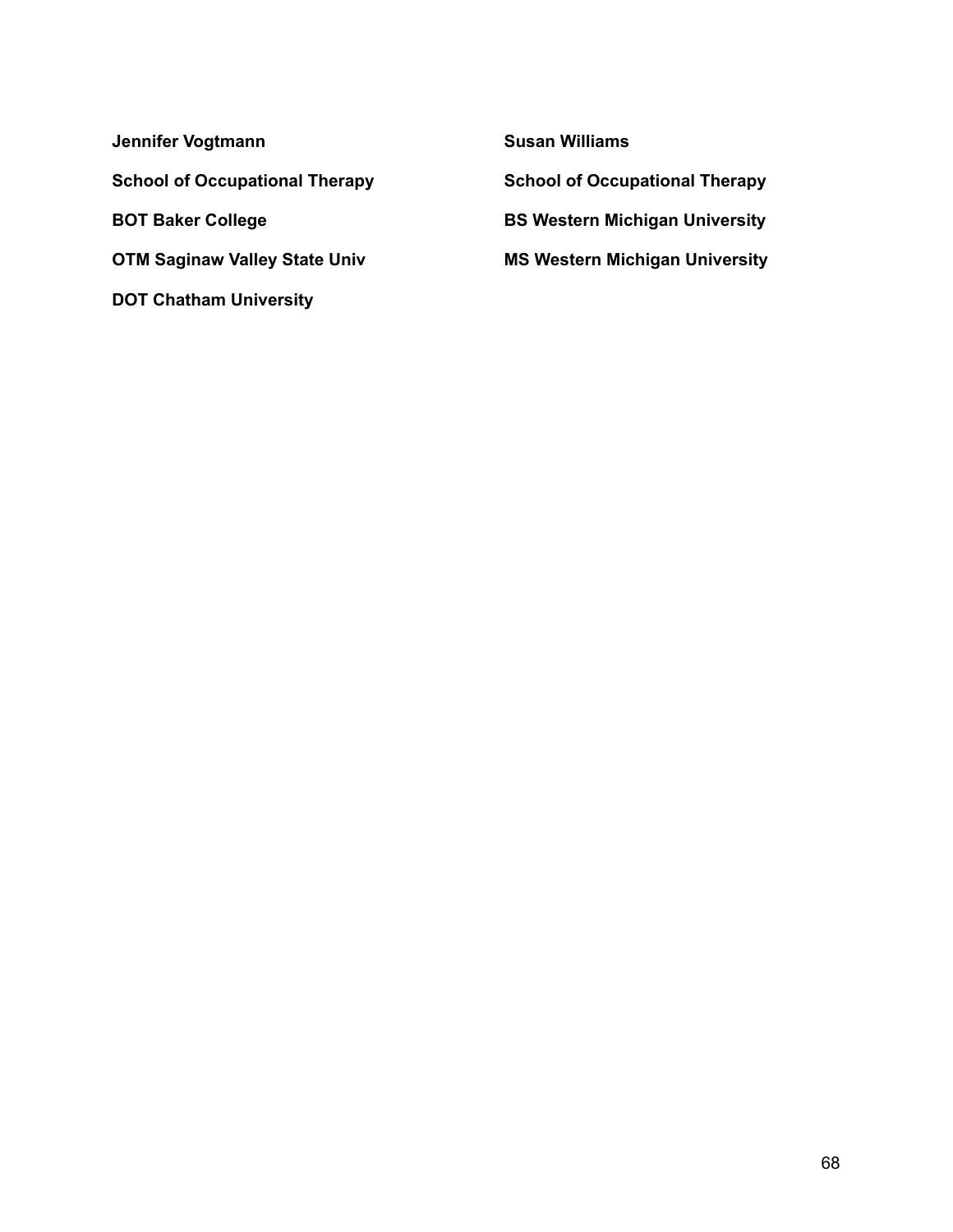## **College of Liberal Arts and Sciences**

| Mohammed Al-Dawoodi                     | Stephanie Anderson                         |
|-----------------------------------------|--------------------------------------------|
| College of Liberal Arts and Science     | College of Liberal Arts and Science        |
| <b>B Al-Nahrain University</b>          | <b>BAT South Dakota State University</b>   |
| M Univ of Baghdad                       | MS South Dakota State University           |
| PHD Al-Nahrain University               |                                            |
|                                         | Morgan Arnold (DC)                         |
| <b>Gregory Allen</b>                    | College of Liberal Arts and Science        |
| College of Liberal Arts and Science     | <b>BS Fort Valley State University</b>     |
| <b>BS Univ of Florida</b>               | <b>MS Florida State University</b>         |
| MBA Baker College of Grad/Online        |                                            |
| <b>MS Capella University</b>            | <b>Walaa Awad</b>                          |
| MS Univ of Florida                      | <b>College of Liberal Arts and Science</b> |
|                                         | <b>MS Univ of Michigan- Flint</b>          |
| Brielan Andersen (DC)                   |                                            |
| College of Liberal Arts and Science     | <b>Randall Baker</b>                       |
| <b>BM Grand Valley State University</b> | College of Liberal Arts and Science        |
| <b>MM Western Michigan University</b>   | <b>BA Indiana University</b>               |
| <b>DMA Univ of Missouri</b>             | MA Univ of South Dakota                    |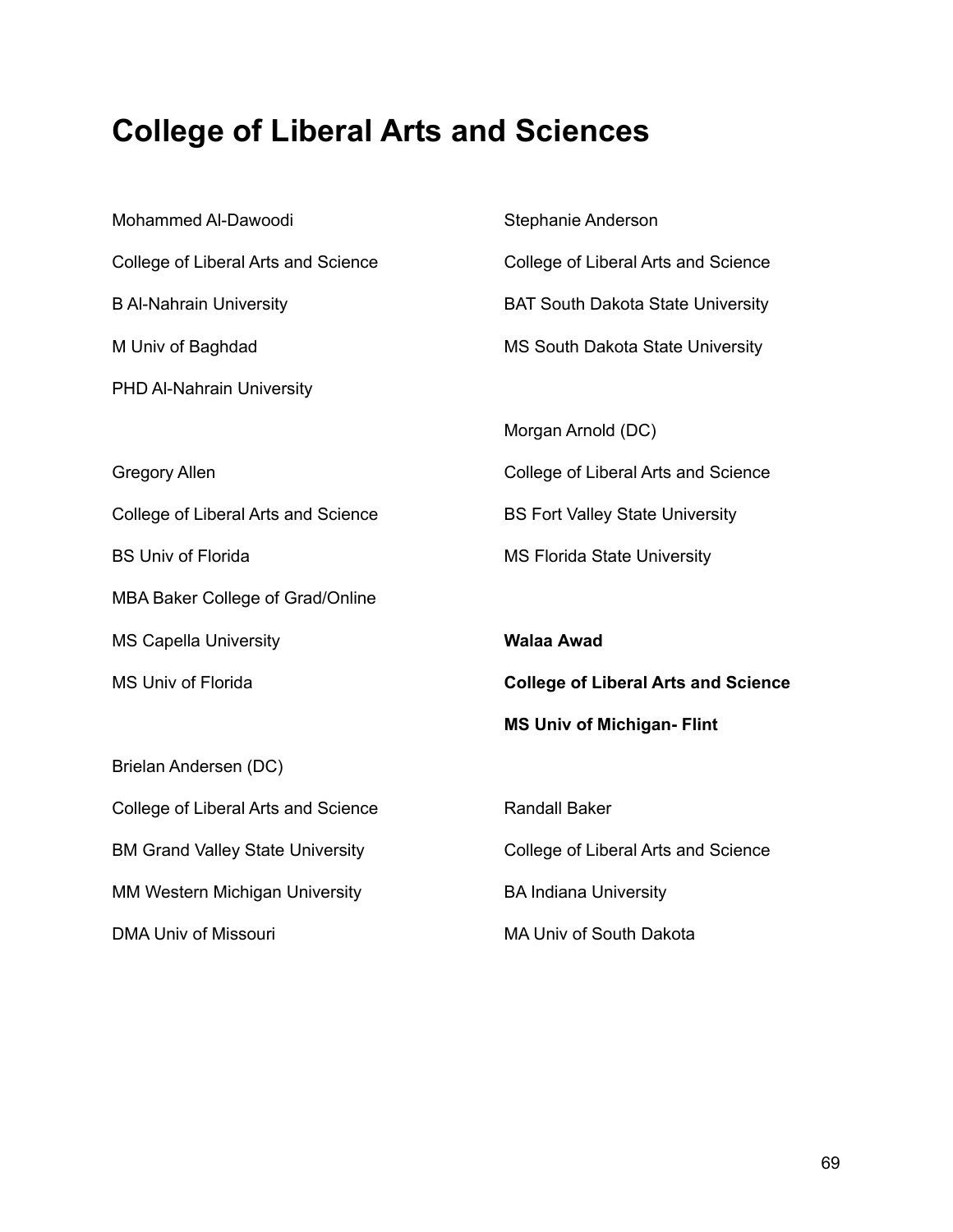Michael Barclay College of Liberal Arts and Science BA California University of PA MA California University of PA MDI St. Vladimir Orthodox Theo Sem

Tammy Beckett-Reese (DC) College of Liberal Arts and Science BA Univ of Michigan- Flint MA Univ of Michigan- Flint MSA Central Michigan University PHD Capella University

Kamila Bednarowska-Porcek (DC) College of Liberal Arts and Science BA Univ of Wroctaw MA Univ of Silesia

**Erin Bell College of Liberal Arts and Science BA Oakland University MA Marygrove College PHD Wayne State Univ**

Najla Bitar College of Liberal Arts and Science MD Faculte de Medecine de Sousse David Blank College of Liberal Arts and Science BS Albright College MBA Norwich University MS Saint Joseph's University PHD Dartmouth College

Heather Booth

College of Liberal Arts and Science

BS Tarleton State University

MS Texas A&M University

**Nicole Brake (DC)**

**College of Liberal Arts and Science**

**BFA Michigan State University**

**MPW Chatham University**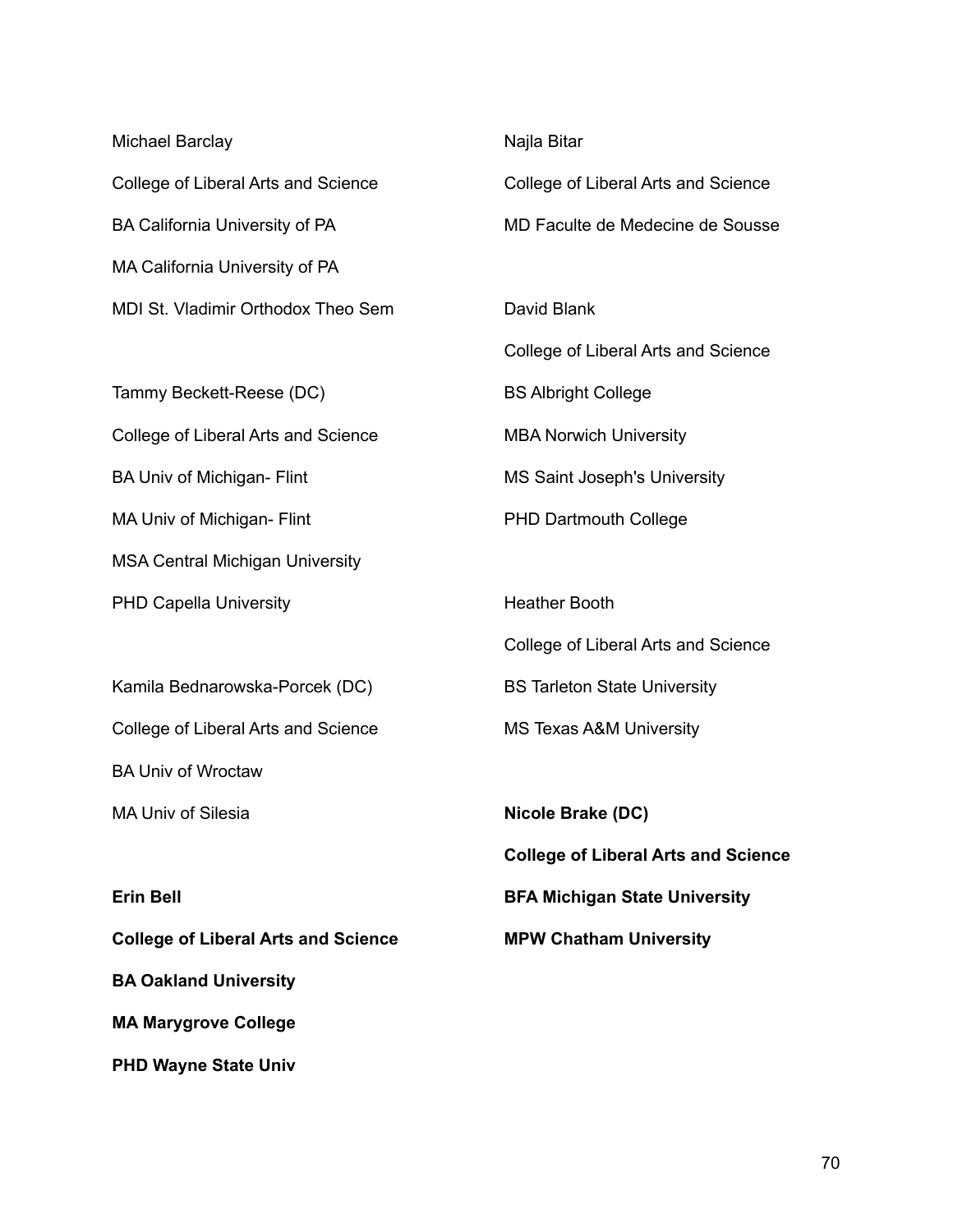| Jeanne Brickner                     | Mary Carter                         |
|-------------------------------------|-------------------------------------|
| College of Liberal Arts and Science | College of Liberal Arts and Science |
| <b>GN Jackson College</b>           | <b>BS Andrews University</b>        |
| <b>BHS Baker College</b>            | MS Univ of Detroit Mercy            |
|                                     | <b>PHD Walden University</b>        |
| Alexa Brooks                        |                                     |
| College of Liberal Arts and Science | Morgan Caswell                      |

College of Liberal Arts and Science

BS Univ of Connecticut- Storrs

M Univ of California (UCLA)

BA Salve Regina University MFA Maryland Inst College of Arts M Univ of Madrid

Todd Brost College of Liberal Arts and Science BS South Dakota State University MS South Dakota State University Sandra Clack College of Liberal Arts and Science BS Western Michigan University MS Univ of Iowa

Jane Bryant College of Liberal Arts and Science BA Southern Illinois Univ- Carbon MA Southern Illinois Univ- Carbon MA Arizona State University PHD Southern Illinois Univ- Carbon James Cliber College of Liberal Arts and Science BA Univ of Maryland Univ College MA Univ of Nebraska- Lincoln MED Univ of Oklahoma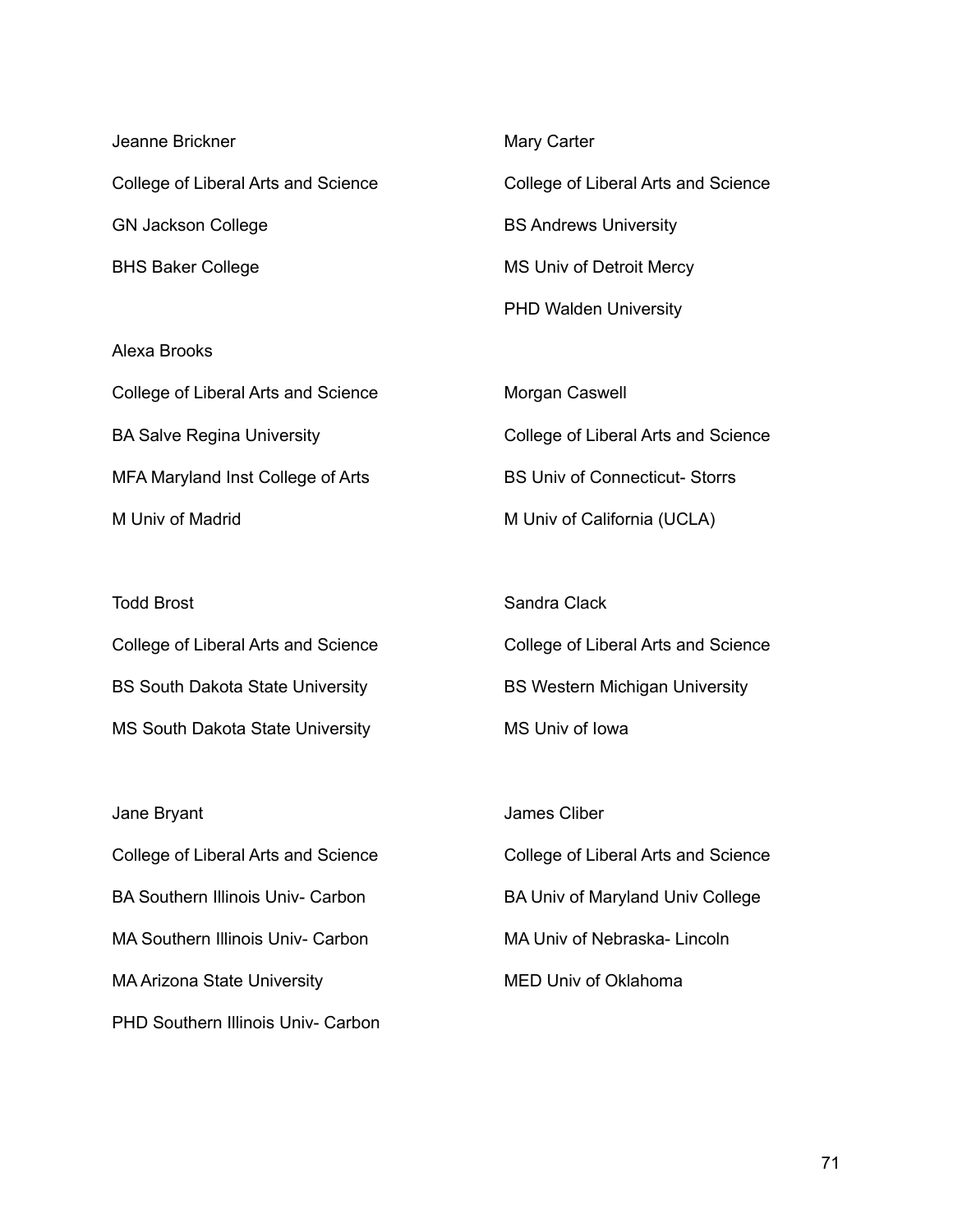| <b>Constance Cody</b>                 | Tonja Cox                            |
|---------------------------------------|--------------------------------------|
| College of Liberal Arts and Science   | College of Liberal Arts and Science  |
| <b>BA Western Michigan University</b> | <b>BSE Missouri State University</b> |
| <b>MAT Indiana University</b>         | <b>MA Missouri State University</b>  |
|                                       | <b>MSE Missouri State University</b> |
| Shenetta Coleman                      |                                      |
| College of Liberal Arts and Science   | Michael Cromwell                     |
| <b>MA Eastern Michigan University</b> | College of Liberal Arts and Science  |
| <b>PHD Capella University</b>         | <b>BA Univ of Virginia</b>           |
|                                       | MA Calif State Univ- East Bay        |
| <b>Bryan Corbin</b>                   |                                      |
| College of Liberal Arts and Science   | <b>Bryan Crump</b>                   |
| <b>BA Calif State Univ- Fullerton</b> | College of Liberal Arts and Science  |

MA Western New Mexico University MPW Chatham University

DED Southwestern College

Michael Coulter College of Liberal Arts and Science BA Grove City College MA Univ of Dallas PHD Univ of Dallas

College of Liberal Arts and Science BA Cedarville University MAT Oakland University

Tawni Deike (CE) College of Liberal Arts and Science BS Ferris State University

MA Michigan State University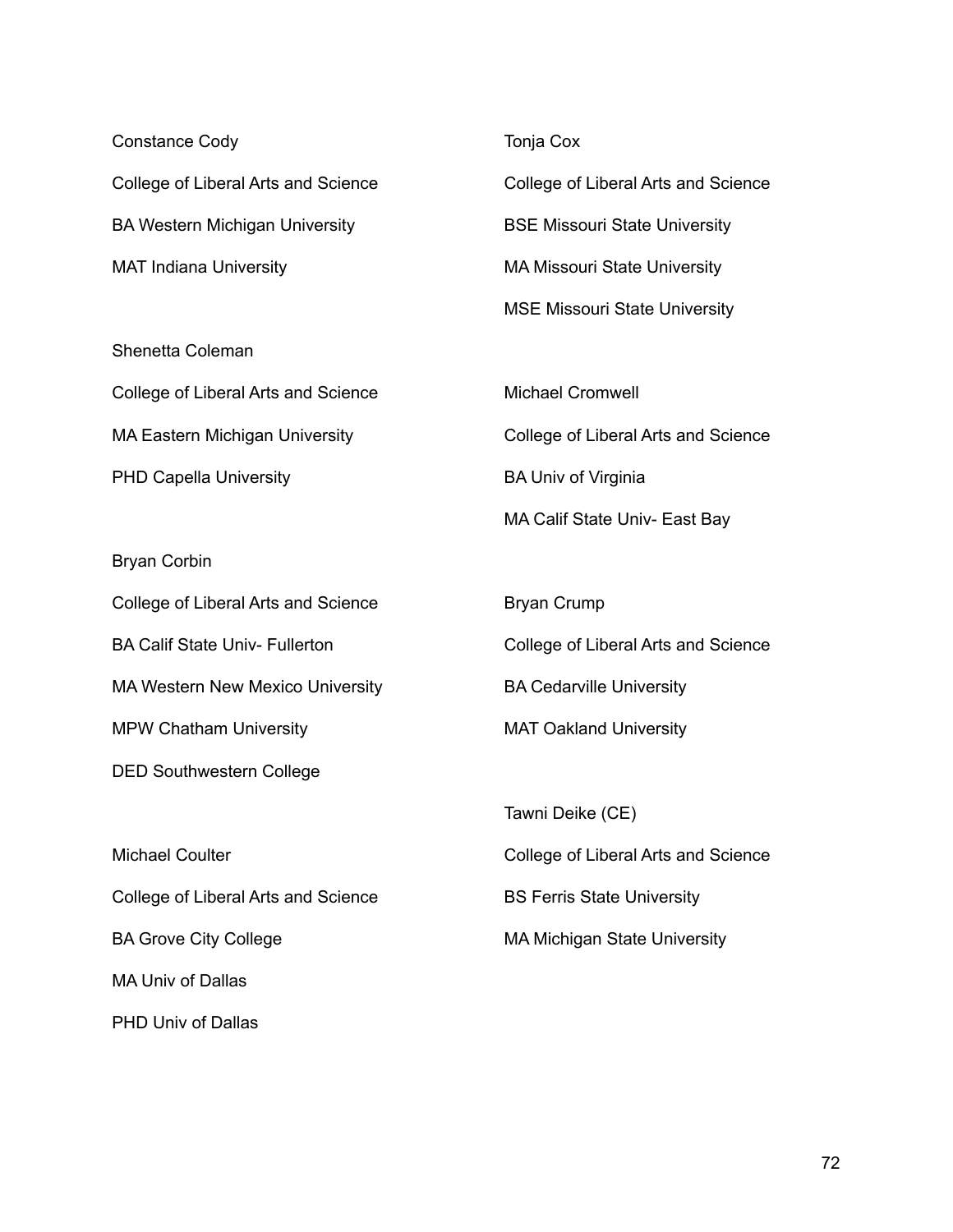| Katelyn DeKam (DC)                         | Hai Diep                                   |
|--------------------------------------------|--------------------------------------------|
| <b>College of Liberal Arts and Science</b> | College of Liberal Arts and Science        |
| <b>BS Central Michigan University</b>      | <b>BA Univ of Illinois</b>                 |
| <b>MA Central Michigan University</b>      | <b>BSM Univ of Illinois</b>                |
|                                            | <b>MA Texas Tech University</b>            |
| <b>Lisa Deskins</b>                        | MA Univ of Washington                      |
| College of Liberal Arts and Science        |                                            |
| <b>BA Asbury College</b>                   | Amanda Dodge                               |
| <b>MSW Western Michigan University</b>     | College of Liberal Arts and Science        |
|                                            | <b>MA Michigan State University</b>        |
| <b>Jill DeWitt</b>                         | MS Univ of Illinois- Urbana                |
| <b>College of Liberal Arts and Science</b> |                                            |
| <b>BS Grand Valley State University</b>    | <b>Sherri Donovan</b>                      |
| <b>MED Grand Valley State University</b>   | <b>College of Liberal Arts and Science</b> |
| <b>MS Univ of West Florida</b>             | <b>BA William Jewell College</b>           |
|                                            | <b>MS Oklahoma State University</b>        |
| <b>Annette Dickens-Bowles</b>              | <b>PHD Northcentral University</b>         |
| College of Liberal Arts and Science        |                                            |
| <b>BS Virginia State University</b>        |                                            |

MD The Alabany Medical College

MLL North Carolina State Univ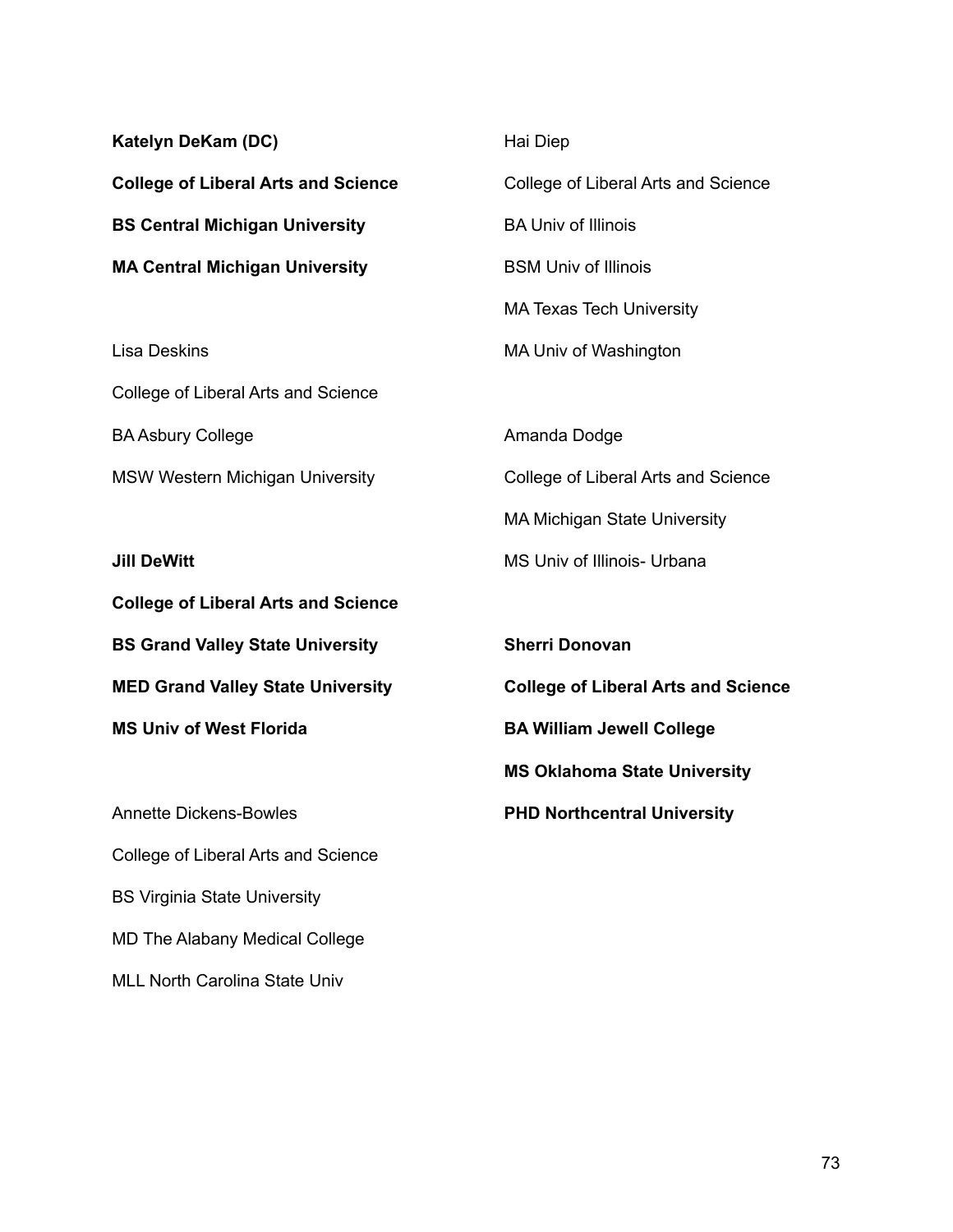| Hanadi Dorra                               | <b>Matthew Duncan</b>                   |
|--------------------------------------------|-----------------------------------------|
| College of Liberal Arts and Science        | College of Liberal Arts and Science     |
| BS Univ of Michigan- Dearborn              | <b>BS Jacksonville State University</b> |
| <b>MAM Wayne State Univ</b>                | MS Jacksonville State University        |
| <b>MBA Wayne State Univ</b>                | PHD Middle Tennessee State Univ         |
| MS Univ of Michigan- Dearborn              |                                         |
| MS Univ of Michigan- Dearborn              | <b>Cristy Ector</b>                     |
|                                            | College of Liberal Arts and Science     |
| <b>Teresa Double</b>                       | <b>BA Michigan State University</b>     |
| College of Liberal Arts and Science        | MED Univ of Nevada- Las Vegas           |
| AA Jackson College                         |                                         |
| <b>BS Eastern Michigan University</b>      | <b>Anne Edwards</b>                     |
| <b>MA Eastern Michigan University</b>      | College of Liberal Arts and Science     |
|                                            | <b>BA Wells College</b>                 |
| <b>Bryce Downing (DC)</b>                  | MA Univ of Oklahoma                     |
| <b>College of Liberal Arts and Science</b> | PHD Univ of Oklahoma                    |
| <b>MA California State Univ-Fresno</b>     |                                         |
|                                            | <b>Mohamed Elseifi</b>                  |
| Jessica Doyle                              | College of Liberal Arts and Science     |
| College of Liberal Arts and Science        | <b>BS Cairo University</b>              |
| MFA Univ of Pennsylvania                   | <b>MS Univ of Cincinnati</b>            |
|                                            | PHD Virginia Tech (Polytechnic)         |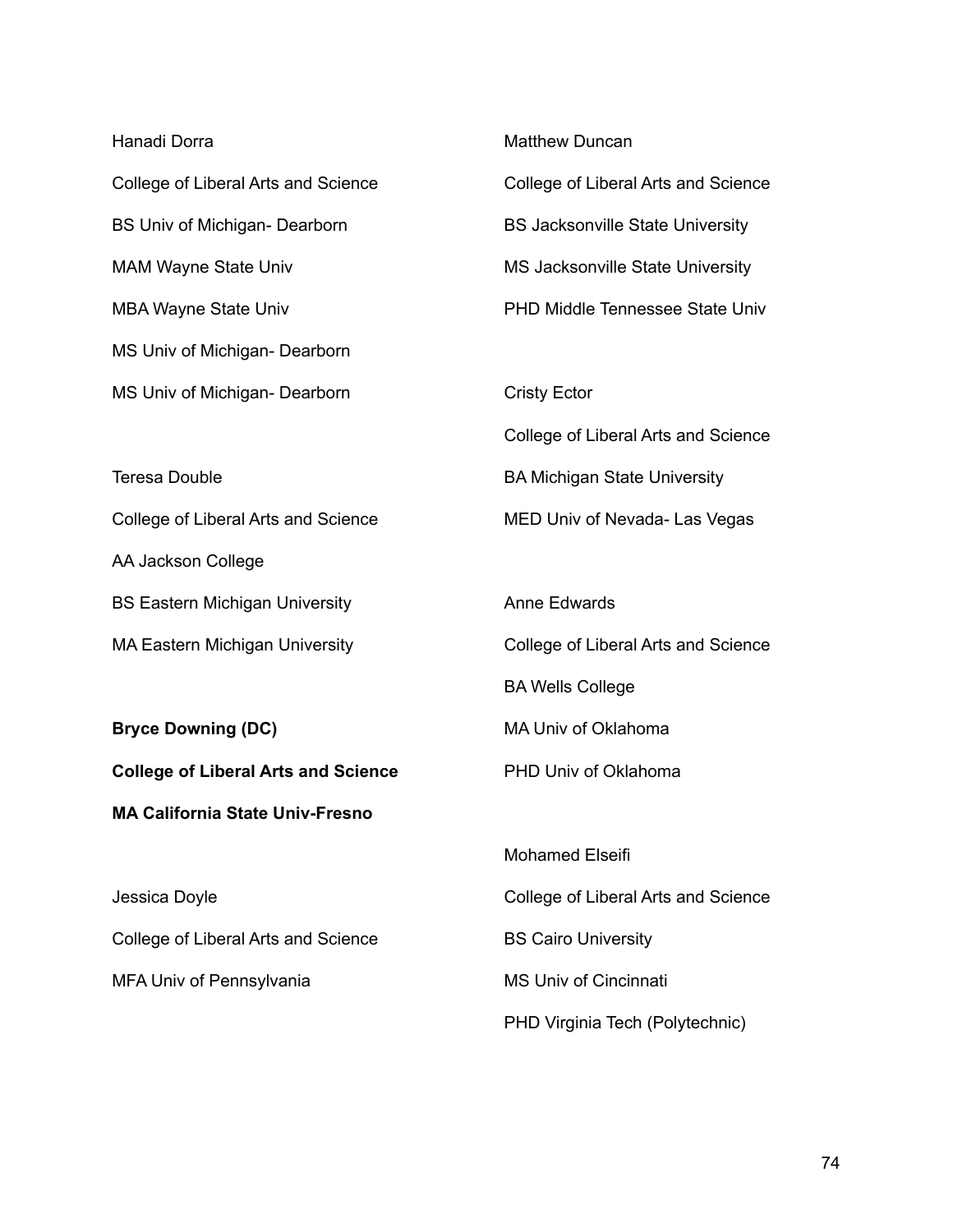| Dalia Elsouhag                      | <b>Amanda Flack (DC)</b>                   |
|-------------------------------------|--------------------------------------------|
| College of Liberal Arts and Science | <b>College of Liberal Arts and Science</b> |
| <b>MS Cairo University</b>          | <b>BS Wayne State Univ</b>                 |
|                                     | <b>PHD Wayne State Univ</b>                |
| Natalie (CE) Fairchild (CE)         |                                            |
| College of Liberal Arts and Science | Carey Ford                                 |
| <b>BA Michigan State University</b> | College of Liberal Arts and Science        |
| <b>MA Michigan State University</b> | <b>BA Oakland University</b>               |
|                                     | MA Wayne State Univ                        |
| <b>Roger Farris</b>                 | PHD Wayne State Univ                       |
| College of Liberal Arts and Science |                                            |
| <b>BA Spring Arbor University</b>   | Angelica Garcia Genel                      |
| MS Univ of Michigan-Ann Arbor       | College of Liberal Arts and Science        |
|                                     | <b>MA University of Missouri</b>           |
| <b>Sherrie Faulkner</b>             | PHD University of Kansas                   |
| College of Liberal Arts and Science |                                            |
| <b>BA National-Louis University</b> | <b>Richard Garn</b>                        |
| MBA Baker College of Grad/Online    | College of Liberal Arts and Science        |
| MSW Univ of Illinois- Urbana        | <b>BA The New School</b>                   |
|                                     | <b>MFA Florida State University</b>        |
| Mary-Catherine Ferguson             |                                            |
| College of Liberal Arts and Science |                                            |

- MA Univ of Southern California
- MFA Arizona State University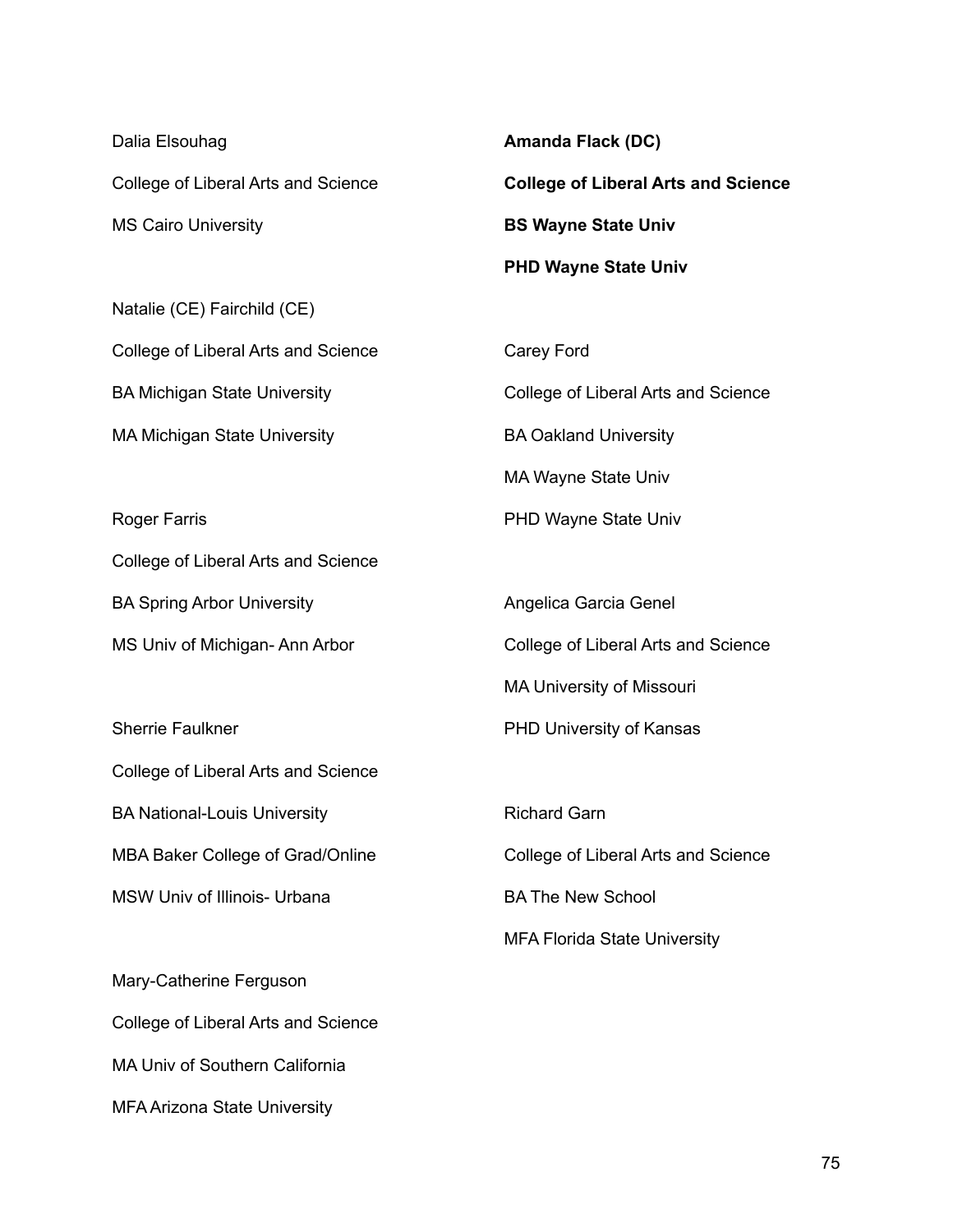| <b>Brian Gennero</b>                     | <b>Brandi Granett</b>               |
|------------------------------------------|-------------------------------------|
| College of Liberal Arts and Science      | College of Liberal Arts and Science |
| AGS Macomb Comm College                  | <b>BA Univ of Florida</b>           |
| <b>BS Palmer College of Chiropractic</b> | <b>MED Penn State University</b>    |
| DC Palmer College of Chiropractic        | <b>MFA Sarah Lawrence College</b>   |

| <b>Catherine Gniewek</b>               | Daniel Hale                         |
|----------------------------------------|-------------------------------------|
| College of Liberal Arts and Science    | College of Liberal Arts and Science |
| ASC Henry Ford Comm College            | BS N/A                              |
| <b>BA Univ of Michigan- Dearborn</b>   | <b>MS Michigan State University</b> |
| <b>MA Eastern Michigan University</b>  |                                     |
| <b>DED Central Michigan University</b> | Elizabeth Hansen                    |

Denise Gorsline College of Liberal Arts and Science BS Eastern Michigan University MA Central Michigan University

Deepti Govil College of Liberal Arts and Science BS Univ of Roorkee MS Univ of Roorkee

BA Univ of Mary Washington

MA West Virginia University

College of Liberal Arts and Science

Queenetta Harris-Marquez College of Liberal Arts and Science BA Purdue University MHP Auburn University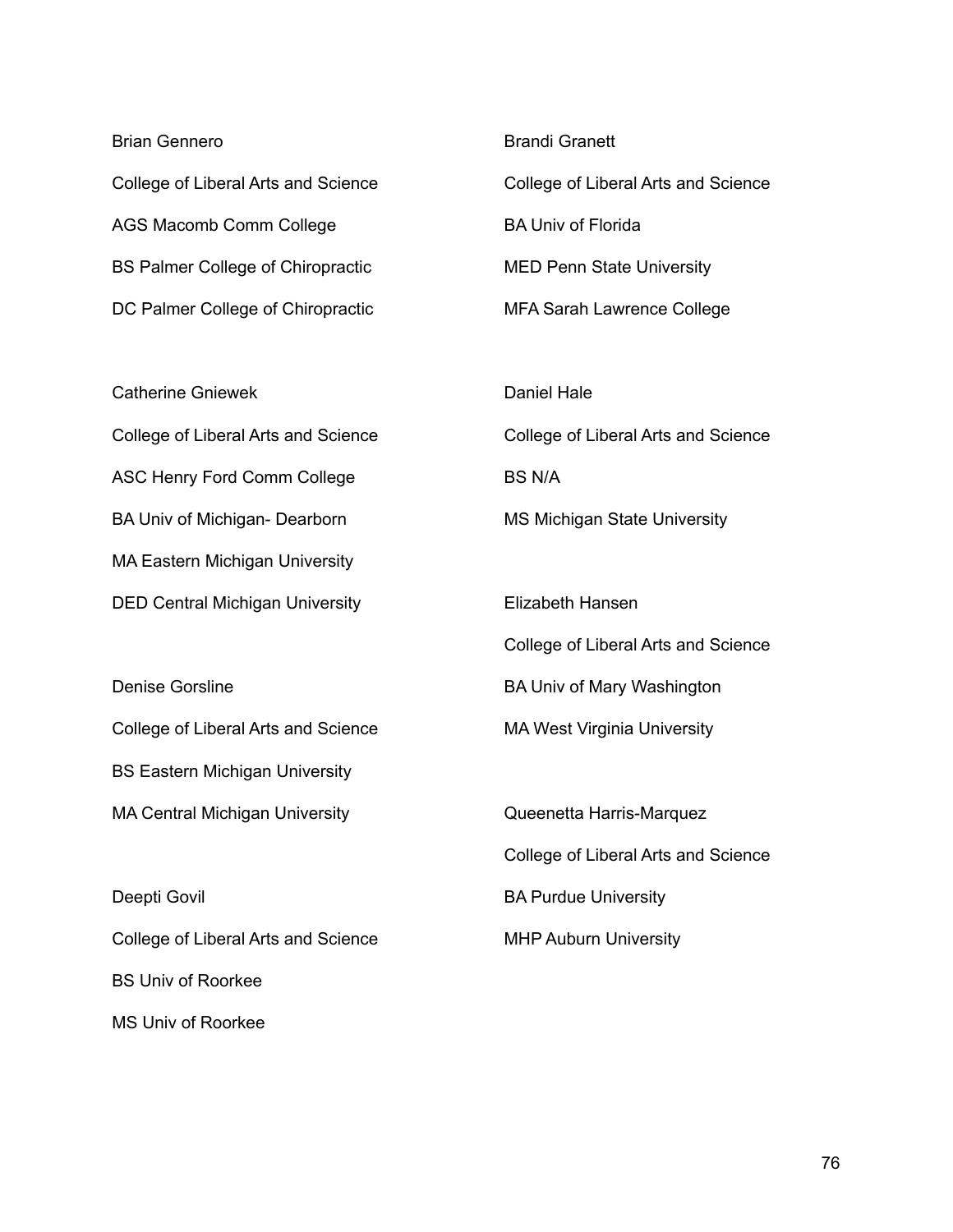| John Hebble                            | <b>Michael Heffley</b>                  |
|----------------------------------------|-----------------------------------------|
| College of Liberal Arts and Science    | College of Liberal Arts and Science     |
| <b>BA East Stroudsburg University</b>  | <b>BS Univ of Oregon</b>                |
| MA Virginia Commonwealth Univ          | <b>MA Antioch University</b>            |
|                                        | <b>PHD Wesleyan University</b>          |
| Beata Hebda                            |                                         |
| College of Liberal Arts and Science    | <b>Holly Hereau</b>                     |
| PHD Univ of Georgia                    | College of Liberal Arts and Science     |
|                                        | <b>BS Grand Valley State University</b> |
| Piotr Hebda                            | MA Univ of Michigan-Ann Arbor           |
| College of Liberal Arts and Science    |                                         |
| MA Univ of Georgia                     | Sherri Hernandez                        |
| PHD Univ of Georgia                    | College of Liberal Arts and Science     |
|                                        | MS Louisiana State Unive-A&M            |
| Kathryn Hebert                         |                                         |
| College of Liberal Arts and Science    | <b>Heather Hill</b>                     |
| <b>BS Northern Michigan University</b> | College of Liberal Arts and Science     |
| MTG Virginia Commonwealth Univ         | <b>BA Albion College</b>                |
| PHD Virginia Commonwealth Univ         | <b>MS Univ of Maine</b>                 |
|                                        | PHD Univ of South Florida               |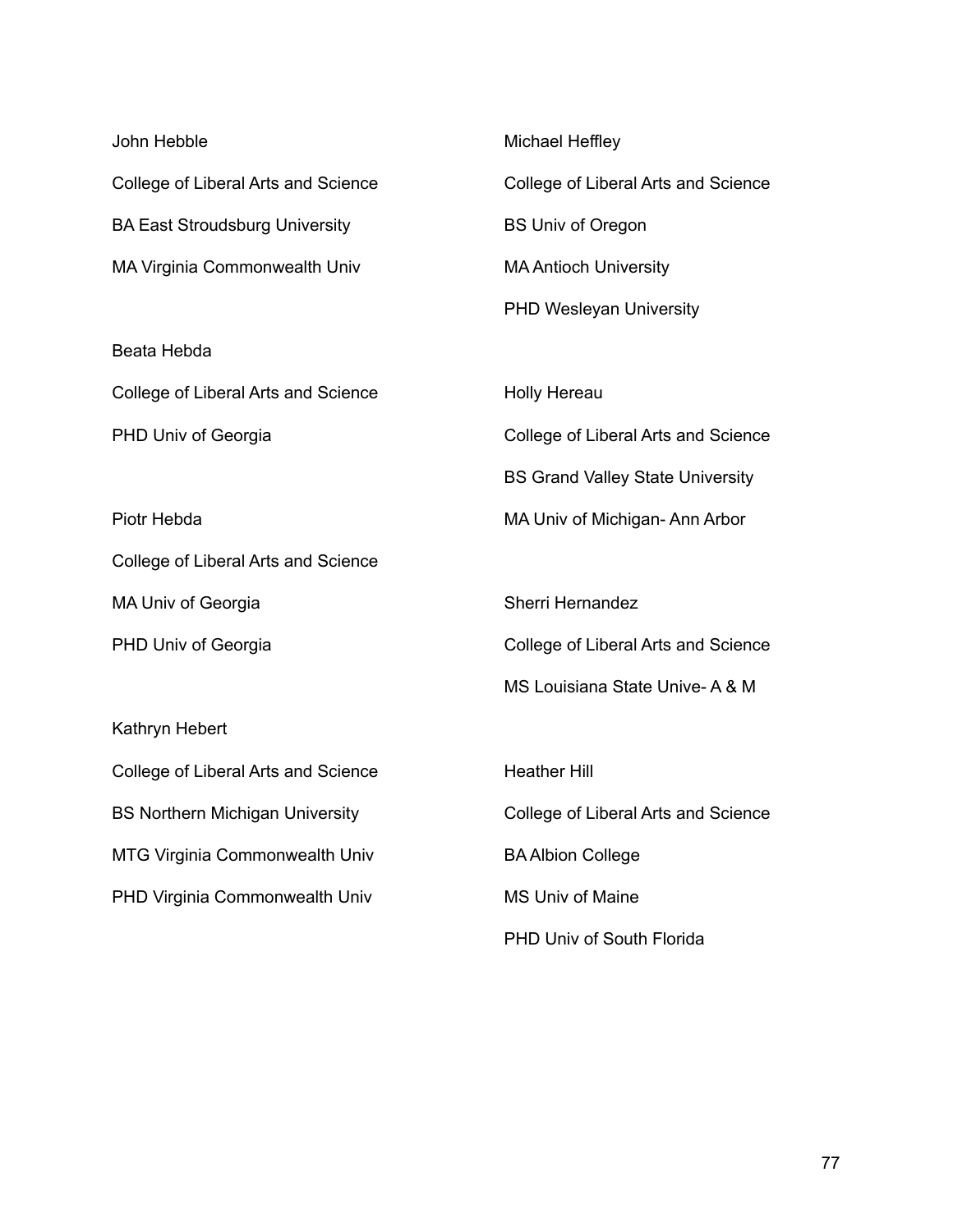| Marcia Hindman                            | Michael Jones                       |
|-------------------------------------------|-------------------------------------|
| College of Liberal Arts and Science       | College of Liberal Arts and Science |
| <b>ADN Lake Superior State University</b> | <b>BS Oakland University</b>        |
| <b>BS Lake Superior State University</b>  | MS Wayne State Univ                 |
| MTO Pacific College of Orient Med         | MS Grand Valley State University    |

| <b>Jessica Hoover</b>                      | <b>Edward Kabara</b>                 |
|--------------------------------------------|--------------------------------------|
| <b>College of Liberal Arts and Science</b> | College of Liberal Arts and Science  |
| <b>BA Univ of Michigan- Flint</b>          | <b>BS Univ of Wisconsin</b>          |
| <b>MA Central Michigan University</b>      | <b>PHD Michigan State University</b> |
| <b>PHD Illinois State University</b>       |                                      |

Rhonda Hughes-Seefeldt College of Liberal Arts and Science BS Palmer College of Chiropractic DC Palmer College of Chiropractic

Victor Johnson (DC) College of Liberal Arts and Science BS Eastern Michigan University MA Eastern Michigan University

Michael Kaminski College of Liberal Arts and Science BA Oakland University MA Univ of Michigan- Flint

Jeffrey Koch College of Liberal Arts and Science BA Kalamazoo College MS Michigan State University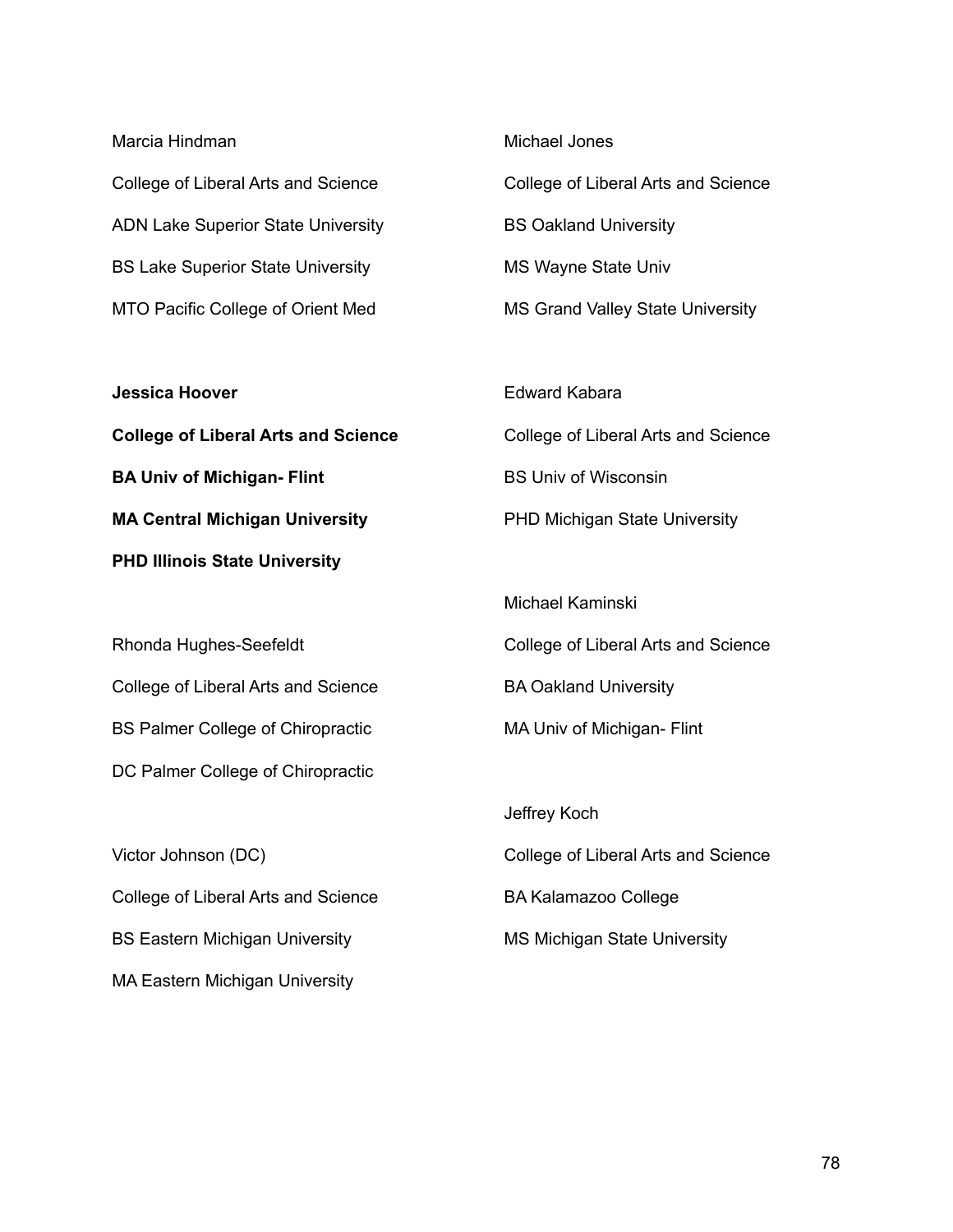| <b>Robert LaFollette</b>              | Kevin Lawson                        |
|---------------------------------------|-------------------------------------|
| College of Liberal Arts and Science   | College of Liberal Arts and Science |
| <b>BA Saginaw Valley State Univ</b>   | BS Univ of Michigan-Ann Arbor       |
| <b>BS Western Michigan University</b> | <b>MAM Wayne State Univ</b>         |
| MA Saginaw Valley State Univ          | MS Univ of Michigan-Ann Arbor       |
|                                       | PHD Wayne State Univ                |
| Phyllis Langone                       |                                     |
| College of Liberal Arts and Science   | Marian Leerburger                   |
| <b>BA SUNY at Oswego</b>              | College of Liberal Arts and Science |
| <b>MA Adelphi University</b>          | <b>BA Colby College</b>             |
| <b>MBA Adelphi University</b>         | <b>MA American University</b>       |
| MPL The City Univ of New York         | <b>MA Georgetown University</b>     |
| PHD The City Univ of New York         | PHD Univ of Maryland- College Park  |
|                                       |                                     |

Leonard Lawrence College of Liberal Arts and Science BS Worcester Polytechnic Inst MBA Univ of Rhode Island MED Grand Valley State University

Bethany Lockwood College of Liberal Arts and Science AB Baker College of Grad/Online

BBA Baker College of Grad/Online

MPW Chatham University

Janine Logan (CE) College of Liberal Arts and Science BBA Western Michigan University MAT Wayne State Univ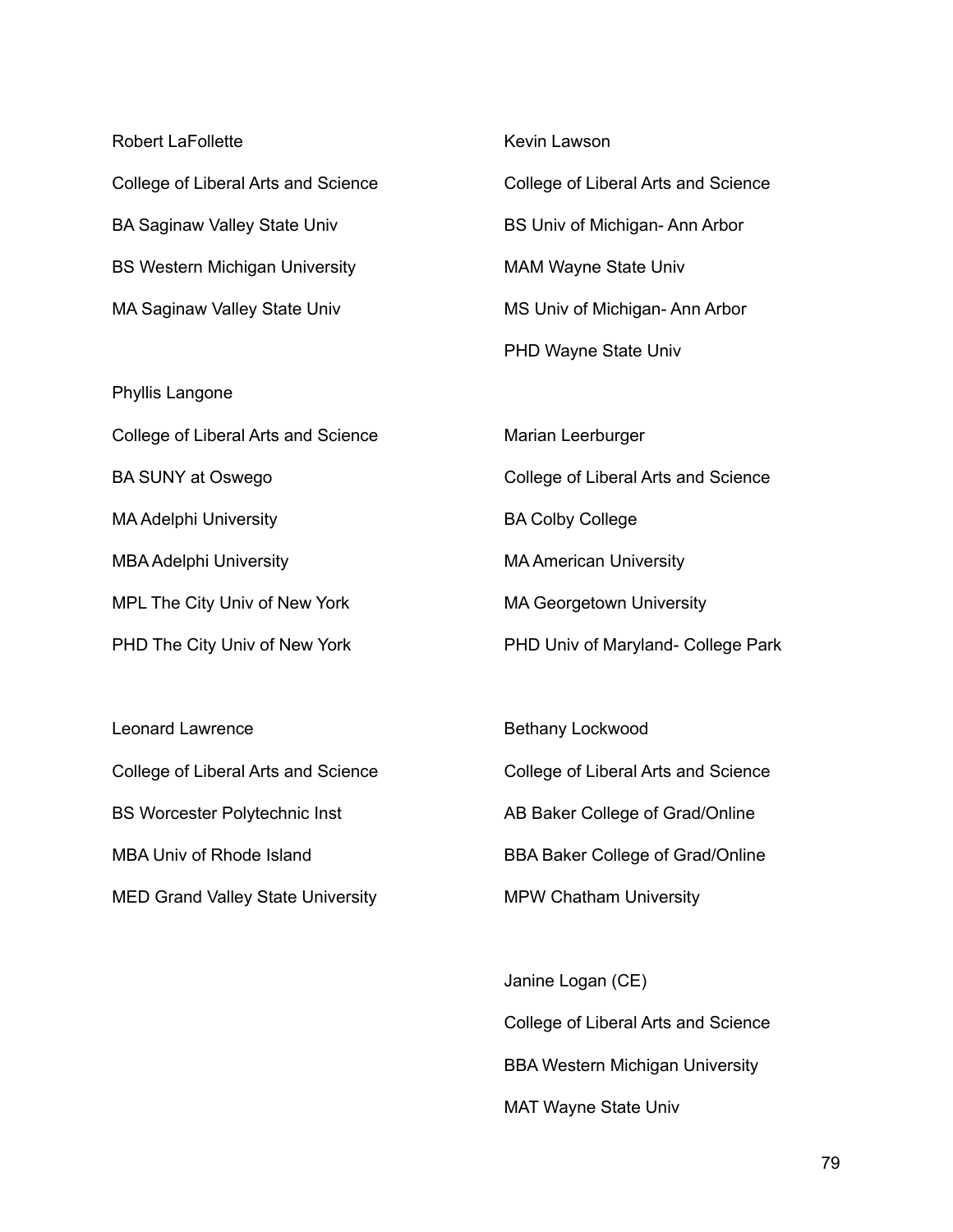| Daphne Mac Lean                       | Jenny Mark                               |
|---------------------------------------|------------------------------------------|
| College of Liberal Arts and Science   | College of Liberal Arts and Science      |
| <b>BA Calif State Univ- Fullerton</b> | <b>BA Calif State Univ- San Berardin</b> |
| <b>MA Calif State Univ- Fullerton</b> | MA Calif State Univ- San Berardin        |
|                                       |                                          |

Edmund Madaj College of Liberal Arts and Science BS Benedictine Univ PHD Purdue University James Massey College of Liberal Arts and Science MBA Webster University MM Combs College of Music

Bryan Mahan College of Liberal Arts and Science BA Hope College BS Western Michigan University MED Grand Valley State University

Patricia Manderville College of Liberal Arts and Science BA Univ of South Florida MA Univ of South Florida

Laura Ann Mastrangelo College of Liberal Arts and Science BS Siena College MS Albany Med Col of Union College D Albany Med Col of Union College

DMA Combs College of Music

Ruth Maurer College of Liberal Arts and Science BS Colorado State University MS Colorado State University PHD Colorado School of Mines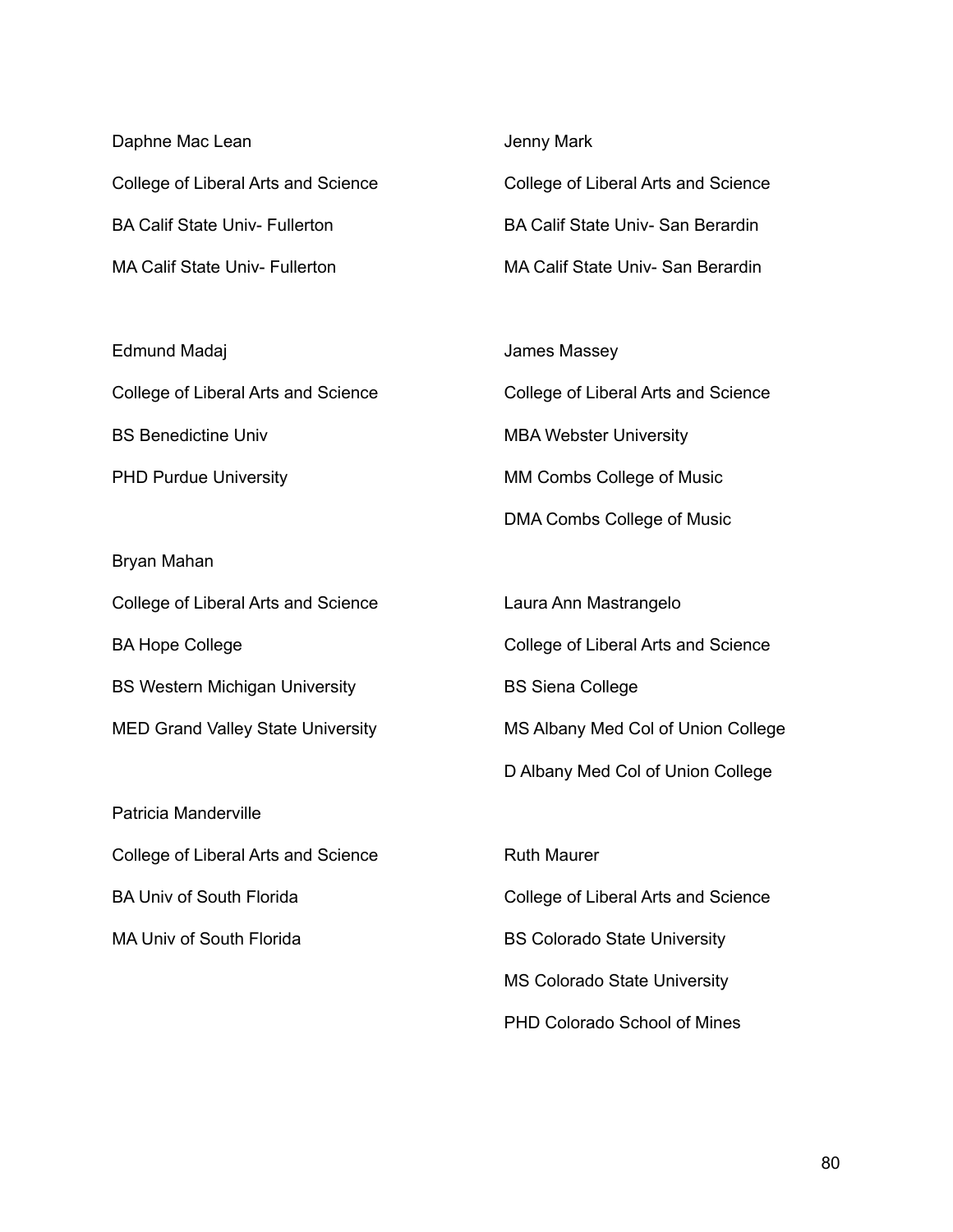| Marisa May                          | Janet Miller-Monfils                |
|-------------------------------------|-------------------------------------|
| College of Liberal Arts and Science | College of Liberal Arts and Science |
| BS Univ of Mary Hardin Baylor       | <b>BS Alma College</b>              |
| MA Sam Houston State University     | PHD Wayne State Univ                |
| <b>DED Liberty University</b>       |                                     |
|                                     | Ana Mitrovici                       |

| <b>Neusa McWilliams</b>             | College of Liberal Arts and Science |
|-------------------------------------|-------------------------------------|
| College of Liberal Arts and Science | <b>BA Concordia College</b>         |
| MA Univ of California- Berkeley     | MA Univ of California- Santa Barb   |
| PHD Univ of California- Berkeley    | PHD Univ of California- Santa Barb  |

| Lynda Micikas                       | <b>Erin Morris</b>                  |
|-------------------------------------|-------------------------------------|
| College of Liberal Arts and Science | College of Liberal Arts and Science |
| <b>BA Houghton College</b>          | <b>BA Arizona State University</b>  |
| <b>MA Temple University</b>         | <b>BA Arizona State University</b>  |
| <b>PHD Temple University</b>        | MA Calif State Univ- Dominguez      |
|                                     | DED Argosy University- Phoenix      |
| <b>Kerry Milarch</b>                |                                     |

College of Liberal Arts and Science AAA Ferris State University BS Ferris State University MA Central Michigan University

Maria Moulin College of Liberal Arts and Science BS Univ of California- Berkley MA Univ of California- Riverside PHD Univ of California- Riverside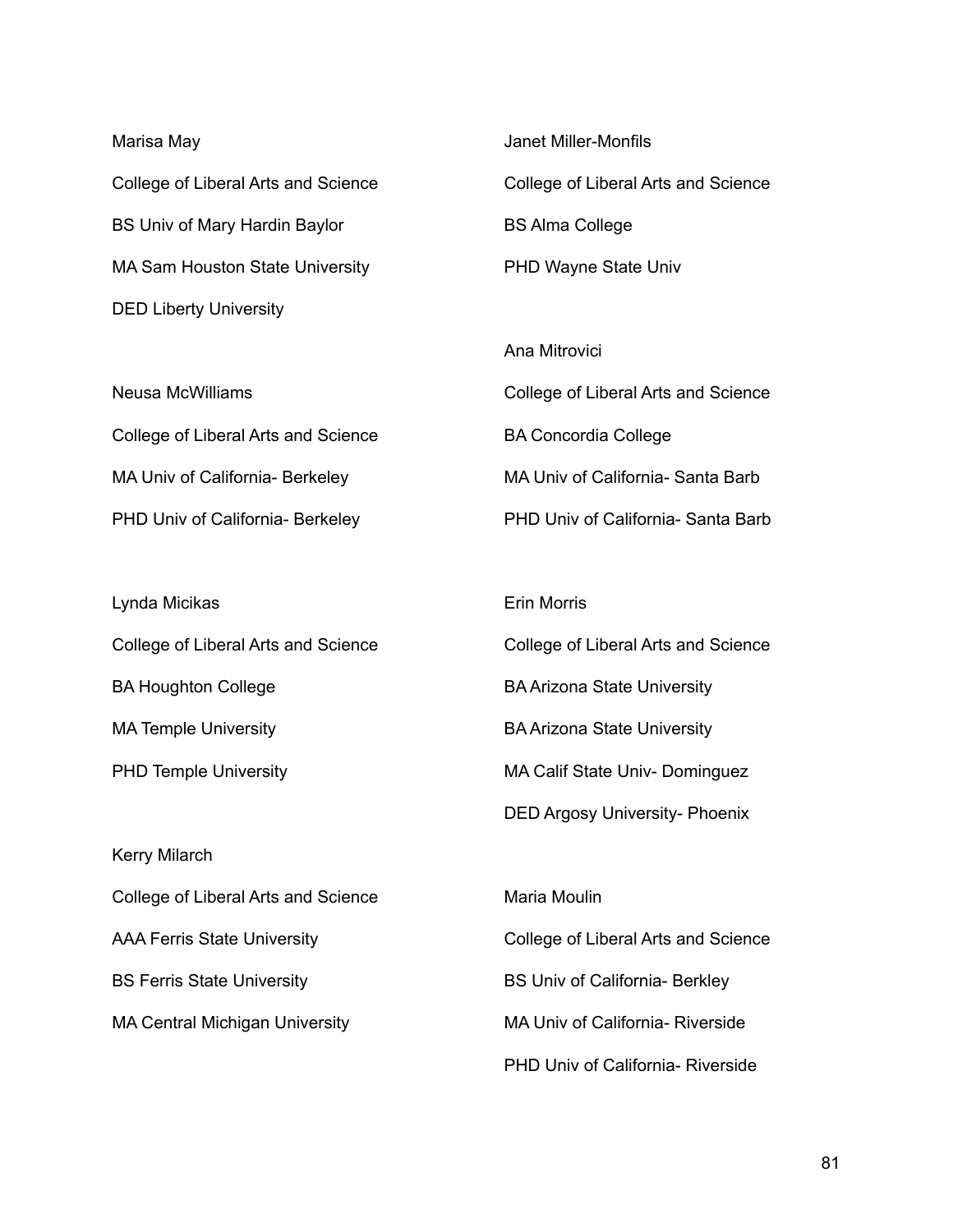William Murray College of Liberal Arts and Science BS Central Michigan University MA Central Michigan University

Paul (CE) Nachazel (CE) College of Liberal Arts and Science BS University of Michigan MA Grand Valley State University

Samra Nasser College of Liberal Arts and Science BA Univ of Michigan- Dearborn MA Univ of Detroit Mercy PHD Wayne State Univer

Kenneth Newton College of Liberal Arts and Science BA Michigan State University MA Illinois State University

Raymond Nowak College of Liberal Arts and Science BA Long Island University MA Portland State University

Tokunbo Osinubi College of Liberal Arts and Science BS Ahmadu Bello University MS University of Ibadan PHD University of Ibadan

Mark Ostermyer College of Liberal Arts and Science BA Univ of Michigan- Flint MA Eastern Michigan University

Julie Pal-Agrawal College of Liberal Arts and Science BA Johns Hopkins University MA Georgetown University PHD Univ of Virginia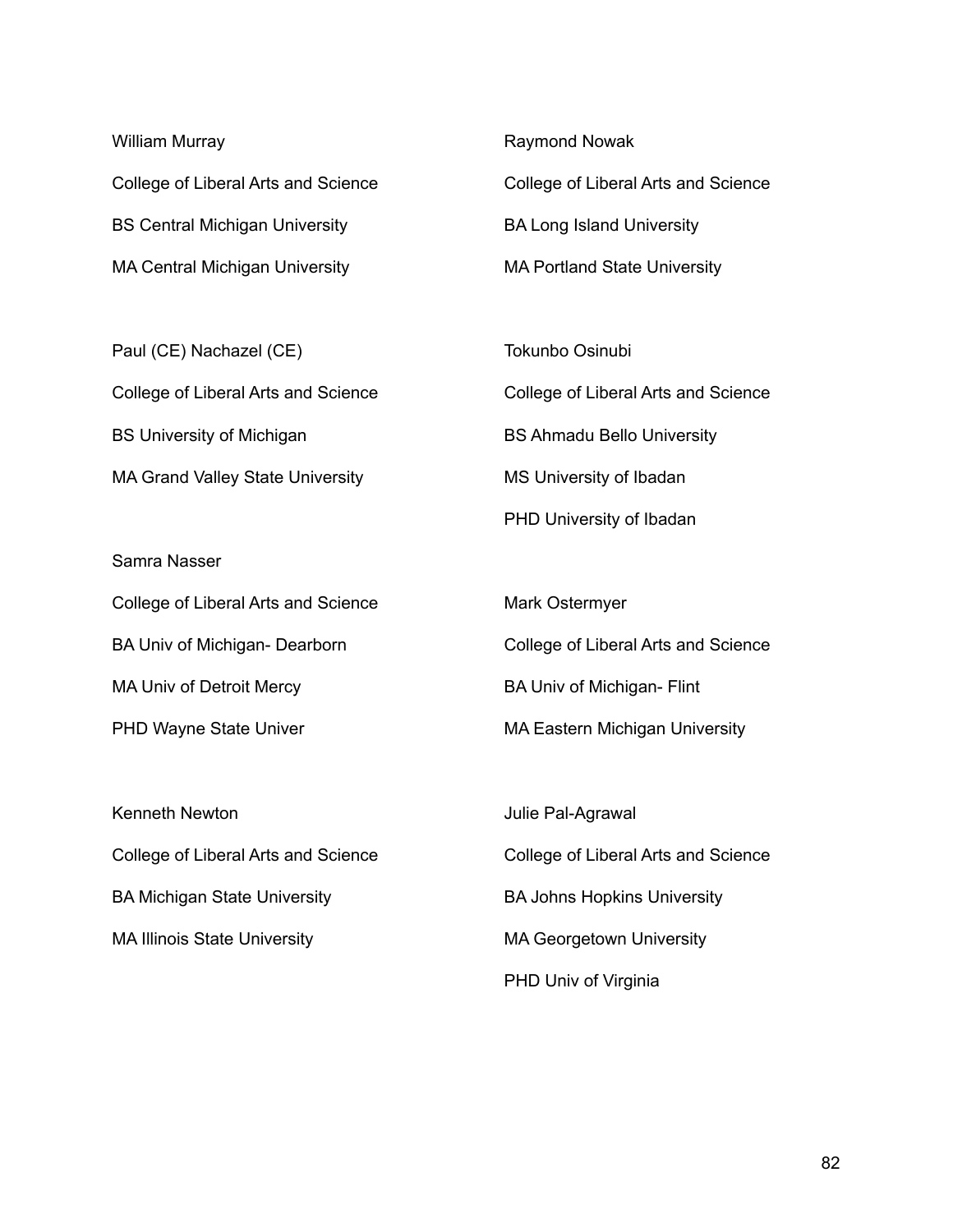| Casey Palbicki                            | <b>Nicholas Pertler</b>                 |
|-------------------------------------------|-----------------------------------------|
| College of Liberal Arts and Science       | College of Liberal Arts and Science     |
| <b>BA Univ of Minnesota</b>               | <b>BA Calif State Univ- San Marcos</b>  |
| <b>SLA Univ of Wisconsin- River Falls</b> | <b>MA Calif State Univ- Fullerton</b>   |
| MM University of Northern Iowa            | <b>PHD Duquesne University</b>          |
| <b>PHD Univ of Minnesota</b>              |                                         |
|                                           | Susanna Petrosyan                       |
| Gordon Parnes (DC)                        | College of Liberal Arts and Science     |
| College of Liberal Arts and Science       | Yerevan State Medical Inst              |
| BA Univ of Michigan-Ann Arbor             |                                         |
| <b>MED Saginaw Valley State Univ</b>      | Dineen Picerno                          |
|                                           | College of Liberal Arts and Science     |
| Sandra Payne                              | <b>BGS Baker College of Grad/Online</b> |
| College of Liberal Arts and Science       | MA Univ of Michigan- Flint              |
| <b>BSY Wayne State Univ</b>               |                                         |
| <b>MSA Central Michigan University</b>    | <b>Paul Pistone</b>                     |

Seth Persky College of Liberal Arts and Science BA Univ of Michigan- Ann Arbor MSO Univ of Michigan- Ann Arbor

DPT MGH Inst of Health Professions

College of Liberal Arts and Science BA Univ of California- San Diego MA Biola University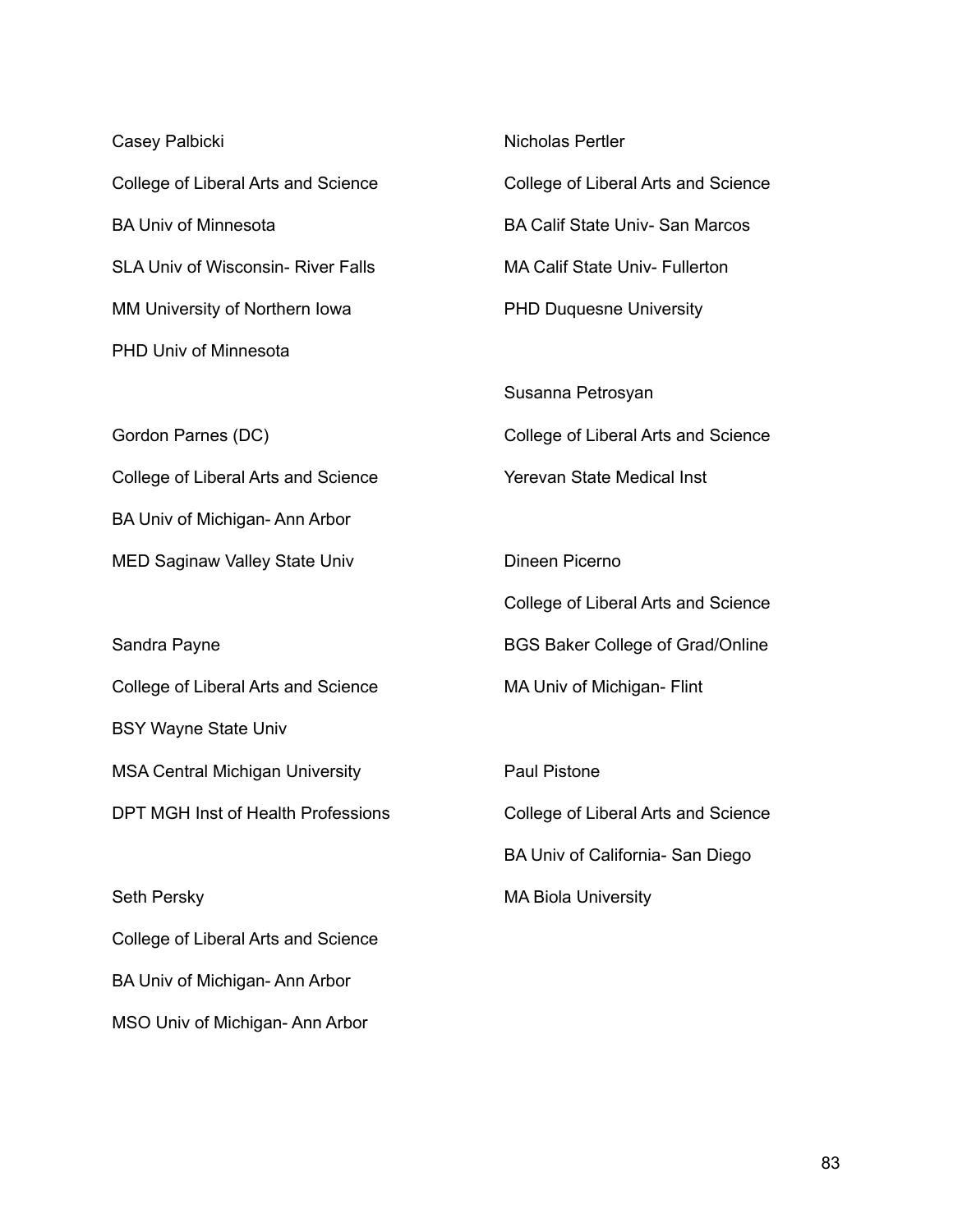Anthony Pizur College of Liberal Arts and Science BA Canisius College MA Brown University PHD Intern Univ of Kyrgyzstan

College of Liberal Arts and Science

BA Arkansas Tech University

M Arkansas Tech University

BS Univ of Arkansas- Little Rock

Jana Porter

Cheri Ramirez College of Liberal Arts and Science BS Eastern Kentucky University

MHL Univ of Florida

Sherrie Ray-Trevino (DC) College of Liberal Arts and Science BA Univ of Arkansas- Little Rock BA Univ of Arkansas- Little Rock MA Univ of Arkansas- Little Rock

Pamela Sue Quillamor College of Liberal Arts and Science BA Monmouth University MA Monmouth University Joel Reeves (DC)

Gina Rablau College of Liberal Arts and Science BS Univ of Bucharest MS West Virginia University

College of Liberal Arts and Science BSE Central Michigan University MA Central Michigan University

Aaron Rice (DC) College of Liberal Arts and Science BS Logan College of Chiropractic DC Logan College of Chiropractic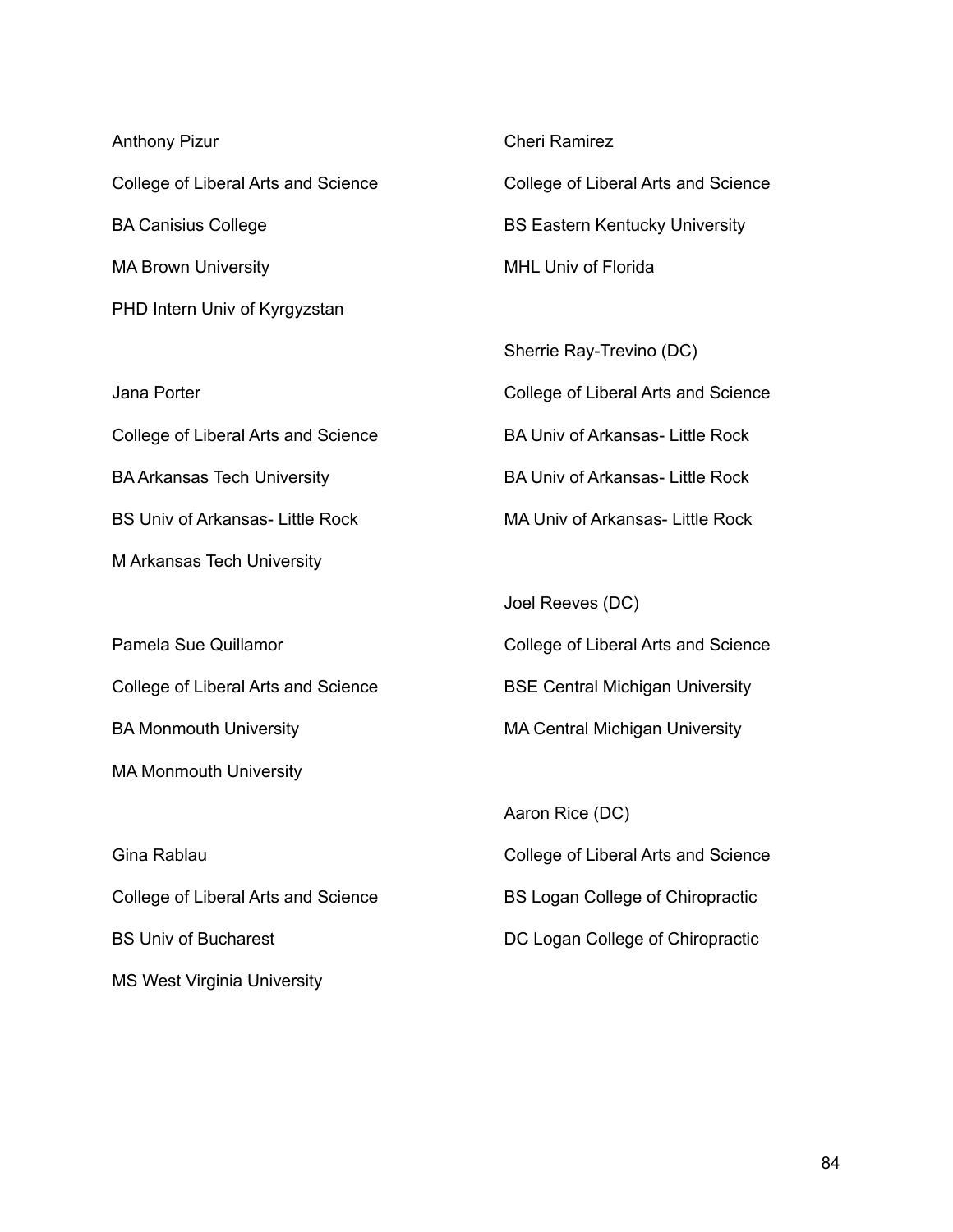Joseph Robinson College of Liberal Arts and Science BA Queen's University of Belfast MA Queen's University of Belfast Kristen (CE) Romps (CE) College of Liberal Arts and Science BA University of Michigan - Flint MA Bowling Green State University Benjamin Ruetz College of Liberal Arts and Science BA Cedarville University MED Concordia University Waleed Saudi College of Liberal Arts and Science MD Cairo University Mark Scheuern College of Liberal Arts and Science BS Oakland University MS Oakland University John Schmitz College of Liberal Arts and Science BA Univ of Wisconsin MA Univ of Illinois- Urbana PHD Univ of Illinois- Urbana

Nathan Sand College of Liberal Arts and Science BA College of Saint Scholastica MA North Dakota State University Heather Schueler College of Liberal Arts and Science BS South Dakota State University DC Northwestern Health Sci Univ

Regina-Carmeli Sangalang College of Liberal Arts and Science BS College of Holy Spirit- Manila MD Our Lady of Fatima Univ

Jordan Seidel College of Liberal Arts and Science BA West Chester University MA West Chester University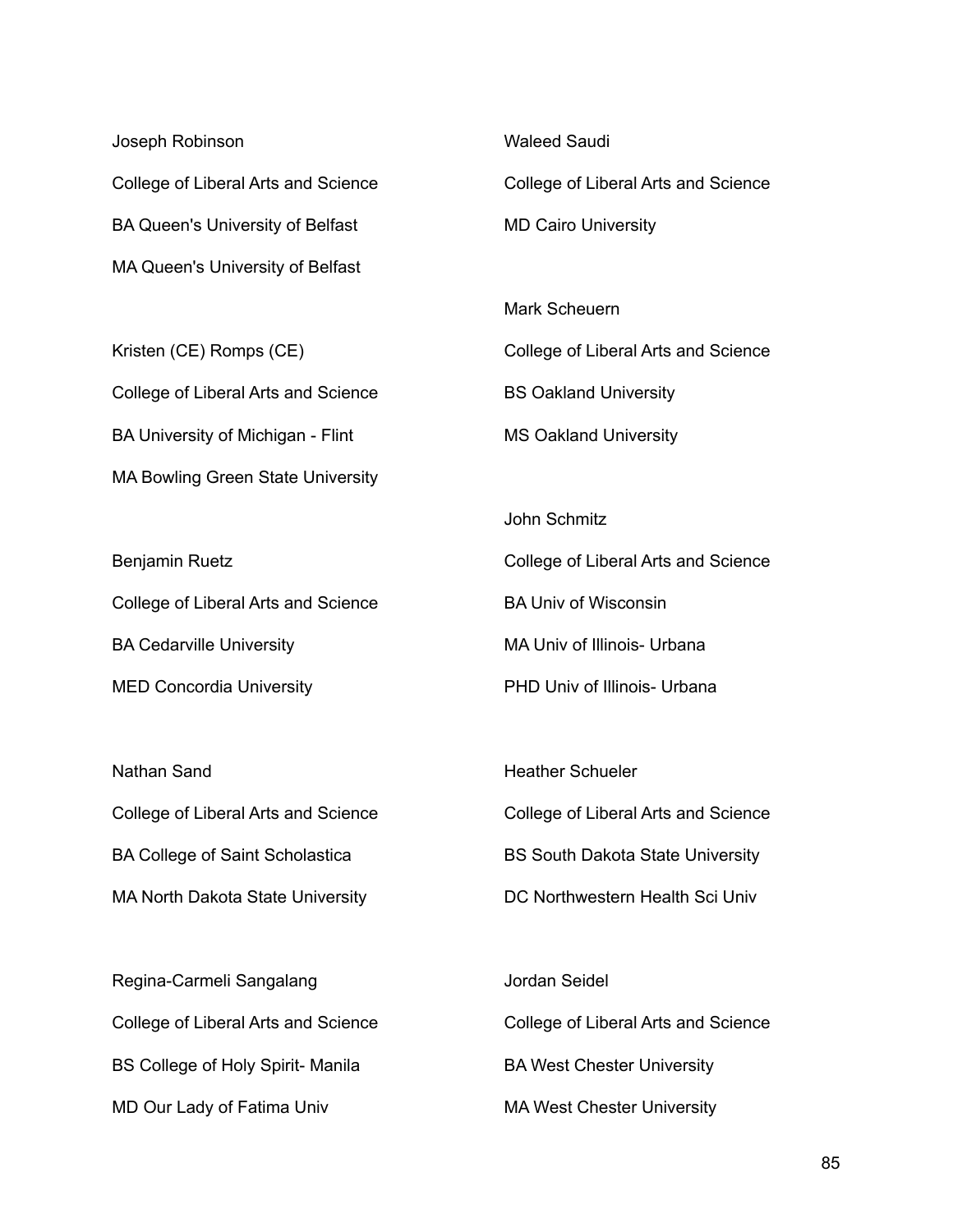Moustafa Shahin College of Liberal Arts and Science BBA Menoufia University MA Eastern Michigan University MA Tanta University

Manisha Sharan College of Liberal Arts and Science BS Univ of Mumbai MS Univ of Mumbai PHD Shinshu University

Martha Shean College of Liberal Arts and Science BSE Central Michigan University MA Michigan State University

Scott Sheedlo (DC) College of Liberal Arts and Science BA Michigan State University MA Michigan State University

Soultana Sioutis College of Liberal Arts and Science BS National Univ of Health Sci DC National Univ of Health Sci

Lynne Smelser-Gackler College of Liberal Arts and Science BA Calvin College MA Eastern Michigan University PHD Michigan State University

Theodore Smith College of Liberal Arts and Science BA Humboldt State University MA Calif State Univ- Dominguez PHD Capella University

Lisa Sova (DC) College of Liberal Arts and Science BA The College of New Jersey MED Wayne State Univ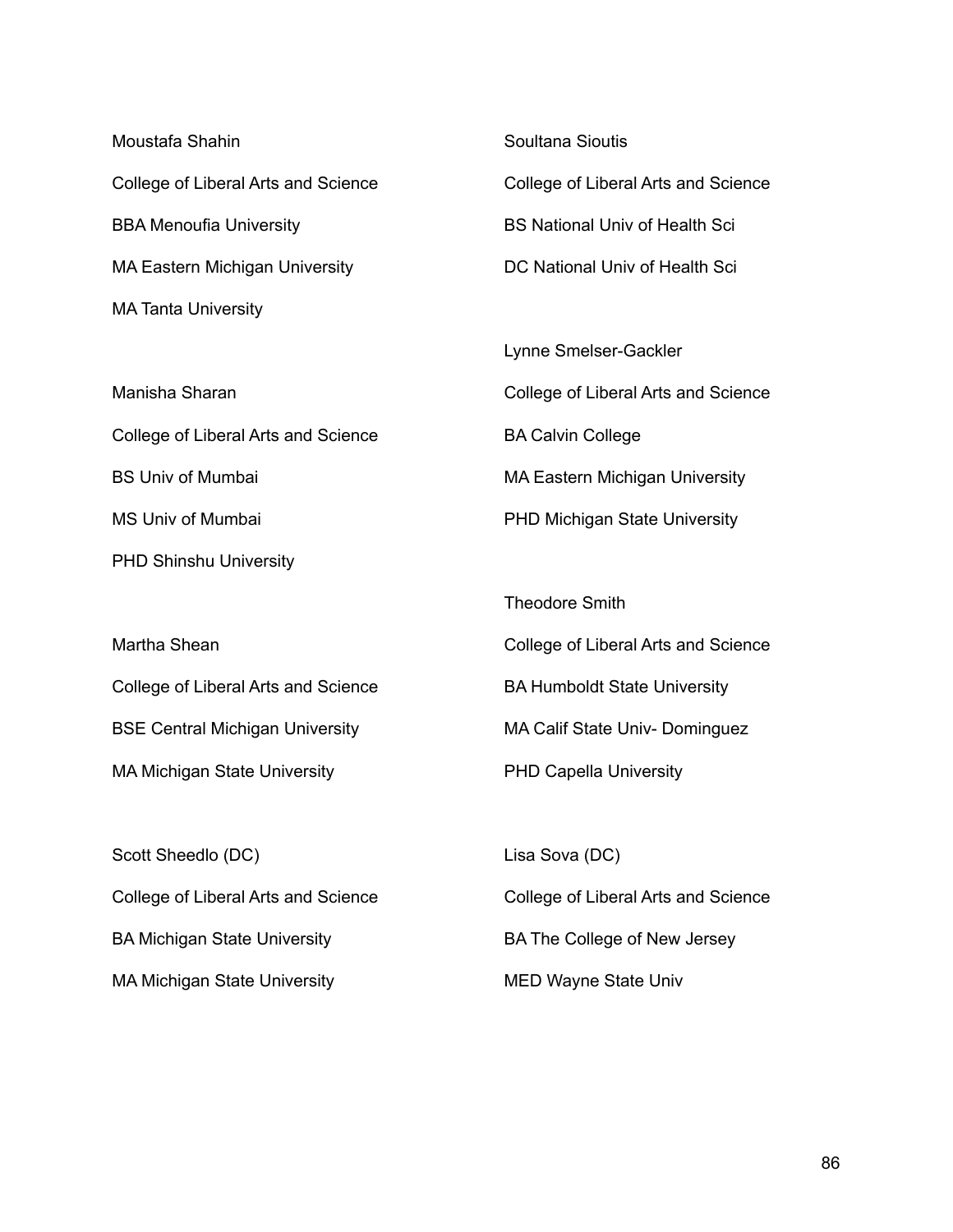| Karen Stancil                       | Lana Sumpter                        |
|-------------------------------------|-------------------------------------|
| College of Liberal Arts and Science | College of Liberal Arts and Science |
| <b>BS Univ of Florida</b>           | <b>BS Arkansas State University</b> |
| PHD Univ of Florida                 | MA Univ of Florida                  |
|                                     | <b>PHD Northcentral University</b>  |
| <b>Claire Starry</b>                |                                     |
| Collogo of Liberal Arts and Coiongo | Allyssa Thomas                      |

| College of Liberal Arts and Science | Allyssa Thomas                      |
|-------------------------------------|-------------------------------------|
| <b>BA Univ of Santa Clara</b>       | College of Liberal Arts and Science |
| MA Univ of Washington               | <b>BS Univ of Michigan- Flint</b>   |
| PHD Univ of Washington              | MS Univ of Michigan- Flint          |

| Miranda Styles                      | Cristina Trapani-Scott                |
|-------------------------------------|---------------------------------------|
| College of Liberal Arts and Science | College of Liberal Arts and Science   |
| <b>BS Shorter College</b>           | <b>BS Central Michigan University</b> |
| MS Nova Southeastern University     | <b>MFA Spalding University</b>        |
|                                     |                                       |

| Michael Sullivan                       |
|----------------------------------------|
| College of Liberal Arts and Science    |
| <b>BSR Western Michigan University</b> |
| <b>MS Indiana University</b>           |

Joanna Vance College of Liberal Arts and Science BA Univ of Colorado- Boulder MS Univ of Colorado- Boulder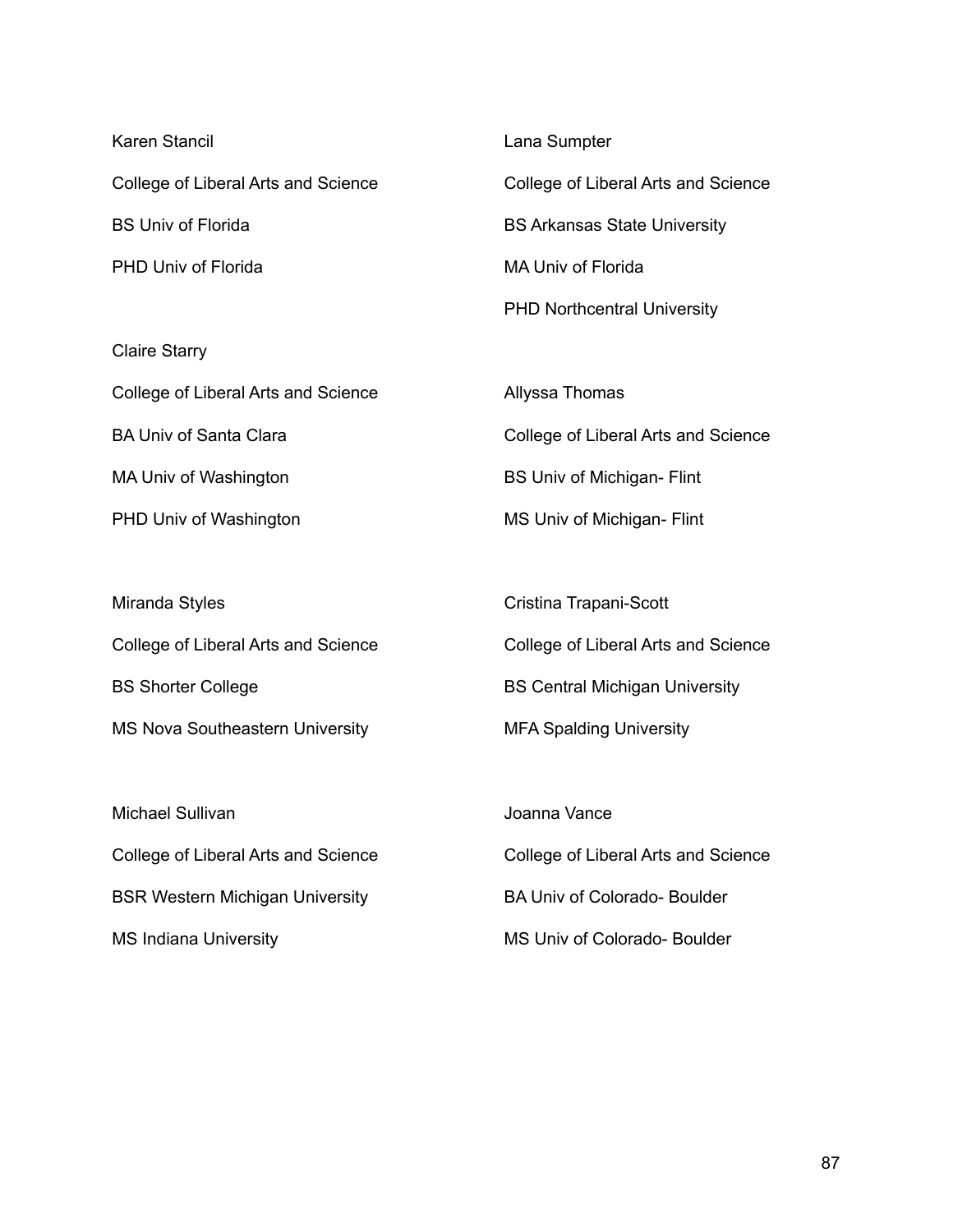| Ethel Vasquez                          | Dayne Walling                       |
|----------------------------------------|-------------------------------------|
| College of Liberal Arts and Science    | College of Liberal Arts and Science |
| <b>BSE Baker College of Allen Park</b> | <b>BA University of Oxford</b>      |
| <b>MA Madonna University</b>           | <b>BA Michigan State University</b> |
|                                        | <b>MA University of London</b>      |
| <b>Richard Vaughn</b>                  |                                     |
| College of Liberal Arts and Science    | Mohammad Wani                       |
| <b>BS Univ of San Francisco</b>        | College of Liberal Arts and Science |

PHD Univ of California- Davis MA Univ of California- Davis

Lisa (CE) Verdoni (CE) College of Liberal Arts and Science BS Saginaw Valley State Univ MA Saginaw Valley State Univ

Joseph Walker College of Liberal Arts and Science BA Univ of Illinois- Urbana MA Claremont University PHD Purdue University

Rebecca Weaver College of Liberal Arts and Science BS Indiana Wesleyan University MA Michigan State University MDI Nazarene Theological Seminary MS Michigan State University Travis Webb

MS Univ of Karachi

MS Wayne State Univ

College of Liberal Arts and Science BA Grand Valley State University MED Grand Valley State University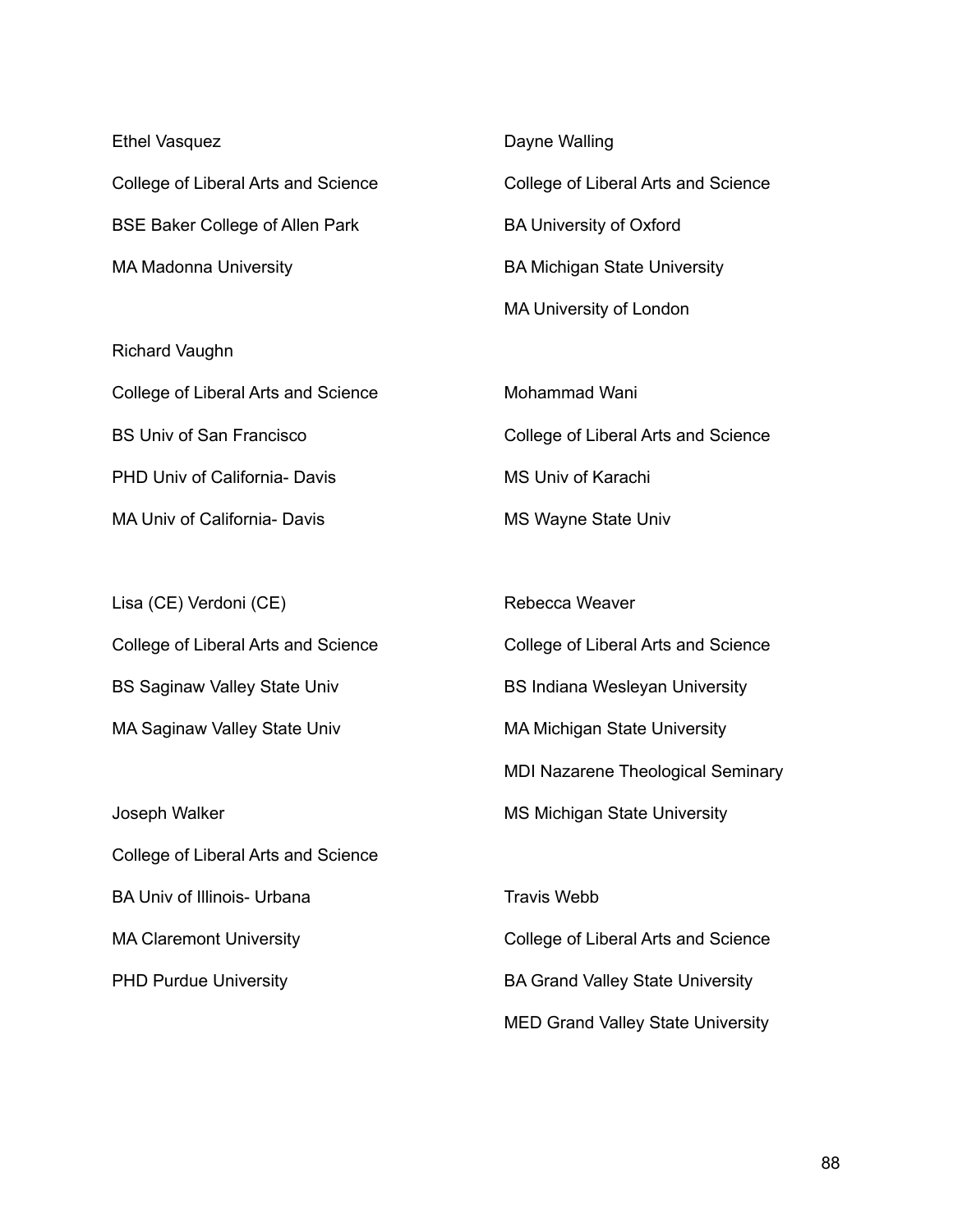| David Welk                                 | Mounir Zalloua                                                    |
|--------------------------------------------|-------------------------------------------------------------------|
| College of Liberal Arts and Science        | College of Liberal Arts and Science                               |
| <b>BS Oregon State University</b>          | <b>BA San Diego State University</b>                              |
| MA Univ of Arizona                         | MA San Diego State University                                     |
|                                            |                                                                   |
| Otis Whitehead                             | Carmen Zinn                                                       |
| College of Liberal Arts and Science        | College of Liberal Arts and Science                               |
| <b>BA Wayne State Univ</b>                 | <b>BA Calif State Univ- Chico</b>                                 |
| MA Eastern Michigan University             | MA Univ of California- Santa Barb                                 |
| <b>MS Kettering University</b>             | MA Univ of California-Santa Cruz                                  |
|                                            | PHD Univ of California- Santa Barb                                |
| Kathleen Winn                              |                                                                   |
| College of Liberal Arts and Science        | Ann Voorheis-Sargent                                              |
| <b>BS Ferris State University</b>          | College of Liberal Arts and Science, College<br>of Social Science |
| <b>Christopher Woodley</b>                 | <b>BA Michigan State University</b>                               |
| <b>College of Liberal Arts and Science</b> | <b>MA Oakland University</b>                                      |
| <b>BS Northern Michigan University</b>     | <b>MSA Central Michigan University</b>                            |
| <b>MS Purdue University</b>                | <b>PHD Oakland University</b>                                     |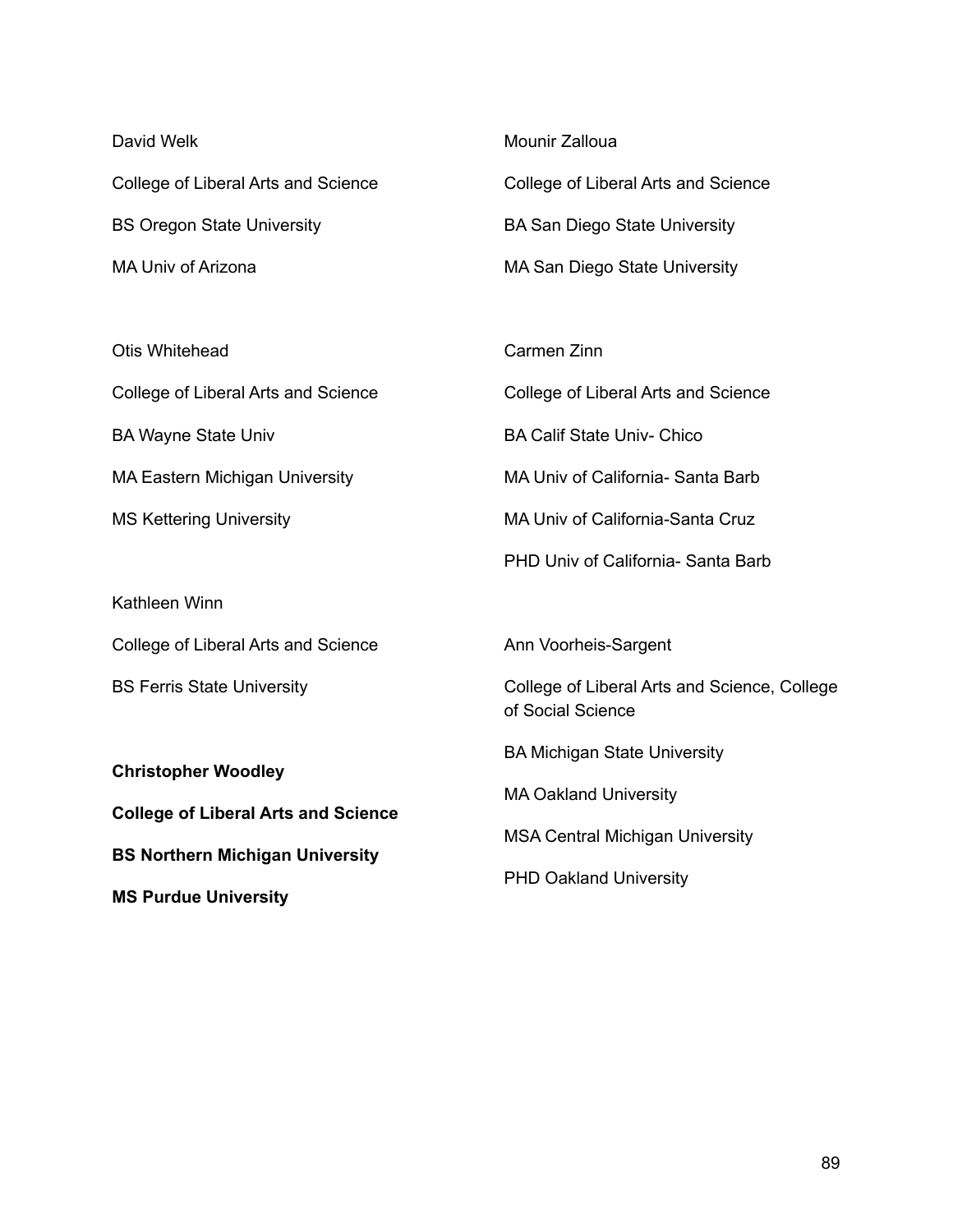## **College of Social Science**

Erin Adamitis College of Social Science BA Millersville University MA Roosevelt University DPY Roosevelt University Mareitta Alston-Williams College of Social Science BA Wayne State Univ BA Wayne State Univ MA MI School of Profess Psych PHD Union Institute Stephen Anderson II College of Social Science BA Oakland University MAT Wayne State Univ Trina Bacus College of Social Science AA Univ of Maryland Univ College BS Univ of Maryland Univ College MA Chapman University Catherine Bailey College of Social Science BA Albion College MA Michigan State University Troy Baker College of Social Science BS Bellevue University MS Ferris State University Stephen Beebe College of Social Science BS Eastern Michigan University MS Ferris State University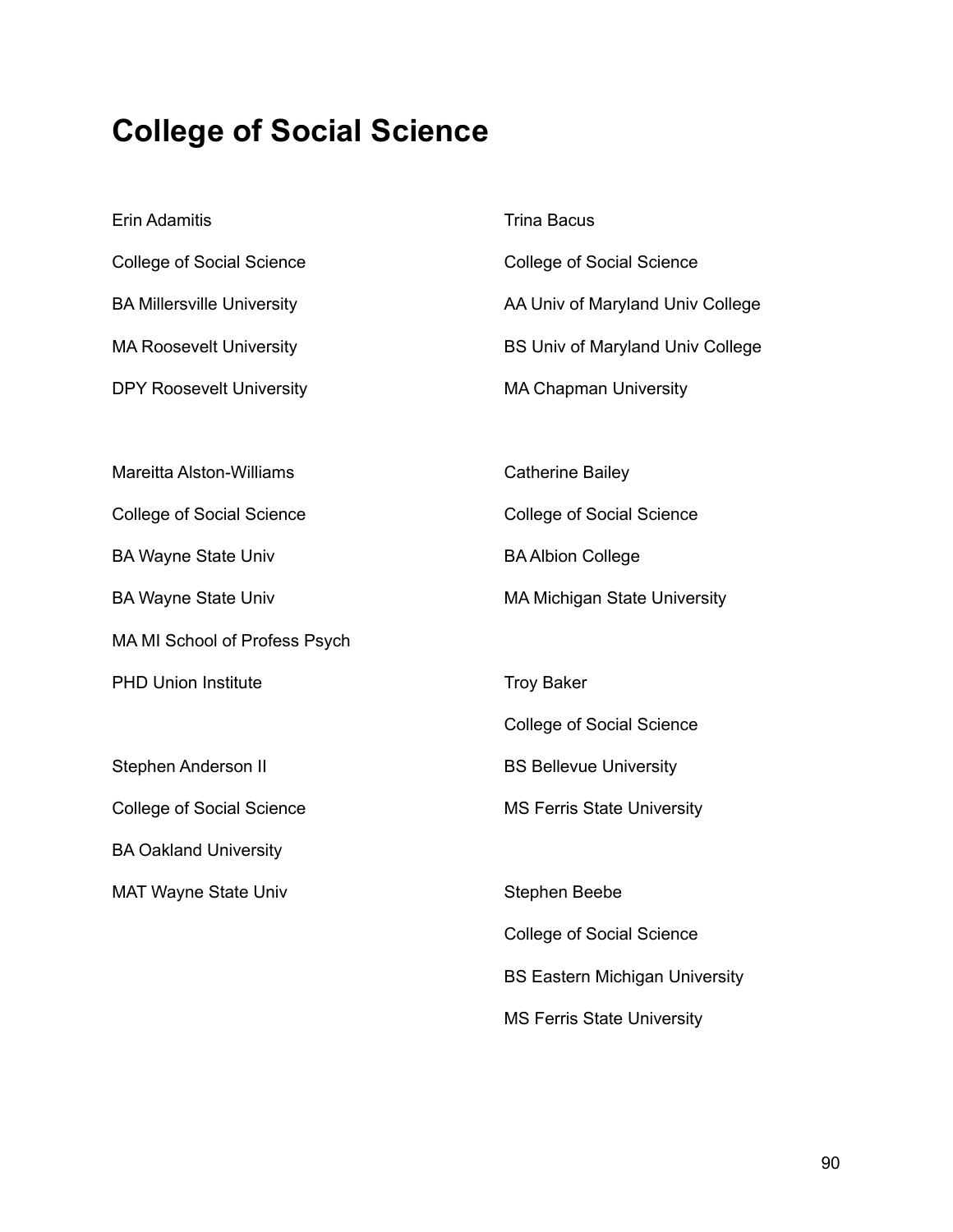| Vyvy Benham                             | Andrea Calabrese                   |
|-----------------------------------------|------------------------------------|
| <b>College of Social Science</b>        | College of Social Science          |
| <b>BA Southern Methodist University</b> | <b>BS Hope College</b>             |
| DPY Argosy University- Eagan            | <b>MSW Hunter College</b>          |
|                                         | D Rutgers-State Univ of New Jersey |
| Lisa Bergquist                          |                                    |

| <b>College of Social Science</b> | David Chambers                        |
|----------------------------------|---------------------------------------|
| <b>BA Central Bible College</b>  | College of Social Science             |
| MA Assemblies of God Theo Semin  | <b>BA Eastern Illinois University</b> |
| <b>PHD Capella University</b>    | <b>MS Indiana State University</b>    |

| Dennis Burin (DC)                | Natasha Chung                    |
|----------------------------------|----------------------------------|
| <b>College of Social Science</b> | <b>College of Social Science</b> |
| AA Macomb Comm College           | <b>BA Cornell University</b>     |
| BA Univ of Michigan- Dearborn    | MA Univ of Kansas                |
| <b>MUP Wayne State Univ</b>      | <b>PHD Univ of Kansas</b>        |
| DED Wayne State Univ             |                                  |
|                                  |                                  |

| Susan Cadwell                         | <b>College of Social Science</b> |
|---------------------------------------|----------------------------------|
| <b>College of Social Science</b>      | <b>BSE SUNY- Cortland</b>        |
| <b>BS Central Michigan University</b> | <b>MSE Elmira College</b>        |
| <b>MA Eastern Michigan University</b> | <b>PHD Capella University</b>    |

Jane Coddington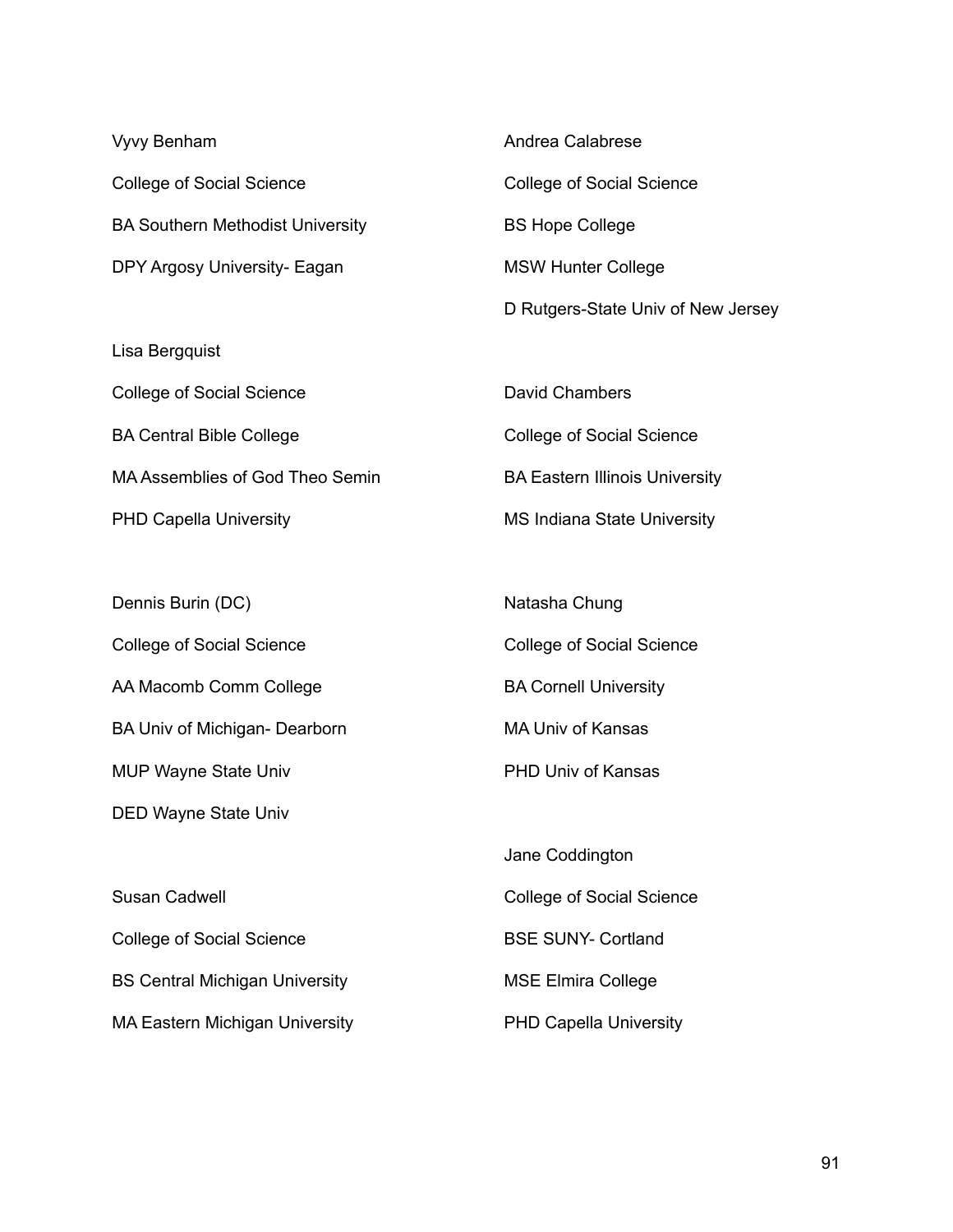| <b>April Collett</b>                    | Adrianne Daggett                    |
|-----------------------------------------|-------------------------------------|
| <b>College of Social Science</b>        | <b>College of Social Science</b>    |
| <b>BA Eastern Washington University</b> | <b>BA Marquette University</b>      |
| <b>MS Eastern Washington University</b> | <b>MA Michigan State University</b> |
| <b>PHD Gonzaga University</b>           | PHD Michigan State University       |

| Anthony Coppola                          | Mark De Pew                       |
|------------------------------------------|-----------------------------------|
| <b>College of Social Science</b>         | <b>College of Social Science</b>  |
| AAS Macomb Comm College                  | AA Ferris State University        |
| <b>BBL Baker College of Auburn Hills</b> | <b>BS Ferris State University</b> |
| MS Univ of Phoenix                       | <b>MS Capella University</b>      |

Francesco Costanzo College of Social Science BSE Wayne State Univ MED Oakland University

Lisa Cree College of Social Science BA Southern Illinois Univ- Edward MA Roosevelt University PHD Alliant Intern University

Donna Dimatteo-Gibson College of Social Science BA Univ of San Diego MS Alliant Intern University MS Alliant Intern University PHD Alliant Intern University

Tracey Duck College of Social Science BA Roberts Wesleyan College MS Florida State University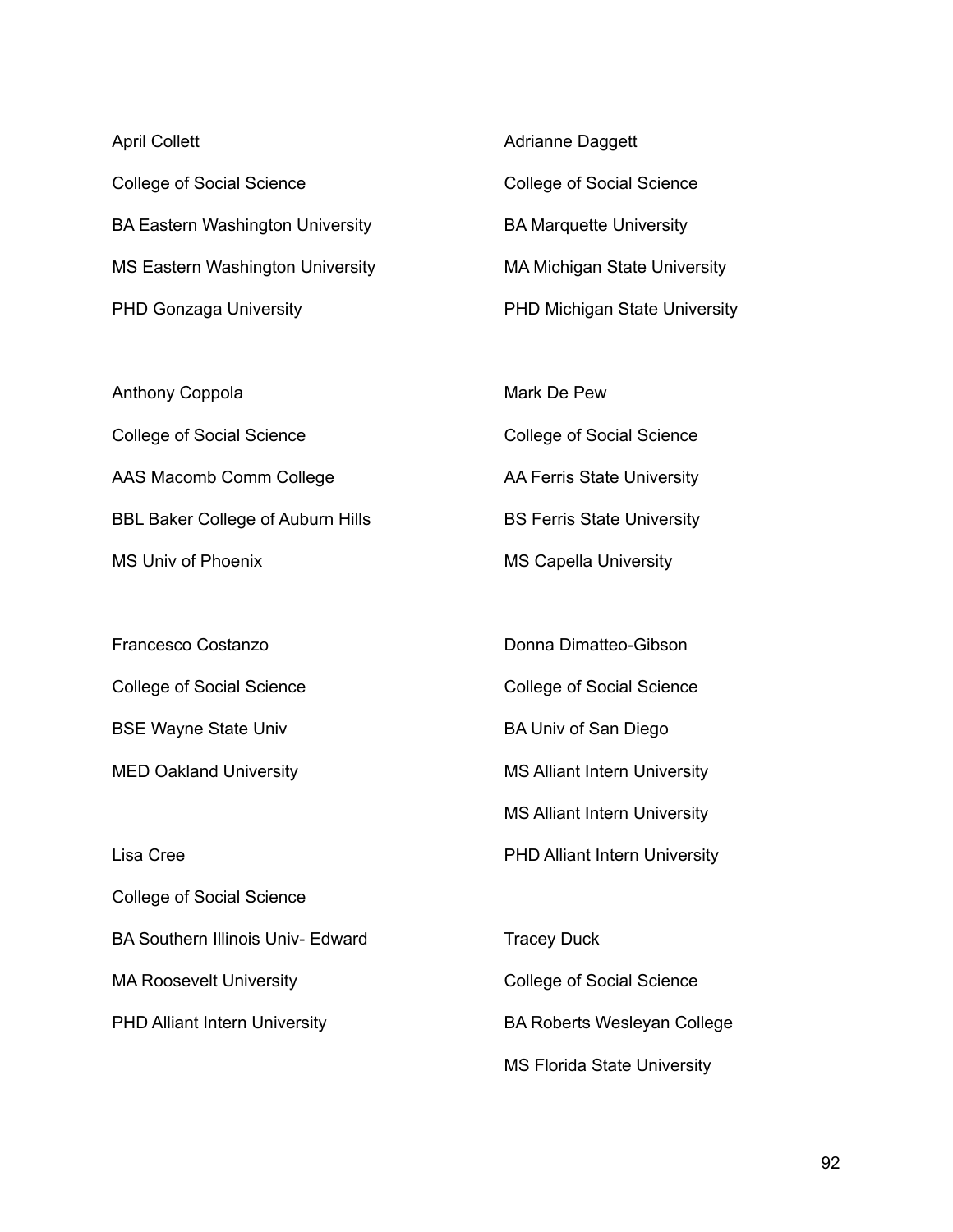Brian Emery College of Social Science BS Thomas Edison State College MS Nova Southeastern University PHD North Central University

Mary (CE) Finnigan (CE) College of Social Science BS Wayne State Univ MA Wayne State Univ

Stacie Flynn College of Social Science ARS Olympic College BA Univ of Washington MA City University of Seattle Amy Fullerton College of Social Science BA Michigan State University MA Siena Heights University

Christine Garfield College of Social Science BA Olivet College MA Spring Arbor University

Laura Ann Gilbert College of Social Science BA Univ of California-Irvine MA Univ of California-Irvine MA Antioch University PHD Univ of California-Irvine

Maggie Foster College of Social Science BA Fort Lewis College MED Northern Arizona University Cynthia Gilmore-Olson (DC) College of Social Science BA Univ of Michigan- Flint MA Central Michigan University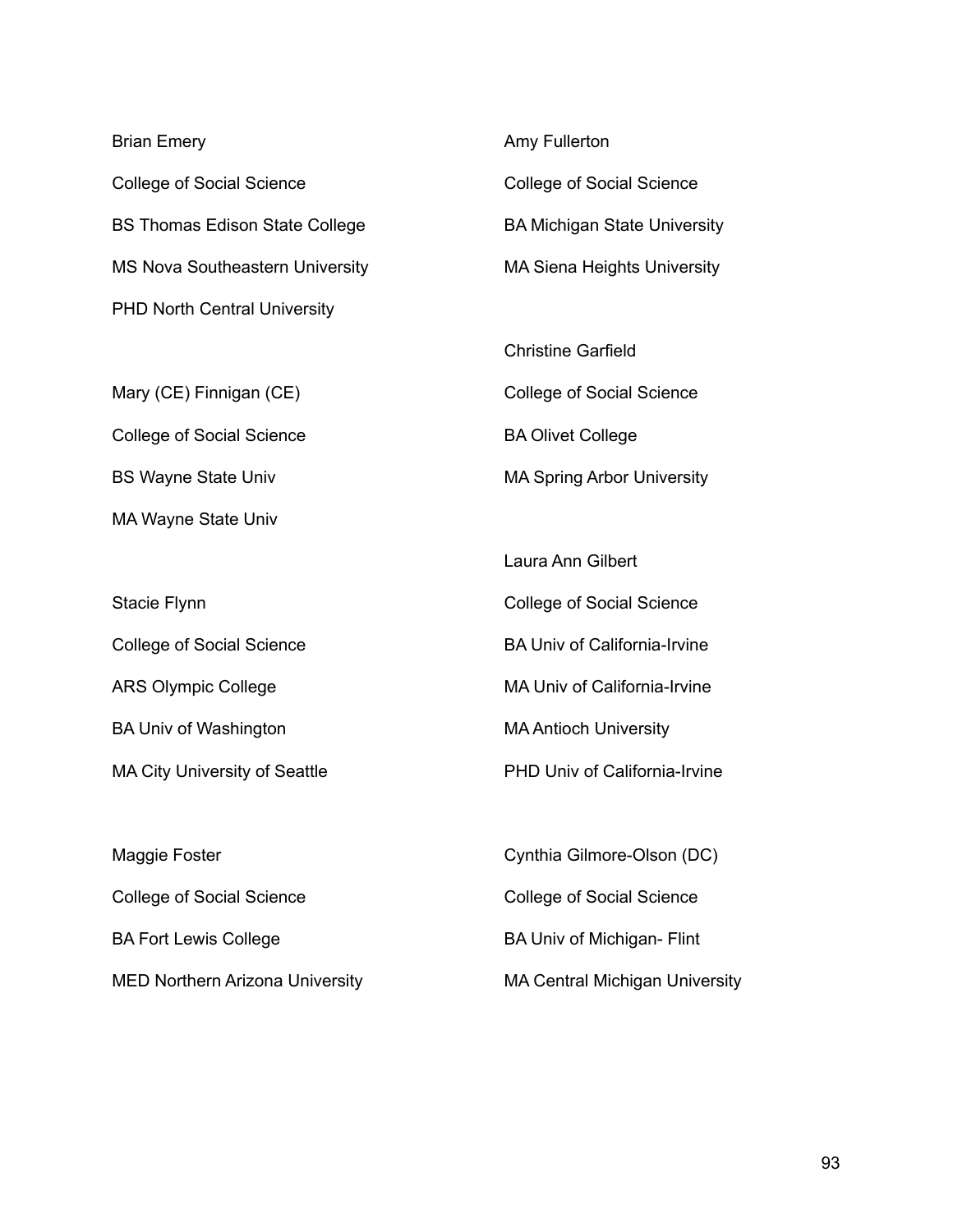| Debra Griffey Burgos                    |
|-----------------------------------------|
| <b>College of Social Science</b>        |
| <b>BS Austin Peay State University</b>  |
| <b>MAE Austin Peay State University</b> |

| <b>Sharon Grimes</b>                    |
|-----------------------------------------|
| <b>College of Social Science</b>        |
| <b>BA Armstrong Atlantic State Univ</b> |
| MA Argosy Univ-Atlanta                  |
| <b>PHD Capella University</b>           |

Tyrell Heaton College of Social Science BSE Northern State University MS South Dakota State University

Amanda Herrick College of Social Science AAS Baker College BHM Baker College MA Western Michigan University Donna Hoffa College of Social Science AGS Wayne County Comm College BA Univ of Michigan- Dearborn MA Eastern Michigan University

Jami Houck (DC) College of Social Science AAS Baker College BHM Baker College MA Argosy University- Phoenix

Rajasakeran Ignatius College of Social Science BE Washburn University MBA University of New Brunswick PHD Univ of North Texas

Malgorzata Ilkowska College of Social Science MA SUNY at Buffalo PHD Georgia Institute of Tech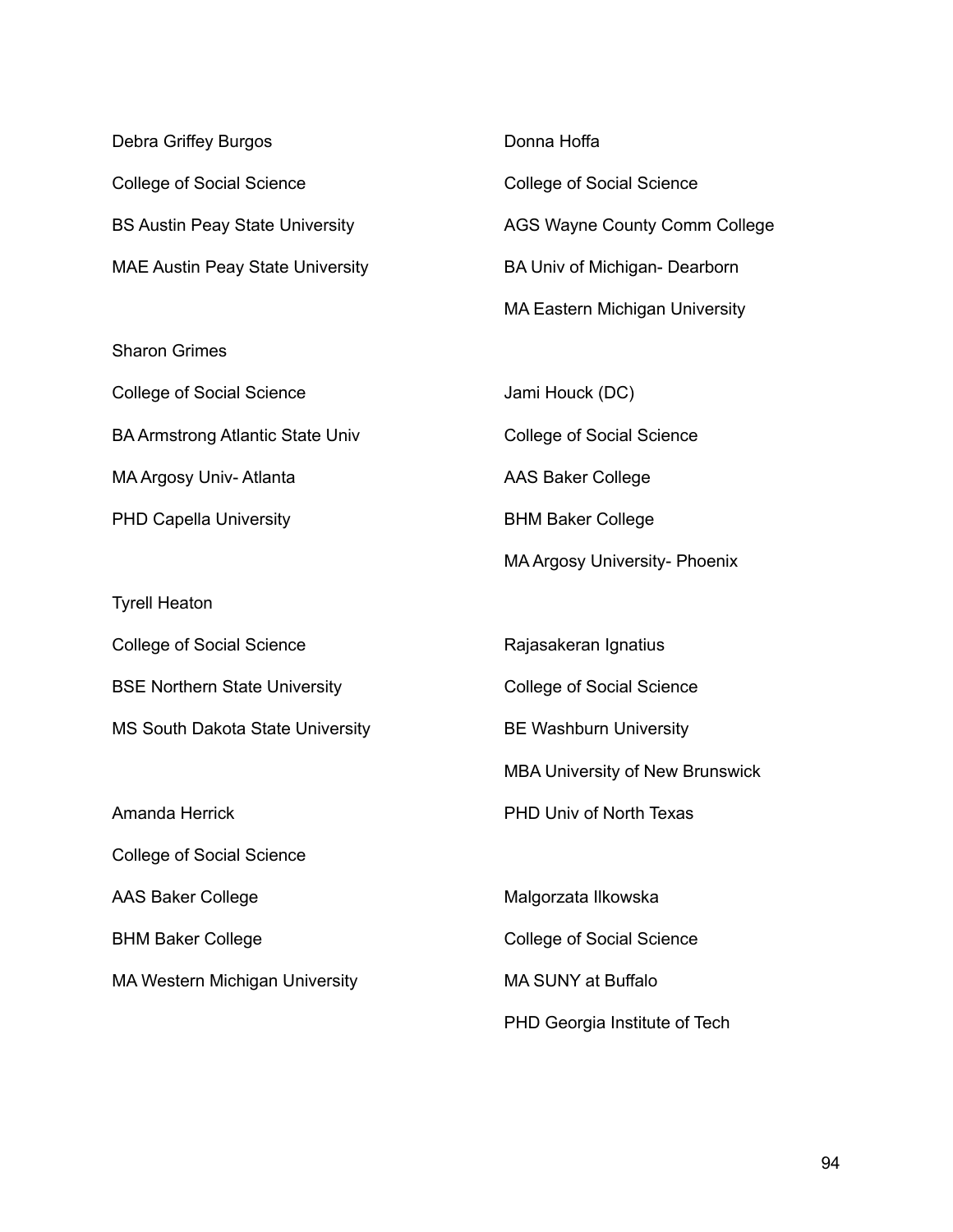Fathiah Inserto College of Social Science MA The Fielding Institute PHD The Fielding Institute Joseph Lambert College of Social Science BS Eastern Michigan University MS Univ of Cincinnati

Calli Johnson (DC) College of Social Science BS Central Michigan University MA Michigan School of Psychology MA San Francisco State Univ

Thomas Kalisz College of Social Science BA Univ of Michigan- Flint MSI American Public University

Lauren Kingston College of Social Science BSW Grand Valley State University MSW Michigan State University

Jarrah Latz College of Social Science BA Alma College MIT Marygrove College

Sara Lewandowski College of Social Science BA Univ of Michigan- Ann Arbor MA Michigan State University DPY Michigan State University

Juli Liebler College of Social Science BS Michigan State University MPA Western Michigan University PHD Michigan State University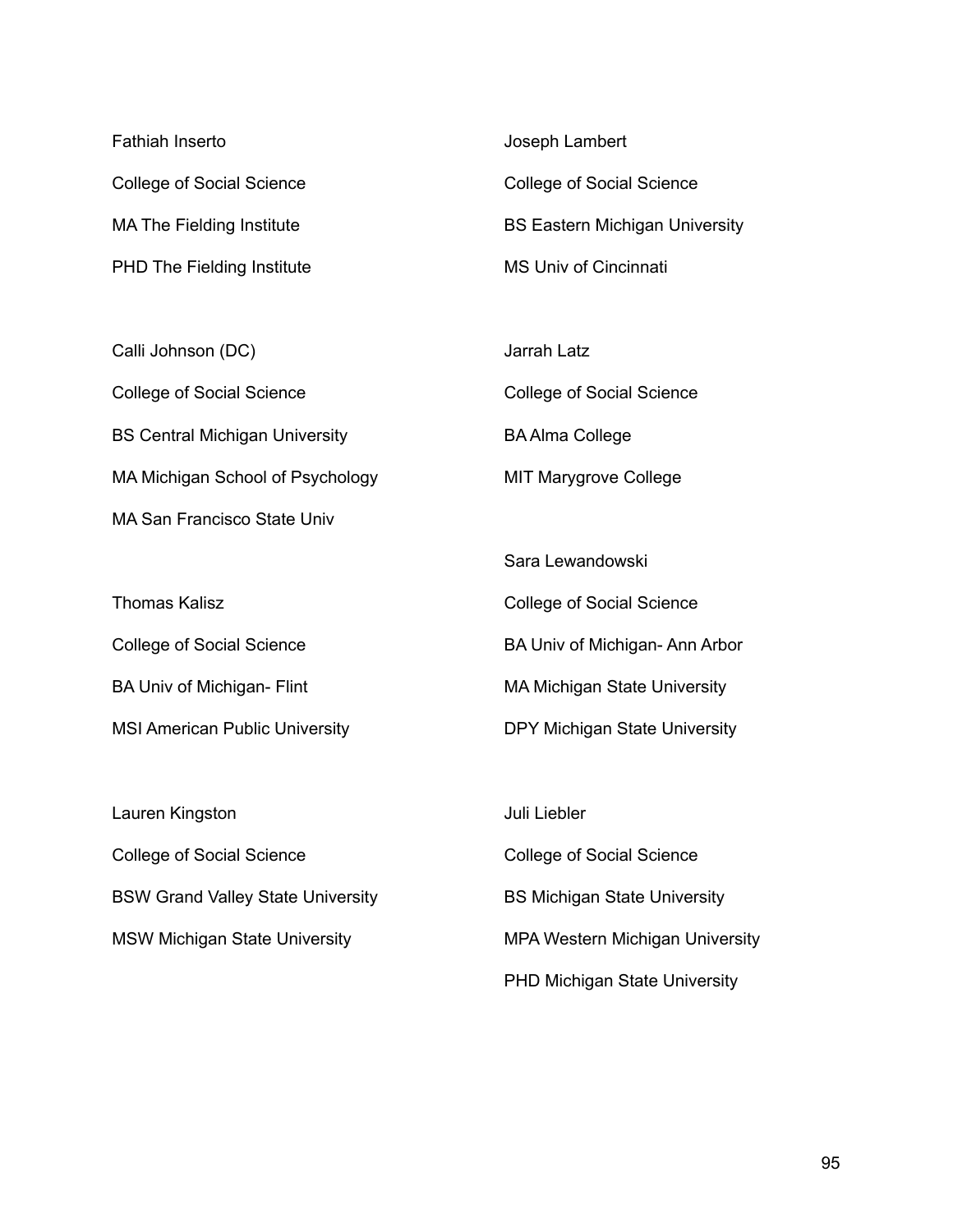| <b>Kevin Lindsey</b>                | Lori Mello                           |
|-------------------------------------|--------------------------------------|
| <b>College of Social Science</b>    | <b>College of Social Science</b>     |
| AA Jackson College                  | <b>BA San Diego State University</b> |
| <b>BA Spring Arbor University</b>   | <b>MA Oakland University</b>         |
| <b>MA Spring Arbor University</b>   | <b>MPA Oakland University</b>        |
| <b>MA Slippery Rock University</b>  |                                      |
| <b>PHD Grand Canyon University</b>  | <b>Cylenthia Miller</b>              |
|                                     | <b>College of Social Science</b>     |
| Debra Love                          | <b>BA Wayne State Univ</b>           |
| <b>College of Social Science</b>    | JD Detroit College of Law            |
| <b>BSW Univ of Detroit Mercy</b>    |                                      |
| MSO Univ of Michigan-Ann Arbor      | <b>Owen Miller</b>                   |
|                                     | <b>College of Social Science</b>     |
| <b>Ryan Maring</b>                  | MA Univ of South Carolina            |
|                                     |                                      |
| <b>College of Social Science</b>    | PHD Univ of South Carolina           |
| <b>BS Univ of Tampa</b>             |                                      |
| MS Univ of New Haven                | Stasia Milligan                      |
|                                     | <b>College of Social Science</b>     |
| <b>Carrie McGuirk</b>               | <b>BSW Spring Arbor University</b>   |
| <b>College of Social Science</b>    |                                      |
| <b>BA Michigan State University</b> | <b>MSW Michigan State University</b> |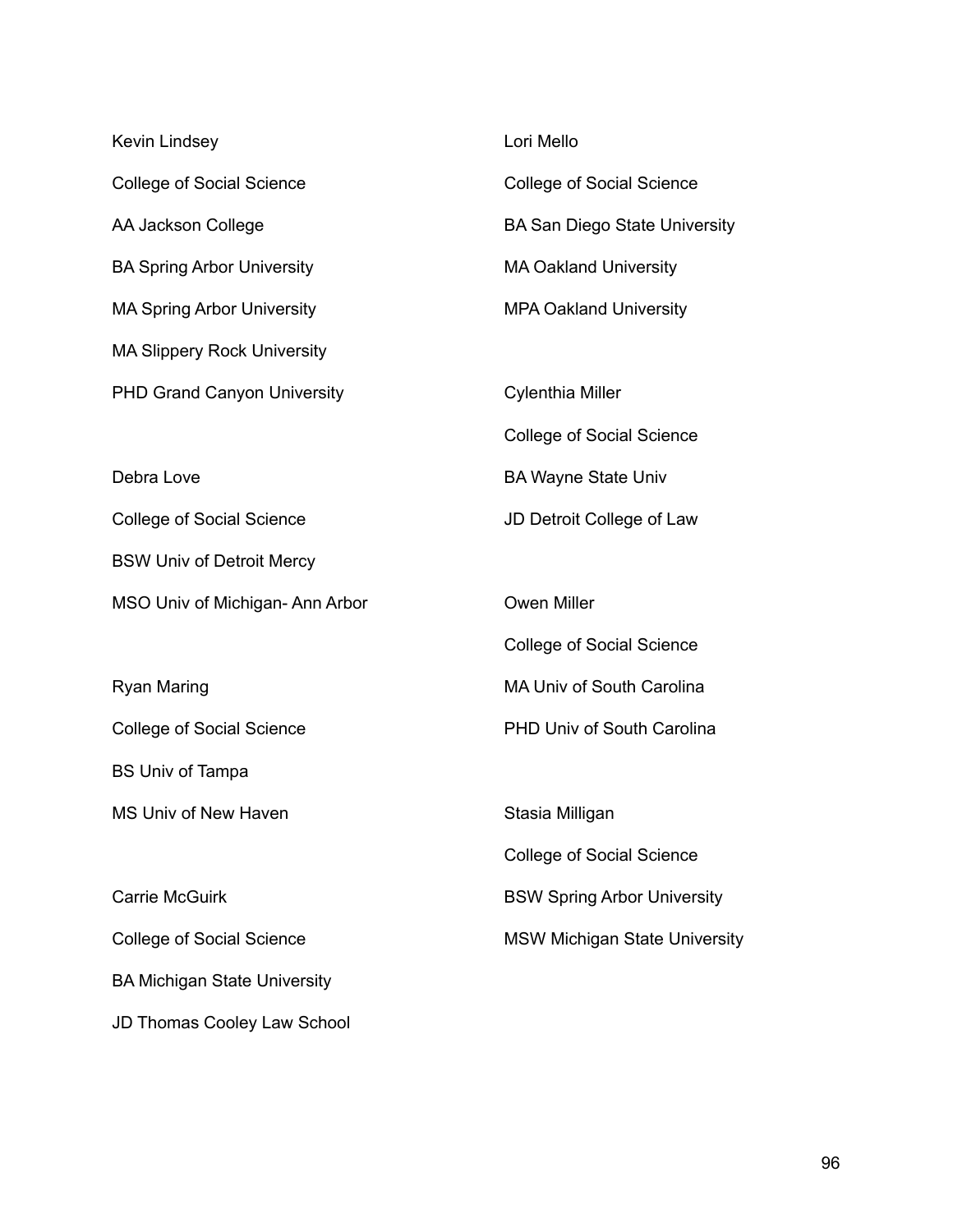Stephanie Milne College of Social Science AA Fullerton College BA Argosy Univ- Orange County MA Argosy Univ- Orange County DPY Argosy Univ- Orange County

Judith Montoya

College of Social Science BS Texas Woman's University MA Texas Woman's University

Rosemary Mulleavy College of Social Science BA Siena Heights University MA Eastern Michigan University

Michael Murphy College of Social Science BS Troy University MS Troy University

Daniel Negersmith College of Social Science BS Mount Saint Mary College MS Univ of Cincinnati DED Argosy University- Phoenix

Lottie Olson-Davidson College of Social Science BS George Mason University MA Argosy Univ- Atlanta

Bradley Oostindie College of Social Science BA Calvin College MA Wheaton College DPY California Southern University

John Pascaretti College of Social Science BS Wayne State Univ MA Center for Humanistic Studies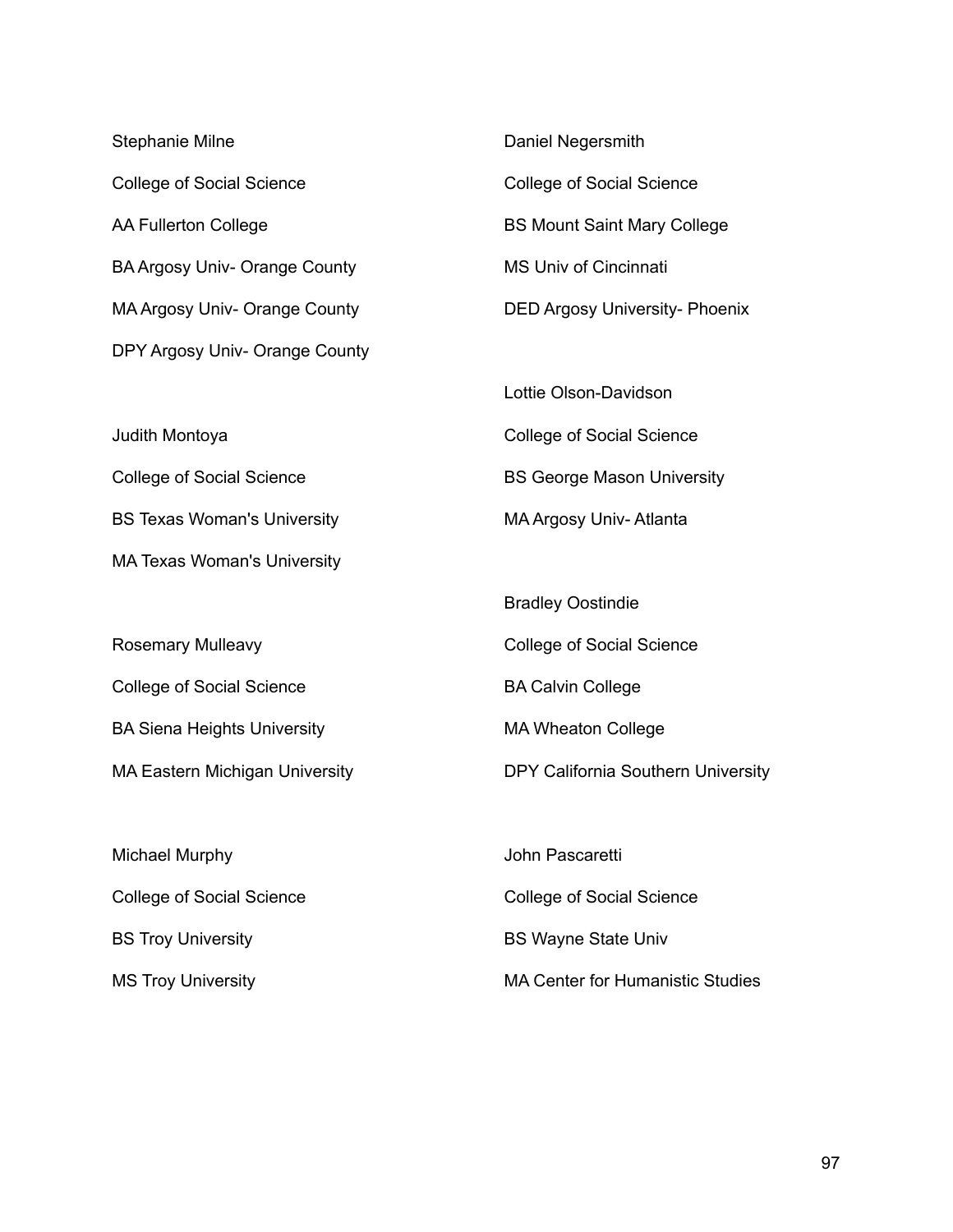| Nicole Pena                           | Constance Reece                         |
|---------------------------------------|-----------------------------------------|
| <b>College of Social Science</b>      | <b>College of Social Science</b>        |
| <b>BA Western Michigan University</b> | <b>BS Grand Valley State University</b> |
| MPA Western Michigan University       | MED Univ of Texas-Brownsville           |
|                                       | <b>PHD Walden University</b>            |
| Linda Phillips                        |                                         |
| College of Social Science             | Susan Refior                            |

BS Univ of San Francisco MPA Calif State Univ- Bakersfield MS Univ of La Verne College of Social Science BA Univ of Michigan- Ann Arbor MSW Univ of Michigan- Ann Arbor

Stephanie Poe College of Social Science BS Baker College MA Spring Arbor University Kristina Rodriguez College of Social Science BA Saginaw Valley State Univ MA Spring Arbor University

Laurie Pumphrey Browne College of Social Science BS Towson University MA Argosy Univ- Washington D.C. DPY Argosy Univ- Washington D.C.

PHD Walden University

June Rogers College of Social Science BS Wayne State Univ MA Central Michigan University PHD Univ of Maryland- College Park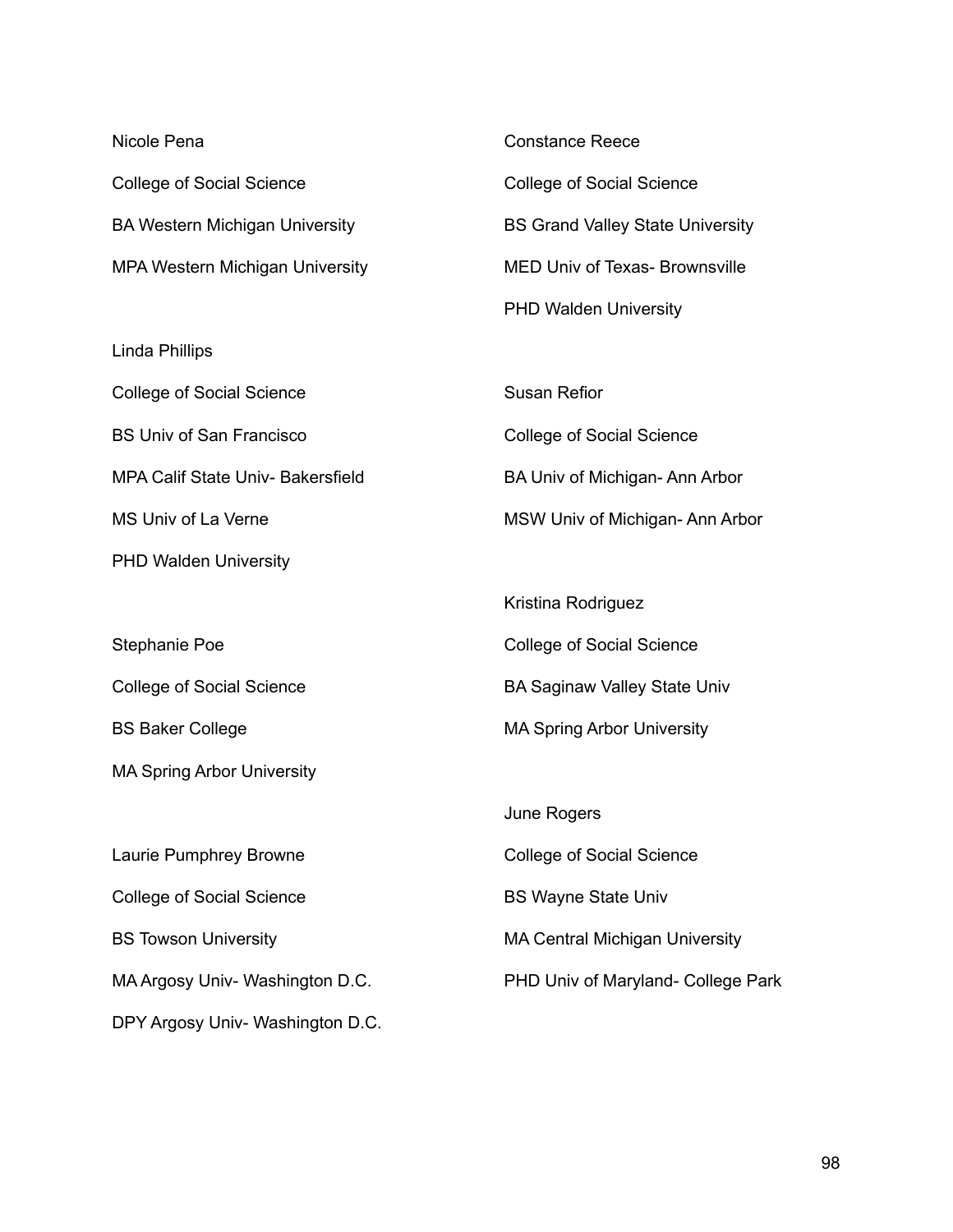Charlene Rousseau College of Social Science BA Florida Atlantic University MS Carlos Albizu University PHD Capella University

Antonio Santonastasi College of Social Science BS Univ of Maryland Univ College MHR Univ of Oklahoma PHD Walden University

Suhad Sadik College of Social Science BAE Univ of South Carolina MA Univ of South Carolina MED Univ of South Carolina PHD Univ of South Carolina Sandra Scott College of Social Science BA Univ of Michigan- Flint MA Univ of Michigan- Ann Arbor PHD Michigan State University

Harry Sanabria (DC) College of Social Science BA Univ of Puerto Rico MA Binghamton University PHD Univ of Wisconsin

Kenneth Sanford College of Social Science BS Ferris State University MS Ferris State University Jennifer Shultz College of Social Science BA Otterbein College MA Ohio State University PHD Ohio State University

Cynthia Shyne College of Social Science ASR Miami Dade College BRS Grace Bible College MS Grand Valley State University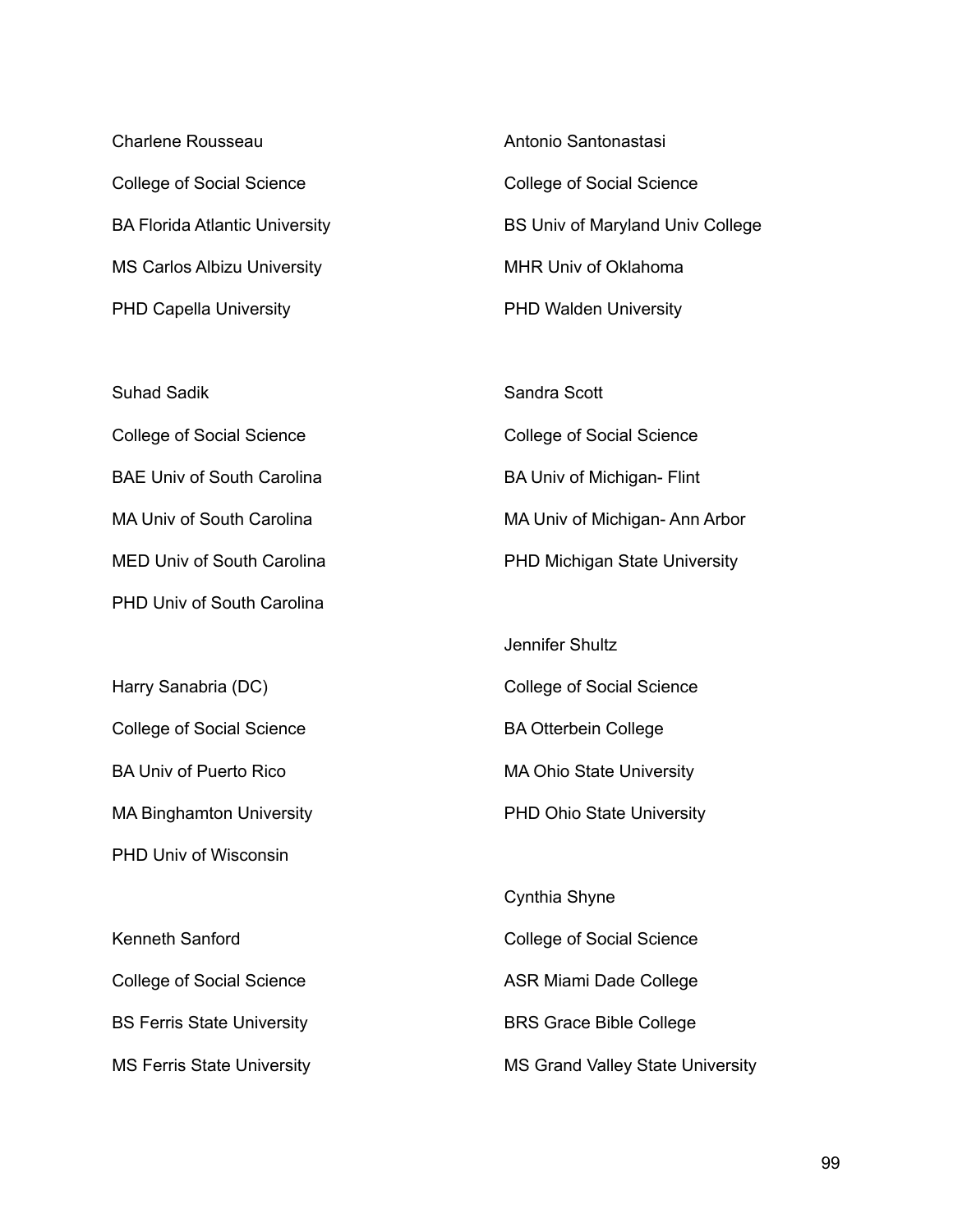Christopher Simpson College of Social Science BA Spring Arbor University MA Spring Arbor University

Matthew Smith College of Social Science BA Spring Arbor University JD Univ of Detroit Mercy

Naomi Sponable (CE) College of Social Science BS Kuyper College MA Spring Arbor University

Dawn Starrett College of Social Science BS Univ of Nevada- Las Vegas MS Univ of Nevada- Las Vegas PHD United States Intl Univ

Robin Stephens College of Social Science BA Michigan State University MSO Michigan State University

Anthony Stewart College of Social Science BA Siena Heights University MPA Univ of Michigan- Dearborn

Carolyn Stickney College of Social Science BA Michigan State University MS Nova Southeastern University

Ryan Strong College of Social Science BA Michigan State University MS Michigan State University

Michael Szappan College of Social Science BA Western Michigan University JD Thomas Cooley Law School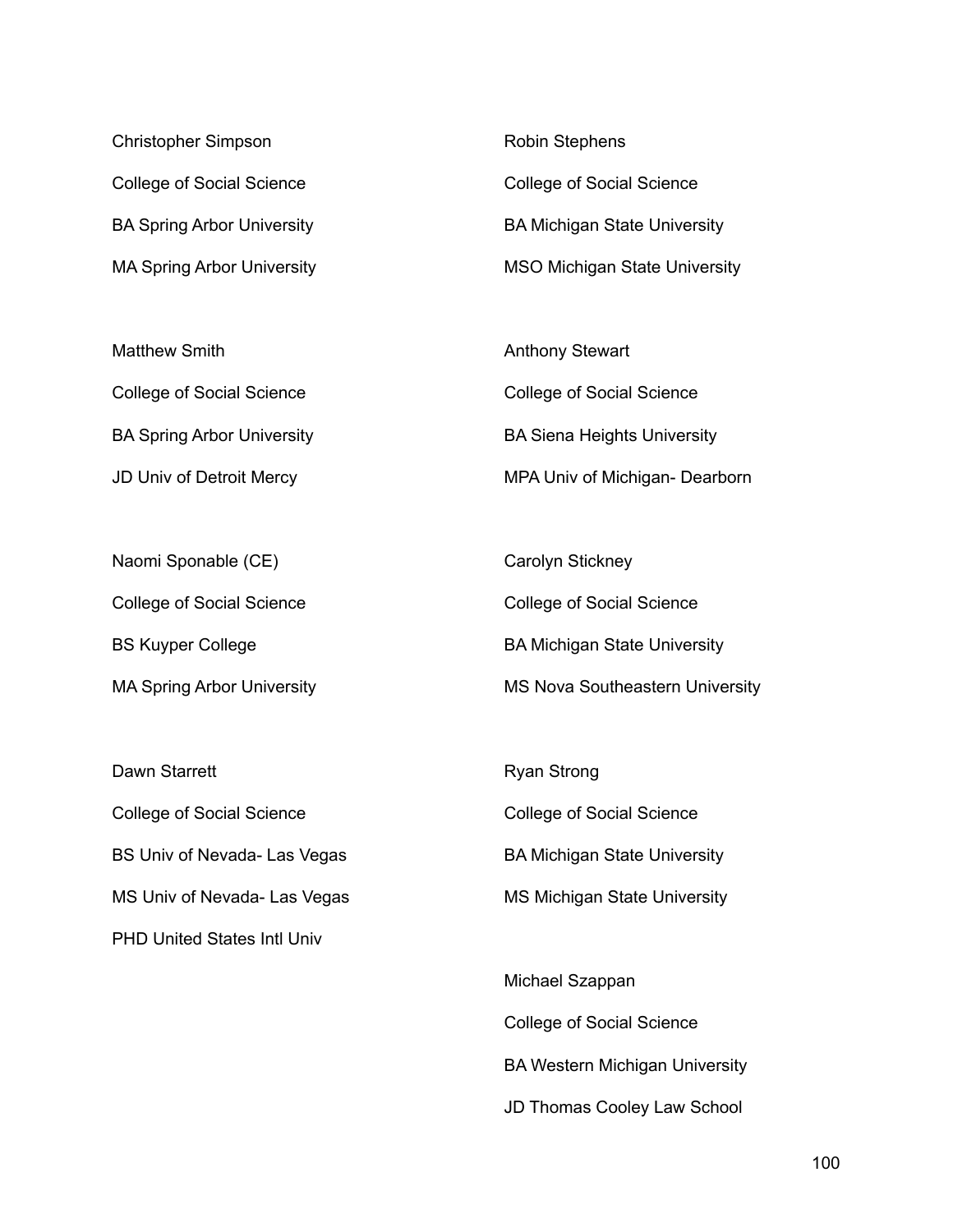Jennifer Tate College of Social Science AA Ferris State University BSW Ferris State University MPA Univ of Michigan- Flint

**Jessica Topor (DC) College of Social Science BA Univ of South Carolina MA Michigan State University PHD Michigan State University**

Andrea VanEstenberg College of Social Science BS Old Dominion University MA Duquesne University PHD Union Institute

Levente Von Heydrich College of Social Science BA Michigan State University MSW Michigan State University PHD Michigan State University

Marie Warren (DC) College of Social Science AA St Clair County Comm College BSE Central Michigan University MA Michigan State University DED Walden University

Gary Warson College of Social Science BA Univ of Michigan- Flint MS Grand Canyon University

Stephanie Weesies College of Social Science BA Grand Valley State University MSW Grand Valley State University

Dianne Weinstein College of Social Science BA New York University MBA Hofstra University PHD Hofstra University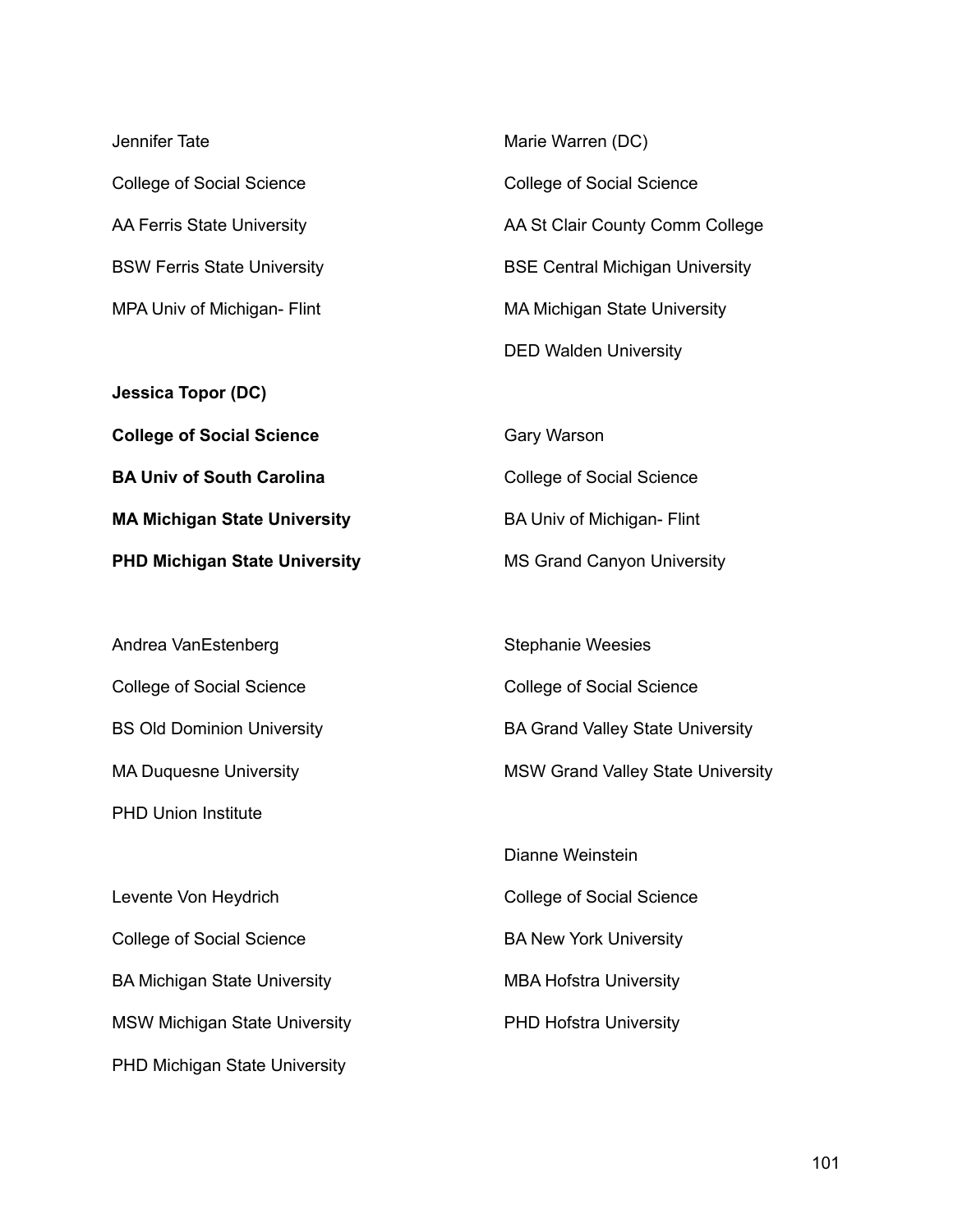| <b>Michell Wellman</b>                | <b>Scott Wowra</b>                  |
|---------------------------------------|-------------------------------------|
| <b>College of Social Science</b>      | <b>College of Social Science</b>    |
| <b>BS Excelsior College</b>           | <b>BA North Carolina State Univ</b> |
| <b>MA Western Michigan University</b> | <b>MA Wake Forest University</b>    |
|                                       | <b>PHD Univ of Florida</b>          |
| Qiana Wimbley                         |                                     |
| <b>College of Social Science</b>      | Gwen Zegestowsky                    |
| BA Univ of Michigan-Ann Arbor         | <b>College of Social Science</b>    |
| <b>MA Wayne State Univ</b>            | <b>BS Drexel University</b>         |
|                                       | <b>MA Widener University</b>        |
|                                       | <b>MS Widener University</b>        |
|                                       | <b>PHD Widener University</b>       |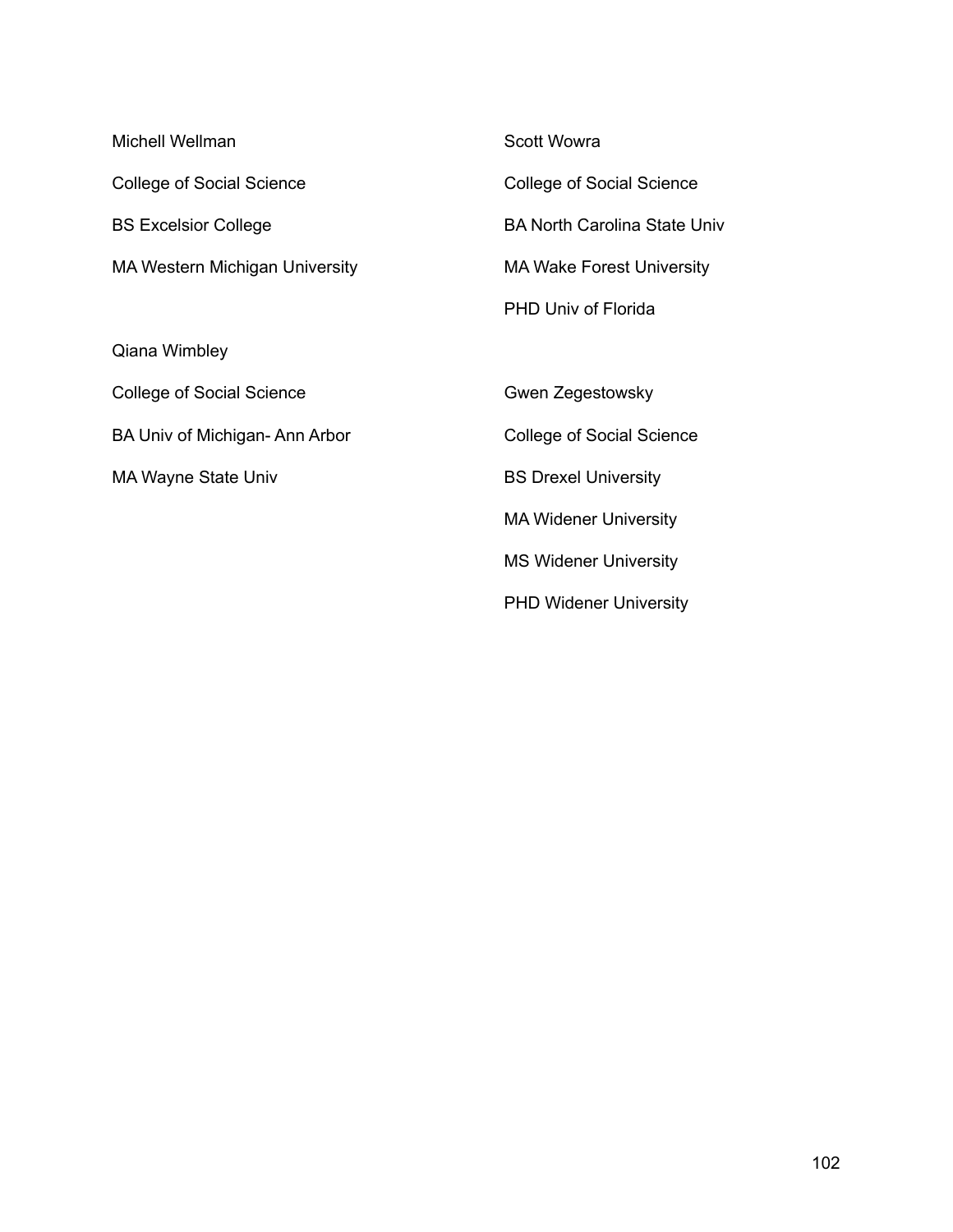## **Culinary Institute of Michigan**

| <b>Benjamin Ackerman</b>                    | <b>Ashley King</b>                          |
|---------------------------------------------|---------------------------------------------|
| <b>Culinary Institute of Michigan (CIM)</b> | Culinary Institute of Michigan (CIM)        |
| <b>BA Michigan State University</b>         | <b>AAS Baker College</b>                    |
|                                             |                                             |
| Kassie Beach                                | Ariadne Kinziger                            |
| Culinary Institute of Michigan (CIM)        | Culinary Institute of Michigan (CIM)        |
| AAS Le Cordon Bleu                          | <b>AAS Baker College</b>                    |
|                                             | <b>BSU Ohio State University</b>            |
| <b>Nicholas Cornfield</b>                   |                                             |
| <b>Culinary Institute of Michigan (CIM)</b> | <b>Justin Kinziger</b>                      |
|                                             |                                             |
| <b>AAS Art Institute of Michigan</b>        | <b>Culinary Institute of Michigan (CIM)</b> |
| <b>BA Oakland University</b>                | <b>BA Univ of Montana</b>                   |
|                                             |                                             |
| Jessica Hazel                               | John Lakatos                                |
| Culinary Institute of Michigan (CIM)        | Culinary Institute of Michigan (CIM)        |
| AIA Baker College                           | APS Grand Rapids Comm College               |
|                                             |                                             |
| Samantha Joslin                             | Amanda Miller                               |
| Culinary Institute of Michigan (CIM)        | <b>Culinary Institute of Michigan (CIM)</b> |
| <b>AAS Baker College</b>                    | <b>AAS Baker College</b>                    |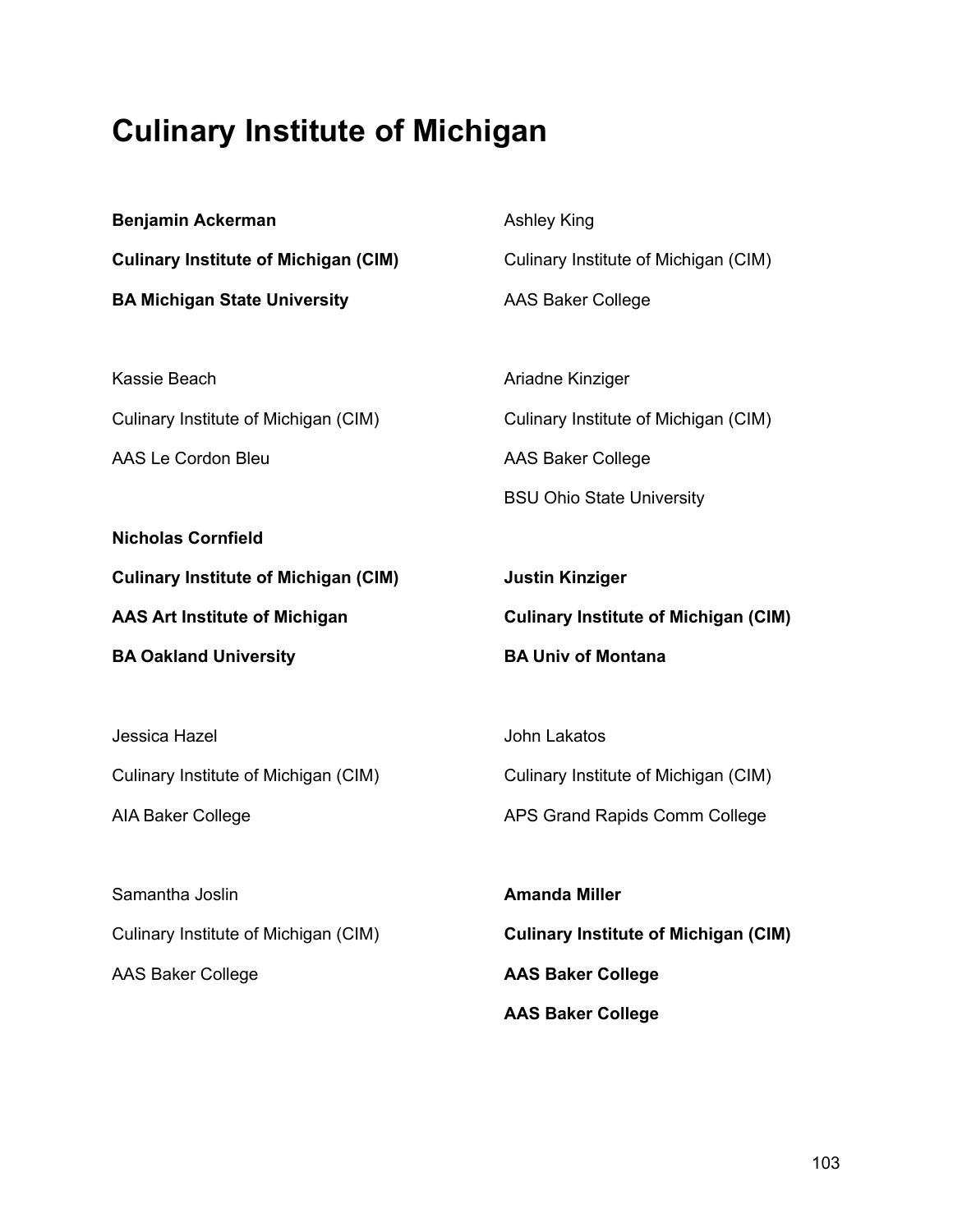| Justin Raha                                 | <b>Christopher Sowa</b>                     |
|---------------------------------------------|---------------------------------------------|
| Culinary Institute of Michigan (CIM)        | <b>Culinary Institute of Michigan (CIM)</b> |
| AB Baker College of Muskegon                | <b>AB Baker College of Muskegon</b>         |
| <b>BFB Baker College</b>                    | <b>BBA Baker College</b>                    |
| <b>Paula Recinella</b>                      | <b>Jamie Sowa</b>                           |
| <b>Culinary Institute of Michigan (CIM)</b> | <b>Culinary Institute of Michigan (CIM)</b> |
| <b>AAS Schoolcraft College</b>              | <b>ASR Muskegon Comm College</b>            |
|                                             | <b>BBA Baker College of Muskegon</b>        |
| <b>Thomas Recinella</b>                     | <b>MED Calvin College</b>                   |
| <b>Culinary Institute of Michigan (CIM)</b> |                                             |
| <b>AAS Schoolcraft College</b>              | <b>David Spicher</b>                        |
| <b>BGS Baker College</b>                    | <b>Culinary Institute of Michigan (CIM)</b> |
|                                             | <b>BS Indiana Univ of Pennsylvania</b>      |
| <b>Michael Schmidt</b>                      |                                             |
| Culinary Institute of Michigan (CIM)        | Rose Spickler                               |
| AOS Culinary Inst. of America               | Culinary Institute of Michigan (CIM)        |
|                                             | <b>BA Michigan State University</b>         |
| Michael Skalba                              | M Aquinas College                           |
| Culinary Institute of Michigan (CIM)        |                                             |
| AOS Culinary Inst. of America               | Scott Swamba                                |
|                                             | Culinary Institute of Michigan (CIM)        |
|                                             | <b>AAS Schoolcraft College</b>              |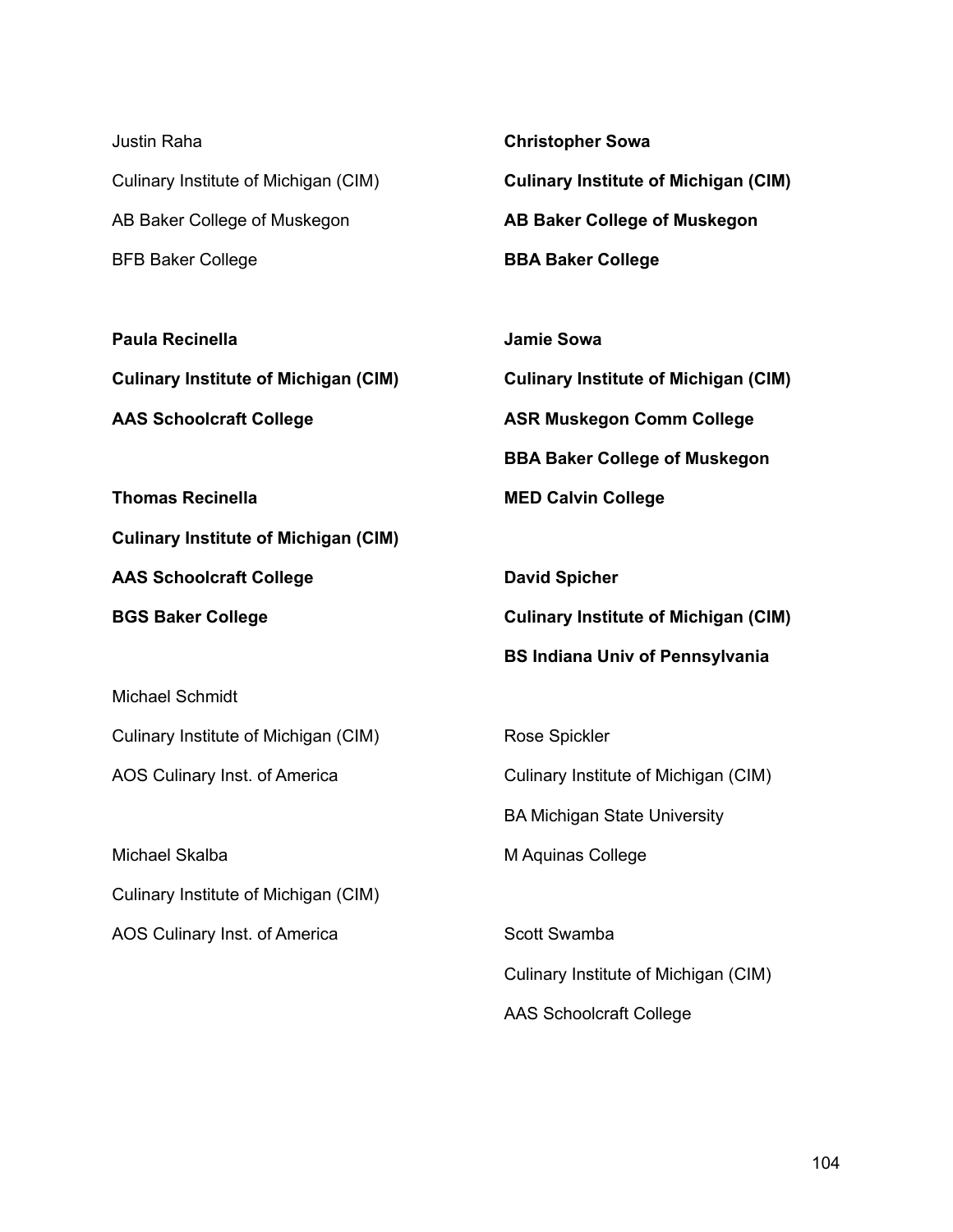| Jill Tucker                          | Candace White                            |
|--------------------------------------|------------------------------------------|
| Culinary Institute of Michigan (CIM) | Culinary Institute of Michigan (CIM)     |
| AAS Baker College                    | AWQ Lake Superior State University       |
| <b>BFA Wayne State Univ</b>          | <b>BA Lake Superior State University</b> |
|                                      |                                          |
| <b>Scott Twichell</b>                | Gary White                               |

**Culinary Institute of Michigan (CIM) BS Eastern Michigan University**

**Karlee Valley**

**Culinary Institute of Michigan (CIM) APS Grand Rapids Comm College APS Grand Rapids Comm College BBA Grand Valley State University**

Gary White Culinary Institute of Michigan (CIM) BS Michigan Tech University MS Wayne State Univ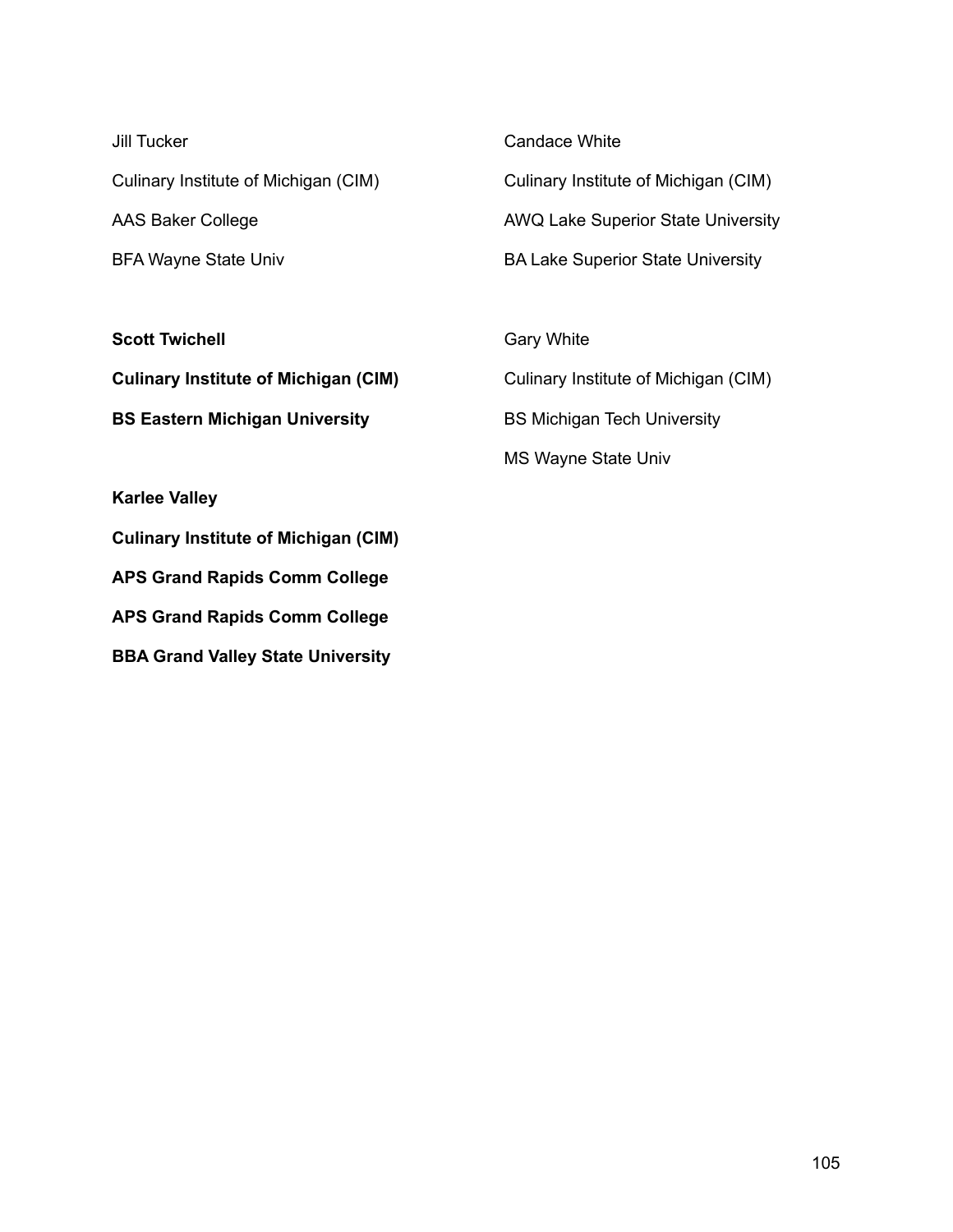## **St. Francis School of Law**

**Gregory Brandes St. Francis School of Law BA Univ of Iowa JD Loyola University Chicago**

Raymond Chao

Roger Cusick

St. Francis School of Law BA Univ of Illinois- Urbana MA DePaul University JD Loyola University Chicago

LLM Loyola University Chicago

St. Francis School of Law BA SUNY- College at Oneonta MA SUNY at Albany PHD SUNY at Albany JD Albany Law School

David Graubert St. Francis School of Law BA Adelphi University JD Stanford University

Steven Hoffman St. Francis School of Law BA Univ of California (UCLA) JD Concord Law School LLM Southwestern Law School

William Kilgore St. Francis School of Law BA Univ of North Carolina- Greens JD Liberty University LLM John M Marshall Law School

St. Francis School of Law BA Univ of California- Berkley JD Univ of Notre Dame

Larry Liu

Steven Moawad St. Francis School of Law BA Univ of California- San Diego MBA Saint Mary's College of Cal D Univ of San Francisco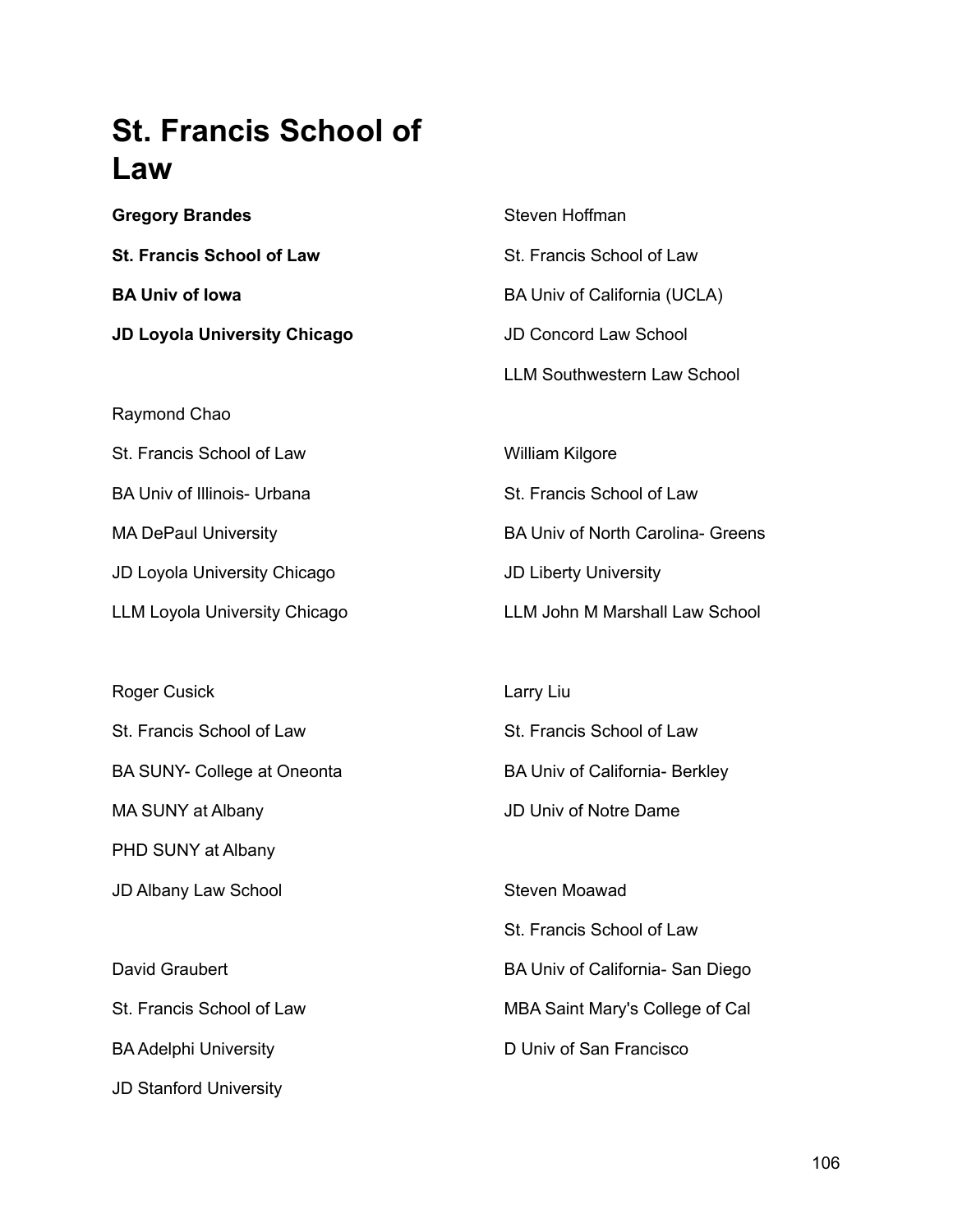| Meredith Muller                  | <b>Harvey Schweitzer</b>           |
|----------------------------------|------------------------------------|
| St. Francis School of Law        | St. Francis School of Law          |
| JD Stetson Univ- College of Law  | <b>BA San Francisco State Univ</b> |
|                                  | JD Univ of California (UCLA)       |
| Yu Pan                           |                                    |
| St. Francis School of Law        | Deena Sturm                        |
| BA Univ of California- San Diego | St. Francis School of Law          |
| JD Univ of Michigan-Law          | <b>BS York University</b>          |
|                                  |                                    |

Jeff Price

St. Francis School of Law BA Univ of California (UCLA) JD Univ of Oregon

Terence Roberts

St. Francis School of Law

BA Univ of the Pacific

JD McGeorge School of Law

Michael Santana St. Francis School of Law

BA Lehman College

JD The City Univ of New York

JD Yeshiva University

Dennis Tonsing St. Francis School of Law BA Saint Mary's College of Cal MA Northern Arizona University JD Southwestern Law School

**Karen Travis St. Francis School of Law BA SUNY at Albany MA Queens College JD Univ of Southern California**